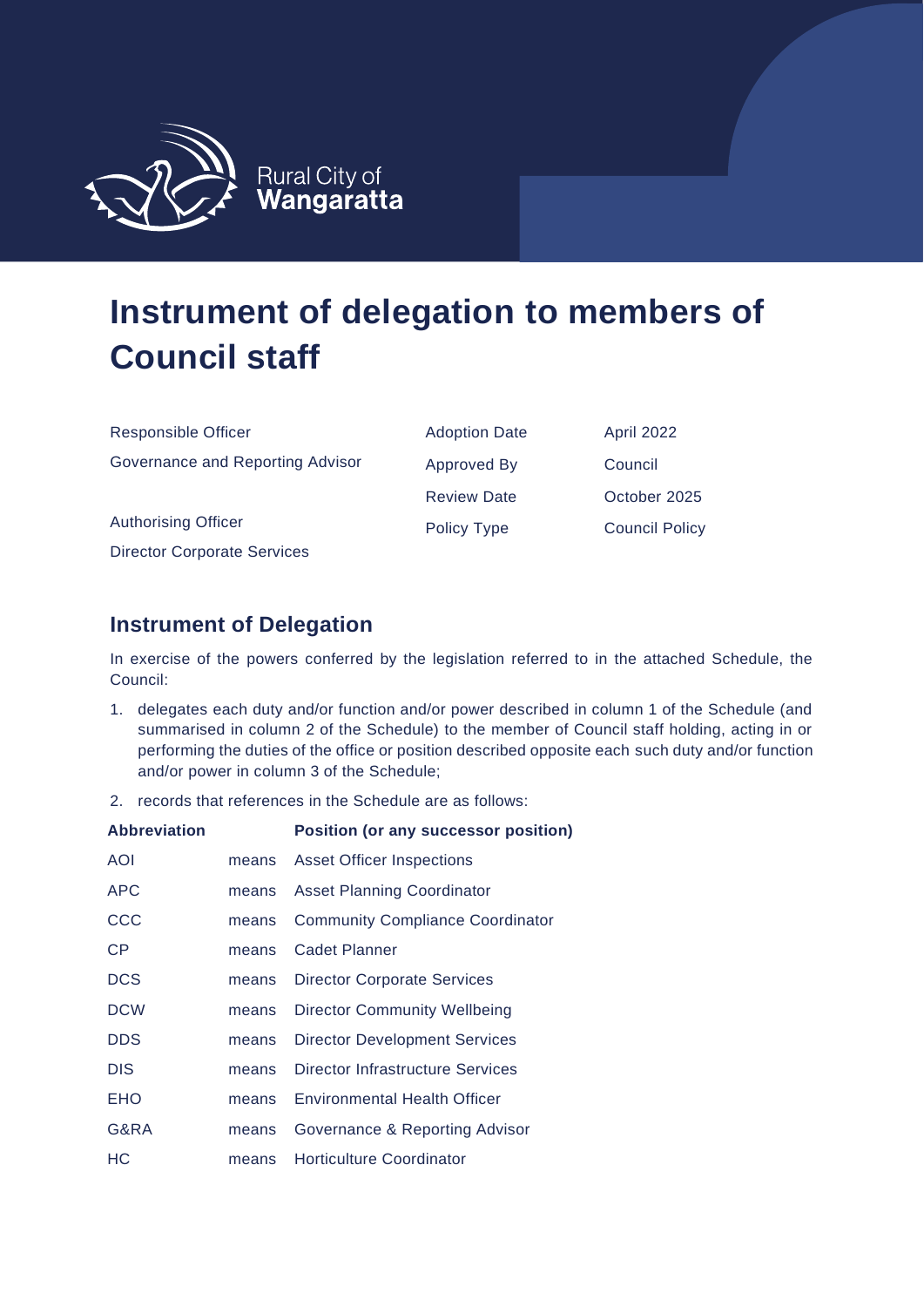| <b>Abbreviation</b> |       | Position (or any successor position)                |
|---------------------|-------|-----------------------------------------------------|
| MBP&C               | means | Manager Building Planning & Compliance              |
| <b>MBS</b>          | means | <b>Municipal Building Surveyor</b>                  |
| MEDE&S              | means | Manager Economic Development Environment & Strategy |
| MF                  | means | <b>Manager Finance</b>                              |
| <b>MFS</b>          | means | <b>Manager Field Services</b>                       |
| MIP&D               | means | Manager Infrastructure Planning & Delivery          |
| MP&G                | means | Manager People & Governance                         |
| P                   | means | Planner                                             |
| <b>PCBPC</b>        | means | <b>Planning Coordinator</b>                         |
| <b>PCO</b>          | means | <b>Planning Compliance Officer</b>                  |
| <b>SCFS</b>         | means | <b>Supervisor Cemetery</b>                          |
| <b>SPBPC</b>        | means | <b>Senior Planner</b>                               |
| <b>SPSGE</b>        | means | <b>Strategic Planner</b>                            |
| <b>SW</b>           | means | <b>Supervisor Works</b>                             |
| <b>TSC</b>          | means | <b>Technical Services Coordinator</b>               |

## 3. declares that:

- 3.1. this Instrument of Delegation is authorised by a resolution of Council passed on 23 November 2021; and
- 3.2. the delegation:
	- 3.2.1. comes into force immediately the common seal of Council is affixed to this Instrument of Delegation;
	- 3.2.2. remains in force until varied or revoked;
	- 3.2.3. is subject to any conditions and limitations set out in sub-paragraph 3.3, and the Schedule; and
	- 3.2.4. must be exercised in accordance with any guidelines or policies which Council from time to time adopts; and
- 3.3. the delegate must not determine the issue, take the action or do the act or thing:
	- 3.3.1. if the issue, action, act or thing is an issue, action, act or thing which Council has previously designated as an issue, action, act or thing which must be the subject of a Resolution of Council; or
	- 3.3.2. if the determining of the issue, taking of the action or doing of the act or thing would or would be likely to involve a decision which is inconsistent with a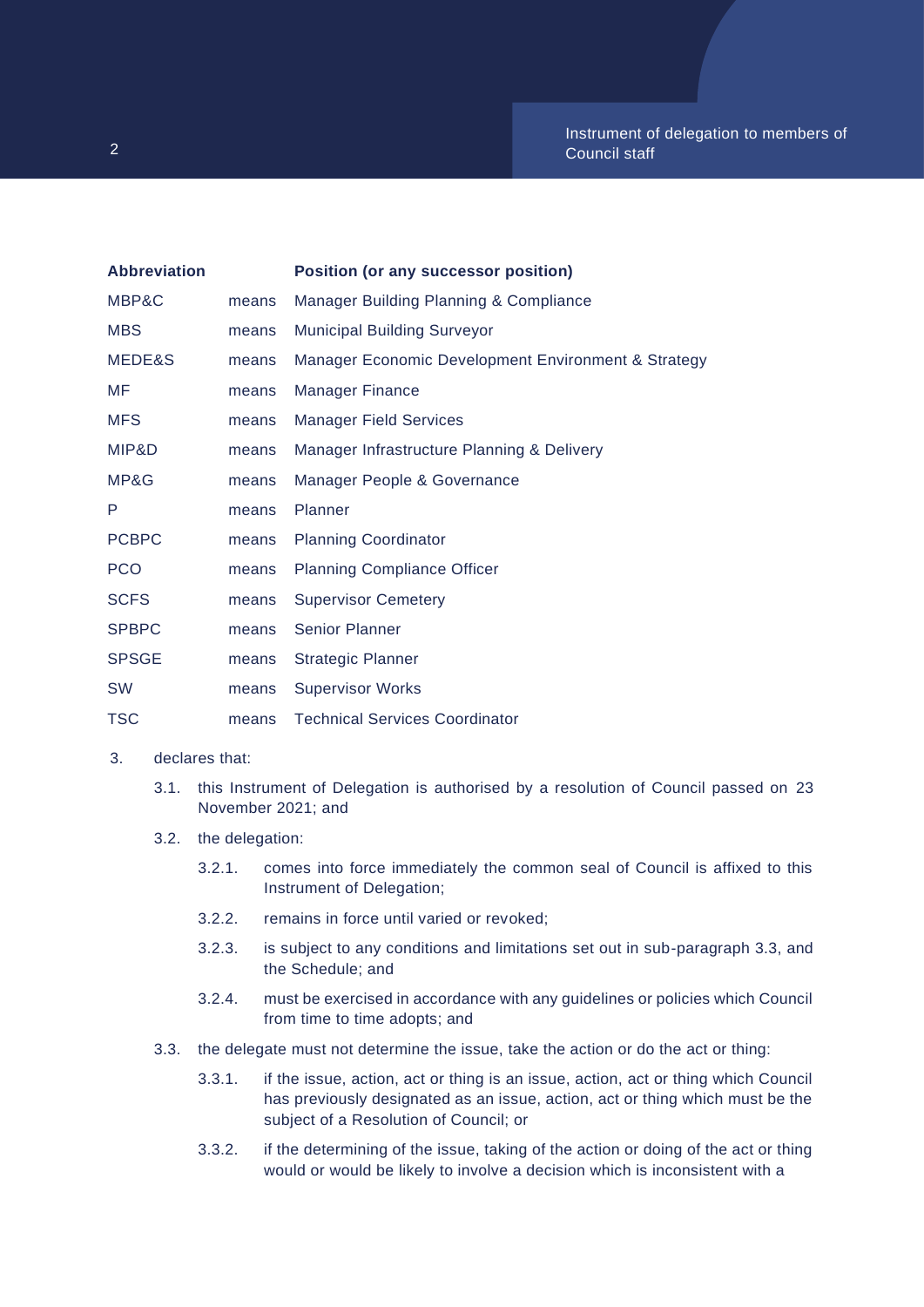- (a) policy; or
- (b) strategy

adopted by Council; or

- 3.3.3. if the determining of the issue, the taking of the action or the doing of the act or thing cannot be the subject of a lawful delegation; or
- 3.3.4. the determining of the issue, the taking of the action or the doing of the act or thing is already the subject of an exclusive delegation to another member of Council staff or delegated committee.

THE COMMON SEAL OF THE WANGARATTA ) RURAL CITY COUNCIL was hereunto affixed )

\_\_\_\_\_\_\_\_\_\_\_\_\_\_\_\_\_\_\_\_\_\_\_\_\_\_\_\_\_\_\_\_\_\_\_\_

\_\_\_\_\_\_\_\_\_\_\_\_\_\_\_\_\_\_\_\_\_\_\_\_\_\_\_\_\_\_\_\_\_\_\_\_

\_\_\_\_\_\_\_\_\_\_\_\_\_\_\_\_\_\_\_\_\_\_\_\_\_\_\_\_\_\_\_\_\_\_\_\_

Mayor/Councillor

Chief Executive Officer

Date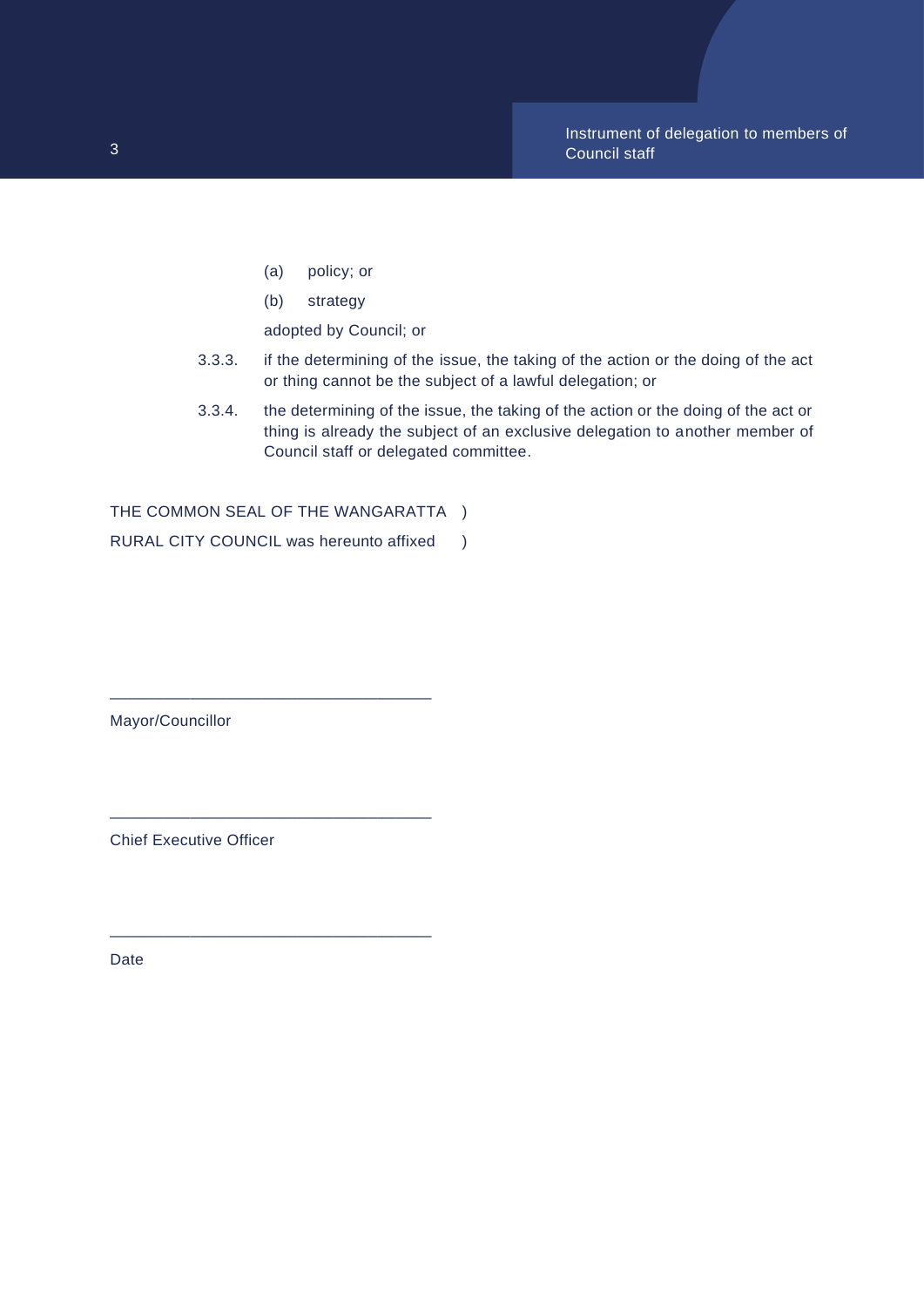## **Schedule**

| <b>Residential Tenancies (Caravan Parks and Movable Dwellings Registration</b> |  |
|--------------------------------------------------------------------------------|--|
| Residential Tenancies Regulations 2021  Error! Bookmark not defined.           |  |
|                                                                                |  |
|                                                                                |  |
| Road Management (Works and Infrastructure) Regulations 2015113                 |  |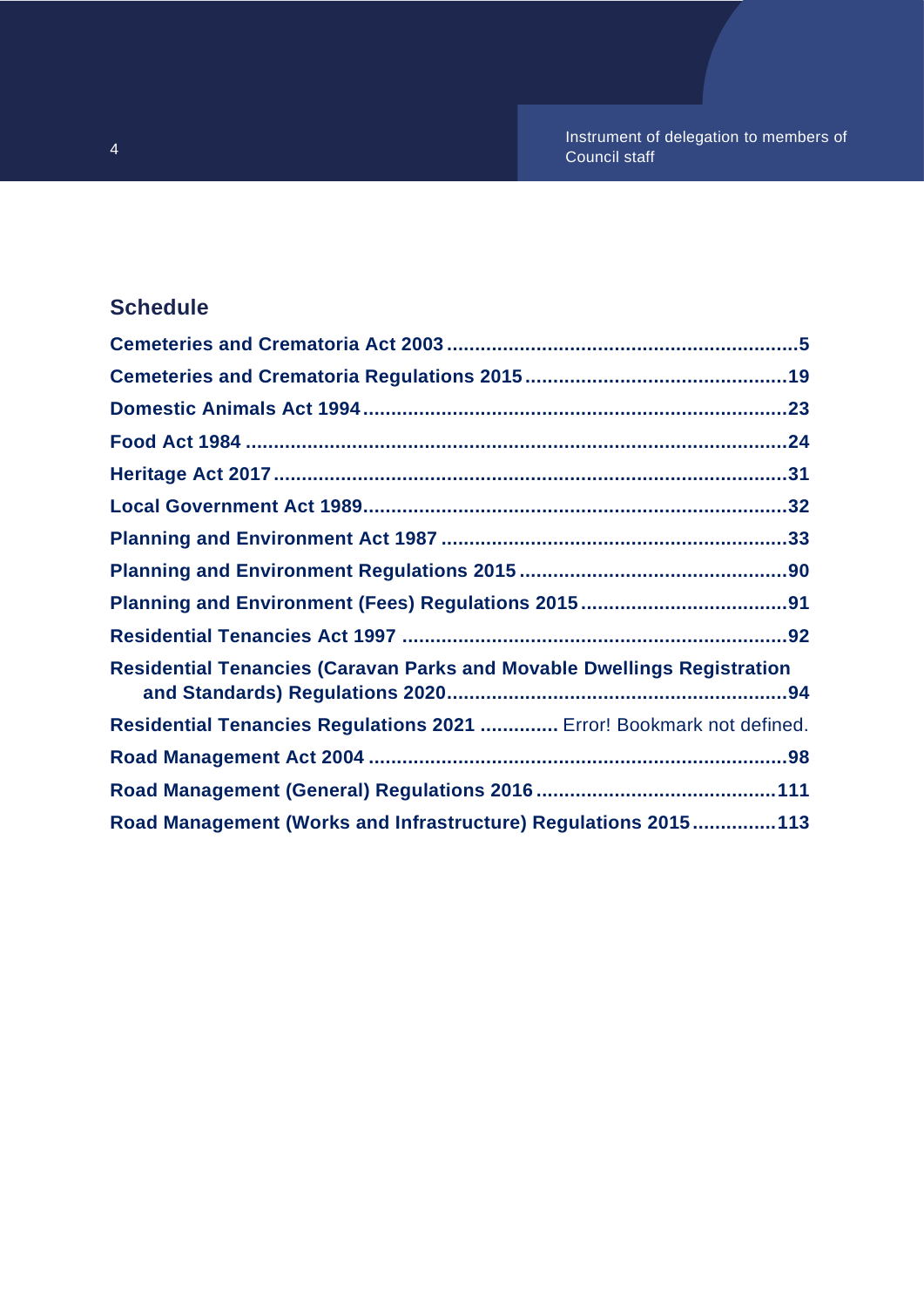<span id="page-4-0"></span>

| <b>Cemeteries and Crematoria Act 2003</b>                                                                                                                                                                                                                   |                                                                                                                                                                  |                 |                                           |
|-------------------------------------------------------------------------------------------------------------------------------------------------------------------------------------------------------------------------------------------------------------|------------------------------------------------------------------------------------------------------------------------------------------------------------------|-----------------|-------------------------------------------|
| <b>Column 1</b>                                                                                                                                                                                                                                             | <b>Column 2</b>                                                                                                                                                  | <b>Column 3</b> | <b>Column 4</b>                           |
| <b>Provision</b>                                                                                                                                                                                                                                            | <b>Thing delegated</b>                                                                                                                                           | <b>Delegate</b> | <b>Conditions &amp; limitations</b>       |
| The provisions of this Act apply to Councils appointed as a cemetery trust under section 5 of this Act, and also apply to Councils appointed to manage a public<br>cemetery under section $8(1)(a)(ii)$ as though it were a cemetery trust (see section 53) |                                                                                                                                                                  |                 |                                           |
| s.8(1)(a)(ii)                                                                                                                                                                                                                                               | power to manage one or more public cemeteries                                                                                                                    | <b>CEO</b>      |                                           |
| s.12(1)                                                                                                                                                                                                                                                     | function to properly and efficiently manage and maintain each public cemetery for which<br>responsible and carry out any other function conferred under this Act | <b>CEO</b>      | where council is a Class B cemetery trust |
| s.12(2)                                                                                                                                                                                                                                                     | duty to have regard to the matters set out in paragraphs (a)-(c) in exercising its<br>functions                                                                  | <b>CEO</b>      | where council is a Class B cemetery trust |
| s.12A(1)                                                                                                                                                                                                                                                    | function to do the activities set out in paragraphs (a) $-$ (n)                                                                                                  | Not applicable  | where council is a Class A cemetery trust |
| s.12A(2)                                                                                                                                                                                                                                                    | duty to have regard to matters set out in paragraphs $(a)$ - $(e)$ in exercising its functions                                                                   | Not applicable  | where council is a Class A cemetery trust |
| s.13                                                                                                                                                                                                                                                        | duty to do anything necessary or convenient to enable it to carry out its functions                                                                              | <b>CEO</b>      |                                           |
| s.14                                                                                                                                                                                                                                                        | power to manage multiple public cemeteries as if they are one cemetery                                                                                           | <b>CEO</b>      |                                           |
| s.15(4)                                                                                                                                                                                                                                                     | duty to keep records of delegations                                                                                                                              | <b>MFS</b>      |                                           |
| s.17(1)                                                                                                                                                                                                                                                     | power to employ any persons necessary                                                                                                                            | <b>CEO</b>      |                                           |
| s.17(2)                                                                                                                                                                                                                                                     | power to engage any professional, technical or other assistance considered necessary                                                                             | CEO             |                                           |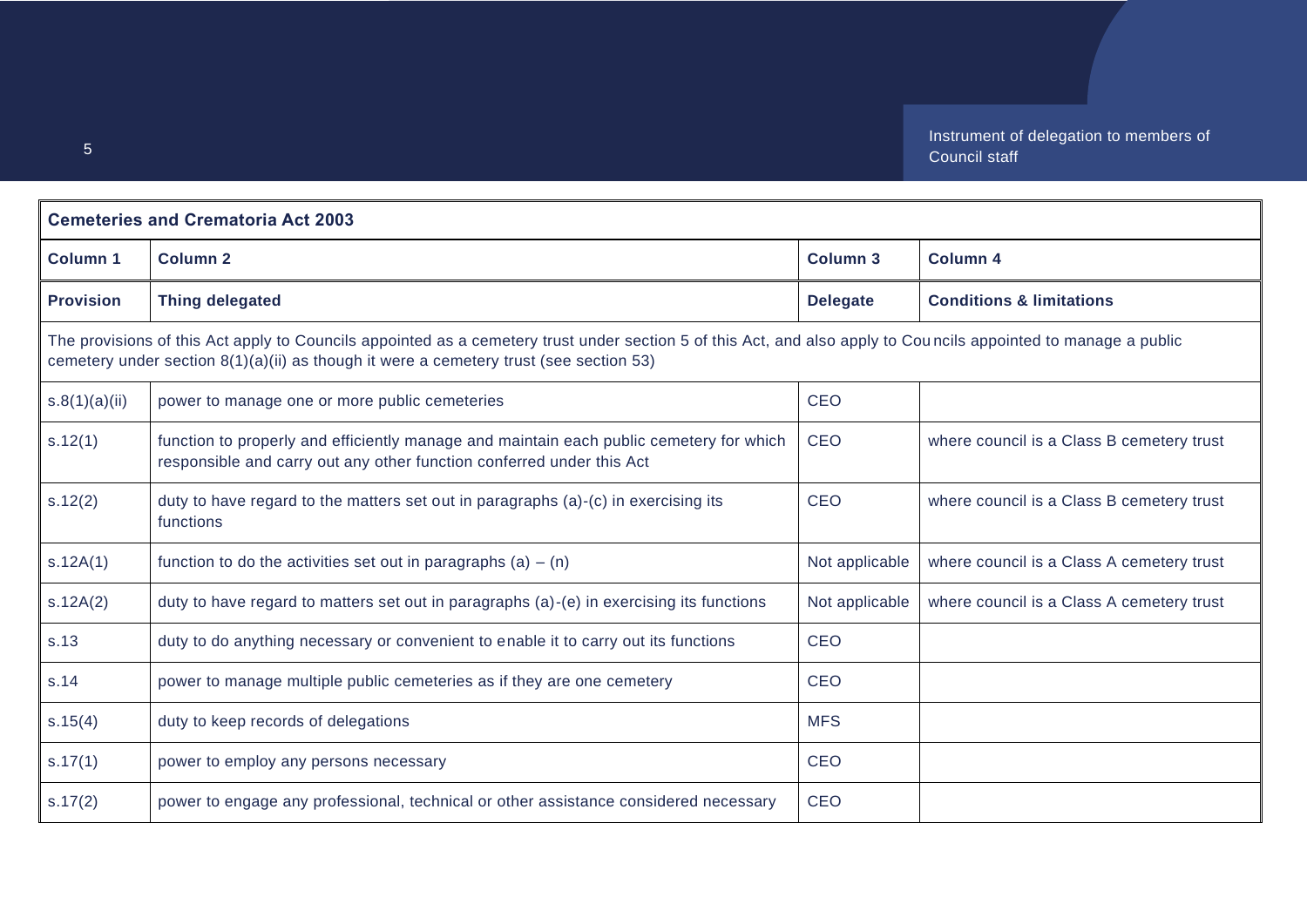| <b>Cemeteries and Crematoria Act 2003</b> |                                                                                                                                                                         |                         |                                                             |
|-------------------------------------------|-------------------------------------------------------------------------------------------------------------------------------------------------------------------------|-------------------------|-------------------------------------------------------------|
| <b>Column 1</b>                           | <b>Column 2</b>                                                                                                                                                         | Column 3                | <b>Column 4</b>                                             |
| <b>Provision</b>                          | <b>Thing delegated</b>                                                                                                                                                  | <b>Delegate</b>         | <b>Conditions &amp; limitations</b>                         |
| s. 17(3)                                  | power to determine the terms and conditions of employment or engagement                                                                                                 | <b>CEO</b>              | subject to any guidelines or directions of the<br>Secretary |
| s.18(3)                                   | duty to comply with a direction from the Secretary                                                                                                                      | MFS, HC,<br><b>SCFS</b> |                                                             |
| $s.18B(1)$ &<br>(2)                       | duty to establish governance committees within 12 months of becoming a Class A<br>cemetery trust and power to establish other governance committees from time to time   | Not applicable          | where council is a Class A cemetery trust                   |
| s.18C                                     | power to determine the membership of the governance committee                                                                                                           | Not applicable          | where council is a Class A cemetery trust                   |
| s.18D                                     | power to determine procedure of governance committee                                                                                                                    | Not applicable          | where council is a Class A cemetery trust                   |
| s.18D(1)(a)                               | duty to appoint community advisory committee for the purpose of liaising with<br>communities                                                                            | Not applicable          | where council is a Class A cemetery trust                   |
| s.18D(1)(b)                               | power to appoint any additional community advisory committees                                                                                                           | Not applicable          | where council is a Class A cemetery trust                   |
| s.18D(2)                                  | duty to establish a community advisory committee under section 18D(1)(a) within 12<br>months of becoming a Class A cemetery trust.                                      | Not applicable          | where council is a Class A cemetery trust                   |
| s.18D(3)                                  | duty to include a report on the activities of the community advisory committees in its<br>report of operations under Part 7 of the Financial Management Act 1994        | Not applicable          | where council is a Class A cemetery trust                   |
| s.18F(2)                                  | duty to give preference to a person who is not a funeral director of a stonemason (or a<br>similar position) when appointing a person to a community advisory committee | Not applicable          | where council is a Class A cemetery trust                   |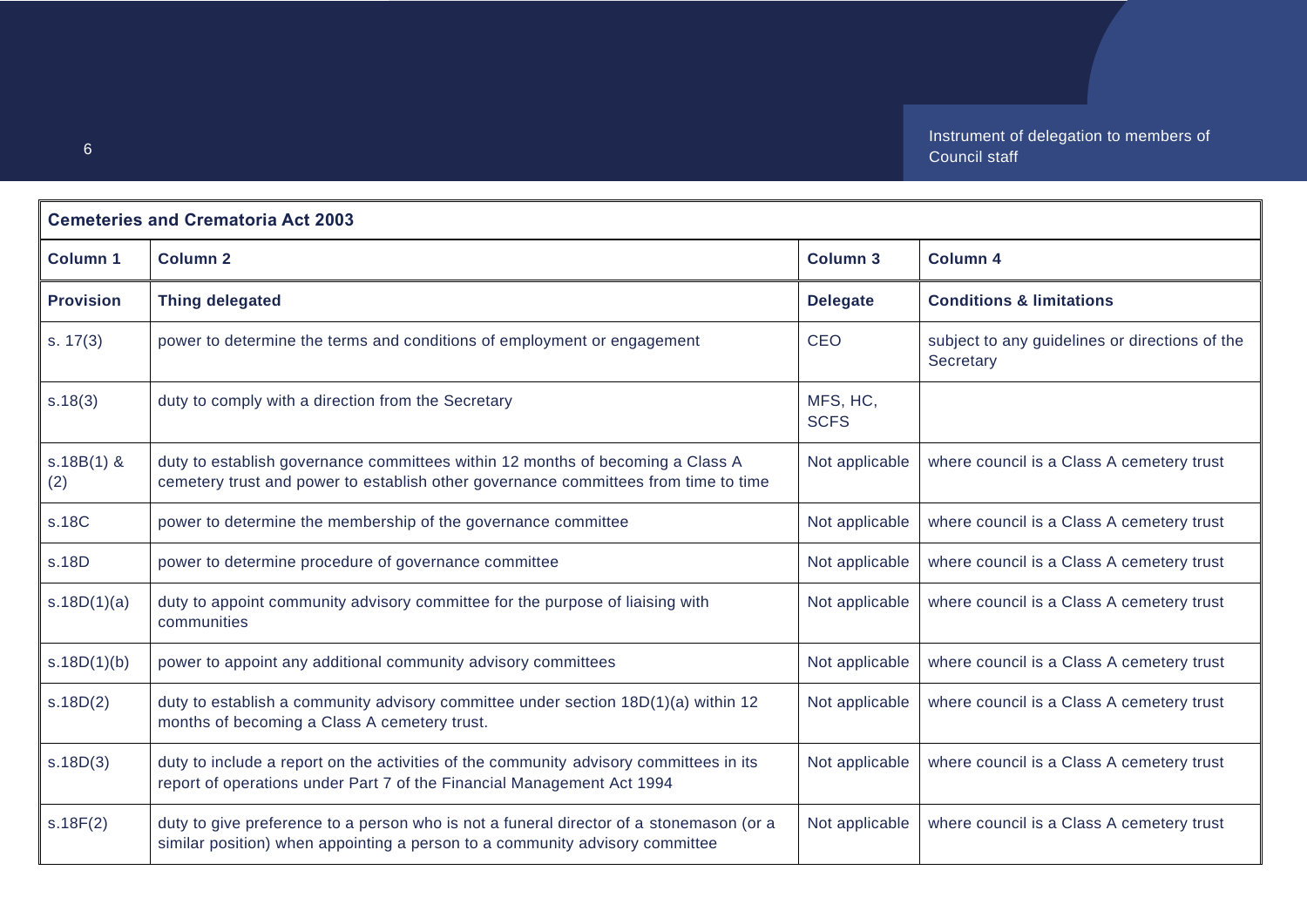| <b>Cemeteries and Crematoria Act 2003</b> |                                                                                                                                                                                   |                 |                                           |
|-------------------------------------------|-----------------------------------------------------------------------------------------------------------------------------------------------------------------------------------|-----------------|-------------------------------------------|
| <b>Column 1</b>                           | Column <sub>2</sub>                                                                                                                                                               | <b>Column 3</b> | <b>Column 4</b>                           |
| <b>Provision</b>                          | <b>Thing delegated</b>                                                                                                                                                            | <b>Delegate</b> | <b>Conditions &amp; limitations</b>       |
| s.18H(1)                                  | duty to hold an annual meeting before 30 December in each calendar year, in<br>accordance with section                                                                            | Not applicable  | where council is a Class A cemetery trust |
| s.18                                      | duty to publish a public notice of annual meeting in a newspaper, a reasonable time<br>before the date of the annual meeting                                                      | Not applicable  | where council is a Class A cemetery trust |
| s.18J                                     | duty to provide leadership, assistance and advice in relation to operational and<br>governance matters relating to cemeteries (including the matters set out in section<br>18J(2) | Not applicable  | where council is a Class A cemetery trust |
| s.18L(1)                                  | duty to employ a person as the chief executive officer (by whatever title called) of the<br>Class A cemetery trust                                                                | Not applicable  | where council is a Class A cemetery trust |
| s.18N(1)                                  | duty to prepare an annual plan for each financial year that specifies the items set out in<br>paragraphs (a)-(d)                                                                  | Not applicable  | where council is a Class A cemetery trust |
| s.18N(3)                                  | duty to give a copy of the proposed annual plan to the Secretary on or before 30<br>September each year for the Secretary's approval                                              | Not applicable  | where council is a Class A cemetery trust |
| s.18N(5)                                  | duty to make amendments as required by the Secretary and deliver the completed plan<br>to the Secretary within 3 months                                                           | Not applicable  | where council is a Class A cemetery trust |
| s.18N(7)                                  | duty to ensure that an approved annual plan is available to members of the public on<br>request                                                                                   | Not applicable  | where council is a Class A cemetery trust |
| s.18O(1)                                  | duty to prepare a strategic plan and submit the plan to the Secretary for approval                                                                                                | Not applicable  | where council is a Class A cemetery trust |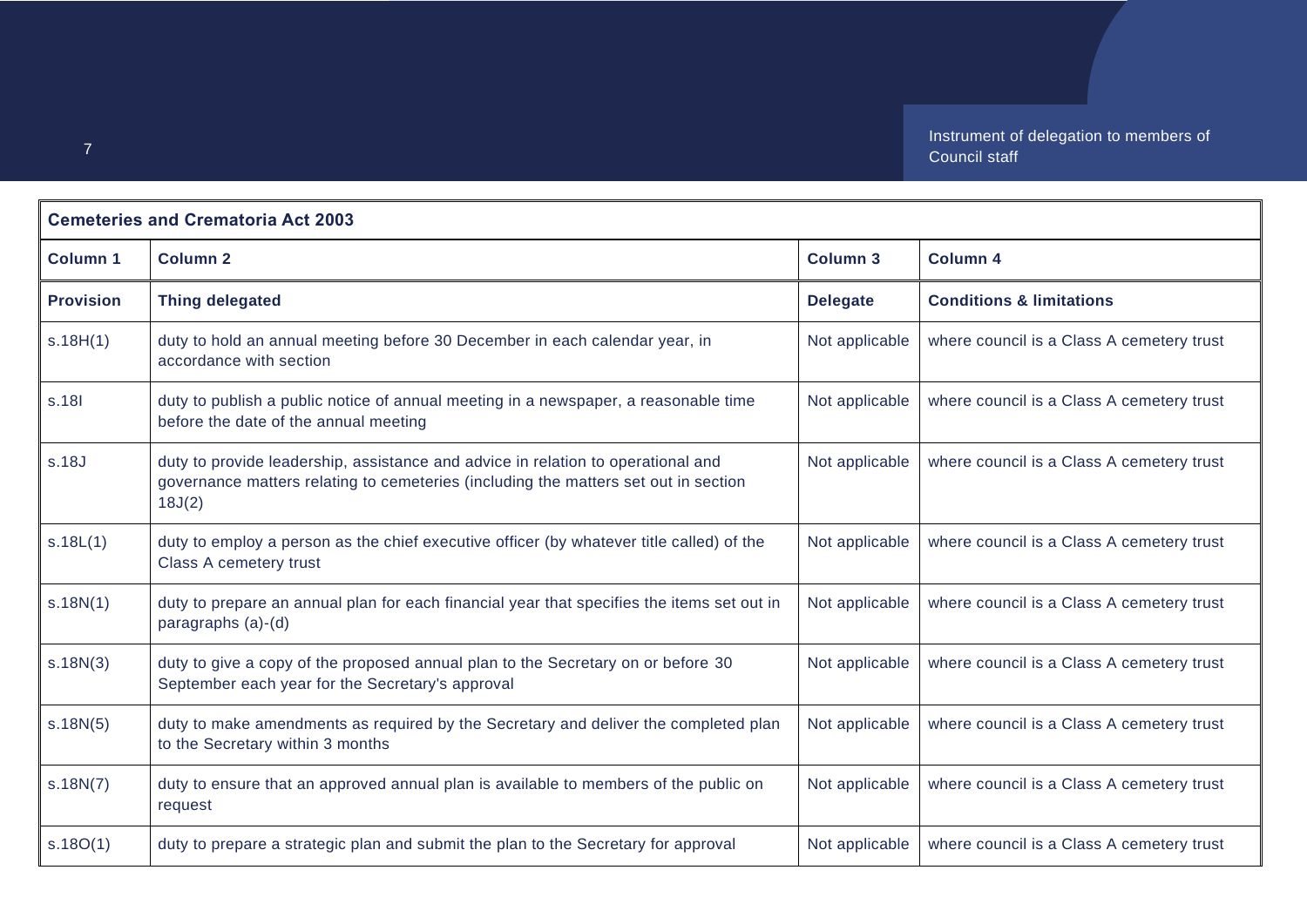| <b>Cemeteries and Crematoria Act 2003</b> |                                                                                                                                         |                 |                                               |
|-------------------------------------------|-----------------------------------------------------------------------------------------------------------------------------------------|-----------------|-----------------------------------------------|
| <b>Column 1</b>                           | <b>Column 2</b>                                                                                                                         | <b>Column 3</b> | <b>Column 4</b>                               |
| <b>Provision</b>                          | <b>Thing delegated</b>                                                                                                                  | <b>Delegate</b> | <b>Conditions &amp; limitations</b>           |
| s.18O(4)                                  | duty to advise the Secretary if the trust wishes to exercise its functions in a manner<br>inconsistent with its approved strategic plan | Not applicable  | where council is a Class A cemetery trust     |
| s.18O(5)                                  | duty to ensure that an approved strategic plan is available to members of the public on<br>request                                      | Not applicable  | where council is a Class A cemetery trust     |
| s.18Q(1)                                  | duty to pay an annual levy on gross earnings as reported in the annual financial<br>statements for the previous financial year.         | Not applicable  | where council is a Class A cemetery trust     |
| s.19                                      | power to carry out or permit the carrying out of works                                                                                  | <b>MFS</b>      |                                               |
| s.20(1)                                   | duty to set aside areas for the interment of human remains                                                                              | <b>MFS</b>      |                                               |
| s.20(2)                                   | power to set aside areas for the purposes of managing a public cemetery                                                                 | <b>CEO</b>      |                                               |
| s.20(3)                                   | power to set aside areas for those things in paragraphs (a) $-$ (e)                                                                     | <b>CEO</b>      |                                               |
| s.24(2)                                   | power to apply to the Secretary for approval to alter the existing distribution of land                                                 | <b>CEO</b>      |                                               |
| s.36                                      | power to grant licences to enter and use part of the land or building in a public cemetery<br>in accordance with this section           | <b>CEO</b>      | subject to the approval of the Minister       |
| s.37                                      | power to grant leases over land in a public cemetery in accordance with this section                                                    | <b>CEO</b>      | subject to the Minister approving the purpose |
| s.40                                      | duty to notify Secretary of fees and charges fixed under section 39                                                                     | MFS, DIS        |                                               |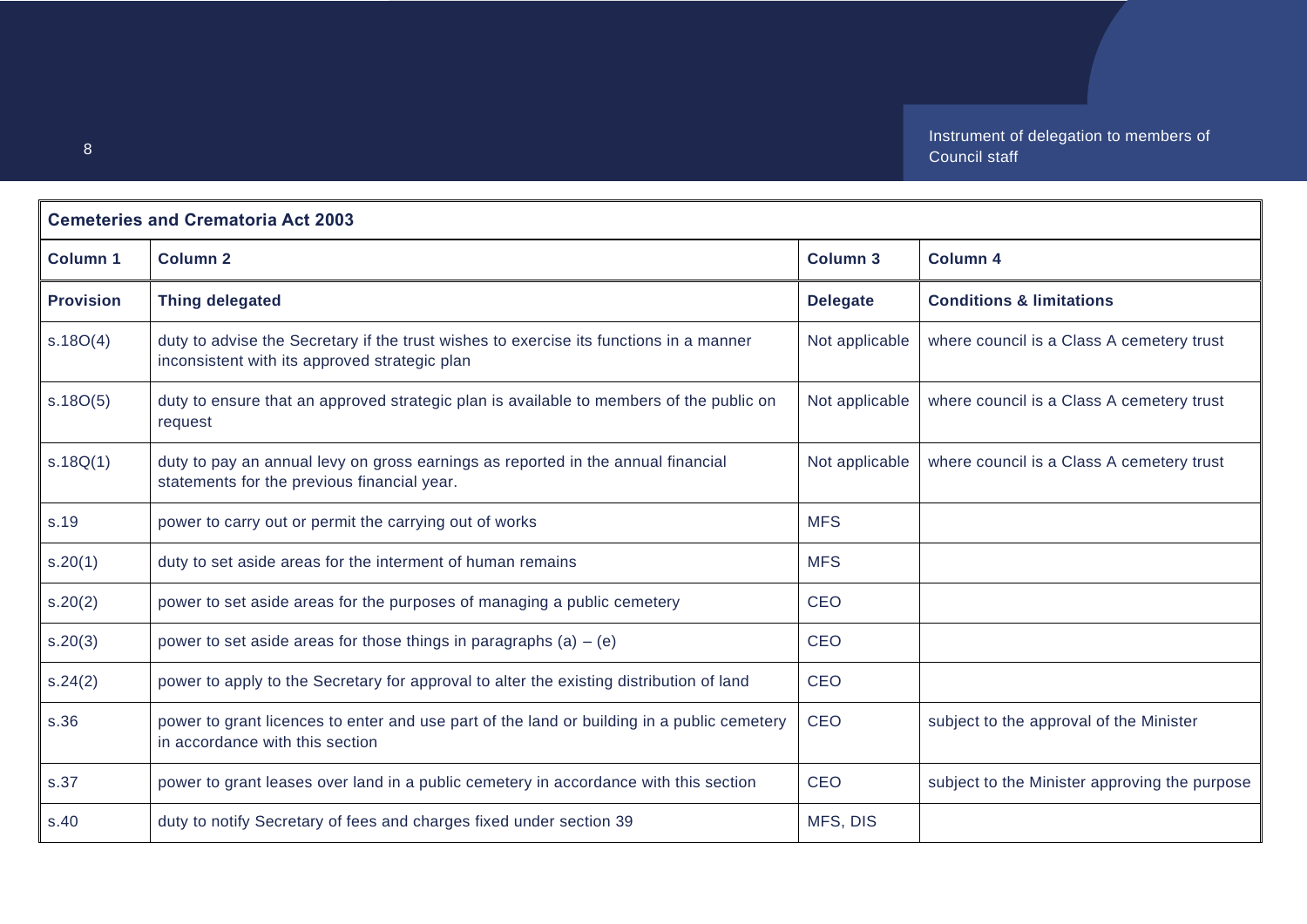| <b>Cemeteries and Crematoria Act 2003</b> |                                                                                                                                           |                 |                                                                                  |
|-------------------------------------------|-------------------------------------------------------------------------------------------------------------------------------------------|-----------------|----------------------------------------------------------------------------------|
| <b>Column 1</b>                           | <b>Column 2</b>                                                                                                                           | <b>Column 3</b> | <b>Column 4</b>                                                                  |
| <b>Provision</b>                          | <b>Thing delegated</b>                                                                                                                    | <b>Delegate</b> | <b>Conditions &amp; limitations</b>                                              |
| s.47                                      | power to pay a contribution toward the cost of the construction and maintenance of any<br>private street adjoining or abutting a cemetery | MFS, DIS        | provided the street was constructed pursuant<br>to the Local Government Act 2020 |
| s.57(1)                                   | duty to submit a report to the Secretary every financial year in respect of powers and<br>functions under the Act                         | MFS, DIS        | report must contain the particulars listed in<br>s.57(2)                         |
| s.59                                      | duty to keep records for each public cemetery                                                                                             | DIS, MFS        |                                                                                  |
| s.60(1)                                   | duty to make information in records available to the public for historical or research<br>purposes                                        | SCFS, HC        |                                                                                  |
| s.60(2)                                   | power to charge fees for providing information                                                                                            | SCFS, HC        |                                                                                  |
| s.64(4)                                   | duty to comply with a direction from the Secretary under section 64(3)                                                                    | <b>DIS</b>      |                                                                                  |
| s.64B(d)                                  | power to permit interments at a reopened cemetery                                                                                         | <b>DIS</b>      |                                                                                  |
| s.66(1)                                   | power to apply to the Minister for approval to convert the cemetery, or part of it, to a<br>historic cemetery park                        | <b>DIS</b>      | the application must include the<br>requirements listed in s.66(2)(a)-(d)        |
| s.69                                      | duty to take reasonable steps to notify of conversion to historic cemetery park                                                           | <b>DIS</b>      |                                                                                  |
| s.70(1)                                   | duty to prepare plan of existing places of interment and make a record of any<br>inscriptions on memorials which are to be removed        | SCFS, HC        |                                                                                  |
| s.70(2)                                   | duty to make plans of existing place of interment available to the public                                                                 | SCFS, HC        |                                                                                  |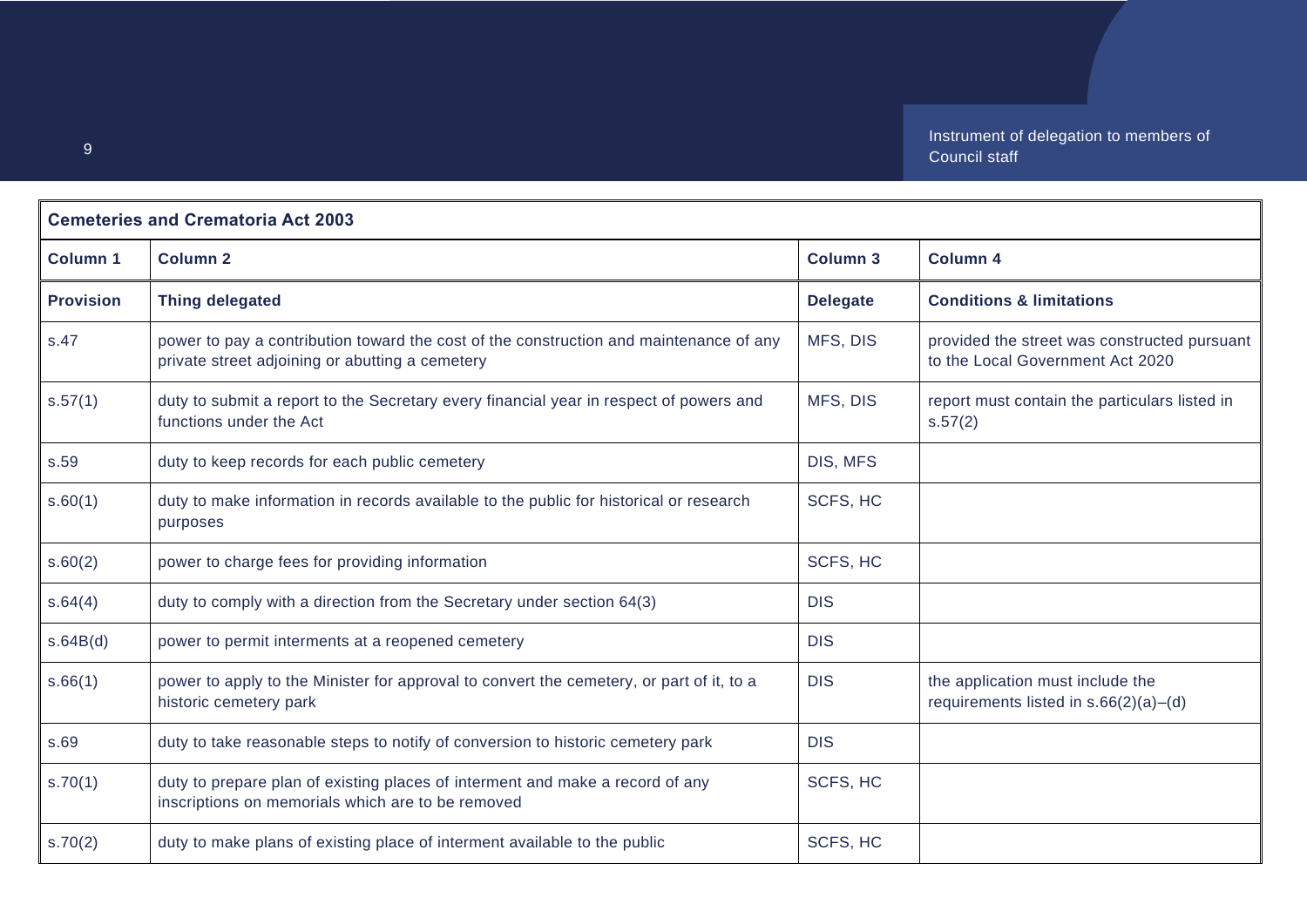| <b>Cemeteries and Crematoria Act 2003</b> |                                                                                                                                                         |                  |                                     |
|-------------------------------------------|---------------------------------------------------------------------------------------------------------------------------------------------------------|------------------|-------------------------------------|
| <b>Column 1</b>                           | <b>Column 2</b>                                                                                                                                         | <b>Column 3</b>  | <b>Column 4</b>                     |
| <b>Provision</b>                          | <b>Thing delegated</b>                                                                                                                                  | <b>Delegate</b>  | <b>Conditions &amp; limitations</b> |
| s.71(1)                                   | power to remove any memorials or other structures in an area to which an approval to<br>convert applies                                                 | SCFS, HC         |                                     |
| s.71(2)                                   | power to dispose of any memorial or other structure removed                                                                                             | SCFS, HC         |                                     |
| s.72(2)                                   | duty to comply with request received under section 72                                                                                                   | SCFS, HC         |                                     |
| s.73(1)                                   | power to grant a right of interment                                                                                                                     | SCFS, HC         |                                     |
| s.73(2)                                   | power to impose conditions on the right of interment                                                                                                    | MFS, HC          |                                     |
| s.74                                      | Duty to offer a perpetual right of interment                                                                                                            | <b>SCFS, MFS</b> |                                     |
| s.75                                      | power to grant the rights of interment set out in subsections (a) and (b)                                                                               | MFS, HC          |                                     |
| s.76(3)                                   | duty to allocate a piece of interment if an unallocated right is granted                                                                                | MFS, HC          |                                     |
| s.77(4)                                   | power to authorise and impose terms and conditions on the removal of cremated human<br>remains or body parts from the place of interment on application | MFS, DIS         |                                     |
| s.80(1)                                   | function of receiving notification and payment of transfer of right of interment                                                                        | SCFS, HC         |                                     |
| s.80(2)                                   | function of recording transfer of right of interment                                                                                                    | SCFS, HC         |                                     |
| s.82(2)                                   | duty to pay refund on the surrender of an unexercised right of interment                                                                                | SCFS, HC         |                                     |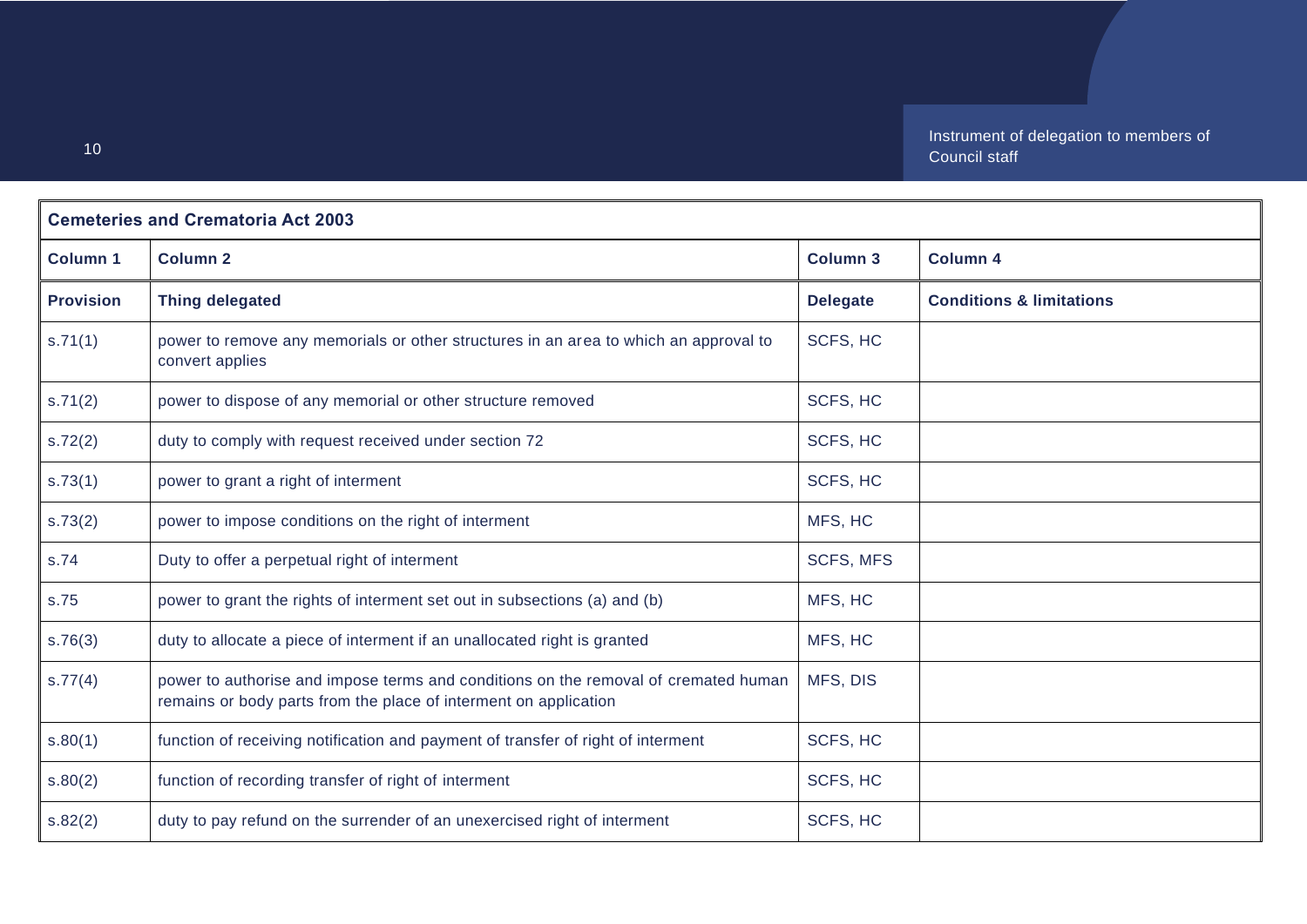| <b>Cemeteries and Crematoria Act 2003</b> |                                                                                                                                 |                         |                                                                                       |
|-------------------------------------------|---------------------------------------------------------------------------------------------------------------------------------|-------------------------|---------------------------------------------------------------------------------------|
| <b>Column 1</b>                           | <b>Column 2</b>                                                                                                                 | <b>Column 3</b>         | <b>Column 4</b>                                                                       |
| <b>Provision</b>                          | <b>Thing delegated</b>                                                                                                          | <b>Delegate</b>         | <b>Conditions &amp; limitations</b>                                                   |
| s.83(2)                                   | duty to pay refund on the surrender of an unexercised right of interment                                                        | SCFS, MFS,<br><b>HC</b> |                                                                                       |
| s.83(3)                                   | power to remove any memorial and grant another right of interment for a surrendered<br>right of interment                       | SCFS, HC                |                                                                                       |
| s.84(1)                                   | function of receiving notice of surrendering an entitlement to a right of interment                                             | SCFS, HC                |                                                                                       |
| s.84F(2)(d)                               | Function of receiving notice of decision to vary or force the surrender of a right of<br>interment under $s$ 84C(2), (3) or (5) | SCFS, HC                |                                                                                       |
| s.84H(4)                                  | Power to exercise the rights of a holder of a right of interment                                                                | SCFS, HC                |                                                                                       |
| s.84(5)                                   | Duty to pay refund to the previous holder or holders of the right of interment                                                  | SCFS, HC                |                                                                                       |
| s $84I(6)(a)$                             | Power to remove any memorial on the place of interment                                                                          | SCFS, HC                |                                                                                       |
| s 84I(6)(b)                               | Power to grant right of interment under s 73                                                                                    | SCFS, HC                |                                                                                       |
| s.85(1)                                   | duty to notify holder of 25 year right of interment of expiration at least 12 months before<br>expiry                           | SCFS, HC                | the notice must be in writing and contain the<br>requirements listed in s.85(2)       |
| s.85(2)(b)                                | duty to notify holder of 25 year right of interment of expiration of right at least 12 months<br>before expiry                  | SCFS, HC                | does not apply where right of internment<br>relates to remains of a deceased veteran. |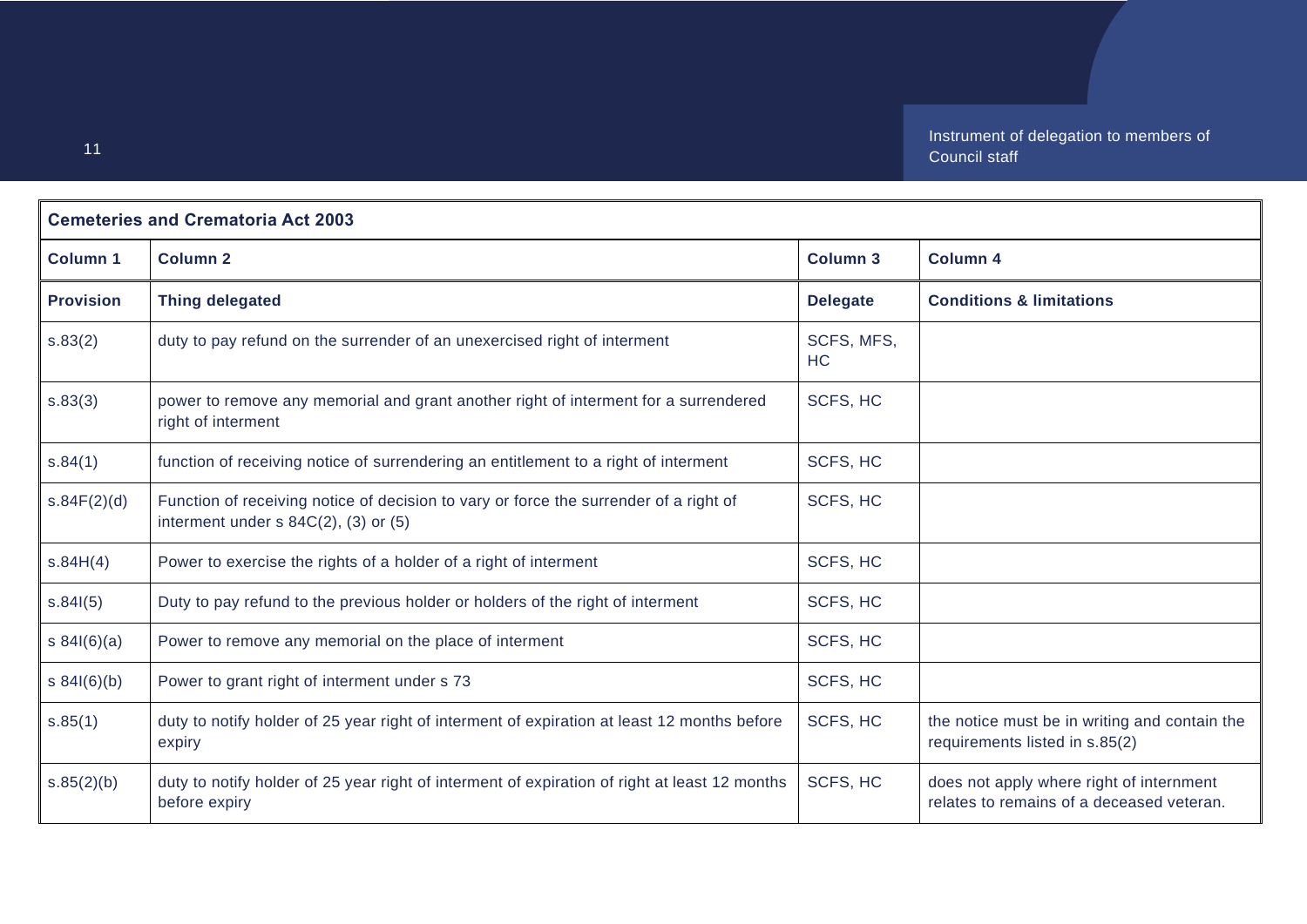| <b>Cemeteries and Crematoria Act 2003</b> |                                                                                                                                                                           |                 |                                                                                                                                                                                                                      |
|-------------------------------------------|---------------------------------------------------------------------------------------------------------------------------------------------------------------------------|-----------------|----------------------------------------------------------------------------------------------------------------------------------------------------------------------------------------------------------------------|
| <b>Column 1</b>                           | <b>Column 2</b>                                                                                                                                                           | <b>Column 3</b> | <b>Column 4</b>                                                                                                                                                                                                      |
| <b>Provision</b>                          | <b>Thing delegated</b>                                                                                                                                                    | <b>Delegate</b> | <b>Conditions &amp; limitations</b>                                                                                                                                                                                  |
| 85(2)(c)                                  | power to leave interred cremated remains undistributed in perpetuity and convert right<br>of interment to perpetual right of internment or;                               | SCFS, HC        | may only be exercised where right of<br>interment relates to cremated human<br>remains of a deceased identified veteran, if<br>right of internment is not extended or<br>converted to a perpetual right of interment |
| 85(2)(c)                                  | remove interred remains and re-inter at another location within cemetery grounds and<br>remove any memorial at that place and re-establish at new or equivalent location. | SCFS, HC        | may only be exercised where right of<br>interment relates to cremated human<br>remains of a deceased identified veteran, if<br>right of internment is not extended or<br>converted to a perpetual right of interment |
| s.86                                      | power to remove and dispose of cremated human remains and remove any memorial if<br>no action taken by right holder within time specified                                 | SCFS, HC        |                                                                                                                                                                                                                      |
| s.86(2)                                   | power to leave interred cremated human remains undisturbed or convert the right of<br>internment to a perpetual right of interment                                        | SCFS, HC        |                                                                                                                                                                                                                      |
| s.86(3)(a)                                | power to leave interred cremated human remains undisturbed in perpetuity and convert<br>the right of interment to a perpetual right of interment                          | SCFS, HC        |                                                                                                                                                                                                                      |
| s.86(3)(b)                                | power to remove interred cremated human remains and take further action in<br>accordance with s.86(3)(b)                                                                  | SCFS, HC        |                                                                                                                                                                                                                      |
| s.86(4)                                   | power to take action under s.86(4) relating to removing and re-interring cremated<br>human remains                                                                        | SCFS, HC        |                                                                                                                                                                                                                      |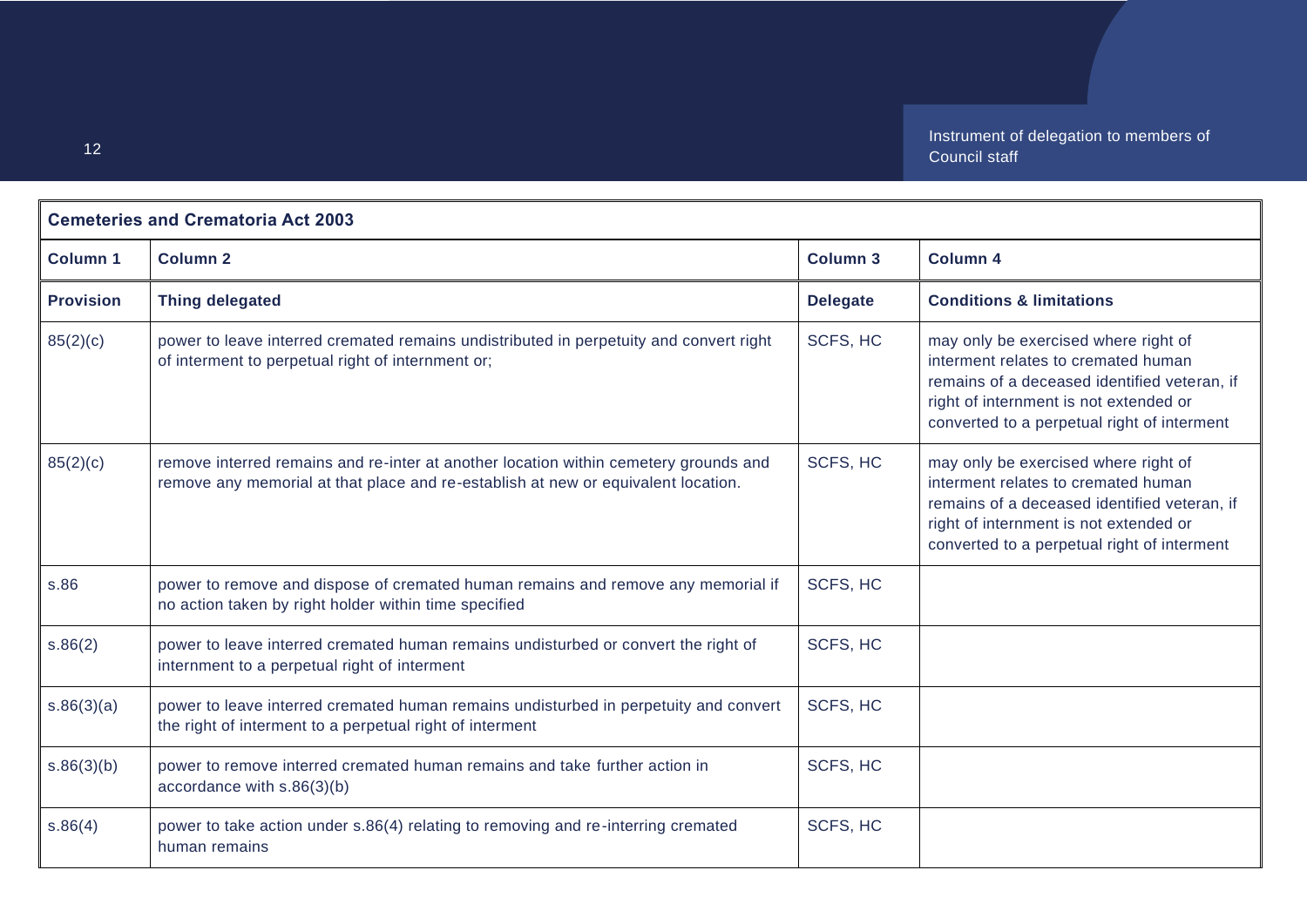| <b>Cemeteries and Crematoria Act 2003</b> |                                                                                                                                                                                  |                  |                                     |
|-------------------------------------------|----------------------------------------------------------------------------------------------------------------------------------------------------------------------------------|------------------|-------------------------------------|
| <b>Column 1</b>                           | <b>Column 2</b>                                                                                                                                                                  | <b>Column 3</b>  | <b>Column 4</b>                     |
| <b>Provision</b>                          | <b>Thing delegated</b>                                                                                                                                                           | <b>Delegate</b>  | <b>Conditions &amp; limitations</b> |
| s.86(5)                                   | duty to provide notification before taking action under s.86(4)                                                                                                                  | SCFS, HC         |                                     |
| s 86A                                     | duty to maintain place of interment and any memorial at place of interment, if action<br>taken under s.86(3)                                                                     | SCFS, HC         |                                     |
| s.87(3)                                   | duty, if requested, to extend the right for a further 25 years or convert the right to a<br>perpetual right of interment                                                         | SCFS, HC         |                                     |
| s.88                                      | function to receive applications to carry out a lift and re-position procedure at a place of<br>interment                                                                        | MFS, SCFS,<br>HC |                                     |
| s.91(1)                                   | power to cancel a right of interment in accordance with this section                                                                                                             | MFS, HC          |                                     |
| s.91(3)                                   | duty to publish notice of intention to cancel right of interment                                                                                                                 | MFS, HC          |                                     |
| s.92                                      | power to pay refund or grant a right of interment in respect of another place of interment<br>to the previous holder of the cancelled right of interment                         | MFS, SCFS,<br>HC |                                     |
| s.98(1)                                   | function of receiving application to establish or alter a memorial or a place of interment                                                                                       | SCFS, HC         |                                     |
| s.99                                      | power to approve or refuse an application made under section 98, or to cancel an<br>approval                                                                                     | MFS, HC          |                                     |
| s.99(4)                                   | duty to make a decision on an application under section 98 within 45 days after receipt<br>of the application or within 45 days of receiving further information where requested | MFS, HC          |                                     |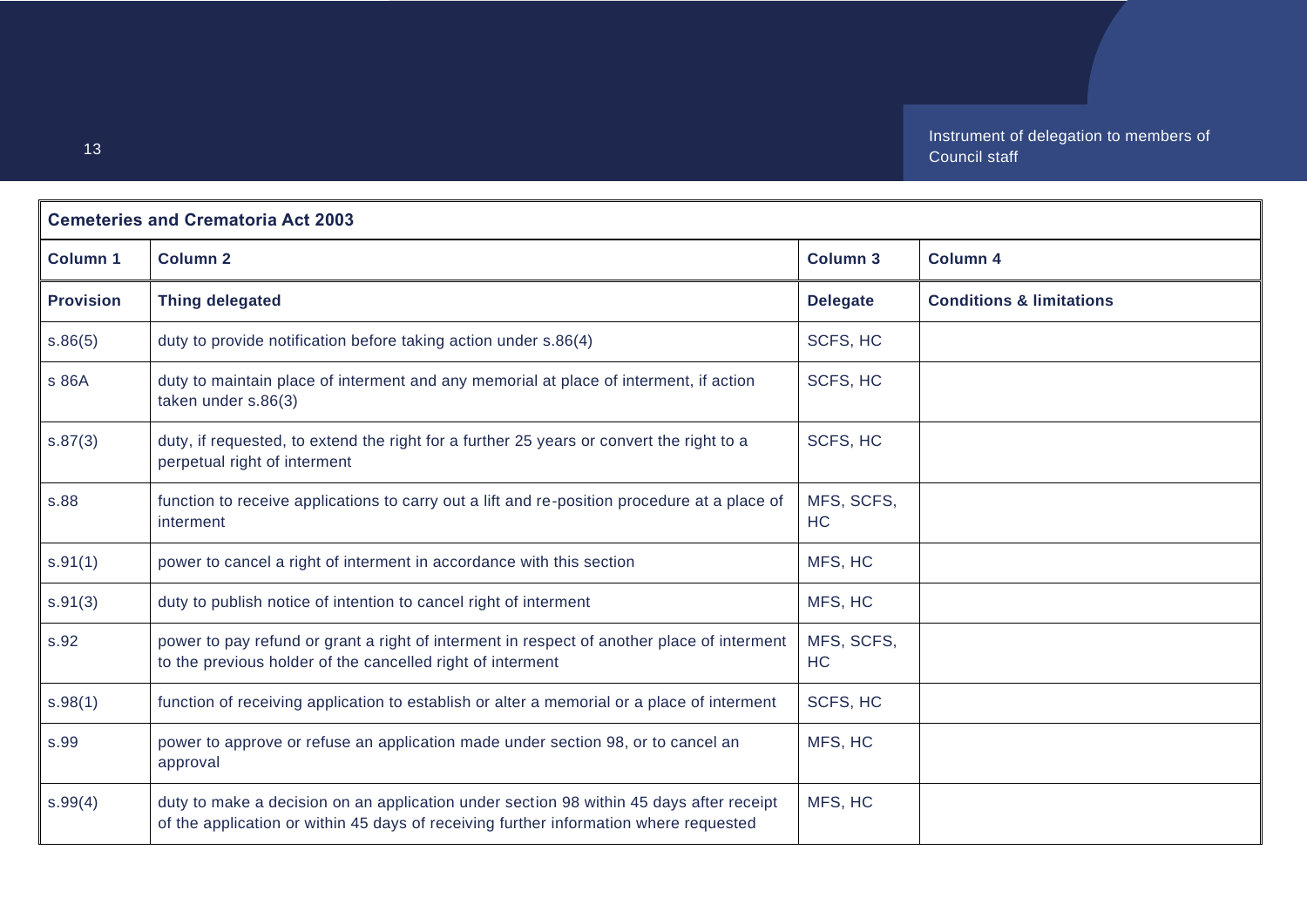| <b>Cemeteries and Crematoria Act 2003</b> |                                                                                                                                                                       |                         |                                     |
|-------------------------------------------|-----------------------------------------------------------------------------------------------------------------------------------------------------------------------|-------------------------|-------------------------------------|
| <b>Column 1</b>                           | <b>Column 2</b>                                                                                                                                                       | <b>Column 3</b>         | <b>Column 4</b>                     |
| <b>Provision</b>                          | <b>Thing delegated</b>                                                                                                                                                | <b>Delegate</b>         | <b>Conditions &amp; limitations</b> |
| s.100(1)                                  | power to require a person to remove memorials or places of interment                                                                                                  | MFS, HC                 |                                     |
| s.100(2)                                  | power to remove and dispose a memorial or place of interment or remedy a person's<br>failure to comply with section 100(1)                                            | MFS, SCFS,<br><b>HC</b> |                                     |
| s.100(3)                                  | power to recover costs of taking action under section 100(2)                                                                                                          | MFS, HC                 |                                     |
| s.101                                     | function of receiving applications to establish or alter a building for ceremonies in the<br>cemetery                                                                 | MFS, SCFS,<br>HC        |                                     |
| s.102(1)                                  | power to approve or refuse an application under section 101, if satisfied of the matters<br>in $(b)$ and $(c)$                                                        | MFS, HC                 |                                     |
| $s.102(2)$ &<br>(3)                       | power to set terms and conditions in respect of, or to cancel, an approval granted under<br>section $102(1)$                                                          | MFS, HC                 |                                     |
| s.103(1)                                  | power to require a person to remove a building for ceremonies                                                                                                         | MFS, HC                 |                                     |
| s.103(2)                                  | power to remove and dispose of a building for ceremonies or remedy the failure to<br>comply with section 103(1)                                                       | MFS, HC                 |                                     |
| s.103(3)                                  | power to recover costs of taking action under section 103(2)                                                                                                          | MFS, HC                 |                                     |
| s.106(1)                                  | power to require the holder of the right of interment of the requirement to make the<br>memorial or place of interment safe and proper or carry out specified repairs | MFS, HC                 |                                     |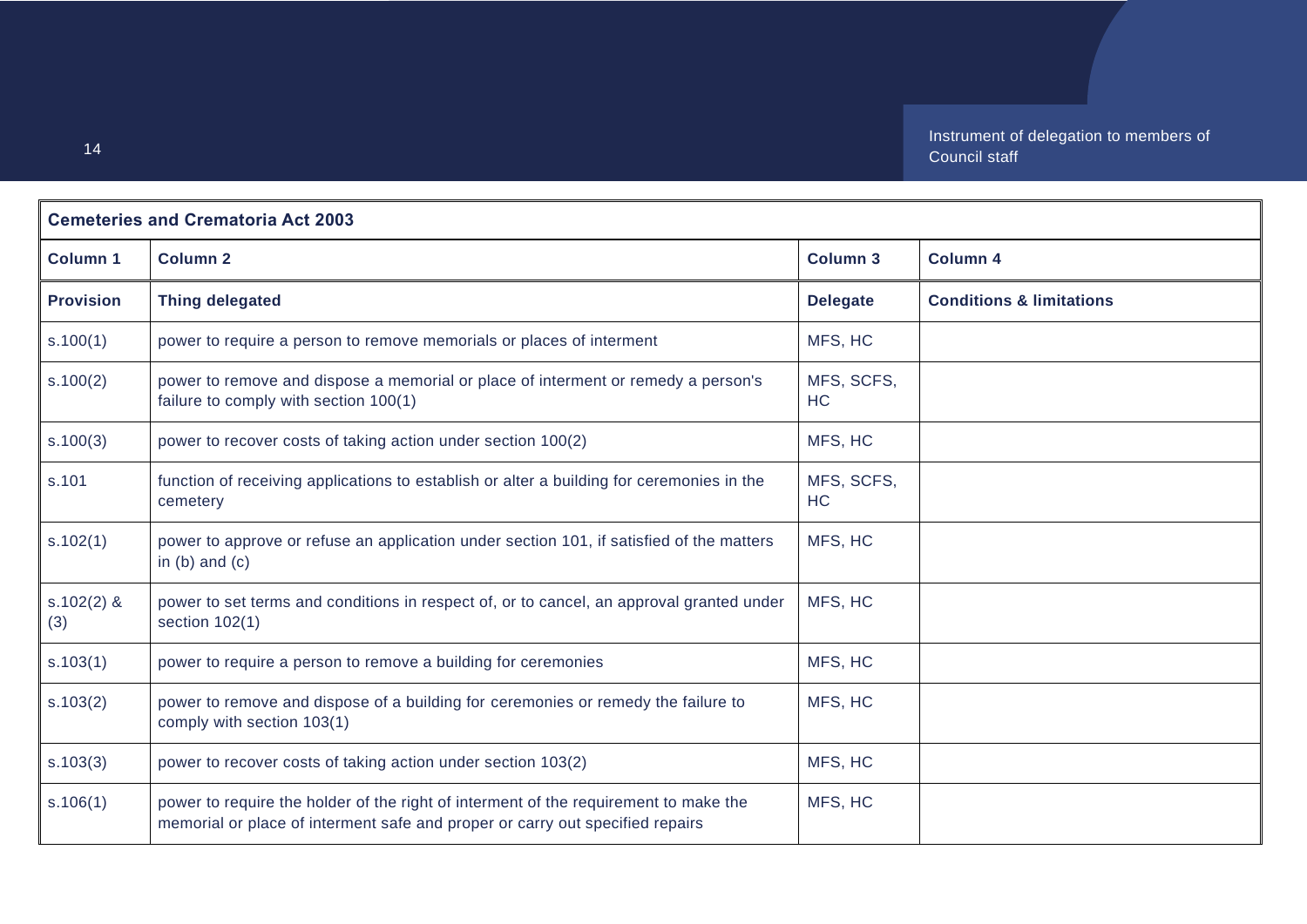| <b>Cemeteries and Crematoria Act 2003</b> |                                                                                                                                                                                   |                 |                                                                                 |
|-------------------------------------------|-----------------------------------------------------------------------------------------------------------------------------------------------------------------------------------|-----------------|---------------------------------------------------------------------------------|
| <b>Column 1</b>                           | <b>Column 2</b>                                                                                                                                                                   | <b>Column 3</b> | <b>Column 4</b>                                                                 |
| <b>Provision</b>                          | <b>Thing delegated</b>                                                                                                                                                            | <b>Delegate</b> | <b>Conditions &amp; limitations</b>                                             |
| s.106(2)                                  | power to require the holder of the right of interment to provide for an examination                                                                                               | MFS, HC         |                                                                                 |
| s.106(3)                                  | power to open and examine the place of interment if section 106(2) not complied with                                                                                              | MFS, HC         |                                                                                 |
| s.106(4)                                  | power to repair or - with the approval of the Secretary - take down, remove and dispose<br>any memorial or place of interment if notice under section 106(1) is not complied with | MFS, HC         |                                                                                 |
| s.107(1)                                  | power to require person responsible to make the building for ceremonies safe and<br>proper or carry out specified repairs                                                         | MFS, HC         |                                                                                 |
| s.107(2)                                  | power to repair or take down, remove and dispose any building for ceremonies if notice<br>under section 107(1) is not complied with                                               | SCFS, HC        |                                                                                 |
| s.108                                     | power to recover costs and expenses                                                                                                                                               | MFS, HC         |                                                                                 |
| s.109(1)(a)                               | power to open, examine and repair a place of interment                                                                                                                            | MFS, HC         | where the holder of right of interment or<br>responsible person cannot be found |
| s.109(1)(b)                               | power to repair a memorial or, with the Secretary's consent, take down, remove and<br>dispose of a memorial                                                                       | MFS, HC         | where the holder of right of interment or<br>responsible person cannot be found |
| s.109(2)                                  | power to repair the building for ceremonies or, with the consent of the Secretary, take<br>down, remove and dispose of a building for ceremonies                                  | MFS, HC         | where the holder of right of interment or<br>responsible person cannot be found |
| s.110(1)                                  | power to maintain, repair or restore a memorial or place of interment from other funds if<br>unable to find right of interment holder. with consent of the Secretary              | MFS, HC         |                                                                                 |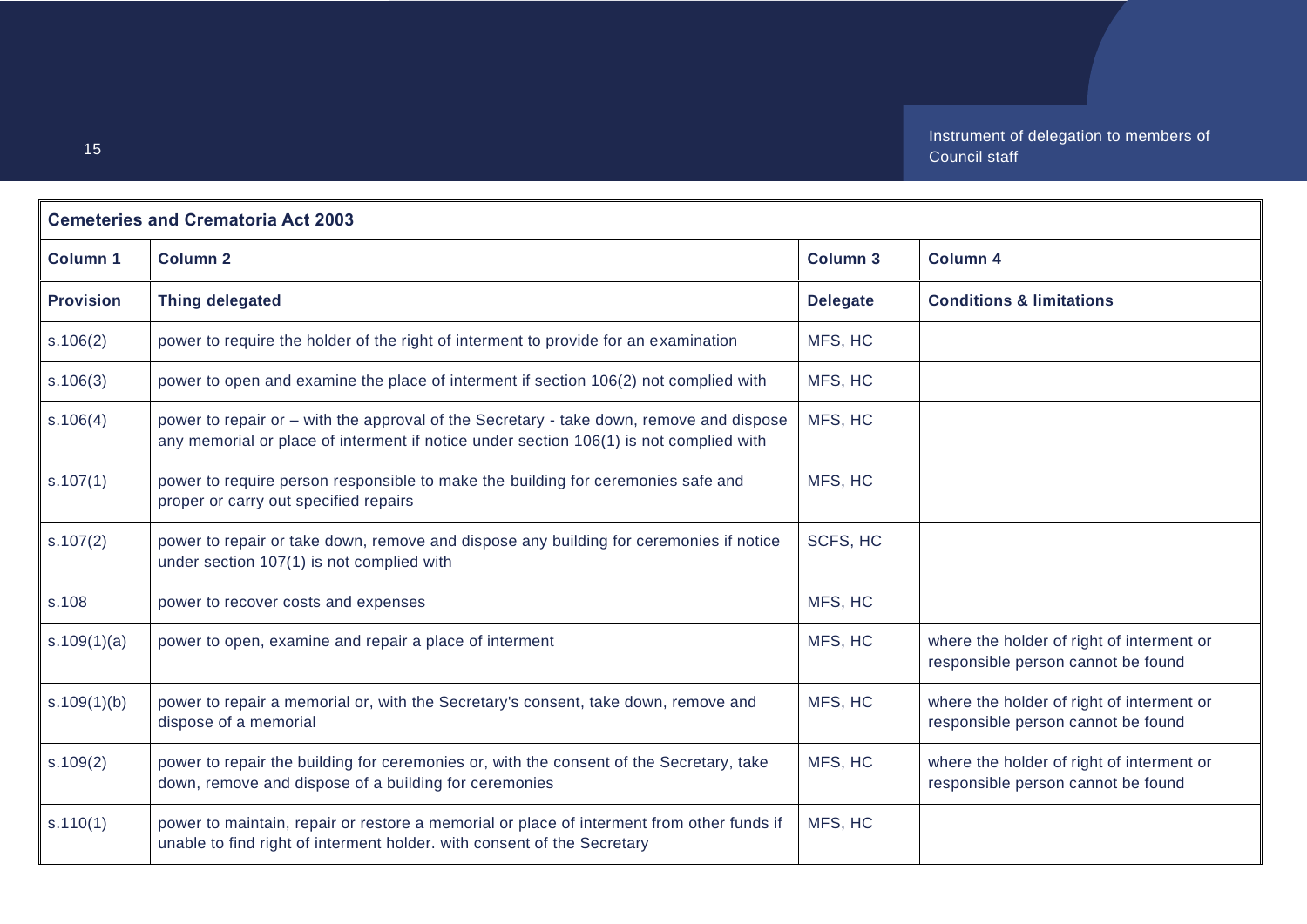| <b>Cemeteries and Crematoria Act 2003</b> |                                                                                                                                                                                                    |                  |                                     |
|-------------------------------------------|----------------------------------------------------------------------------------------------------------------------------------------------------------------------------------------------------|------------------|-------------------------------------|
| <b>Column 1</b>                           | <b>Column 2</b>                                                                                                                                                                                    | <b>Column 3</b>  | <b>Column 4</b>                     |
| <b>Provision</b>                          | <b>Thing delegated</b>                                                                                                                                                                             | <b>Delegate</b>  | <b>Conditions &amp; limitations</b> |
| s 110(1A)                                 | Power to maintain, repair or restore the place of interment if unable to find any of the<br>other holders after diligent inquiries and with the consent of the Secretary                           | <b>MFS</b>       |                                     |
| s.110(2)                                  | power to maintain, repair or restore any building for ceremonies from other funds if<br>unable to find responsible person and with consent of the Secretary                                        | MFS, HC          |                                     |
| s. 110A                                   | power to use cemetery trust funds or other funds for the purposes of establishing,<br>maintaining, repairing or restoring any memorial or place of interment of any deceased<br>identified veteran | MFS, HC          |                                     |
| s.111                                     | power to enter into agreement with a holder of the right of interment to maintain a<br>memorial or place of interment                                                                              | MFS, HC          |                                     |
| s.112                                     | power to sell and supply memorials                                                                                                                                                                 | SCFS, HC         |                                     |
| s.116(4)                                  | duty to notify the Secretary of an interment authorisation granted                                                                                                                                 | MFS, SCFS,<br>HC |                                     |
| s.116(5)                                  | power to require an applicant to produce evidence of the right of interment holder's<br>consent to application                                                                                     | MFS, SCFS,<br>HC |                                     |
| s.118                                     | power to grant an interment authorisation if satisfied that the requirements of Division 2<br>of Part 8 have been met                                                                              | MFS, HC          |                                     |
| s.119                                     | power to set terms and conditions for interment authorisations                                                                                                                                     | MFS, HC          |                                     |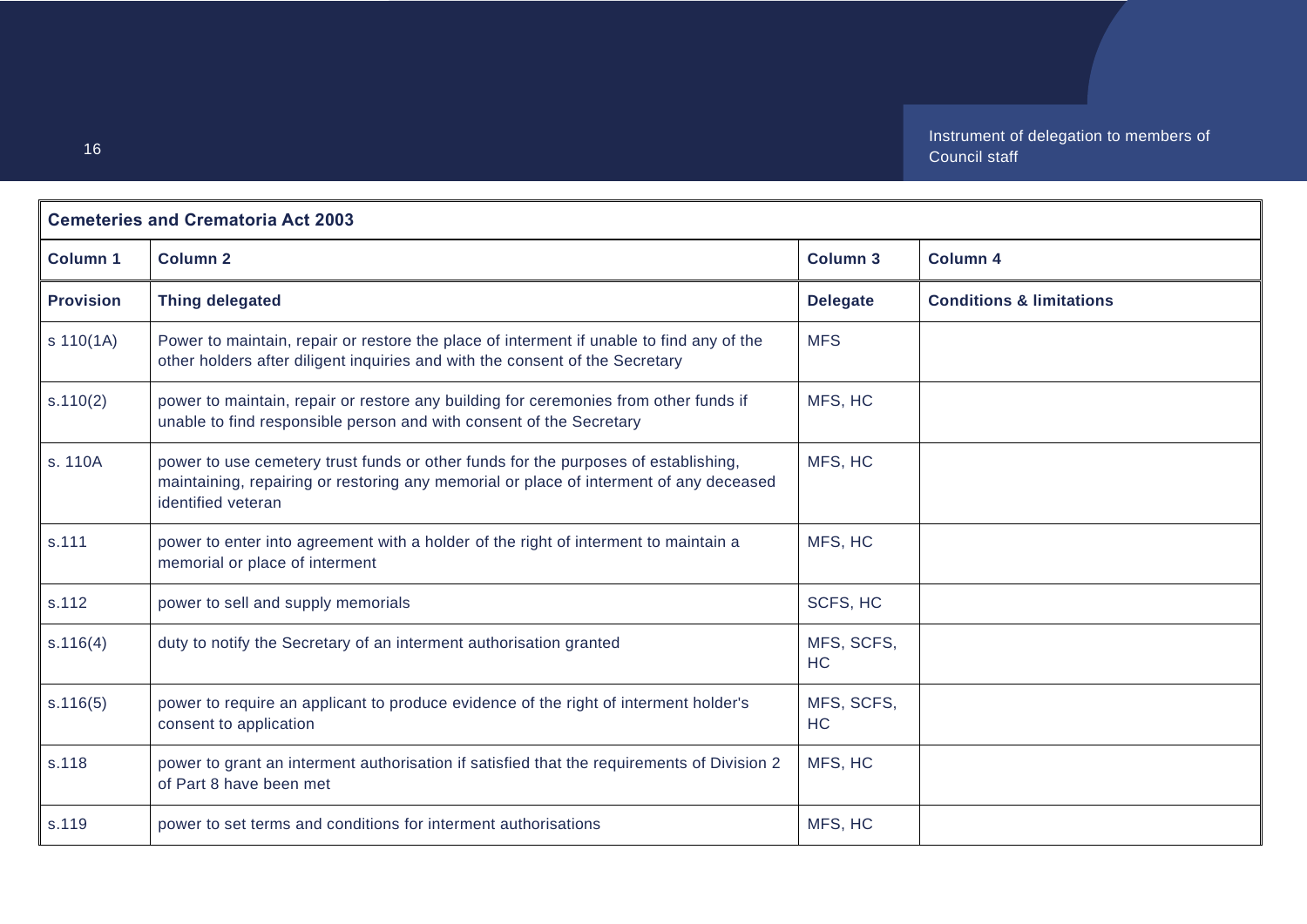| <b>Cemeteries and Crematoria Act 2003</b> |                                                                                                                                                |                 |                                          |
|-------------------------------------------|------------------------------------------------------------------------------------------------------------------------------------------------|-----------------|------------------------------------------|
| <b>Column 1</b>                           | <b>Column 2</b>                                                                                                                                | <b>Column 3</b> | <b>Column 4</b>                          |
| <b>Provision</b>                          | <b>Thing delegated</b>                                                                                                                         | <b>Delegate</b> | <b>Conditions &amp; limitations</b>      |
| s.131                                     | function of receiving an application for cremation authorisation                                                                               | SCFS, HC        |                                          |
| s.133(1)                                  | duty not to grant a cremation authorisation unless satisfied that requirements of section<br>133 have been complied with                       | MFS, HC         | Subject to subsection (2)                |
| s.145                                     | duty to comply with an order made by the Magistrates' Court or a coroner                                                                       | MFS, HC         |                                          |
| s.146                                     | power to dispose of bodily remains by a method other than interment or cremation                                                               | <b>DIS</b>      | subject to the approval of the Secretary |
| s.147                                     | power to apply to the Secretary for approval to dispose of bodily remains by a method<br>other than interment or cremation                     | <b>DIS</b>      |                                          |
| s.149                                     | duty to cease using method of disposal if approval revoked by the Secretary                                                                    | MFS, HC         |                                          |
| s.150 &<br>152(1)                         | power to authorise the interment or cremation of body parts if the requirements of<br>Division 1 of Part 11 are met                            | MFS, HC         |                                          |
| s.151                                     | function of receiving applications to inter or cremate body parts                                                                              | SCFS, HC        |                                          |
| s.152(2)                                  | power to impose terms and conditions on authorisation granted under section 150.                                                               | MFS, HC         |                                          |
| Schedule 1<br>clause $8(3)$               | power to permit members to participate in a particular meeting by telephone, closed-<br>circuit television or any other means of communication | MFS, HC         |                                          |
| Schedule 1<br>clause $8(8)$               | power to regulate own proceedings                                                                                                              | <b>DIS</b>      | subject to clause 8                      |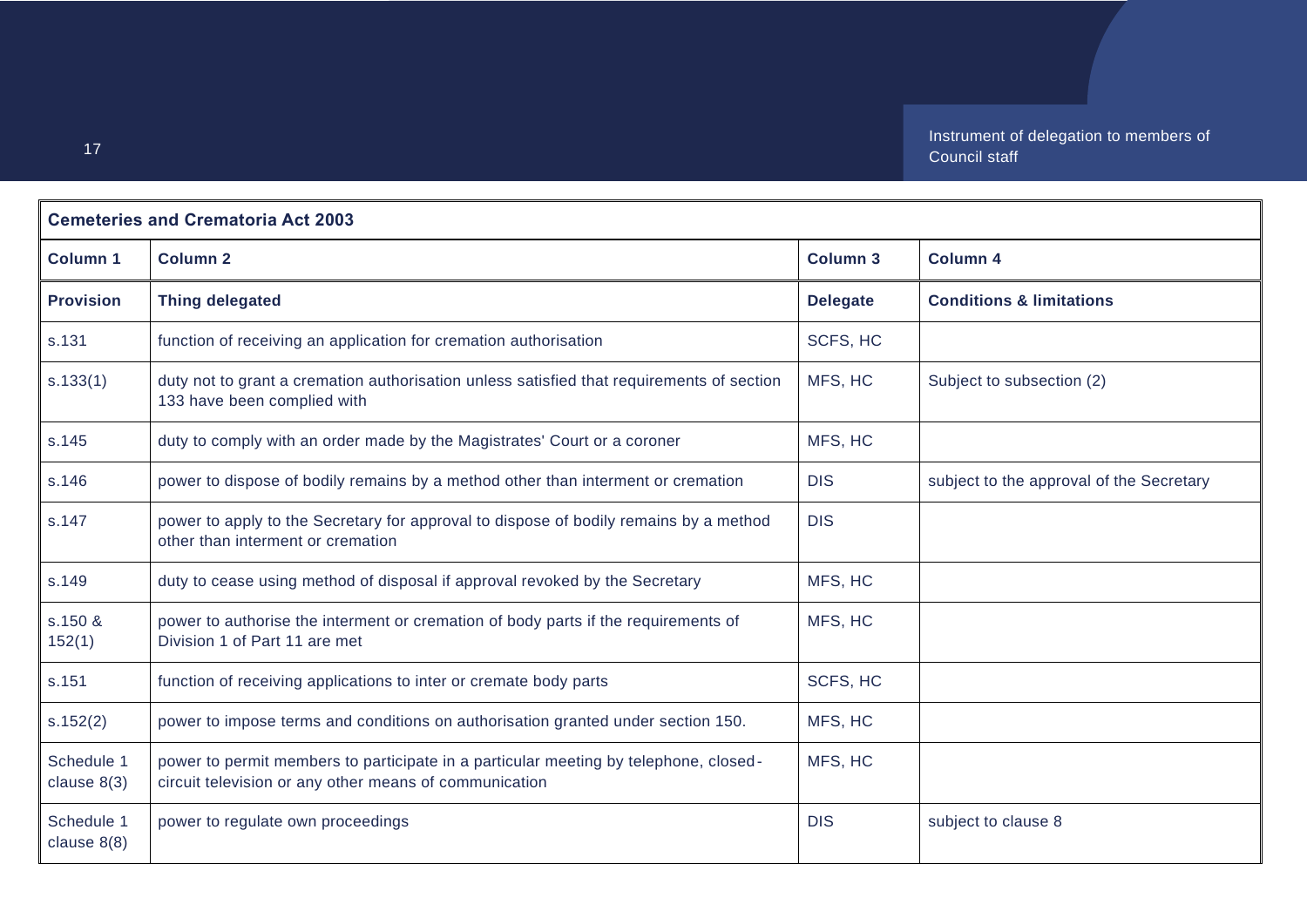| <b>Cemeteries and Crematoria Act 2003</b> |                                                                                                                                                |                     |                                                                   |
|-------------------------------------------|------------------------------------------------------------------------------------------------------------------------------------------------|---------------------|-------------------------------------------------------------------|
| <b>Column 1</b>                           | Column <sub>2</sub>                                                                                                                            | Column <sub>3</sub> | Column <sub>4</sub>                                               |
| <b>Provision</b>                          | Thing delegated                                                                                                                                | <b>Delegate</b>     | <b>Conditions &amp; limitations</b>                               |
| Schedule 1A<br>clause $8(3)$              | power to permit members to participate in a particular meeting by telephone, closed-<br>circuit television or any other means of communication | Not applicable      | where council is a Class A cemetery trust                         |
| Schedule 1A<br>clause $8(8)$              | power to regulate own proceedings                                                                                                              | Not applicable      | where council is a Class A cemetery trust.<br>Subject to clause 8 |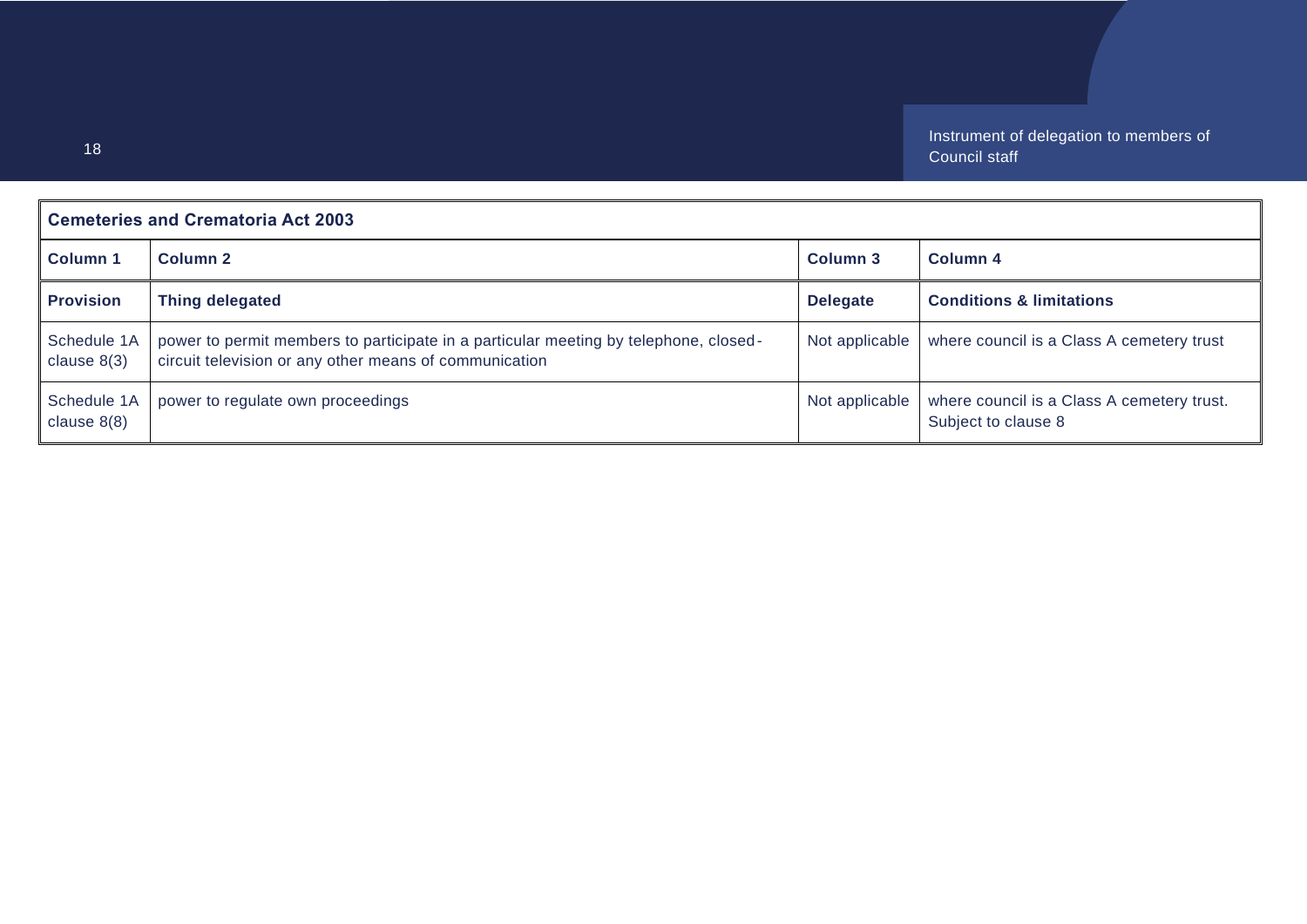<span id="page-18-0"></span>

| <b>Cemeteries and Crematoria Regulations 2015</b> |                                                                                                                                                                                                                                                                                 |                         |                                     |
|---------------------------------------------------|---------------------------------------------------------------------------------------------------------------------------------------------------------------------------------------------------------------------------------------------------------------------------------|-------------------------|-------------------------------------|
| <b>Column 1</b>                                   | <b>Column 2</b>                                                                                                                                                                                                                                                                 | <b>Column 3</b>         | <b>Column 4</b>                     |
| <b>Provision</b>                                  | <b>Thing delegated</b>                                                                                                                                                                                                                                                          | <b>Delegate</b>         | <b>Conditions &amp; limitations</b> |
|                                                   | These provisions apply to Councils appointed as a cemetery trust under section 5 of the Cemeteries and Crematoria Act 2003, and also apply to Councils appointed to<br>manage a public cemetery under section $8(1)(a)(ii)$ as though it were a cemetery trust (see section 53) |                         |                                     |
| r.24                                              | duty to ensure that cemetery complies with depth of burial requirements                                                                                                                                                                                                         | SCFS, MFS,<br>HC        |                                     |
| r.25                                              | duty to ensure that the cemetery complies with the requirements for interment in<br>concrete-lined graves                                                                                                                                                                       | SCFS, MFS,<br><b>HC</b> |                                     |
| r.27                                              | power to inspect any coffin, container or other receptacle if satisfied of the matters in<br>paragraphs (a) and (b)                                                                                                                                                             | SCFS, MFS,<br><b>HC</b> |                                     |
| r.28(1)                                           | power to remove any fittings on any coffin, container or other receptacle if the fittings<br>may impede the cremation process or damage the cremator                                                                                                                            | Not applicable          |                                     |
| r.28(2)                                           | duty to ensure any fittings removed of are disposed in an appropriate manner                                                                                                                                                                                                    | Not applicable          |                                     |
| r.29                                              | power to dispose of any metal substance or non-human substance recovered from a<br>cremator                                                                                                                                                                                     | Not applicable          |                                     |
| r.30(2)                                           | power to release cremated human remains to certain persons                                                                                                                                                                                                                      | Not applicable          | subject to any order of a court     |
| r.31(1)                                           | duty to make cremated human remains available for collection within 2 working days<br>after the cremation                                                                                                                                                                       | Not applicable          |                                     |
| r.31(2)                                           | duty to hold cremated human remains for at least 12 months from the date of cremation                                                                                                                                                                                           | Not applicable          |                                     |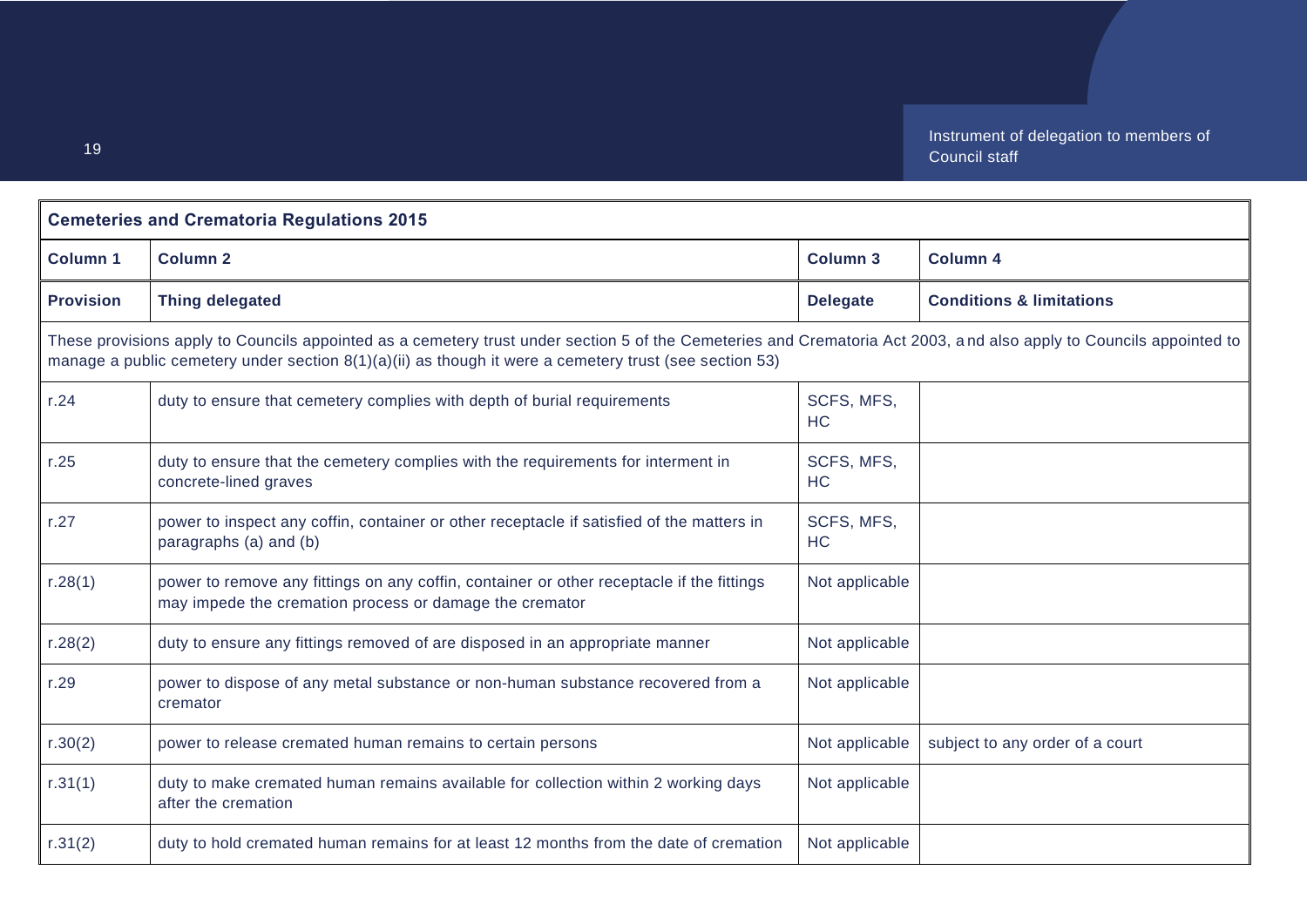| <b>Cemeteries and Crematoria Regulations 2015</b> |                                                                                                                         |                 |                                     |
|---------------------------------------------------|-------------------------------------------------------------------------------------------------------------------------|-----------------|-------------------------------------|
| <b>Column 1</b>                                   | <b>Column 2</b>                                                                                                         | <b>Column 3</b> | <b>Column 4</b>                     |
| <b>Provision</b>                                  | <b>Thing delegated</b>                                                                                                  | <b>Delegate</b> | <b>Conditions &amp; limitations</b> |
| r.31(3)                                           | power to dispose of cremated human remains if no person gives a direction within 12<br>months of the date of cremation  | Not applicable  |                                     |
| r.31(4)                                           | duty to take reasonable steps notify relevant people of intention to dispose of remains at<br>expiry of 12 month period | Not applicable  |                                     |
| r.32                                              | duty to ensure a mausoleum is constructed in accordance with paragraphs (a)-(d)                                         | DIS, MFS        |                                     |
| r.33(1)                                           | duty to ensure that remains are interred in a coffin, container or receptacle in<br>accordance with paragraphs (a)-(c)  | SCFS, HC        |                                     |
| r.33(2)                                           | duty to ensure that remains are interred in accordance with paragraphs (a)-(b)                                          | SCFS, HC        |                                     |
| r.34                                              | duty to ensure that a crypt space in a mausolea is sealed in accordance with<br>paragraphs (a)-(b)                      | SCFS, HC        |                                     |
| r.36                                              | duty to provide statement that alternative vendors or supplier of monuments exist                                       | SCFS, HC        |                                     |
| r. 40                                             | power to approve a person to play sport within a public cemetery                                                        | DIS, MFS        |                                     |
| r. $41(1)$                                        | power to approve fishing and bathing within a public cemetery                                                           | DIS, MFS        |                                     |
| r. $42(1)$                                        | power to approve hunting within a public cemetery                                                                       | DIS, MFS        |                                     |
| r. 43                                             | power to approve camping within a public cemetery                                                                       | DIS, MFS        |                                     |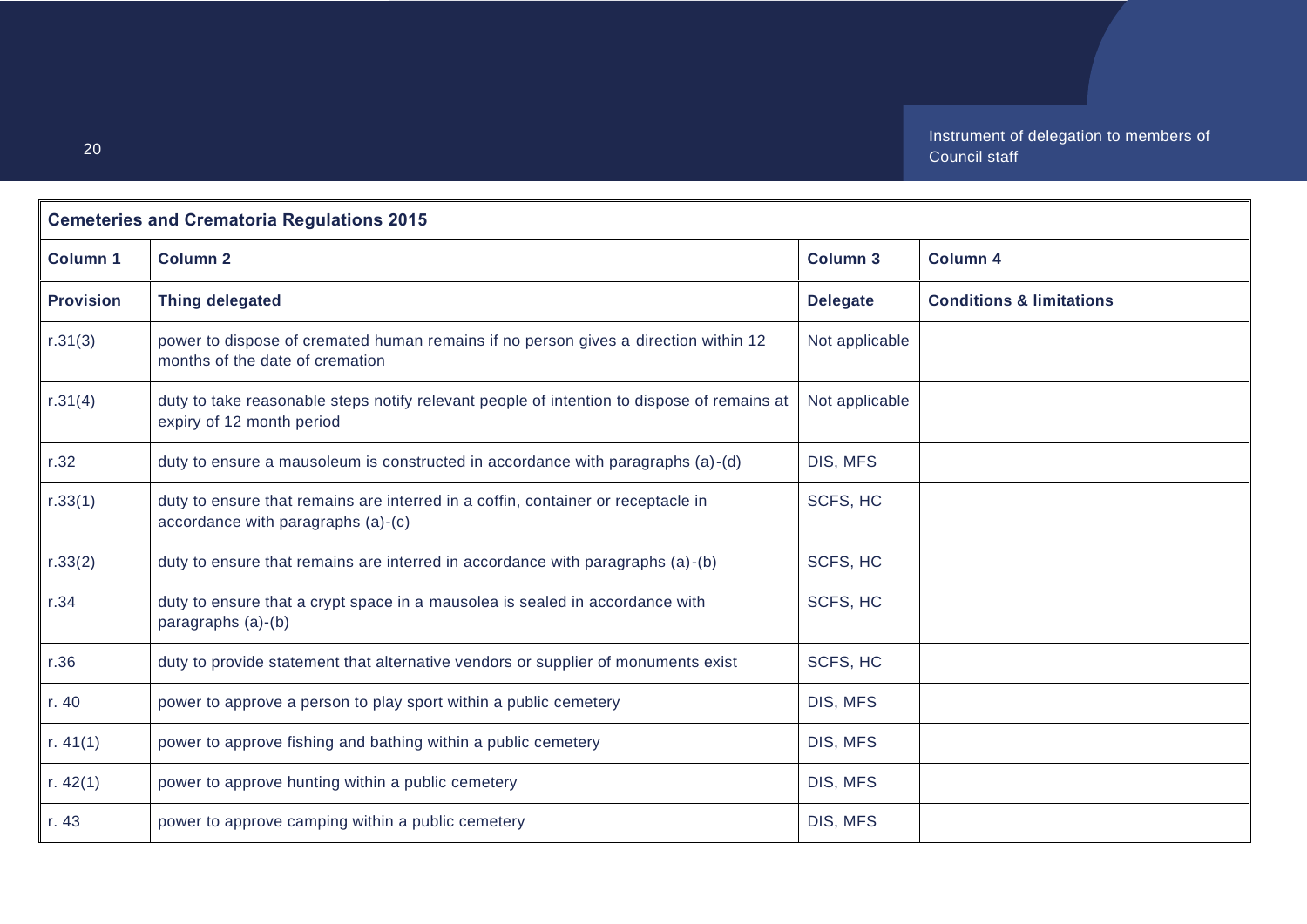| <b>Cemeteries and Crematoria Regulations 2015</b> |                                                                                                                                                   |                         |                                      |
|---------------------------------------------------|---------------------------------------------------------------------------------------------------------------------------------------------------|-------------------------|--------------------------------------|
| <b>Column 1</b>                                   | <b>Column 2</b>                                                                                                                                   | <b>Column 3</b>         | <b>Column 4</b>                      |
| <b>Provision</b>                                  | <b>Thing delegated</b>                                                                                                                            | <b>Delegate</b>         | <b>Conditions &amp; limitations</b>  |
| r. $45(1)$                                        | power to approve the removal of plants within a public cemetery                                                                                   | DIS, MFS                |                                      |
| r.46                                              | power to approve certain activities under the Regulations if satisfied of regulation (1)(a)-<br>(c)                                               | DIS, MFS                |                                      |
| r. $47(3)$                                        | power to approve the use of fire in a public cemetery                                                                                             | DIS, MFS                |                                      |
| r.48(2)                                           | power to approve a person to drive, ride or use a vehicle on any surface other than a<br>road, track or parking area                              | SCFS, MFS,<br>HC        |                                      |
|                                                   | Note: Schedule 2 contains Model Rules - only applicable if the cemetery trust has not made its own cemetery trust rules                           |                         |                                      |
| Schedule 2,<br>clause 4                           | power to approve the carrying out of an activity referred to in rules 8, 16, 17 and 18 of<br>Schedule 2                                           | DIS, MFS                | see note above regarding model rules |
| Schedule 2,<br>clause $5(1)$                      | duty to display the hours during which pedestrian access is available to the cemetery                                                             | MFS, SCFS,<br><b>HC</b> | see note above regarding model rules |
| Schedule 2,<br>clause5(2)                         | duty to notify the Secretary of, (a) the hours during which pedestrian access is available<br>to the cemetery; and (b) any changes to those hours | DIS, MFS                | see note above regarding model rules |
| Schedule 2,<br>clause6(1)                         | power to give directions regarding the manner in which a funeral is to be conducted                                                               | SCFS, MFS,<br><b>HC</b> | see note above regarding model rules |
| Schedule 2,<br>clause7(1)                         | power to give directions regarding the dressing of places of interment and memorials                                                              | SCFS, MFS,<br>HC        | see note above regarding model rules |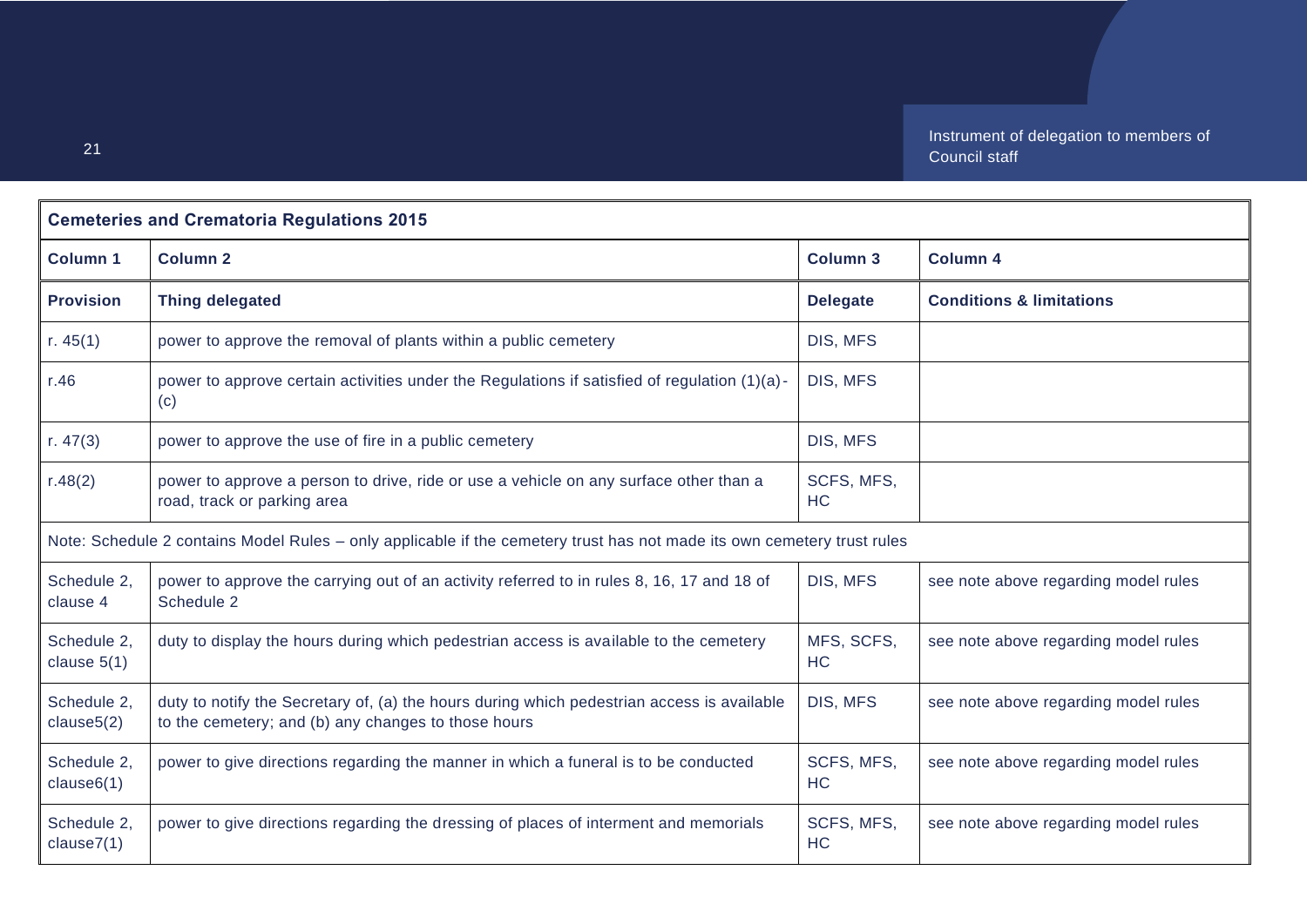| <b>Cemeteries and Crematoria Regulations 2015</b> |                                                                                                               |                         |                                      |
|---------------------------------------------------|---------------------------------------------------------------------------------------------------------------|-------------------------|--------------------------------------|
| <b>Column 1</b>                                   | <b>Column 2</b>                                                                                               | <b>Column 3</b>         | <b>Column 4</b>                      |
| <b>Provision</b>                                  | <b>Thing delegated</b>                                                                                        | <b>Delegate</b>         | <b>Conditions &amp; limitations</b>  |
| Schedule 2,<br>clause8                            | power to approve certain mementos on a memorial                                                               | SCFS, MFS,<br>HC        | see note above regarding model rules |
| Schedule 2,<br>clause11(1)                        | power to remove objects from a memorial or place of interment                                                 | SCFS, MFS,<br><b>HC</b> | see note above regarding model rules |
| Schedule 2,<br>clause11(2)                        | duty to ensure objects removed under sub rule (1) are disposed of in an appropriate<br>manner                 | SCFS, MFS,<br>HC        | see note above regarding model rules |
| Schedule 2,<br>clause12                           | power to inspect any work being carried out on memorials, places of interment and<br>buildings for ceremonies | SCFS, MFS,<br>HC        | see note above regarding model rules |
| Schedule 2,<br>clause14                           | power to approve an animal to enter into or remain in a cemetery                                              | SCFS, MFS,<br><b>HC</b> | see note above regarding model rules |
| Schedule 2,<br>clause16(1)                        | power to approve construction and building within a cemetery                                                  | DIS, MFS                | see note above regarding model rules |
| Schedule 2,<br>clause $17(1)$                     | power to approve action to disturb or demolish property of the cemetery trust                                 | MFS, HC                 | see note above regarding model rules |
| Schedule 2,<br>clause18(1)                        | power to approve digging or planting within a cemetery                                                        | MFS, HC                 | see note above regarding model rules |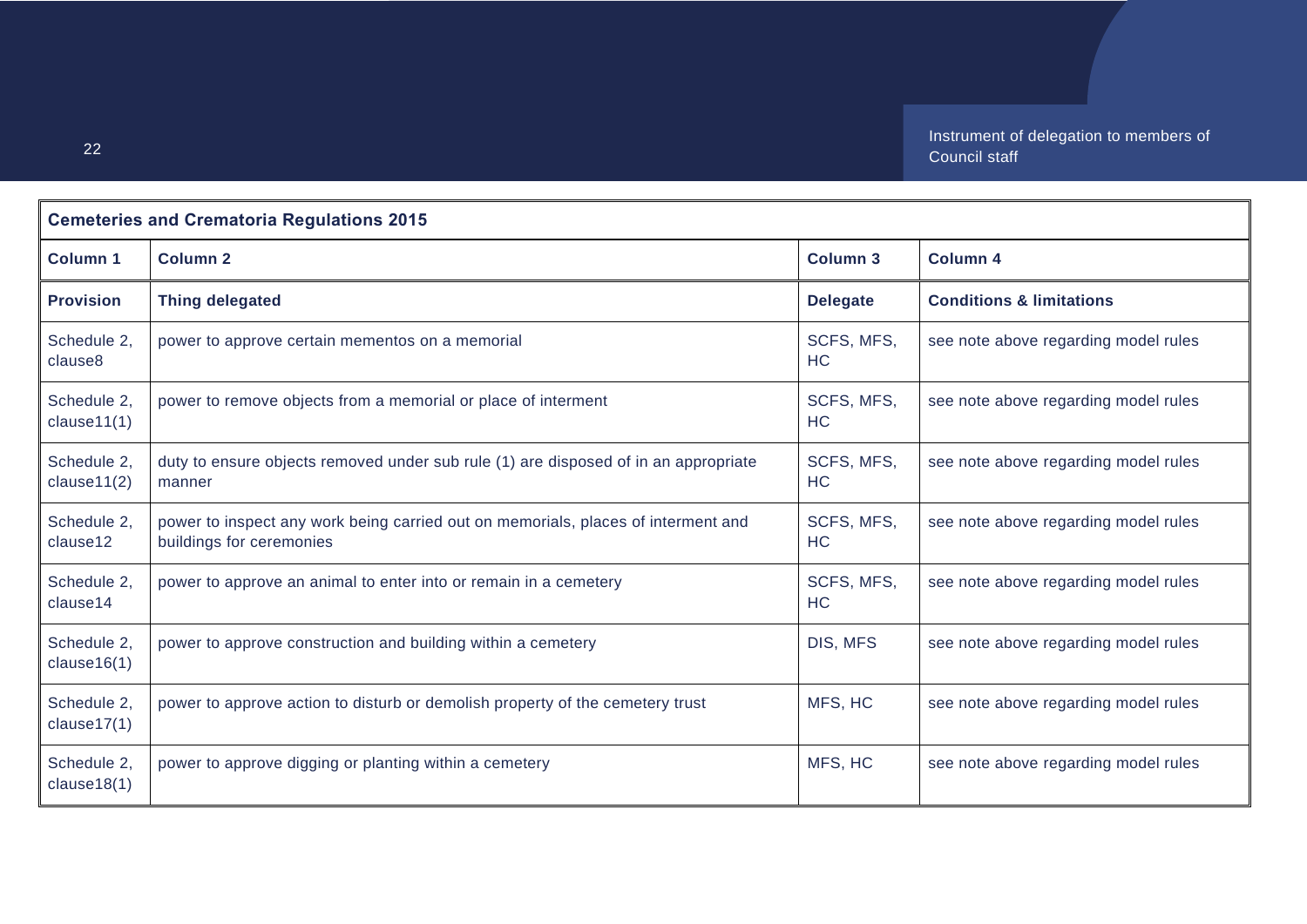<span id="page-22-0"></span>

| <b>Domestic Animals Act 1994</b> |                                             |                 |                                                             |
|----------------------------------|---------------------------------------------|-----------------|-------------------------------------------------------------|
| <b>Column 1</b>                  | Column 2                                    | Column 3        | Column 4                                                    |
| <b>Provision</b>                 | <b>Thing delegated</b>                      | <b>Delegate</b> | <b>Conditions &amp; limitations</b>                         |
| S.41A(1)                         | power to declare a dog to be a menacing dog | DDS, MBP&C      | Council may delegate this power to an<br>authorised officer |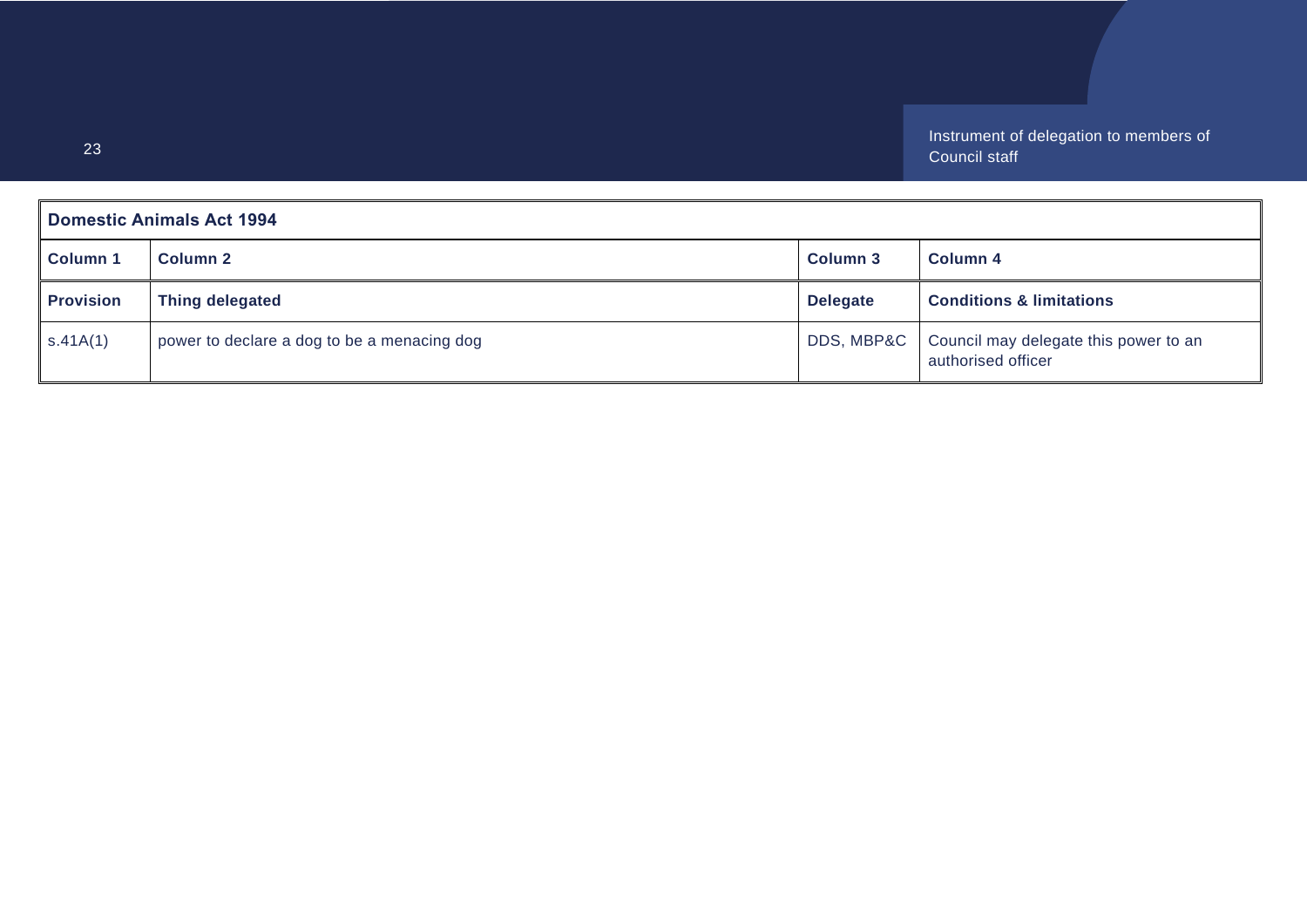<span id="page-23-0"></span>

| Food Act 1984    |                                                                                                                                                                                                                                                                             |                    |                                                                                                     |
|------------------|-----------------------------------------------------------------------------------------------------------------------------------------------------------------------------------------------------------------------------------------------------------------------------|--------------------|-----------------------------------------------------------------------------------------------------|
| <b>Column 1</b>  | <b>Column 2</b>                                                                                                                                                                                                                                                             | <b>Column 3</b>    | <b>Column 4</b>                                                                                     |
| <b>Provision</b> | <b>Thing delegated</b>                                                                                                                                                                                                                                                      | <b>Delegate</b>    | <b>Conditions &amp; limitations</b>                                                                 |
| s.19(2)(a)       | power to direct by written order that the food premises be put into a clean and sanitary<br>condition                                                                                                                                                                       | EHO, CCC,<br>MBP&C | If section 19(1) applies                                                                            |
| s.19(2)(b)       | power to direct by written order that specified steps be taken to ensure that food<br>prepared, sold or handled is safe and suitable                                                                                                                                        | EHO, CCC,<br>MBP&C | If section 19(1) applies                                                                            |
| s.19(3)          | power to direct by written order that the food premises not be kept or used for the sale,<br>or handling for sale, of any food, or for the preparation of any food, or for any other<br>specified purpose, or for the use of any specified equipment or a specified process | MBP&C, CCC         | If section 19(1) applies. Only in relation to<br>temporary food premises or mobile food<br>premises |
| s.19(4)(a)       | power to direct that an order made under section 19(3)(a) or (b), (i) be affixed to a<br>conspicuous part of the premises, and (ii) inform the public by notice in a published<br>newspaper or otherwise                                                                    | MBP&C, CCC         | If section 19(1) applies                                                                            |
| s.19(6)(a)       | duty to revoke any order under section 19 if satisfied that an order has been complied<br>with                                                                                                                                                                              | MBP&C, CCC         | If section 19(1) applies                                                                            |
| s.19(6)(b)       | duty to give written notice of revocation under section 19(6)(a) if satisfied that an order<br>has been complied with                                                                                                                                                       | MBP&C, CCC         | If section 19(1) applies                                                                            |
| S.19AA(2)        | power to direct, by written order, that a person must take any of the actions described in<br>$(a)-(c)$ .                                                                                                                                                                   | MBP&C, CCC         | Where Council is the registration authority                                                         |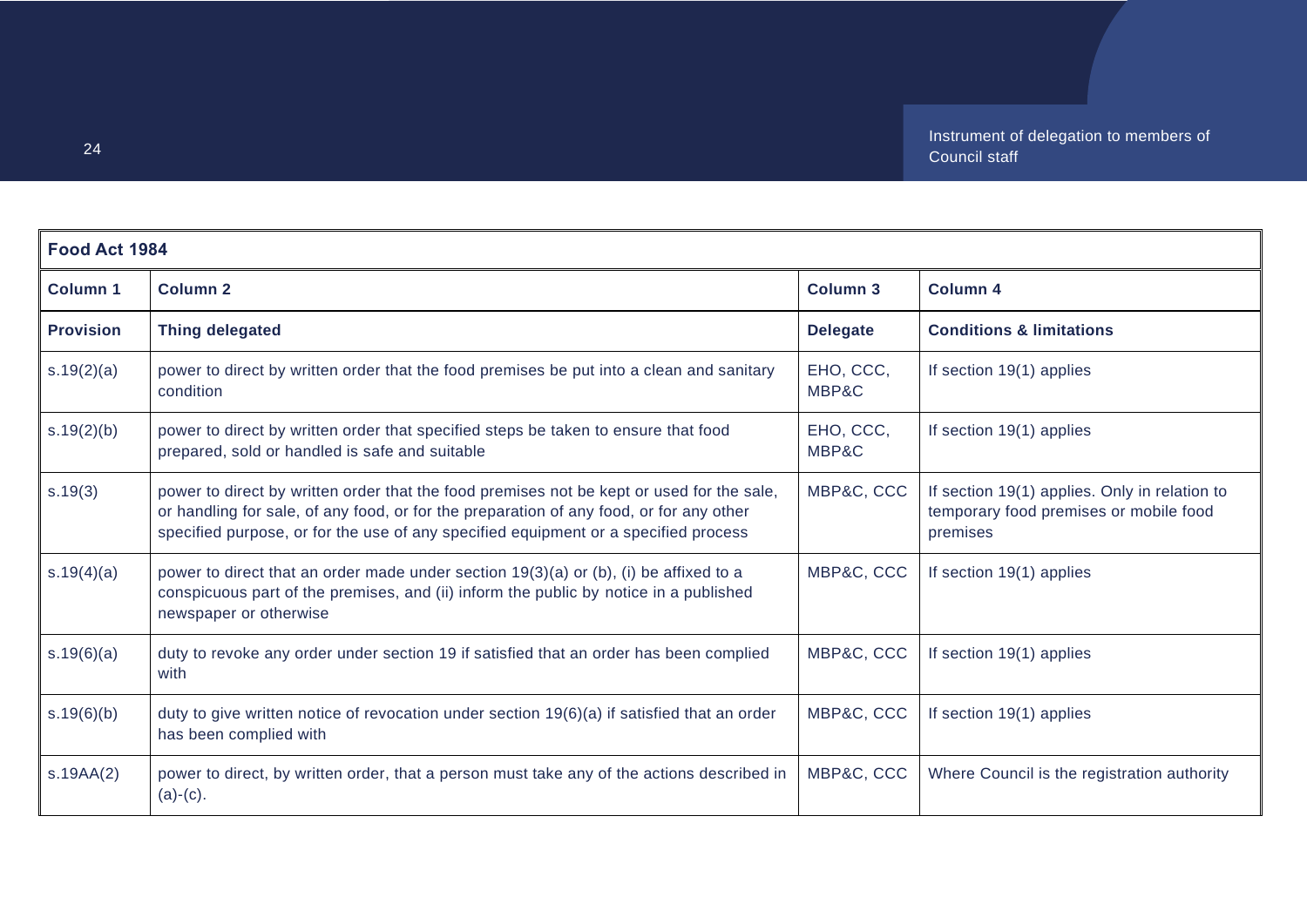| Food Act 1984    |                                                                                                                                                                               |                    |                                                                                                                                                                   |
|------------------|-------------------------------------------------------------------------------------------------------------------------------------------------------------------------------|--------------------|-------------------------------------------------------------------------------------------------------------------------------------------------------------------|
| <b>Column 1</b>  | <b>Column 2</b>                                                                                                                                                               | <b>Column 3</b>    | <b>Column 4</b>                                                                                                                                                   |
| <b>Provision</b> | <b>Thing delegated</b>                                                                                                                                                        | <b>Delegate</b>    | <b>Conditions &amp; limitations</b>                                                                                                                               |
| s.19AA(4)(c)     | power to direct, in an order made under s.19AA(2) or a subsequent written order, that a<br>person must ensure that any food or class of food is not removed from the premises | MBP&C, CCC         | Note: the power to direct the matters under<br>s.19AA(4)(a) and (b) not capable of<br>delegation and so such directions must be<br>made by a Council resolution   |
| s.19AA(7)        | duty to revoke order issued under s.19AA and give written notice of revocation, if<br>satisfied that that order has been complied with                                        | MBP&C, CCC         | Where Council is the registration authority                                                                                                                       |
| s.19CB(4)(b)     | power to request copy of records                                                                                                                                              | MBP&C,<br>EHO, CCC | Where Council is the registration authority                                                                                                                       |
| s.19E(1)(d)      | power to request a copy of the food safety program                                                                                                                            | EHO, CCC           | Where Council is the registration authority                                                                                                                       |
| s 19EA(3)        | Function of receiving copy of revised food safety program                                                                                                                     | EHO, CCC           | Where Council is the registration authority                                                                                                                       |
| s.19GB           | power to request proprietor to provide written details of the name, qualification or<br>experience of the current food safety supervisor                                      | EHO, CCC           | Where Council is the registration authority                                                                                                                       |
| s19IA(1)         | Power to form opinion that the food safety requirements or program are non-compliant.                                                                                         | EHO, CCC           | Where Council is the registration authority                                                                                                                       |
| $s$ 19IA(2)      | Duty to give written notice to the proprietor of the premises                                                                                                                 | EHO, CCC           | Where Council is the registration authority<br>Note: Not required if Council has taken other<br>appropriate action in relation to deficiencies<br>(see s 19IA(3)) |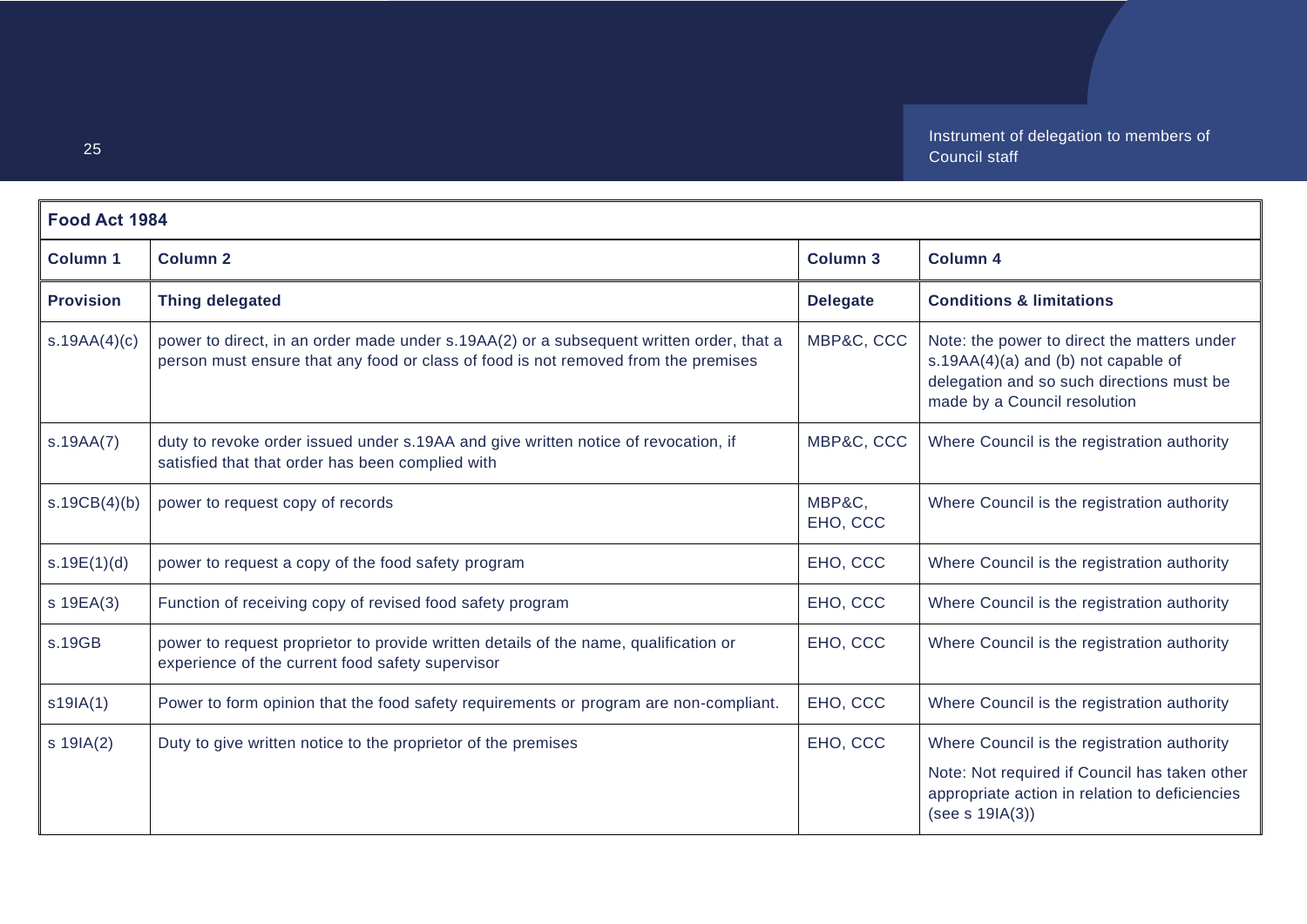| Food Act 1984       |                                                                                                                                                                                              |                    |                                                                                                                             |
|---------------------|----------------------------------------------------------------------------------------------------------------------------------------------------------------------------------------------|--------------------|-----------------------------------------------------------------------------------------------------------------------------|
| <b>Column 1</b>     | <b>Column 2</b>                                                                                                                                                                              | Column 3           | Column 4                                                                                                                    |
| <b>Provision</b>    | <b>Thing delegated</b>                                                                                                                                                                       | <b>Delegate</b>    | <b>Conditions &amp; limitations</b>                                                                                         |
| s.19M(4)(a)<br>8(5) | power to conduct a food safety audit and take actions where deficiencies are identified                                                                                                      | EHO, CCC           | Where Council is the registration authority                                                                                 |
| $s$ 19N(2)          | Function of receiving notice from the auditor                                                                                                                                                | EHO, CCC           | Where Council is the registration authority                                                                                 |
| s.19NA(1)           | power to request food safety audit reports                                                                                                                                                   | EHO, CCC           | Where Council is the registration authority                                                                                 |
| s.19U(3)            | power to waive and vary the costs of a food safety audit if there are special<br>circumstances                                                                                               | DDS, MBP&C         |                                                                                                                             |
| s.19UA              | power to charge fees for conducting a food safety assessment or inspection                                                                                                                   | MBP&C, CCC         | Except for an assessment required by a<br>declaration under section 19C or an<br>inspection under sections 38B(1)(c) or 39. |
| s.19W               | power to direct a proprietor of a food premises to comply with any requirement under<br>Part IIIB                                                                                            | EHO, CCC,<br>MBP&C | Where Council is the registration authority                                                                                 |
| s.19W(3)(a)         | power to direct a proprietor of a food premises to have staff at the premises undertake<br>training or instruction                                                                           | MBP&C, CCC         | Where Council is the registration authority                                                                                 |
| s.19W(3)(b)         | power to direct a proprietor of a food premises to have details of any staff training<br>incorporated into the minimum records required to be kept or food safety program of the<br>premises | MBP&C, CCC         | Where Council is the registration authority                                                                                 |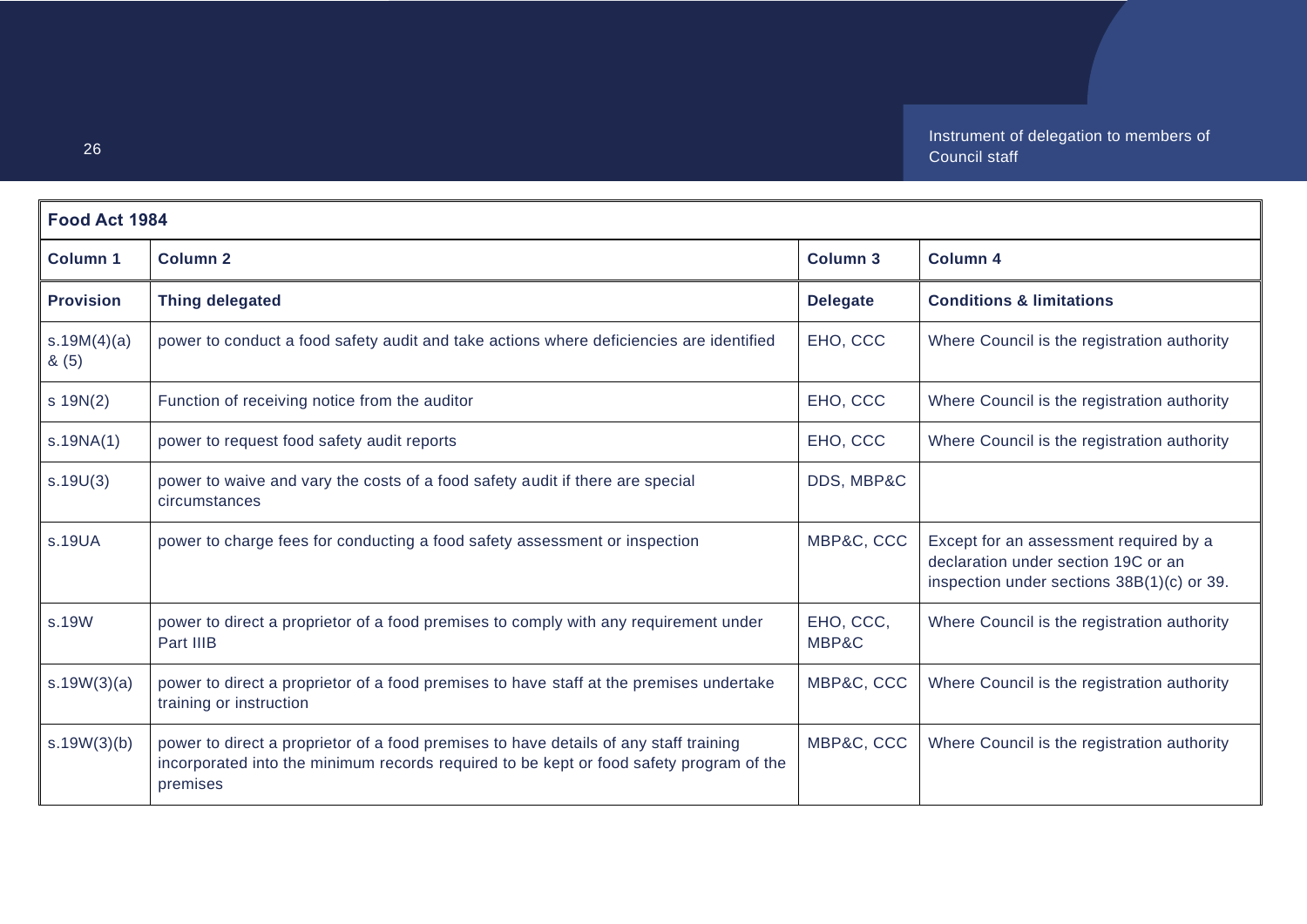| Food Act 1984    |                                                                                                                                               |                    |                                                                                                                                                                                 |
|------------------|-----------------------------------------------------------------------------------------------------------------------------------------------|--------------------|---------------------------------------------------------------------------------------------------------------------------------------------------------------------------------|
| <b>Column 1</b>  | <b>Column 2</b>                                                                                                                               | <b>Column 3</b>    | <b>Column 4</b>                                                                                                                                                                 |
| <b>Provision</b> | <b>Thing delegated</b>                                                                                                                        | <b>Delegate</b>    | <b>Conditions &amp; limitations</b>                                                                                                                                             |
|                  | power to register or renew the registration of a food premises                                                                                | MBP&C,<br>CCC, EHO | Where council is the registration authority.<br>Refusal to grant or renew the registration of<br>a food premises must be ratified by Council<br>or the CEO (see section 58A(2)) |
| s.36A            | Power to accept an application for registration or notification using online portal                                                           | EHO, CCC,<br>MBP&C | Where Council is the registration authority                                                                                                                                     |
| s.36B            | Duty to pay the charge for use of online portal                                                                                               | CCC, MBP&C         | Where Council is the registration authority                                                                                                                                     |
| s.38AA(5)        | power to (a) request further information; or (b) advise the proprietor that the premises<br>must be registered if the premises are not exempt | EHO, CCC,<br>MBP&C | Where Council is the registration authority                                                                                                                                     |
| s.38AB(4)        | power to fix a fee for the receipt of a notification under section 38AA in accordance with<br>a declaration under section 38AB(1)             | EHO, CCC,<br>MBP&C | Where Council is the registration authority                                                                                                                                     |
| s.38A(4)         | power to request a copy of a completed food safety program template                                                                           | EHO, CCC,<br>MBP&C | Where Council is the registration authority                                                                                                                                     |
| s.38B(1)(a)      | duty to assess the application and determine which class of food premises under<br>section 19C the food premises belongs                      | EHO, CCC,<br>MBP&C | Where Council is the registration authority                                                                                                                                     |
| s.38B(1)(b)      | duty to ensure proprietor has complied with requirements of section 38A                                                                       | EHO, CCC           | Where Council is the registration authority                                                                                                                                     |

27

 $\blacksquare$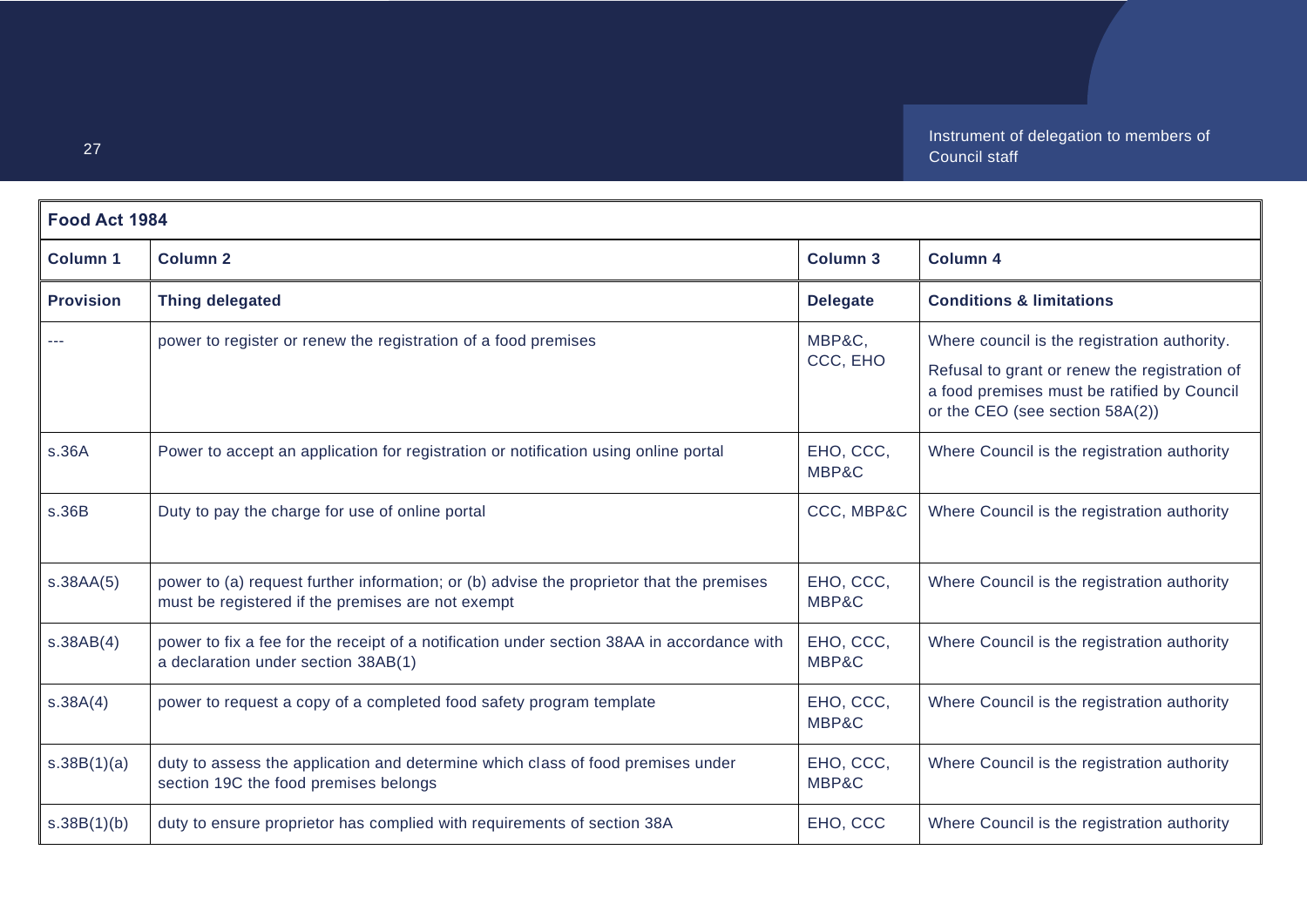| Food Act 1984    |                                                                                                                                 |                 |                                                                                                                          |
|------------------|---------------------------------------------------------------------------------------------------------------------------------|-----------------|--------------------------------------------------------------------------------------------------------------------------|
| Column 1         | <b>Column 2</b>                                                                                                                 | <b>Column 3</b> | Column 4                                                                                                                 |
| <b>Provision</b> | <b>Thing delegated</b>                                                                                                          | <b>Delegate</b> | <b>Conditions &amp; limitations</b>                                                                                      |
| s.38B(2)         | duty to be satisfied of the matters in section 38B(2)(a)-(b)                                                                    | EHO, CCC        | Where Council is the registration authority                                                                              |
| s.38D(1)         | duty to ensure compliance with the applicable provisions of section 38C and inspect the<br>premises if required by section 39   | EHO, CCC        | Where Council is the registration authority                                                                              |
| s.38D(2)         | duty to be satisfied of the matters in section $38D(2)(a)-(d)$                                                                  | EHO, CCC        | Where Council is the registration authority                                                                              |
| s.38D(3)         | power to request copies of any audit reports                                                                                    | EHO, CCC        | Where Council is the registration authority                                                                              |
| s.38E(2)         | power to register the food premises on a conditional basis                                                                      | EHO, CCC        | where council is the registration authority;<br>not exceeding the prescribed time limit<br>defined under section 38E(5). |
| s.38E(4)         | duty to register the food premises when conditions are satisfied                                                                | EHO, CCC        | Where Council is the registration authority                                                                              |
| s.38F(3)(b)      | power to require proprietor to comply with requirements of this Act                                                             | CCC, EHO        | Where Council is the registration authority                                                                              |
| s.38G(1)         | Power to require notification of change of the food safety program type used for the<br>food premises                           | EHO, CCC        | Where Council is the registration authority                                                                              |
| $s \, 38G(2)$    | Function of receiving notice from proprietor if there is a change of the food safety<br>program type used for the food premises | EHO, CCC        | Where Council is the registration authority                                                                              |
| s.38G(4)         | Power to require the proprietor of the food premises to comply with any requirement of<br>the Act                               | EHO, CCC        | Where Council is the registration authority                                                                              |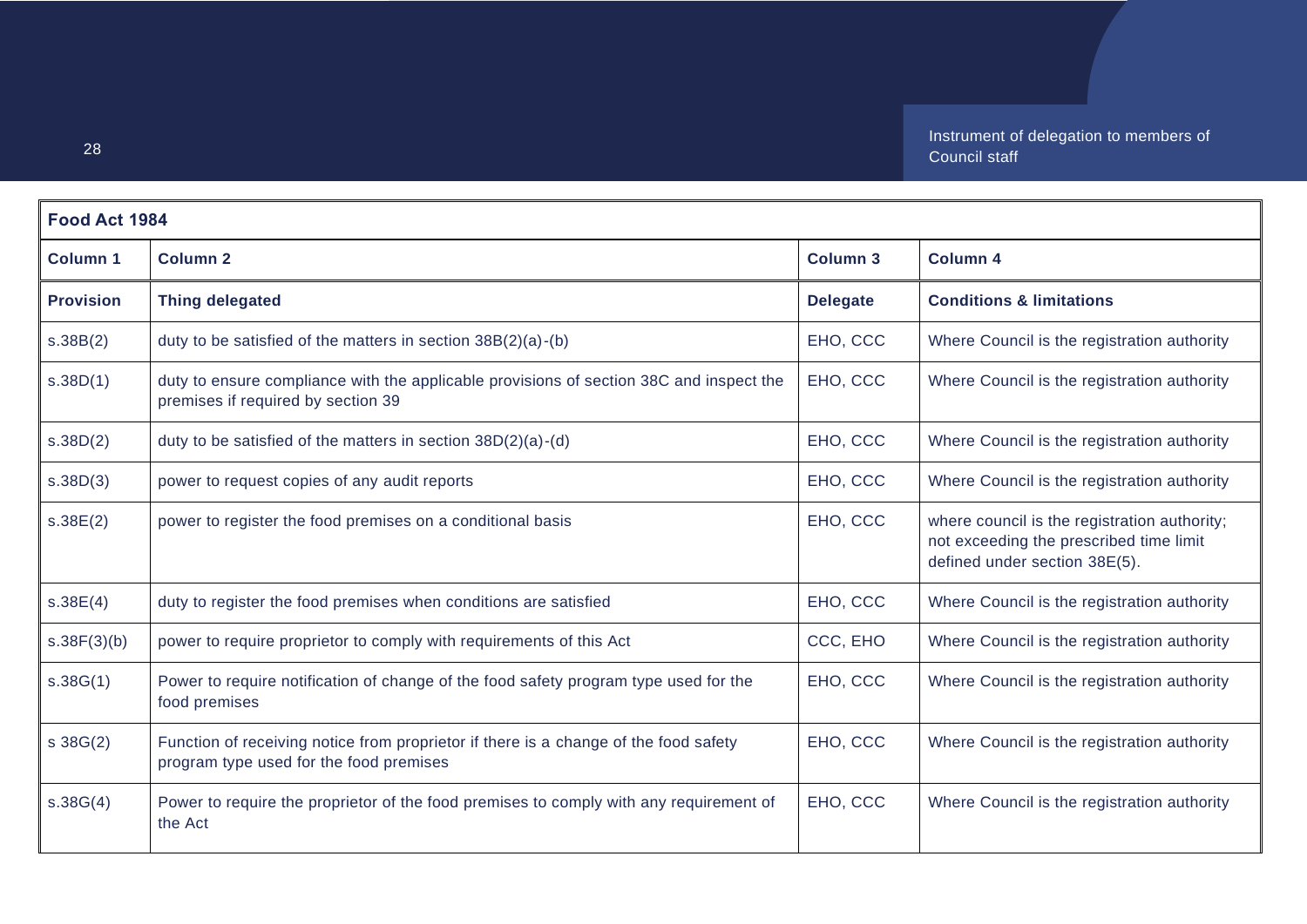| Food Act 1984    |                                                                                                                                                                       |                 |                                                             |
|------------------|-----------------------------------------------------------------------------------------------------------------------------------------------------------------------|-----------------|-------------------------------------------------------------|
| <b>Column 1</b>  | <b>Column 2</b>                                                                                                                                                       | <b>Column 3</b> | <b>Column 4</b>                                             |
| <b>Provision</b> | <b>Thing delegated</b>                                                                                                                                                | <b>Delegate</b> | <b>Conditions &amp; limitations</b>                         |
| $s \, 39(2)$     | Duty to carry out an inspection of the premises during the period of registration before<br>the registration of the food premises is renewed                          | CCC, EHO        | Where Council is the registration authority                 |
| s.39A            | power to register, or renew the registration of a food premises despite minor defects                                                                                 | CCC, EHO        | Where Council is the registration authority.                |
|                  |                                                                                                                                                                       |                 | Only if satisfied of matters in sections<br>$39A(2)(a)-(c)$ |
| s 39A (6)        | Duty to comply with a direction of the Secretary                                                                                                                      | CCC, EHO        |                                                             |
| $s\ 40(1)$       | Duty to give the person in whose name the premises is to be registered a certificate of<br>registration                                                               | CCC, EHO        | Where Council is the registration authority                 |
| s.40(2)          | power to incorporate the certificate of registration in one document with any certificate<br>of registration under Part 6 of the Public Health and Wellbeing Act 2008 | CCC, EHO        |                                                             |
| s.40C(2)         | power to grant or renew the registration of food premises for a period of less than 1 year                                                                            | CCC, EHO        | Where Council is the registration authority                 |
| s.40D(1)         | power to suspend or revoke the registration of food premises                                                                                                          | MBP&C, CCC      | Where Council is the registration authority                 |
| s 40E            | Duty to comply with direction of the Secretary                                                                                                                        | MBP&C, CCC      |                                                             |
| s.40F            | Power to cancel registration of food premises                                                                                                                         | MBP&C, DDS      | Where Council is the registration authority                 |
| s 43             | Duty to maintain records of registration                                                                                                                              | MBP&C           | Where Council is the registration authority                 |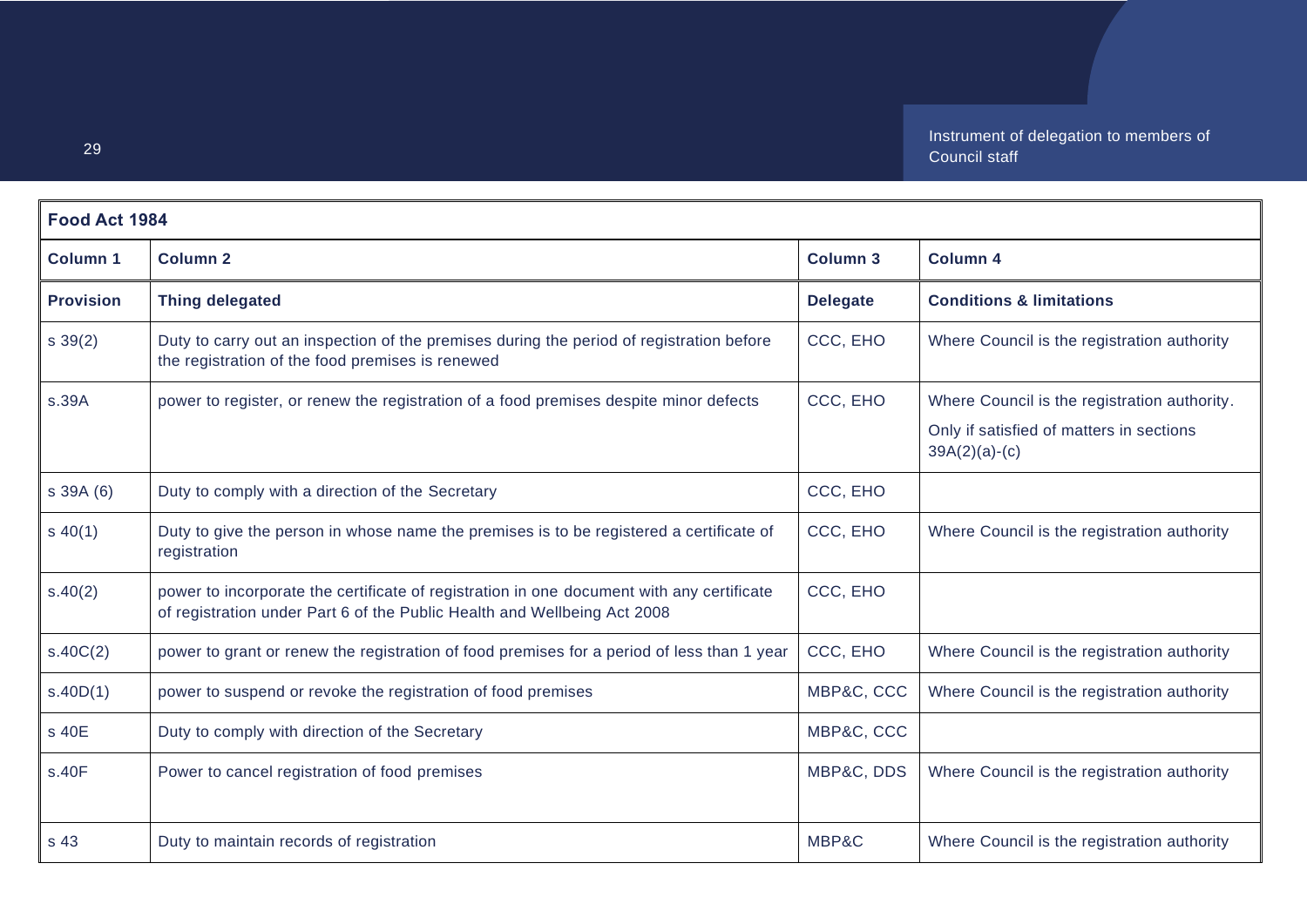| Food Act 1984    |                                                                                                                                                                                                                                                                                            |                    |                                             |
|------------------|--------------------------------------------------------------------------------------------------------------------------------------------------------------------------------------------------------------------------------------------------------------------------------------------|--------------------|---------------------------------------------|
| <b>Column 1</b>  | Column <sub>2</sub>                                                                                                                                                                                                                                                                        | <b>Column 3</b>    | Column 4                                    |
| <b>Provision</b> | <b>Thing delegated</b>                                                                                                                                                                                                                                                                     | <b>Delegate</b>    | <b>Conditions &amp; limitations</b>         |
| s.43F(6)         | duty to be satisfied that registration requirements under Division 3 have been met prior<br>to registering or renewing registration of a component of a food business                                                                                                                      | CCC, EHO           | Where Council is the registration authority |
| s.43F(7)         | power to register the components of the food business that meet requirements in<br>Division 3 and power to refuse to register the components that do not meet the<br>requirements                                                                                                          | CCC, MBP&C         | Where Council is the registration authority |
| s 45AC           | Power to bring proceedings                                                                                                                                                                                                                                                                 | DDS, MBP&C         |                                             |
| s.46(5)          | power to institute proceedings against another person where the offence was due to an<br>act or default by that other person and where the first person charged could<br>successfully defend a prosecution, without proceedings first being instituted against the<br>person first charged | DDS,<br>MBP&C, CCC | Where Council is the registration authority |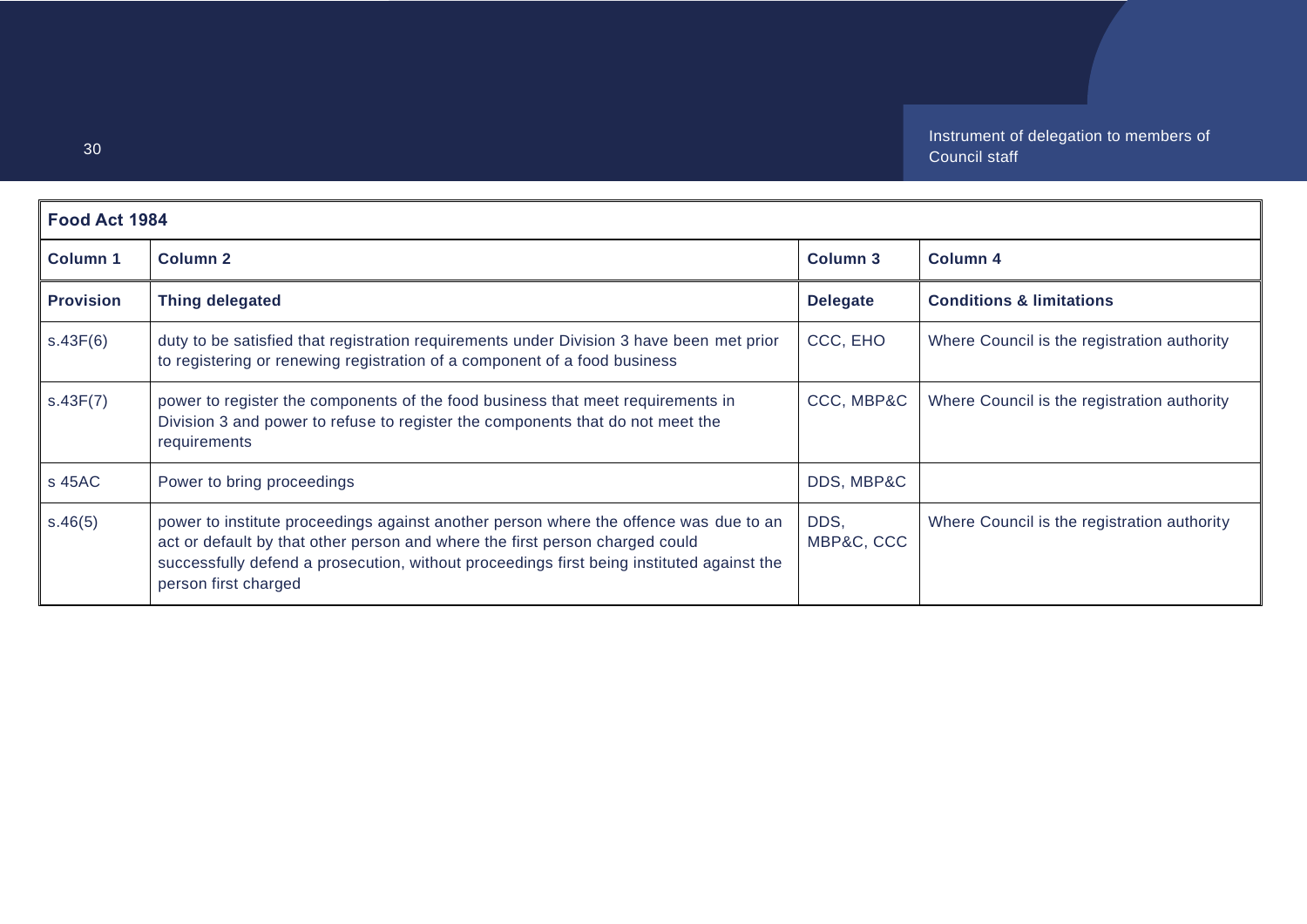<span id="page-30-0"></span>

| <b>Heritage Act 2017</b> |                                                                         |                 |                                                                                                                                                                                      |
|--------------------------|-------------------------------------------------------------------------|-----------------|--------------------------------------------------------------------------------------------------------------------------------------------------------------------------------------|
| <b>Column 1</b>          | Column 2                                                                | Column 3        | Column 4                                                                                                                                                                             |
| <b>Provision</b>         | Thing delegated                                                         | <b>Delegate</b> | <b>Conditions &amp; limitations</b>                                                                                                                                                  |
| s.116                    | power to sub-delegate Executive Director's functions, duties and powers | <b>DDS</b>      | must first obtain Executive Director's written<br>consent; Council can only sub-delegate if the<br>instrument of delegation from the Executive<br>Director authorises sub-delegation |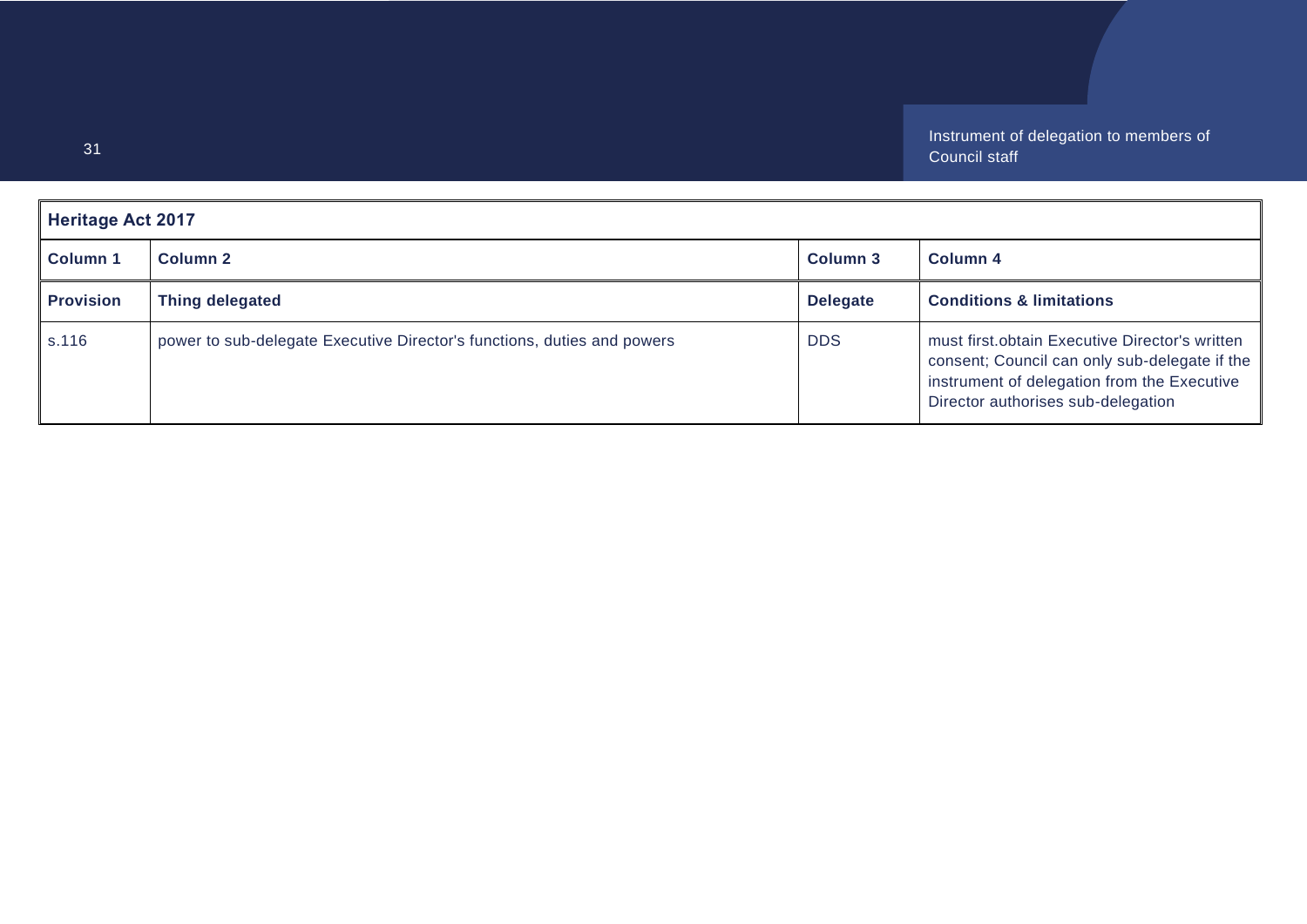<span id="page-31-0"></span>

| <b>Local Government Act 1989</b> |                                                           |                 |                                                                           |
|----------------------------------|-----------------------------------------------------------|-----------------|---------------------------------------------------------------------------|
| <b>Column 1</b>                  | Column 2                                                  | Column 3        | Column 4                                                                  |
| <b>Provision</b>                 | <b>Thing delegated</b>                                    | <b>Delegate</b> | <b>Conditions &amp; limitations</b>                                       |
| $s$ 185L $(4)$                   | Power to declare and levy a cladding rectification charge | <b>CEO</b>      | The only member of staff who can be a<br>delegate in Column 3 is the CEO. |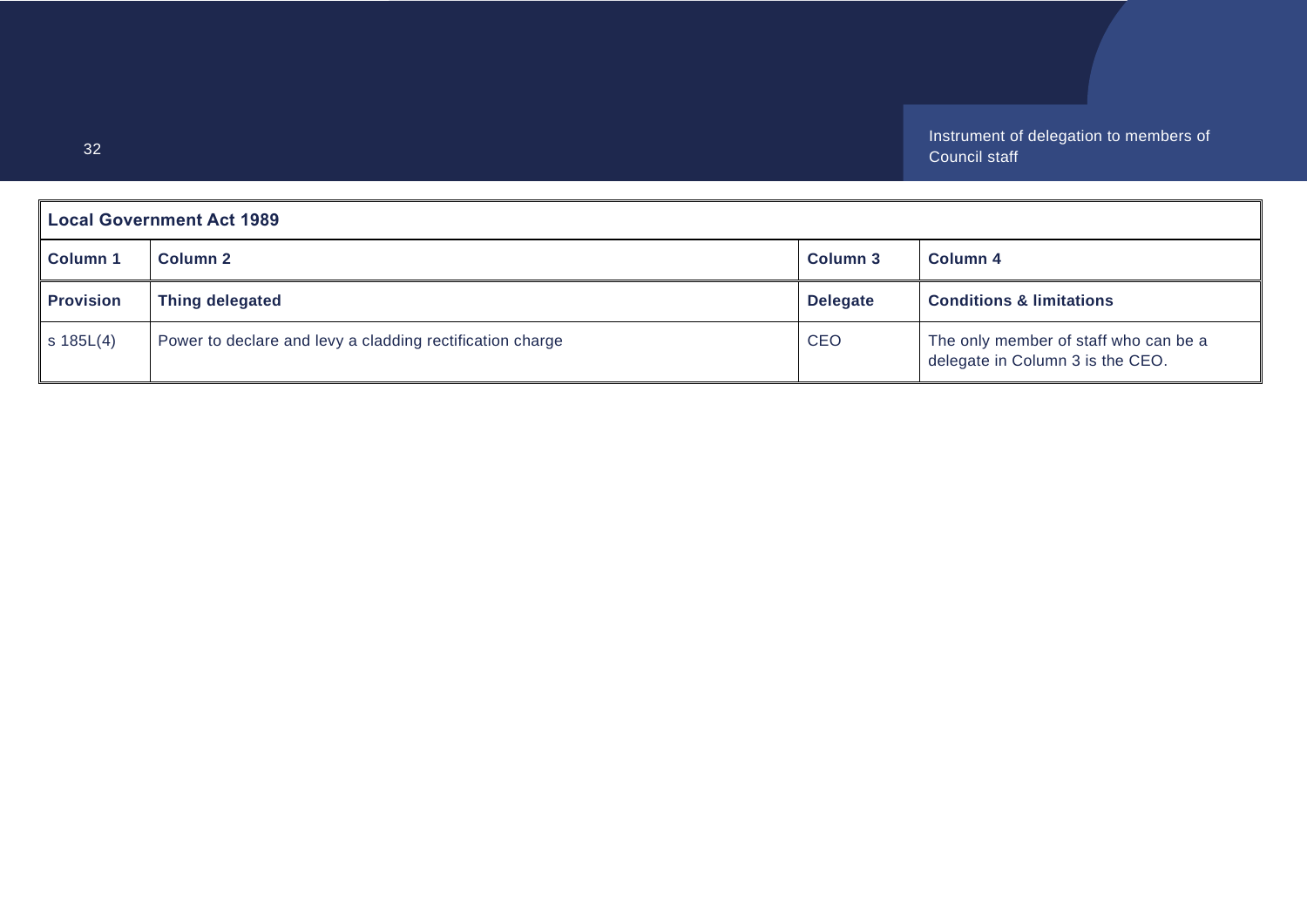<span id="page-32-0"></span>

| <b>Planning and Environment Act 1987</b> |                                                                                                                                |                                                  |                                     |
|------------------------------------------|--------------------------------------------------------------------------------------------------------------------------------|--------------------------------------------------|-------------------------------------|
| <b>Column 1</b>                          | <b>Column 2</b>                                                                                                                | <b>Column 3</b>                                  | <b>Column 4</b>                     |
| <b>Provision</b>                         | <b>Thing delegated</b>                                                                                                         | <b>Delegate</b>                                  | <b>Conditions &amp; limitations</b> |
| s.4B                                     | power to prepare an amendment to the Victoria Planning Provisions                                                              | MEDE&S,<br>MBP&C, DDS                            | if authorised by the Minister       |
| s.4G                                     | function of receiving prescribed documents and a copy of the Victoria Planning<br>Provisions from the Minister                 | MEDE&S,<br>MBP&C, DDS                            |                                     |
| s.4H                                     | duty to make amendment to Victoria Planning Provisions available in accordance with<br>public availability requirements        | MEDE&S,<br>MBP&C, DDS                            |                                     |
| s.41                                     | duty to keep Victoria Planning Provisions and other documents available in accordance<br>with public availability requirements | MEDE&S,<br>MBP&C, DDS                            |                                     |
| s.8A(2)                                  | power to prepare amendment to the planning scheme where the Minister has given<br>consent under s.8A                           | MEDE&S,<br>DDS, SPSGE,<br>MBP&C.<br><b>PCBPC</b> |                                     |
| s. 8A(3)                                 | power to apply to Minister to prepare an amendment to the planning scheme                                                      | MEDE&S,<br>MBP&C, DDS                            |                                     |
| s.8A(5)                                  | function of receiving notice of the Minister's decision                                                                        | MEDE&S,<br>DDS, SPSGE,<br>MBP&C,<br><b>PCBPC</b> |                                     |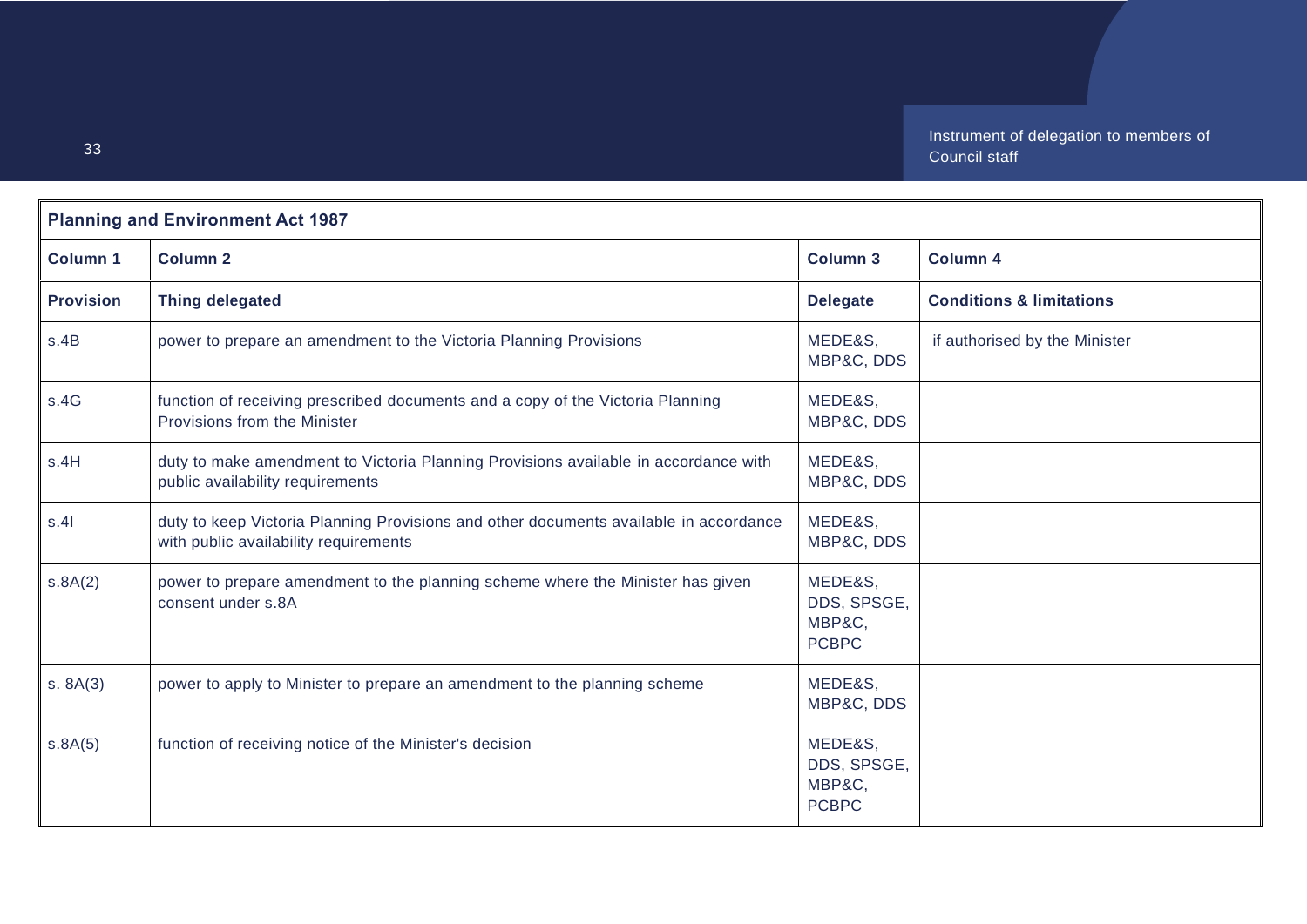| <b>Planning and Environment Act 1987</b> |                                                                                                                                                                       |                                                  |                                     |
|------------------------------------------|-----------------------------------------------------------------------------------------------------------------------------------------------------------------------|--------------------------------------------------|-------------------------------------|
| <b>Column 1</b>                          | <b>Column 2</b>                                                                                                                                                       | <b>Column 3</b>                                  | <b>Column 4</b>                     |
| <b>Provision</b>                         | <b>Thing delegated</b>                                                                                                                                                | <b>Delegate</b>                                  | <b>Conditions &amp; limitations</b> |
| s.8A(7)                                  | power to prepare the amendment specified in the application without the Minister's<br>authorisation if no response received after 10 business days                    | MEDE&S,<br>MBP&C, DDS                            |                                     |
| s.8B(2)                                  | power to apply to the Minister for authorisation to prepare an amendment to the<br>planning scheme of an adjoining municipal district                                 | MEDE&S,<br>DDS, SPSGE,<br>MBP&C,<br><b>PCBPC</b> |                                     |
| s.12(3)                                  | power to carry out studies and do things to ensure proper use of land and consult with<br>other persons to ensure co-ordination of planning scheme with these persons | MEDE&S,<br>DDS, SPSGE,<br>MBP&C,<br><b>PCBPC</b> |                                     |
|                                          |                                                                                                                                                                       |                                                  |                                     |
| s.12B(1)                                 | duty to review planning scheme                                                                                                                                        | MEDE&S,<br>DDS, MBP&C                            |                                     |
| s.12B(2)                                 | duty to review planning scheme at direction of Minister                                                                                                               | MEDE&S,<br>DDS, MBP&C                            |                                     |
| s.12B(5)                                 | duty to report findings of review of planning scheme to Minister without delay                                                                                        | MEDE&S,<br>DDS, MBP&C                            |                                     |
| s.14                                     | duties of a Responsible Authority as set out in sections 14(a) to (d)                                                                                                 | MEDE&S,<br>MBP&C, DDS                            |                                     |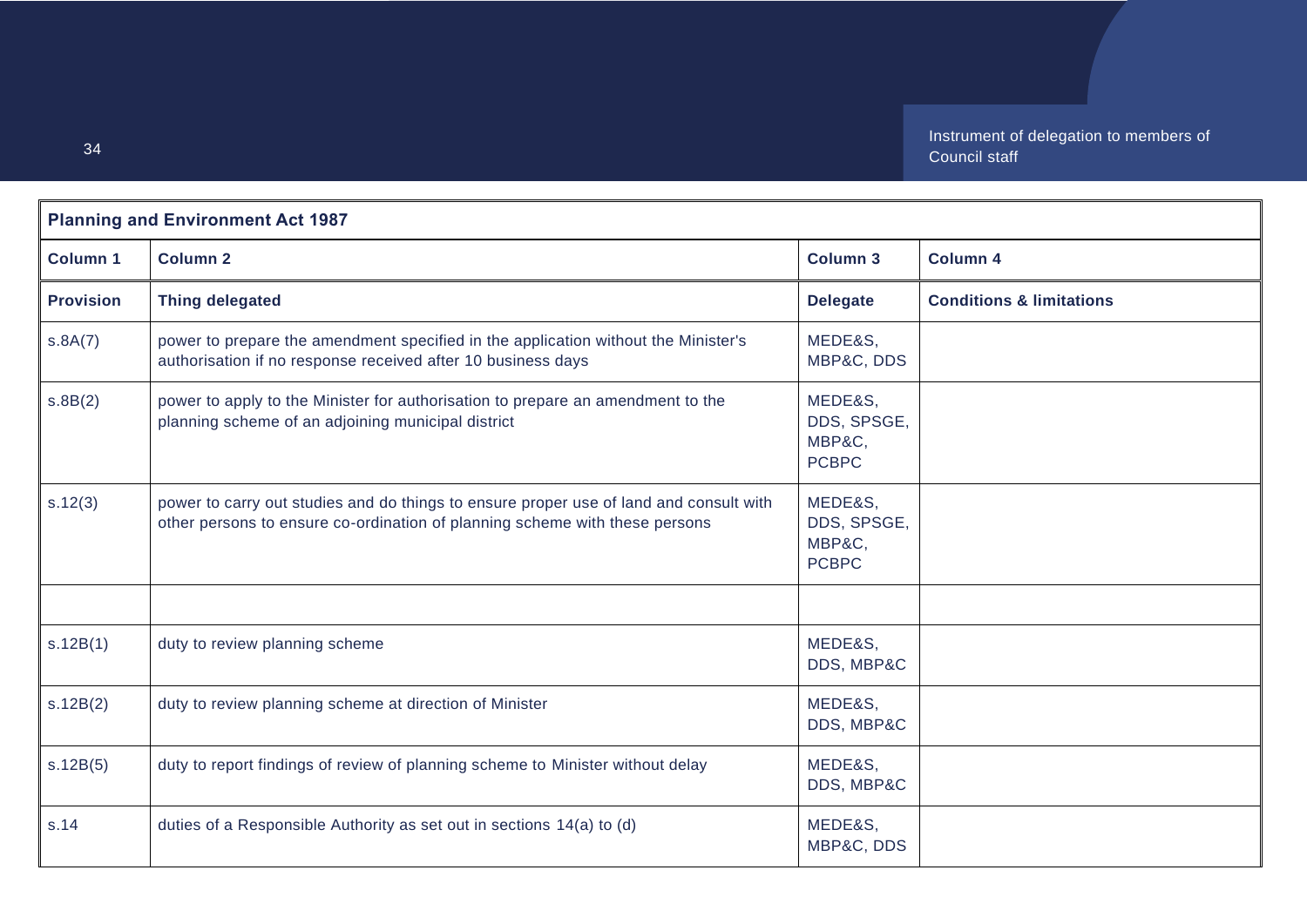| <b>Planning and Environment Act 1987</b> |                                                                                                                                                                                     |                                                  |                                                                                                                                                                                                                                      |
|------------------------------------------|-------------------------------------------------------------------------------------------------------------------------------------------------------------------------------------|--------------------------------------------------|--------------------------------------------------------------------------------------------------------------------------------------------------------------------------------------------------------------------------------------|
| <b>Column 1</b>                          | <b>Column 2</b>                                                                                                                                                                     | <b>Column 3</b>                                  | <b>Column 4</b>                                                                                                                                                                                                                      |
| <b>Provision</b>                         | <b>Thing delegated</b>                                                                                                                                                              | <b>Delegate</b>                                  | <b>Conditions &amp; limitations</b>                                                                                                                                                                                                  |
| s.17(1)                                  | duty of giving copy amendment to the planning scheme                                                                                                                                | MEDE&S,<br>DDS, MBP&C                            |                                                                                                                                                                                                                                      |
| s.17(2)                                  | duty of giving copy s.173 agreement                                                                                                                                                 | MEDE&S,<br>DDS, MBP&C                            |                                                                                                                                                                                                                                      |
| s.17(3)                                  | duty of giving copy amendment, explanatory report and relevant documents to the<br>Minister within 10 business days                                                                 | MEDE&S,<br>DDS, MBP&C                            |                                                                                                                                                                                                                                      |
| s.18                                     | duty to make amendment etc. available in accordance with public availability<br>requirements                                                                                        | MEDE&S,<br>DDS, MBP&C                            |                                                                                                                                                                                                                                      |
| s.19                                     | power to give notice, to decide not to give notice, to publish notice of amendment to a<br>planning scheme and to exercise any other power under section 19 to a planning<br>scheme | MEDE&S,<br>DDS, SPSGE,<br>MBP&C,<br><b>PCBPC</b> |                                                                                                                                                                                                                                      |
| s.19                                     | function of receiving notice of preparation of an amendment to a planning scheme                                                                                                    | Not applicable                                   | where Council is not the planning authority<br>and the amendment affects land within<br>Council's municipal district; or where the<br>amendment will amend the planning scheme<br>to designate Council as an acquiring<br>authority. |
| s.20(1)                                  | power to apply to Minister for exemption from the requirements of section 19                                                                                                        | MEDE&S,<br>DDS, MBP&C                            | Where Council is a planning authority                                                                                                                                                                                                |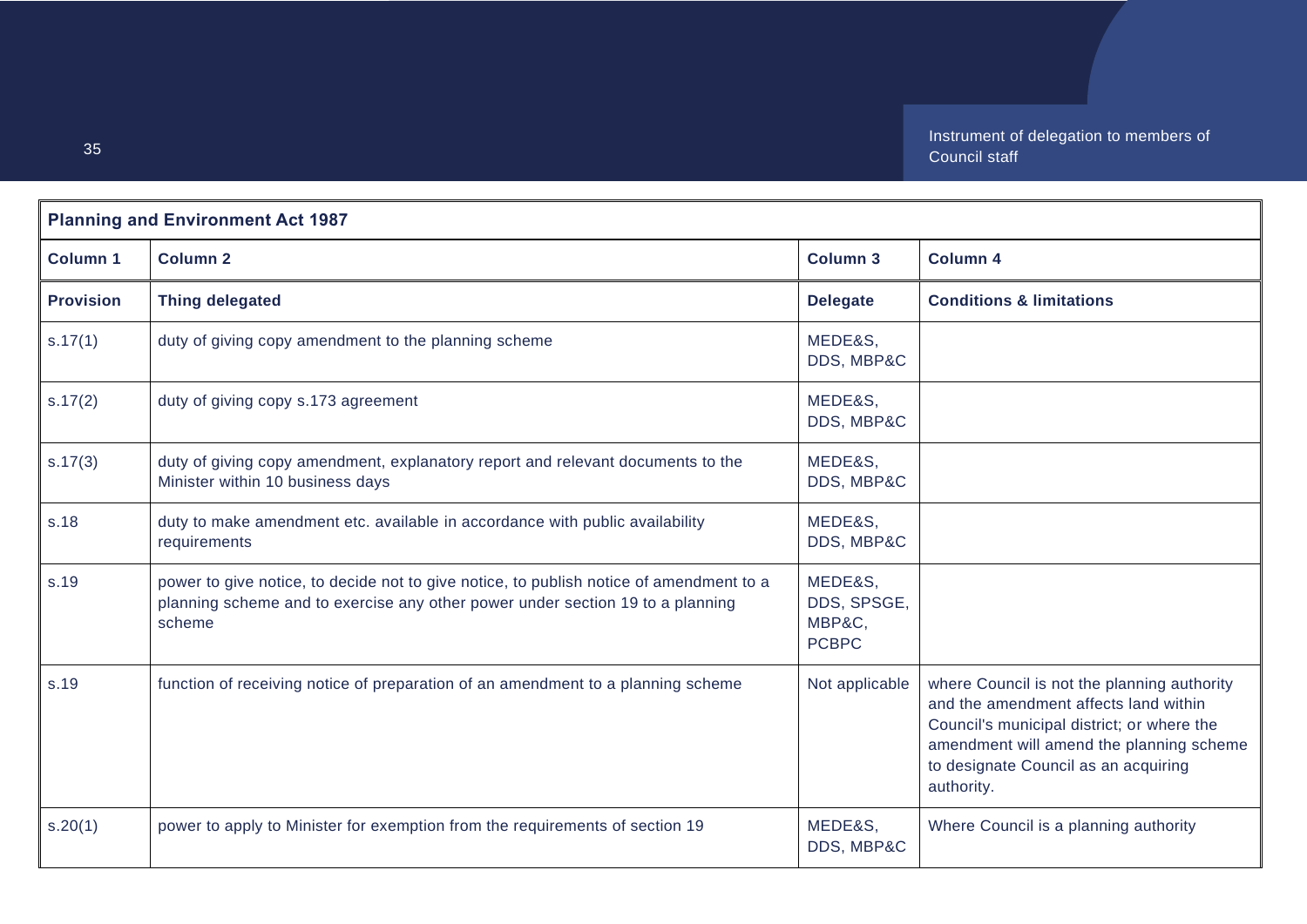| <b>Planning and Environment Act 1987</b> |                                                                                        |                                                  |                                                                                           |
|------------------------------------------|----------------------------------------------------------------------------------------|--------------------------------------------------|-------------------------------------------------------------------------------------------|
| <b>Column 1</b>                          | <b>Column 2</b>                                                                        | <b>Column 3</b>                                  | <b>Column 4</b>                                                                           |
| <b>Provision</b>                         | <b>Thing delegated</b>                                                                 | <b>Delegate</b>                                  | <b>Conditions &amp; limitations</b>                                                       |
| s.21(2)                                  | duty to make submissions available in accordance with public availability requirements | MEDE&S,<br>DDS, SPSGE,<br>MBP&C,<br><b>PCBPC</b> |                                                                                           |
| S.21A(4)                                 | duty to publish notice                                                                 | MEDE&S,<br>DDS, SPSGE,<br>MBP&C,<br><b>PCBPC</b> |                                                                                           |
| s.22                                     | duty to consider all submissions                                                       | MEDE&S,<br>DDS, SPSGE,<br>MBP&C,<br><b>PCBPC</b> | except submissions which request a change<br>to the items in sections. $22(5)(a)$ and (b) |
| s.23(1)(b)                               | duty to refer submissions which request a change to the amendment to a panel           | MEDE&S,<br>DDS, SPSGE,<br>MBP&C,<br><b>PCBPC</b> |                                                                                           |
| s.23(2)                                  | power to refer to a panel submission which do not require a change to the amendment    | MEDE&S,<br>DDS, SPSGE,<br>MBP&C,<br><b>PCBPC</b> |                                                                                           |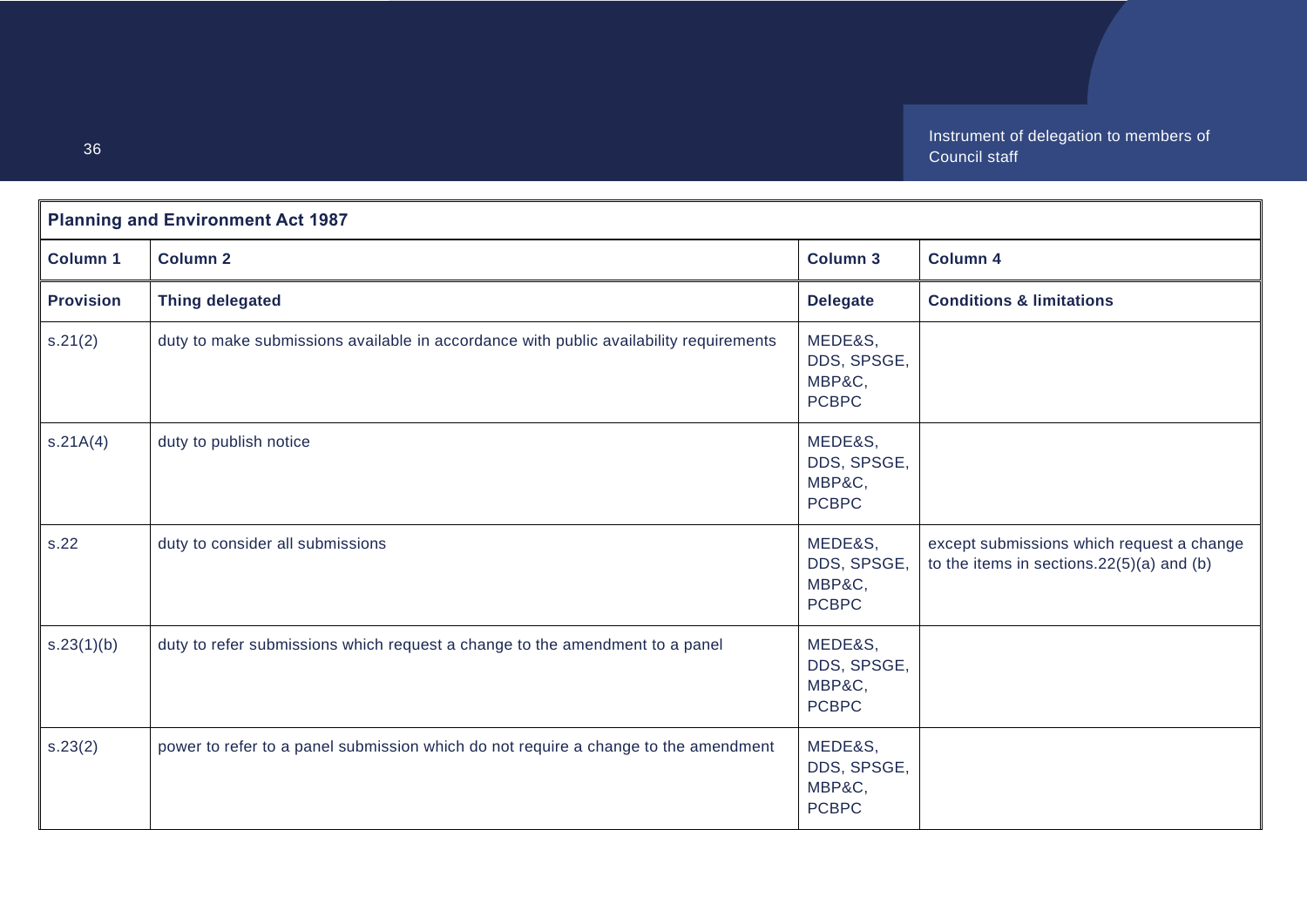| <b>Planning and Environment Act 1987</b> |                                                                                                                               |                                                  |                                                                                      |
|------------------------------------------|-------------------------------------------------------------------------------------------------------------------------------|--------------------------------------------------|--------------------------------------------------------------------------------------|
| <b>Column 1</b>                          | <b>Column 2</b>                                                                                                               | Column 3                                         | <b>Column 4</b>                                                                      |
| <b>Provision</b>                         | Thing delegated                                                                                                               | <b>Delegate</b>                                  | <b>Conditions &amp; limitations</b>                                                  |
| s.24                                     | function to represent council and present a submission at a panel hearing (including a<br>hearing referred to in section 96D) | MEDE&S,<br>DDS, SPSGE,<br>MBP&C,<br><b>PCBPC</b> |                                                                                      |
| s.26(1)                                  | power to make report available for inspection in accordance with the requirements set<br>out in s 197B of the Act             | MEDE&S,<br>DDS, SPSGE,<br>MBP&C,<br><b>PCBPC</b> |                                                                                      |
| s.26(2)                                  | duty to keep report of panel available in accordance with public availability requirements                                    | MEDE&S,<br>DDS, SPSGE,<br>MBP&C,<br><b>PCBPC</b> |                                                                                      |
| s.27(2)                                  | power to apply for exemption if panel's report not received                                                                   | MEDE&S,<br>DDS, SPSGE,<br>MBP&C,<br><b>PCBPC</b> |                                                                                      |
| s.28(1)                                  | duty to notify the Minister if abandoning an amendment                                                                        | MEDE&S,<br>DDS, SPSGE,<br>MBP&C,<br><b>PCBPC</b> | Note: the power to make a decision to<br>abandon an amendment cannot be<br>delegated |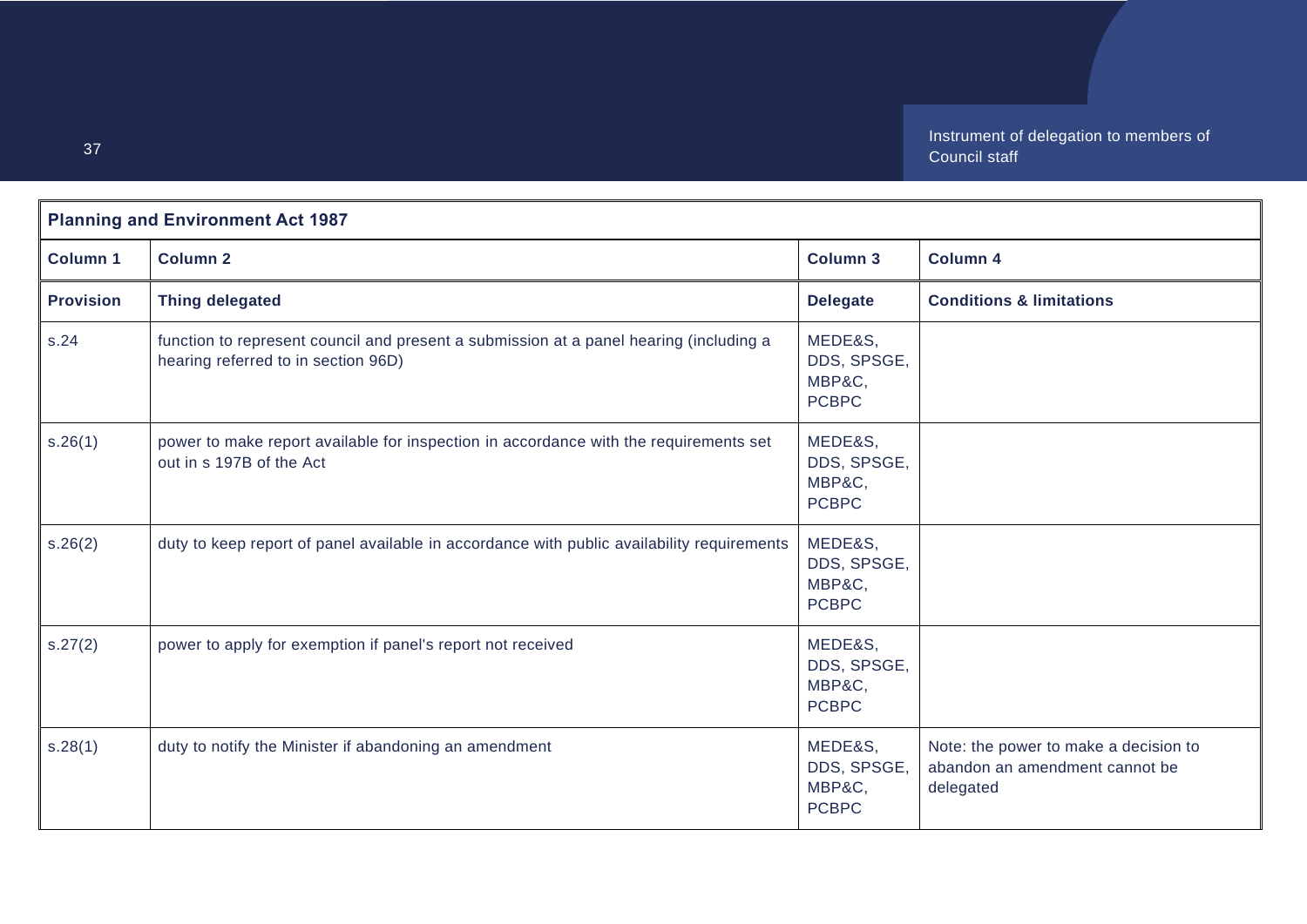| <b>Planning and Environment Act 1987</b> |                                                                                                               |                                                  |                                     |
|------------------------------------------|---------------------------------------------------------------------------------------------------------------|--------------------------------------------------|-------------------------------------|
| <b>Column 1</b>                          | <b>Column 2</b>                                                                                               | <b>Column 3</b>                                  | <b>Column 4</b>                     |
| <b>Provision</b>                         | <b>Thing delegated</b>                                                                                        | <b>Delegate</b>                                  | <b>Conditions &amp; limitations</b> |
| s.28(2)                                  | Duty to publish notice of the decision on Internet site                                                       | MEDE&S,<br>DDS, SPSGE,<br>MBP&C,<br><b>PCBPC</b> |                                     |
| s.28(4)                                  | Duty to make notice of the decision available on Council's Internet site for a period of at<br>least 2 months | MEDE&S,<br>DDS, SPSGE,<br>MBP&C,<br><b>PCBPC</b> |                                     |
| s.30(4)(a)                               | duty to say if amendment has lapsed                                                                           | MEDE&S,<br>DDS, SPSGE,<br>MBP&C,<br><b>PCBPC</b> |                                     |
| s.30(4)(b)                               | duty to provide information in writing upon request                                                           | MEDE&S,<br>DDS, SPSGE,<br>MBP&C,<br><b>PCBPC</b> |                                     |
| s.32(2)                                  | duty to give more notice if required                                                                          | MEDE&S,<br>DDS, SPSGE,<br>MBP&C,<br><b>PCBPC</b> |                                     |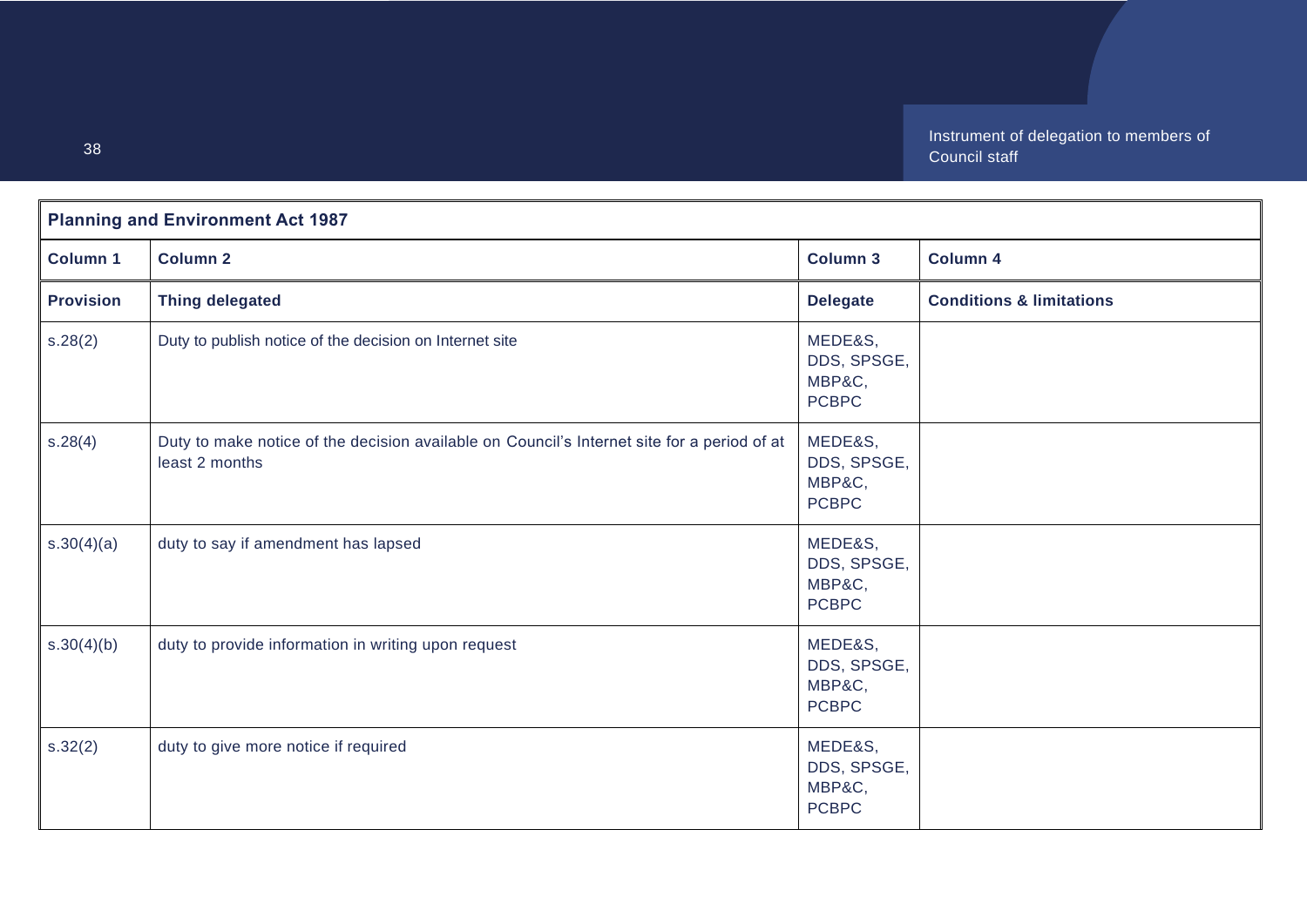|                  | <b>Planning and Environment Act 1987</b>                                                                              |                                                  |                                     |  |
|------------------|-----------------------------------------------------------------------------------------------------------------------|--------------------------------------------------|-------------------------------------|--|
| <b>Column 1</b>  | <b>Column 2</b>                                                                                                       | <b>Column 3</b>                                  | <b>Column 4</b>                     |  |
| <b>Provision</b> | <b>Thing delegated</b>                                                                                                | <b>Delegate</b>                                  | <b>Conditions &amp; limitations</b> |  |
| s.33(1)          | duty to give more notice of changes to an amendment                                                                   | MEDE&S,<br>DDS, SPSGE,<br>MBP&C,<br><b>PCBPC</b> |                                     |  |
| s.36(2)          | duty to give notice of approval of amendment                                                                          | MEDE&S,<br>DDS, SPSGE,<br>MBP&C,<br><b>PCBPC</b> |                                     |  |
| s.38(5)          | duty to give notice of revocation of an amendment                                                                     | MEDE&S,<br>DDS, SPSGE,<br>MBP&C,<br><b>PCBPC</b> |                                     |  |
| s.39             | function of being a party to a proceeding commenced under section 39 and duty to<br>comply with determination by VCAT | MEDE&S,<br>DDS, SPSGE,<br>MBP&C,<br><b>PCBPC</b> |                                     |  |
| s.40(1)          | function of lodging copy of approved amendment                                                                        | MEDE&S,<br>DDS, SPSGE,<br>MBP&C,<br><b>PCBPC</b> |                                     |  |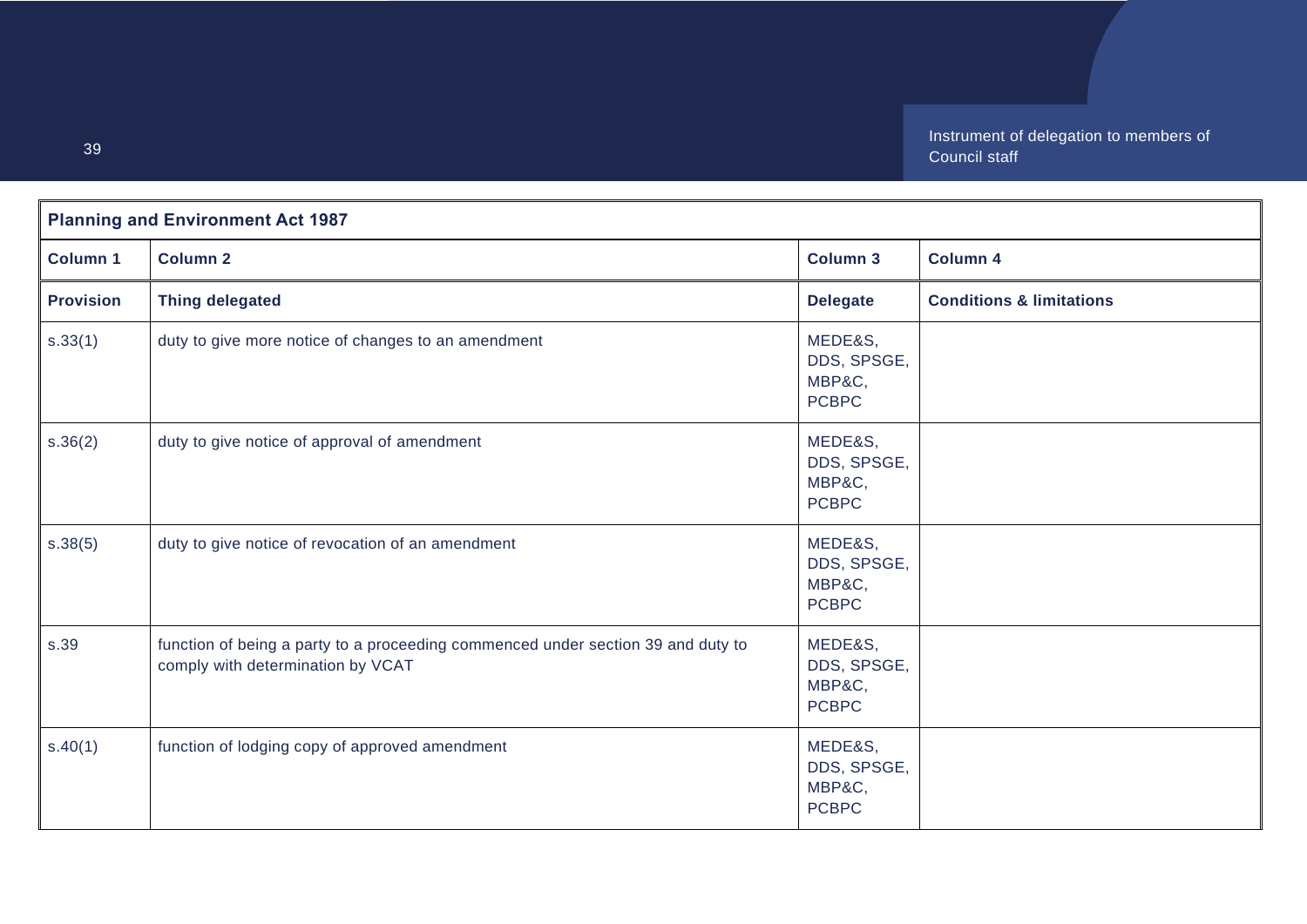| <b>Planning and Environment Act 1987</b> |                                                                                                                                                                                                                             |                                                  |                                                                              |
|------------------------------------------|-----------------------------------------------------------------------------------------------------------------------------------------------------------------------------------------------------------------------------|--------------------------------------------------|------------------------------------------------------------------------------|
| <b>Column 1</b>                          | <b>Column 2</b>                                                                                                                                                                                                             | <b>Column 3</b>                                  | <b>Column 4</b>                                                              |
| <b>Provision</b>                         | <b>Thing delegated</b>                                                                                                                                                                                                      | <b>Delegate</b>                                  | <b>Conditions &amp; limitations</b>                                          |
| s.41(1)                                  | duty to make a copy of an approved amendment available in accordance with the public<br>availability requirements during the inspection period                                                                              | MEDE&S,<br>DDS, SPSGE,<br>MBP&C,<br><b>PCBPC</b> |                                                                              |
| s.41(2)                                  | Duty to make a copy of an approved amendment and any documents lodged with it<br>available in person in accordance with the requirements set out in s 197B of the Act<br>after the inspection period ends                   | MEDE&S,<br>DDS, SPSGE,<br>MBP&C,<br><b>PCBPC</b> |                                                                              |
| s.42(2)                                  | duty to make copy of planning scheme available in accordance with the public<br>availability requirements                                                                                                                   | MEDE&S,<br>DDS, SPSGE,<br>MBP&C,<br><b>PCBPC</b> |                                                                              |
| s.46AAA                                  | duty to prepare an amendment to a planning scheme that relates to Yarra River land<br>that is not inconsistent with anything in a Yarra Strategic Plan which is expressed to be<br>binding on the responsible public entity | N/A                                              | where Council is a responsible public entity<br>and is a planning authority. |
| s.46AW                                   | function of being consulted by the Minister                                                                                                                                                                                 | MEDE&S,<br>DDS, MBP&C                            | where Council is a responsible public entity                                 |
| s.46AX                                   | function of receiving a draft Statement of Planning Policy and written direction in<br>relation to the endorsement of the draft Statement of Planning Policy<br>power to endorse the draft Statement of Planning Policy     | MEDE&S,<br>DDS, MBP&C                            | where Council is a responsible public entity                                 |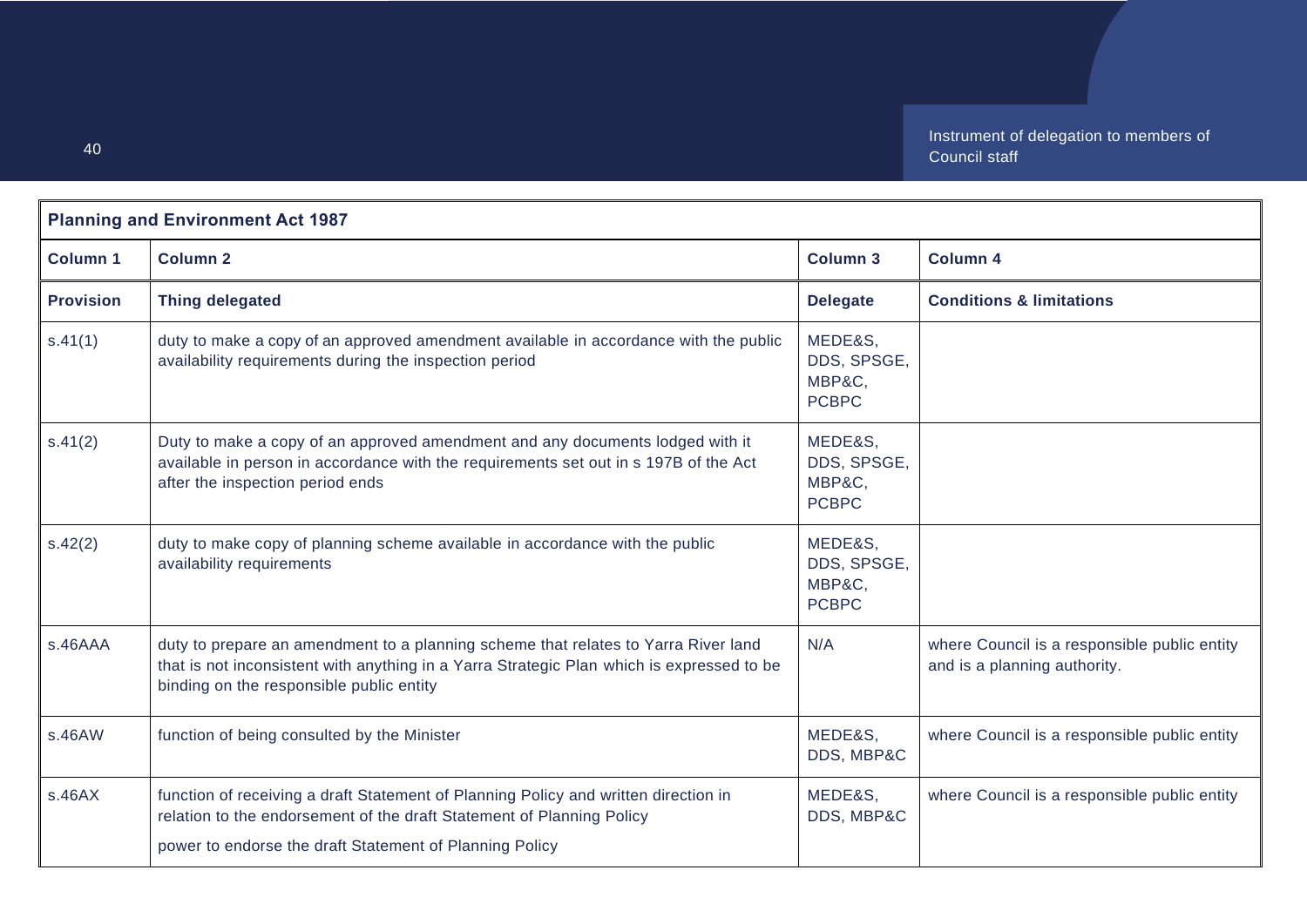| <b>Planning and Environment Act 1987</b> |                                                                                                                                                                                                                                            |                              |                                                                                                                                                              |
|------------------------------------------|--------------------------------------------------------------------------------------------------------------------------------------------------------------------------------------------------------------------------------------------|------------------------------|--------------------------------------------------------------------------------------------------------------------------------------------------------------|
| <b>Column 1</b>                          | <b>Column 2</b>                                                                                                                                                                                                                            | <b>Column 3</b>              | Column 4                                                                                                                                                     |
| <b>Provision</b>                         | <b>Thing delegated</b>                                                                                                                                                                                                                     | <b>Delegate</b>              | <b>Conditions &amp; limitations</b>                                                                                                                          |
| s 46AZC(2)                               | duty not to prepare an amendment to a declared area planning scheme that is<br>inconsistent with a Statement of Planning Policy for the declared area that is expressed<br>to be binding on the responsible public entity                  | MEDE&S,<br>DDS, MBP&C        | where Council is a responsible public entity                                                                                                                 |
| s 46AZK                                  | duty not to act inconsistently with any provision of the Statement of Planning Policy that<br>is expressed to be binding on the public entity when performing a function or duty or<br>exercising a power in relation to the declared area | MEDE&S,<br>DDS, MBP&C        | where Council is a responsible public entity                                                                                                                 |
| 46GI(2)(b)(i)                            | power to agree to a lower rate of standard levy for a class of development of a particular<br>type of land than the rate specified in a Minister's direction                                                                               | MEDE&S,<br>DDS, MBP&C        | where Council is the planning authority, the<br>municipal Council of the municipal district in<br>which the land is located and/or the<br>development agency |
| s 46GJ(1)                                | function of receiving written directions from the Minister in relation to the preparation<br>and content of infrastructure contributions plans                                                                                             | MEDE&S,<br>DDS, MBP&C        |                                                                                                                                                              |
| s 46GK                                   | duty to comply with a Minister's direction that applies to Council as the planning<br>authority                                                                                                                                            | MEDE&S,<br>DDS, MBP&C        |                                                                                                                                                              |
| s 46GN(1)                                | duty to arrange for estimates of values of inner public purpose land                                                                                                                                                                       | MEDE&S,<br>DDS.<br>MBP&C, MF |                                                                                                                                                              |
| s 46GO(1)                                | duty to give notice to owners of certain inner public purpose land                                                                                                                                                                         | MEDE&S,<br>DDS, MBP&C        |                                                                                                                                                              |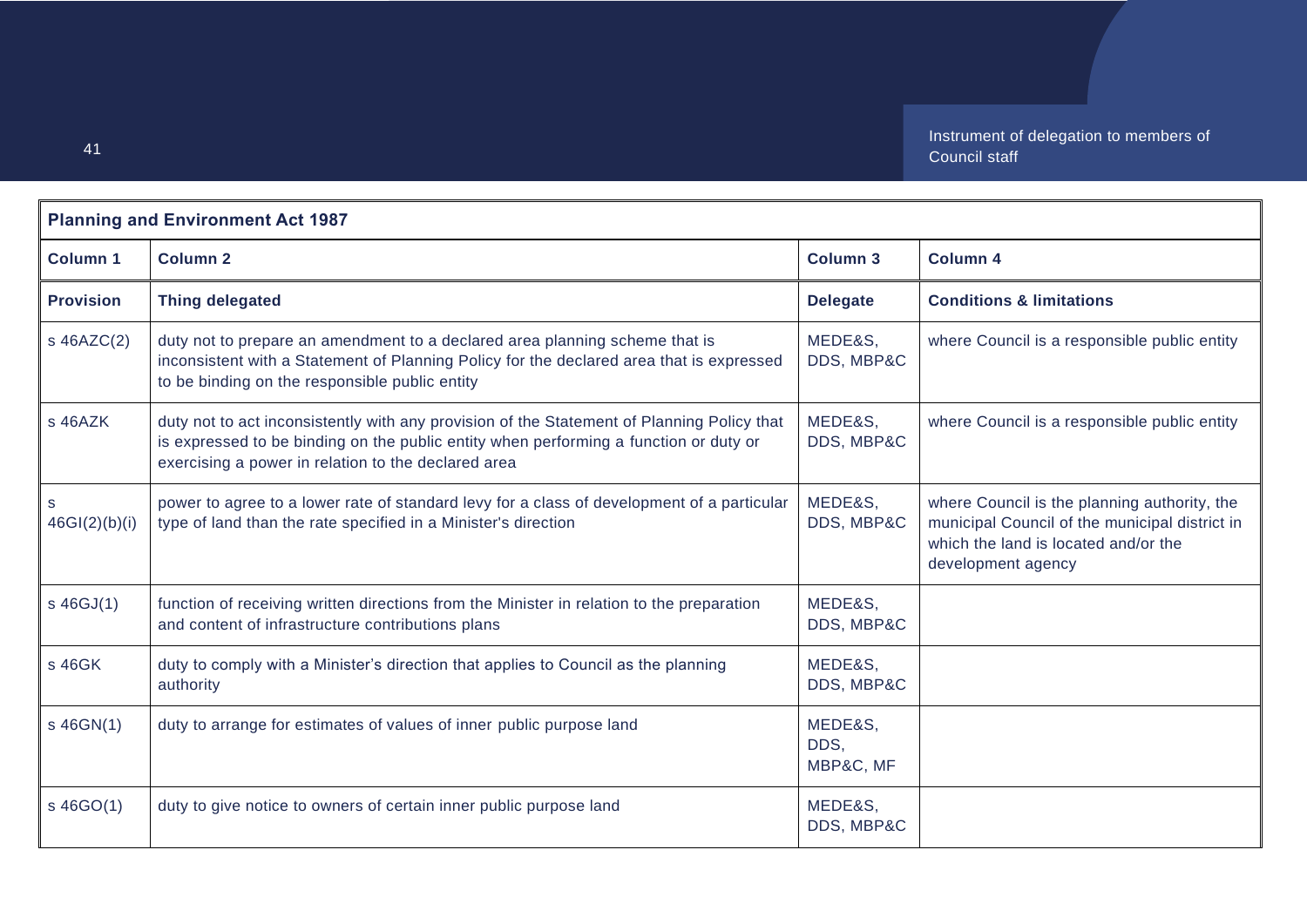| <b>Planning and Environment Act 1987</b> |                                                                                                                                                                                                                                                                    |                       |                                        |
|------------------------------------------|--------------------------------------------------------------------------------------------------------------------------------------------------------------------------------------------------------------------------------------------------------------------|-----------------------|----------------------------------------|
| Column <sub>1</sub>                      | Column <sub>2</sub>                                                                                                                                                                                                                                                | Column <sub>3</sub>   | <b>Column 4</b>                        |
| <b>Provision</b>                         | <b>Thing delegated</b>                                                                                                                                                                                                                                             | <b>Delegate</b>       | <b>Conditions &amp; limitations</b>    |
| s 46GP                                   | function of receiving a notice under s 46GO                                                                                                                                                                                                                        | MEDE&S.<br>DDS, MBP&C | where Council is the collecting agency |
| s 46GQ                                   | function of receiving a submission from an affected owner who objects to the estimated<br>value per hectare (or other appropriate unit of measurement) of the inner public purpose<br>land                                                                         | MEDE&S,<br>DDS, MBP&C |                                        |
| $s$ 46GR(1)                              | duty to consider every submission that is made by the closing date for submissions<br>included in the notice under s 46GO                                                                                                                                          | MEDE&S,<br>DDS, MBP&C |                                        |
| $s$ 46GR(2)                              | power to consider a late submission<br>duty to consider a late submission if directed to do so by the Minister                                                                                                                                                     | MEDE&S,<br>DDS, MBP&C |                                        |
| s 46GS(1)                                | power to accept or reject the estimate of the value of the inner public purpose land in a<br>submission made under s 46GQ                                                                                                                                          | MEDE&S,<br>DDS, MBP&C |                                        |
| $s$ 46GS $(2)$                           | duty, if Council rejects the estimate of the value of the inner public purpose land in the<br>submission, to refer the matter to the valuer-general, and notify the affected owner of<br>the rejection and that the matter has been referred to the valuer-general | MEDE&S,<br>DDS, MBP&C |                                        |
| $s$ 46GT $(2)$                           | duty to pay half of the fee fixed by the valuer-general for arranging and attending the<br>conference                                                                                                                                                              | MEDE&S,<br>DDS, MBP&C |                                        |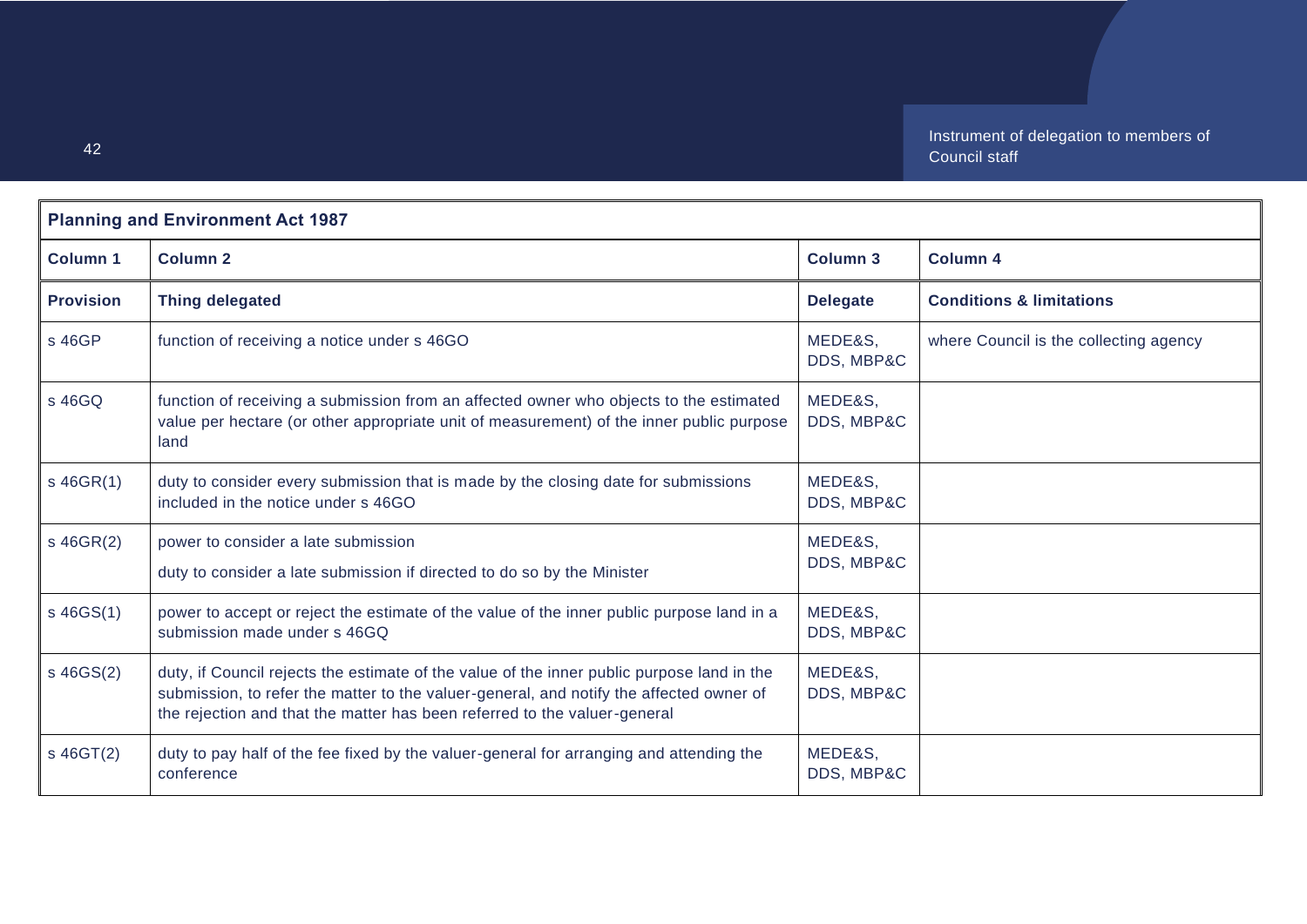| <b>Planning and Environment Act 1987</b> |                                                                                                                                                                                                                                                                                 |                                           |                                         |
|------------------------------------------|---------------------------------------------------------------------------------------------------------------------------------------------------------------------------------------------------------------------------------------------------------------------------------|-------------------------------------------|-----------------------------------------|
| <b>Column 1</b>                          | <b>Column 2</b>                                                                                                                                                                                                                                                                 | <b>Column 3</b>                           | <b>Column 4</b>                         |
| <b>Provision</b>                         | <b>Thing delegated</b>                                                                                                                                                                                                                                                          | <b>Delegate</b>                           | <b>Conditions &amp; limitations</b>     |
| $s$ 46GT(4)                              | function of receiving, from the valuer-general, written confirmation of the agreement<br>between the planning authority's valuer and the affected owner's valuer as to the<br>estimated value of the inner public purpose land                                                  | MEDE&S,<br>DDS, MBP&C                     |                                         |
| s 46GT(6)                                | function of receiving, from the valuer-general, written notice of a determination under s<br>46GT(5)                                                                                                                                                                            | MEDE&S,<br>DDS, MBP&C                     |                                         |
| s 46GU                                   | duty not to adopt an amendment under s 29 to an infrastructure contributions plan that<br>specifies a land credit amount or a land equalisation amount that relates to a parcel of<br>land in the ICP plan area of the plan unless the criteria in s 46GU(1)(a) and (b) are met | MEDE&S,<br>DDS, MBP&C                     |                                         |
| s 46GV(3)                                | function of receiving the monetary component and any land equalisation amount of the<br>infrastructure contribution<br>power to specify the manner in which the payment is to be made                                                                                           | MEDE&S,<br>DDS,<br>MBP&C, MF              | where Council is the collecting agency  |
| S<br>46GV(3)(b)                          | power to enter into an agreement with the applicant                                                                                                                                                                                                                             | MEDE&S,<br>DDS,<br>MBP&C,<br><b>PCBPC</b> | where Council is the collecting agency  |
| S<br>46GV(4)(a)                          | function of receiving the inner public purpose land in accordance with s 46GV(5) and (6)                                                                                                                                                                                        | MEDE&S,<br>DDS,<br>MBP&C,<br><b>PCBPC</b> | where Council is the development agency |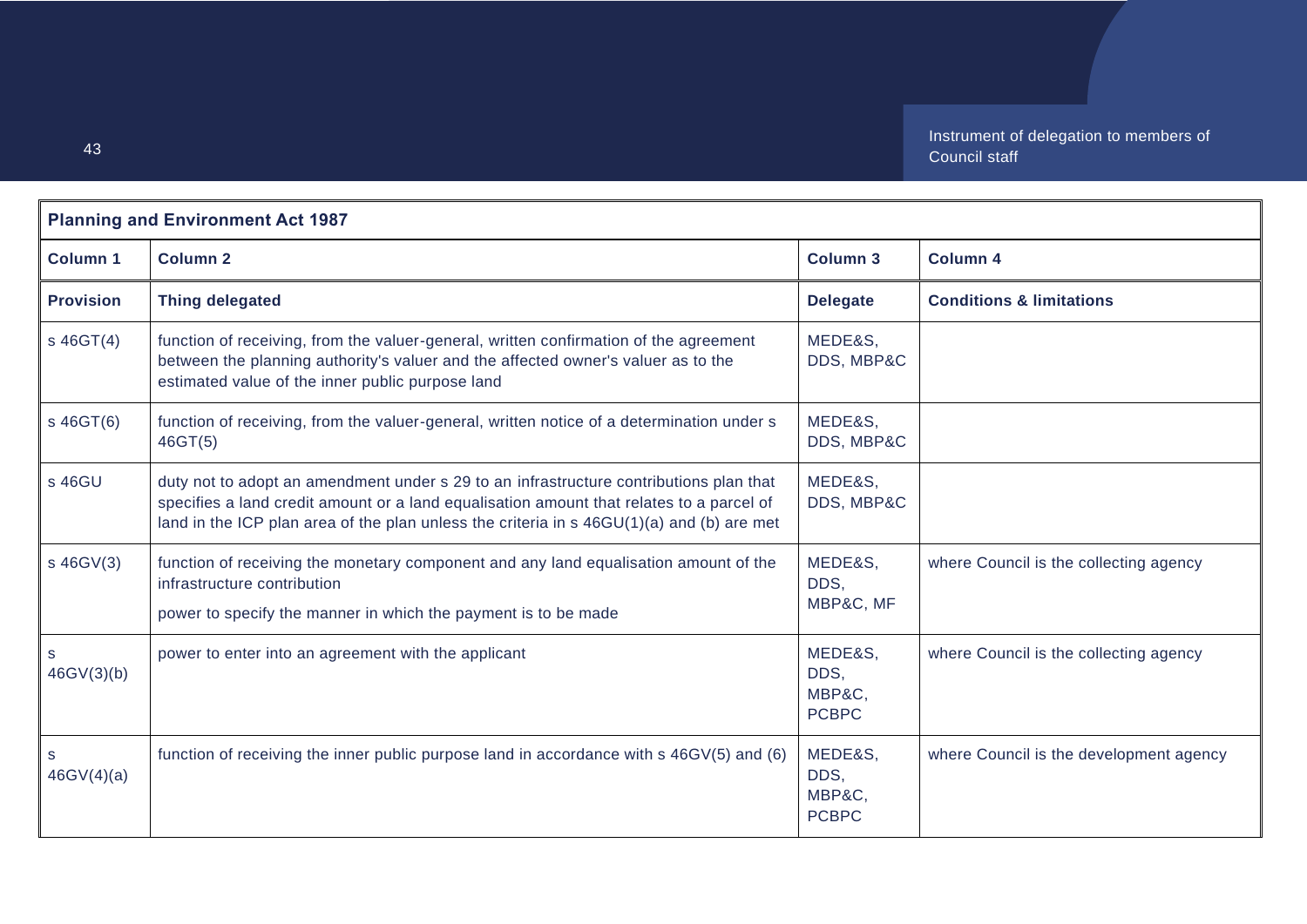| <b>Planning and Environment Act 1987</b> |                                                                                                                                                                                                                                        |                                           |                                        |
|------------------------------------------|----------------------------------------------------------------------------------------------------------------------------------------------------------------------------------------------------------------------------------------|-------------------------------------------|----------------------------------------|
| <b>Column 1</b>                          | <b>Column 2</b>                                                                                                                                                                                                                        | <b>Column 3</b>                           | <b>Column 4</b>                        |
| <b>Provision</b>                         | <b>Thing delegated</b>                                                                                                                                                                                                                 | <b>Delegate</b>                           | <b>Conditions &amp; limitations</b>    |
| S<br>46GV(4)(b)                          | function of receiving the inner public purpose land in accordance with s 46GV(5) and (6)                                                                                                                                               | MEDE&S,<br>DDS,<br>MBP&C.<br><b>PCBPC</b> | where Council is the collecting agency |
| s 46GV(7)                                | duty to impose the requirements set out in $s$ 46GV(3) and (4) as conditions on the<br>permit applied for by the applicant to develop the land in the ICP plan area                                                                    | MEDE&S,<br>DDS,<br>MBP&C,<br><b>PCBPC</b> |                                        |
| s 46GV(9)                                | power to require the payment of a monetary component or the provision of the land<br>component of an infrastructure contribution to be secured to Council's satisfaction                                                               | MEDE&S,<br>DDS, MBP&C                     | where Council is the collecting agency |
| $s$ 46GX(1)                              | power to accept works, services or facilities in part or full satisfaction of the monetary<br>component of an infrastructure contribution payable                                                                                      | MEDE&S,<br>DDS,<br>MBP&C, MF              | where Council is the collecting agency |
| s 46GX(2)                                | duty, before accepting the provision of works, services or facilities by an applicant under<br>s 46GX(1), to obtain the agreement of the development agency or agencies specified in<br>the approved infrastructure contributions plan | MEDE&S,<br>DDS, MBP&C                     | where Council is the collecting agency |
| s 46GY(1)                                | duty to keep proper and separate accounts and records                                                                                                                                                                                  | MEDE&S,<br>DDS.<br>MBP&C, MF              | where Council is the collecting agency |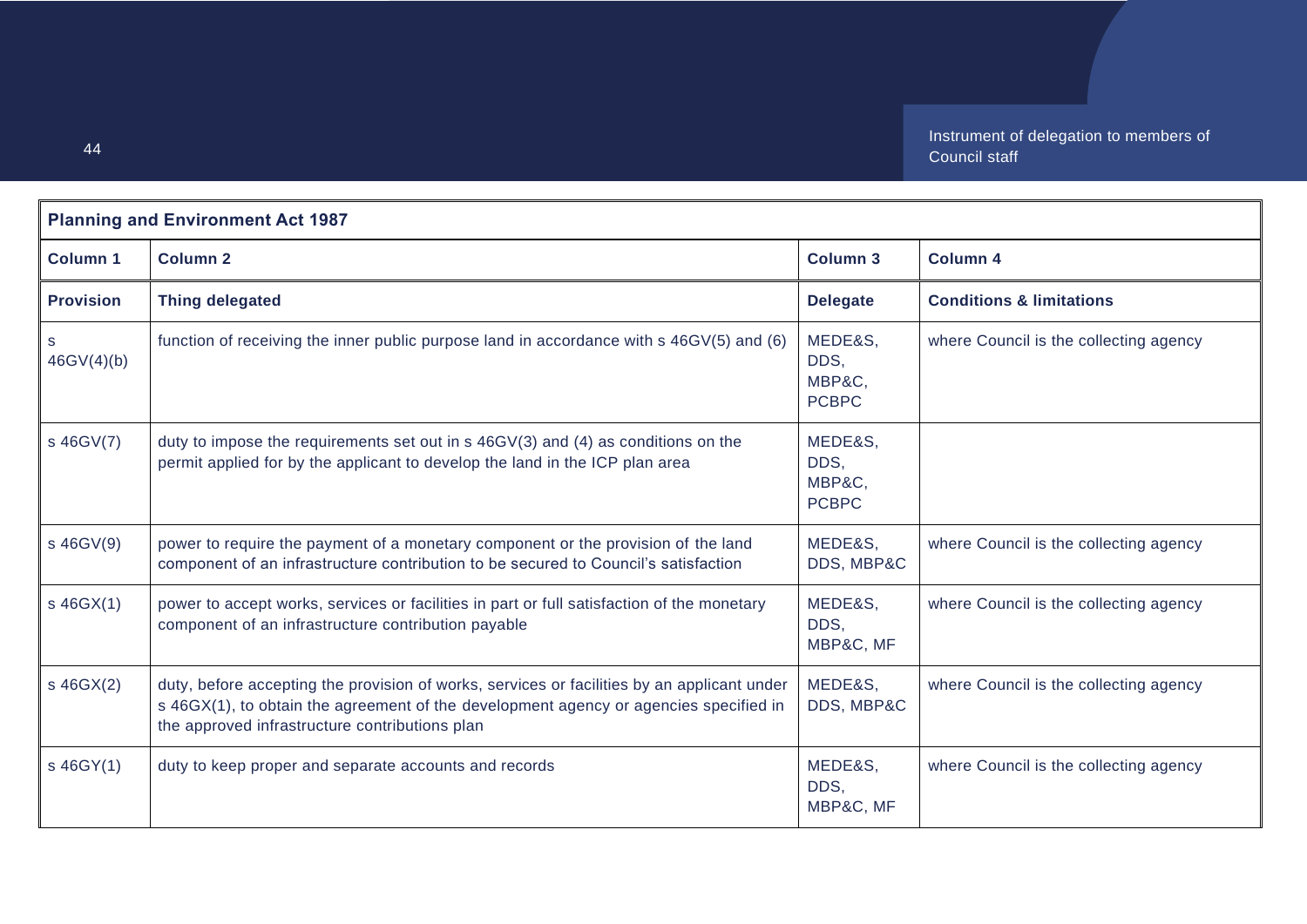|                  | <b>Planning and Environment Act 1987</b>                                                                                                                                                                                                   |                              |                                                                                                                                                                                             |  |
|------------------|--------------------------------------------------------------------------------------------------------------------------------------------------------------------------------------------------------------------------------------------|------------------------------|---------------------------------------------------------------------------------------------------------------------------------------------------------------------------------------------|--|
| <b>Column 1</b>  | <b>Column 2</b>                                                                                                                                                                                                                            | Column 3                     | <b>Column 4</b>                                                                                                                                                                             |  |
| <b>Provision</b> | <b>Thing delegated</b>                                                                                                                                                                                                                     | <b>Delegate</b>              | <b>Conditions &amp; limitations</b>                                                                                                                                                         |  |
| s 46GY(2)        | duty to keep the accounts and records in accordance with the Local Government Act<br>2020                                                                                                                                                  | MEDE&S,<br>DDS,<br>MBP&C, MF | where Council is the collecting agency                                                                                                                                                      |  |
| s $46GZ(2)(a)$   | duty to forward any part of the monetary component that is imposed for plan preparation<br>costs to the planning authority that incurred those costs                                                                                       | MEDE&S,<br>DDS,<br>MBP&C, MF | where Council is the collecting agency under<br>an approved infrastructure contributions<br>plan. This duty does not apply where Council<br>is that planning authority                      |  |
| s $46GZ(2)(a)$   | function of receiving the monetary component                                                                                                                                                                                               | MEDE&S,<br>DDS.<br>MBP&C, MF | where the Council is the planning authority.<br>This duty does not apply where Council is<br>also the collecting agency                                                                     |  |
| $s \ 46GZ(2)(b)$ | duty to forward any part of the monetary component that is imposed for the provision of<br>works, services or facilities to the development agency that is specified in the plan as<br>responsible for those works, services or facilities | MEDE&S,<br>DDS.<br>MBP&C, MF | where Council is the collecting agency under<br>an approved infrastructure contributions<br>plan. This provision does not apply where<br>Council is also the relevant development<br>agency |  |
| s $46GZ(2)(b)$   | function of receiving the monetary component                                                                                                                                                                                               | MEDE&S,<br>DDS,<br>MBP&C, MF | where Council is the development agency<br>under an approved infrastructure<br>contributions plan. This provision does not<br>apply where Council is also the collecting<br>agency          |  |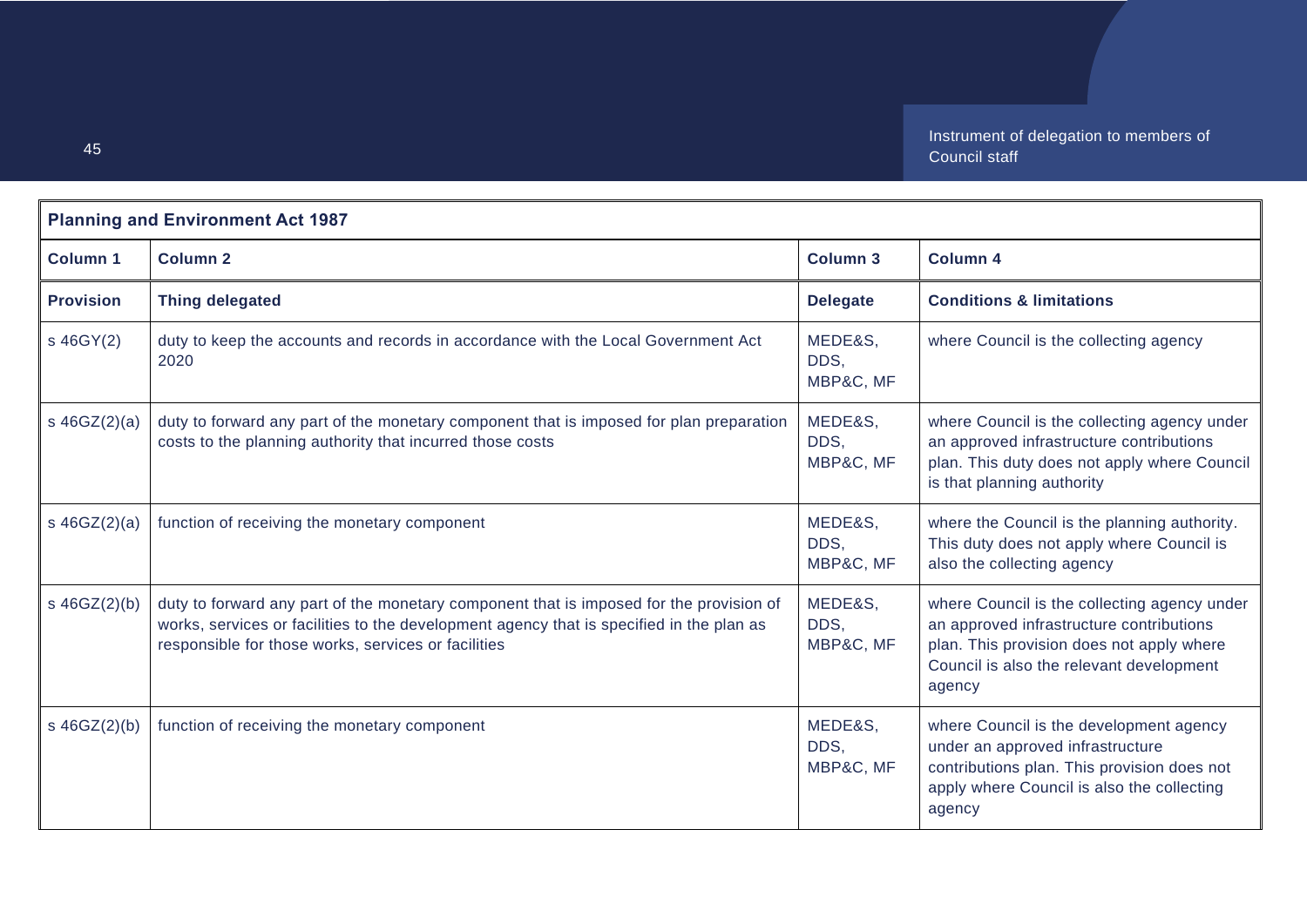| <b>Planning and Environment Act 1987</b> |                                                                                                                                                                                                                                                                                                                                                                    |                              |                                                                                                                                                                                                                                                                                                                                                                                 |
|------------------------------------------|--------------------------------------------------------------------------------------------------------------------------------------------------------------------------------------------------------------------------------------------------------------------------------------------------------------------------------------------------------------------|------------------------------|---------------------------------------------------------------------------------------------------------------------------------------------------------------------------------------------------------------------------------------------------------------------------------------------------------------------------------------------------------------------------------|
| <b>Column 1</b>                          | <b>Column 2</b>                                                                                                                                                                                                                                                                                                                                                    | <b>Column 3</b>              | <b>Column 4</b>                                                                                                                                                                                                                                                                                                                                                                 |
| <b>Provision</b>                         | <b>Thing delegated</b>                                                                                                                                                                                                                                                                                                                                             | <b>Delegate</b>              | <b>Conditions &amp; limitations</b>                                                                                                                                                                                                                                                                                                                                             |
| s 46GZ(4)                                | duty to use any land equalisation amounts to pay land credit amounts under $s$ 46GZ(7),<br>except any part of those amounts that are to be forwarded to a development agency<br>under $s$ 46GZ(5)                                                                                                                                                                  | MEDE&S,<br>DDS.<br>MBP&C, MF | where Council is the collecting agency under<br>an approved infrastructure contributions plan                                                                                                                                                                                                                                                                                   |
| s 46GZ(5)                                | duty to forward any part of a land equalisation amount required for the acquisition of<br>outer public purpose land by a development agency specified in the approved<br>infrastructure contributions plan to that development agency<br>function of receiving any part of a land equalisation amount required for the acquisition<br>of outer public purpose land | MEDE&S,<br>DDS,<br>MBP&C, MF | where Council is the collecting agency under<br>an approved infrastructure contributions<br>plan. This provision does not apply where<br>Council is also the relevant development<br>agency                                                                                                                                                                                     |
| s 46GZ(7)                                | duty to pay to each person who must provide an infrastructure contribution under the<br>approved infrastructure contributions plan any land credit amount to which the person is<br>entitled under s 46GW                                                                                                                                                          | MEDE&S,<br>DDS,<br>MBP&C, MF | where Council is the collecting agency under<br>an approved infrastructure contributions plan                                                                                                                                                                                                                                                                                   |
| s 46GZ(9)                                | duty to transfer the estate in fee simple in the land to the development agency specified<br>in the approved infrastructure contributions plan as responsible for the use and<br>development of that land                                                                                                                                                          | MEDE&S,<br>DDS,<br>MBP&C, MF | if any inner public purpose land is vested in<br>Council under the Subdivision Act 1988 or<br>acquired by Council before the time it is<br>required to be provided to Council under s<br>46GV(4). Where Council is the collecting<br>agency under an approved infrastructure<br>contributions plan. This duty does not apply<br>where Council is also the development<br>agency |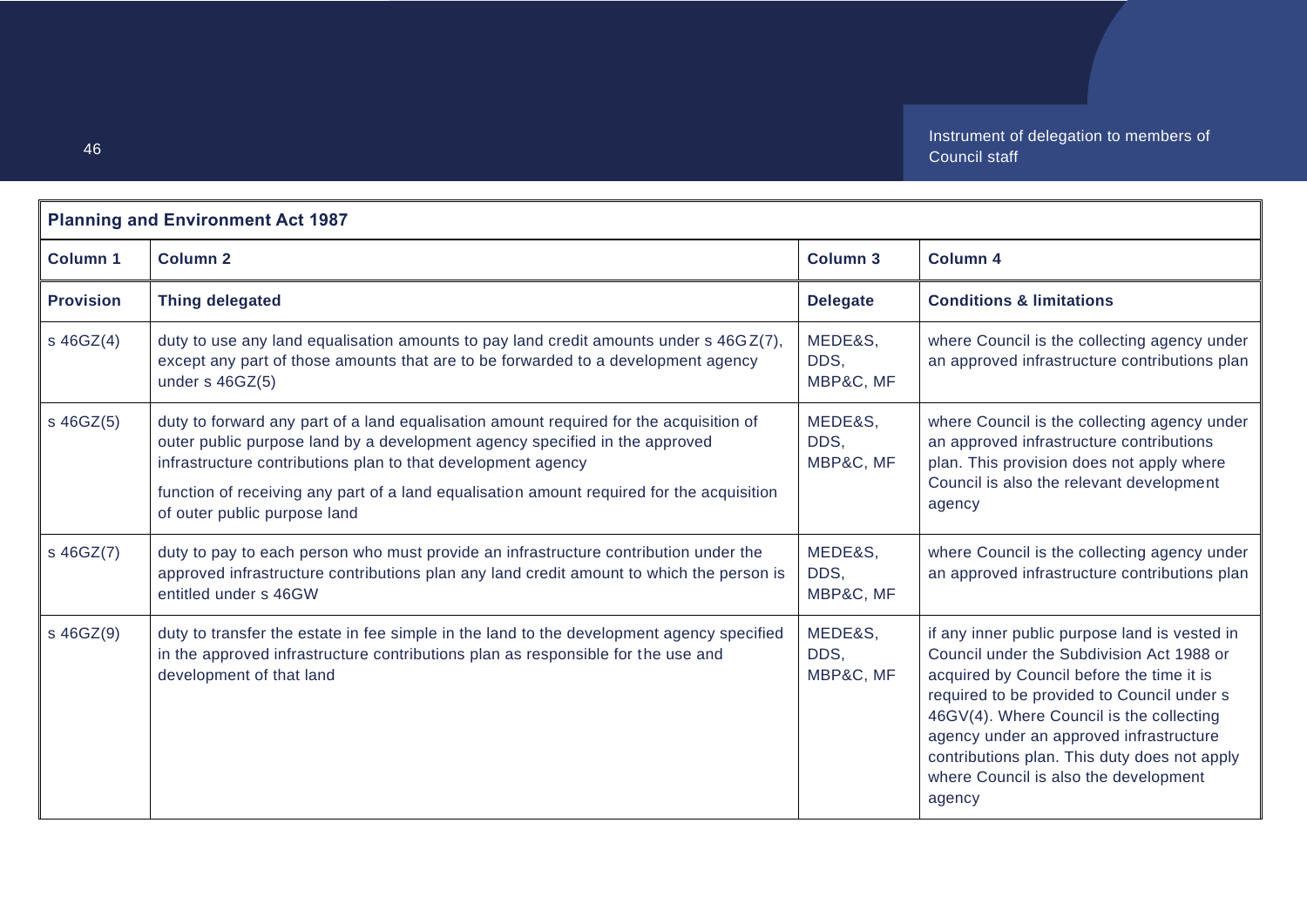| <b>Planning and Environment Act 1987</b> |                                                                                                                                                                                                                                        |                              |                                                                                                                                                                                                |
|------------------------------------------|----------------------------------------------------------------------------------------------------------------------------------------------------------------------------------------------------------------------------------------|------------------------------|------------------------------------------------------------------------------------------------------------------------------------------------------------------------------------------------|
| <b>Column 1</b>                          | <b>Column 2</b>                                                                                                                                                                                                                        | <b>Column 3</b>              | <b>Column 4</b>                                                                                                                                                                                |
| <b>Provision</b>                         | <b>Thing delegated</b>                                                                                                                                                                                                                 | <b>Delegate</b>              | <b>Conditions &amp; limitations</b>                                                                                                                                                            |
| s 46GZ(9)                                | function of receiving the fee simple in the land                                                                                                                                                                                       | MEDE&S,<br>DDS,<br>MBP&C, MF | where Council is the development agency<br>under an approved infrastructure<br>contributions plan. This duty does not apply<br>where Council is also the collecting agency                     |
| s 46GZA(1)                               | duty to keep proper and separate accounts and records                                                                                                                                                                                  | MEDE&S,<br>DDS.<br>MBP&C, MF | where Council is a development agency<br>under an approved infrastructure<br>contributions plan                                                                                                |
| s 46GZA(2)                               | duty to keep the accounts and records in accordance with the Local Government Act<br>2020                                                                                                                                              | MEDE&S,<br>DDS,<br>MBP&C, MF | where Council is a development agency<br>under an approved infrastructure<br>contributions plan                                                                                                |
| s 46GZB(3)                               | duty to follow the steps set out in s $46GZB(3)(a) - (c)$                                                                                                                                                                              | MEDE&S,<br>DDS.<br>MBP&C, MF | where Council is a development agency<br>under an approved infrastructure<br>contributions plan                                                                                                |
| s 46GZB(4)                               | duty, in accordance with requirements of the VPA, to report on the use of the<br>infrastructure contribution in the development agency's annual report and provide<br>reports on the use of the infrastructure contribution to the VPA | MEDE&S,<br>DDS,<br>MBP&C, MF | if the VPA is the collecting agency under an<br>approved infrastructure contributions plan.<br>Where Council is a development agency<br>under an approved infrastructure<br>contributions plan |
| s 46GZD(2)                               | duty, within 6 months after the date on which the approved infrastructure contributions<br>plan expires, to follow the steps set out in s 46GZD(2)(a) and (b)                                                                          | MEDE&S,<br>DDS.<br>MBP&C, MF | where Council is the development agency<br>under an approved infrastructure<br>contributions plan                                                                                              |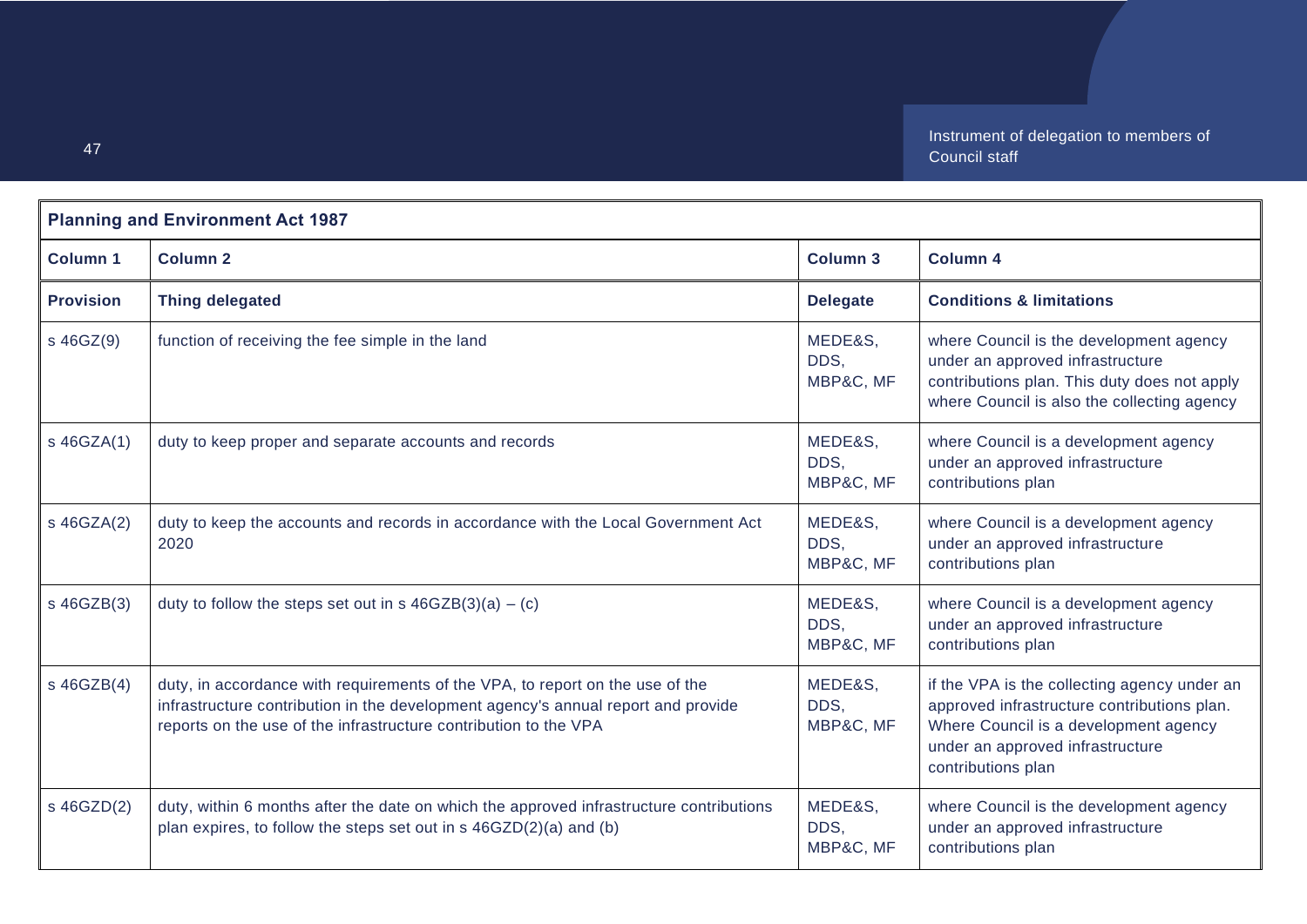| <b>Planning and Environment Act 1987</b> |                                                                                                                                                                                                                                                                                                                                                                                                           |                              |                                                                                                                                                                            |
|------------------------------------------|-----------------------------------------------------------------------------------------------------------------------------------------------------------------------------------------------------------------------------------------------------------------------------------------------------------------------------------------------------------------------------------------------------------|------------------------------|----------------------------------------------------------------------------------------------------------------------------------------------------------------------------|
| <b>Column 1</b>                          | <b>Column 2</b>                                                                                                                                                                                                                                                                                                                                                                                           | <b>Column 3</b>              | <b>Column 4</b>                                                                                                                                                            |
| <b>Provision</b>                         | <b>Thing delegated</b>                                                                                                                                                                                                                                                                                                                                                                                    | <b>Delegate</b>              | <b>Conditions &amp; limitations</b>                                                                                                                                        |
| s 46GZD(3)                               | duty to follow the steps set out in s 46GZD(3)(a) and (b)                                                                                                                                                                                                                                                                                                                                                 | MEDE&S,<br>DDS,<br>MBP&C, MF | where Council is the collecting agency under<br>an approved infrastructure contributions plan                                                                              |
| s 46GZD(5)                               | duty to make payments under s 46GZD(3) in accordance with ss 46GZD(5)(a) and<br>46GZD(5)(b)                                                                                                                                                                                                                                                                                                               | MEDE&S,<br>DDS,<br>MBP&C, MF | where Council is the collecting agency under<br>an approved infrastructure contributions plan                                                                              |
| s 46GZE(2)                               | duty to forward the land equalisation amount back to the collecting agency within 6<br>months after the expiry date if any part of a land equalisation amount paid or forwarded<br>to a development agency for acquiring outer public purpose land has not been<br>expended by the development agency to acquire that land at the date on which the<br>approved infrastructure contributions plan expires | MEDE&S,<br>DDS,<br>MBP&C, MF | where Council is the development agency<br>under an approved infrastructure<br>contributions plan. This duty does not apply<br>where Council is also the collecting agency |
| s 46GZE(2)                               | function of receiving the unexpended land equalisation amount                                                                                                                                                                                                                                                                                                                                             | MEDE&S,<br>DDS.<br>MBP&C, MF | where Council is the collecting agency under<br>an approved infrastructure contributions<br>plan. This duty does not apply where Council<br>is also the development agency |
| s 46GZE(3)                               | duty, within 12 months after the date on which the approved infrastructure contributions<br>plan expires, to follow the steps set out in s 46GZE(3)(a) and (b)                                                                                                                                                                                                                                            | MEDE&S,<br>DDS.<br>MBP&C, MF | where Council is the collecting agency under<br>an approved infrastructure contributions plan                                                                              |
| s 46GZF(2)                               | duty, within 12 months after the date on which the approved infrastructure contributions<br>plan expires, to use the public purpose land for a public purpose approved by the<br>Minister or sell the public purpose land                                                                                                                                                                                 | MEDE&S,<br>DDS.<br>MBP&C, MF | where Council is the development agency<br>under an approved infrastructure<br>contributions plan                                                                          |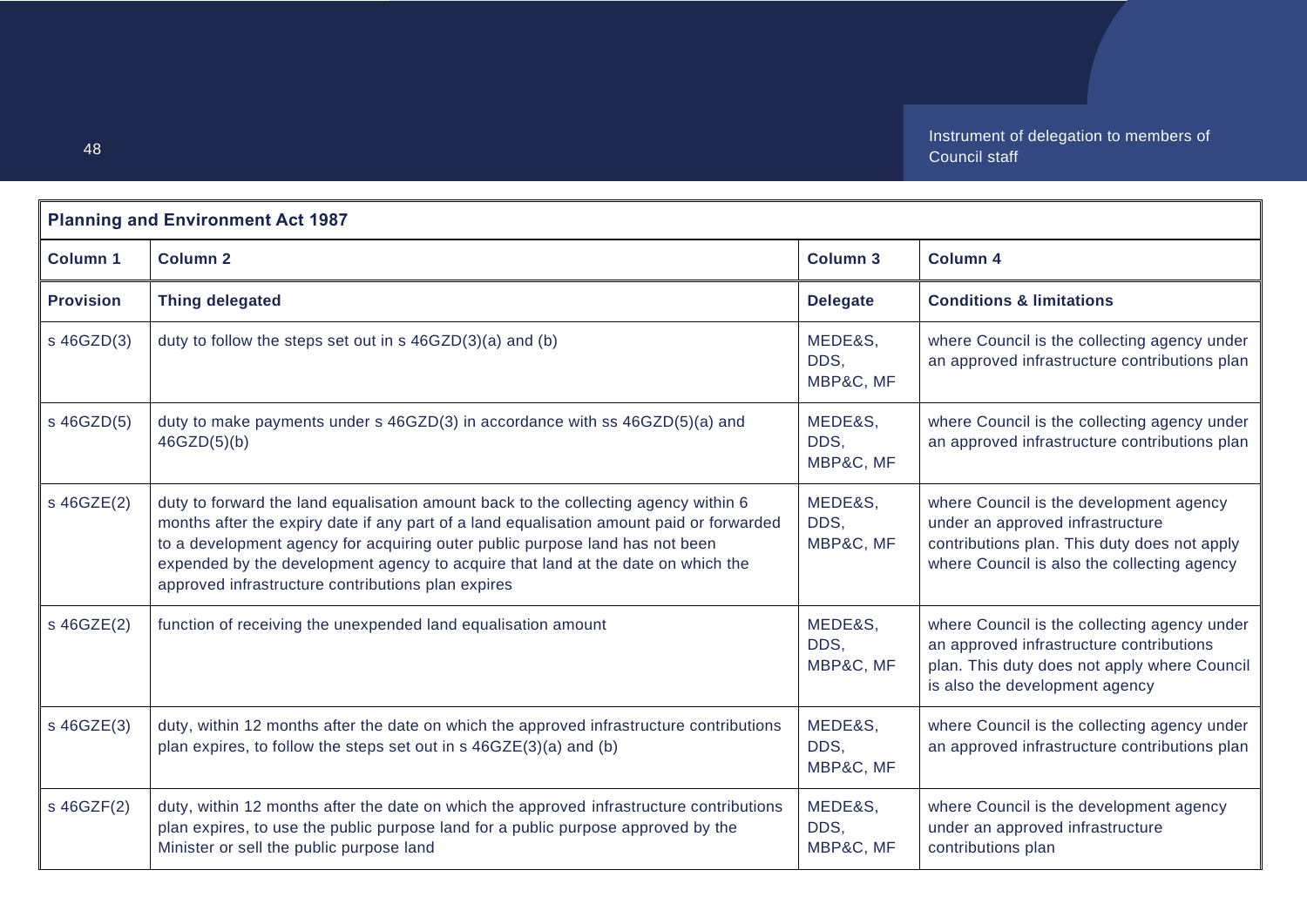| <b>Planning and Environment Act 1987</b> |                                                                                                                                                                                                                      |                                                     |                                                                                                                                                                                 |
|------------------------------------------|----------------------------------------------------------------------------------------------------------------------------------------------------------------------------------------------------------------------|-----------------------------------------------------|---------------------------------------------------------------------------------------------------------------------------------------------------------------------------------|
| <b>Column 1</b>                          | <b>Column 2</b>                                                                                                                                                                                                      | <b>Column 3</b>                                     | <b>Column 4</b>                                                                                                                                                                 |
| <b>Provision</b>                         | <b>Thing delegated</b>                                                                                                                                                                                               | <b>Delegate</b>                                     | <b>Conditions &amp; limitations</b>                                                                                                                                             |
| s 46GZF(3)                               | duty, if land is sold under $s$ 46GZF(2)(b), to follow the steps in $s$ 46GZF(3)(a) and (b)                                                                                                                          | MEDE&S,<br>DDS,<br>MBP&C, MF                        | where Council is the development agency<br>under an approved infrastructure<br>contributions plan                                                                               |
| s 46GZF(3)                               | s 46GZF(3)(a) function of receiving proceeds of sale                                                                                                                                                                 | MEDE&S,<br>DDS.<br>MBP&C, MF                        | where Council is the collection agency under<br>an approved infrastructure contributions<br>plan. This provision does not apply where<br>Council is also the development agency |
| $s$ 46GZF $(4)$                          | duty to divide the proceeds of the public purpose land among the current owners of<br>each parcel of land in the ICP plan area and pay each current owner a portion of the<br>proceeds in accordance with s 46GZF(5) | MEDE&S,<br>DDS.<br>MBP&C, MF                        | where Council is the collecting agency under<br>an approved infrastructure contributions plan                                                                                   |
| $s$ 46GZF $(6)$                          | duty to make the payments under $s$ 46GZF(4) in accordance with $s$ 46GZF(6)(a) and (b)                                                                                                                              | MEDE&S,<br>DDS.<br>MBP&C, MF                        | where Council is the collecting agency under<br>an approved infrastructure contributions plan                                                                                   |
| s 46GZH                                  | power to recover the monetary component, or any land equalisation amount of the land<br>component, payable under Part 3AB as a debt in any court of competent jurisdiction                                           | MEDE&S,<br>DDS.<br>MBP&C, MF                        | where Council is the collecting agency under<br>an approved infrastructure contributions plan                                                                                   |
| s 46GZI                                  | duty to prepare and give a report to the Minister at the times required by the Minister                                                                                                                              | MEDE&S,<br>DDS,<br>MBP&C,<br>PCBPC,<br><b>SPBPC</b> | where Council is a collecting agency or<br>development agency                                                                                                                   |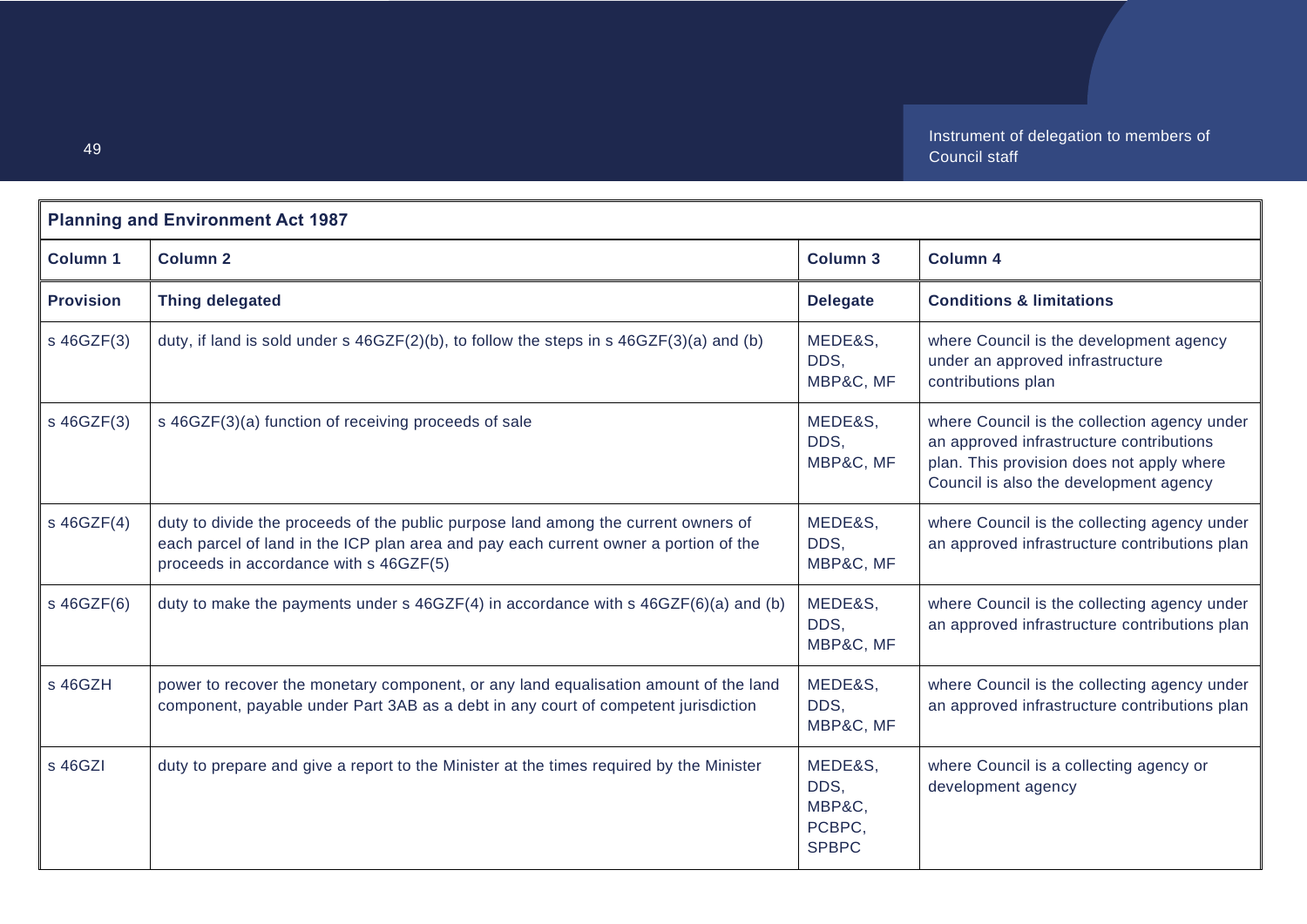| <b>Planning and Environment Act 1987</b> |                                                                                                                                                                                                 |                                                     |                                                               |
|------------------------------------------|-------------------------------------------------------------------------------------------------------------------------------------------------------------------------------------------------|-----------------------------------------------------|---------------------------------------------------------------|
| <b>Column 1</b>                          | <b>Column 2</b>                                                                                                                                                                                 | <b>Column 3</b>                                     | <b>Column 4</b>                                               |
| <b>Provision</b>                         | <b>Thing delegated</b>                                                                                                                                                                          | <b>Delegate</b>                                     | <b>Conditions &amp; limitations</b>                           |
| s 46GZK                                  | power to deal with public purpose land which has vested in, been acquired by, or<br>transferred to, Council                                                                                     | MEDE&S,<br>DDS, MBP&C                               | where Council is a collecting agency or<br>development agency |
| $s$ 46LB $(3)$                           | duty to publish, on Council's Internet site, the payable dwelling amount for a financial<br>year on or before 1 July of each financial year for which the amount is adjusted under s<br>46LB(2) | MEDE&S,<br>DDS,<br>MBP&C,<br>PCBPC,<br><b>SPBPC</b> |                                                               |
| s.46N(1)                                 | duty to include condition in permit regarding payment of development infrastructure levy                                                                                                        | MBP&C,<br>PCBPC, DDS,<br><b>SPBPC</b>               |                                                               |
| s.46N(2)(c)                              | function of determining time and manner for receipt of development contributions levy                                                                                                           | MBP&C,<br>PCBPC, DDS,<br><b>SPBPC</b>               |                                                               |
| s.46N(2)(d)                              | power to enter into an agreement with the applicant regarding payment of development<br>infrastructure levy                                                                                     | MBP&C.<br>DDS, PCBPC                                |                                                               |
| s.46O(1)(a)<br>(2)(a)                    | power to ensure that community infrastructure levy is paid, or agreement is in place,<br>prior to issuing building permit                                                                       | MBP&C,<br>DDS, PCBPC,<br><b>SPBPC</b>               |                                                               |
| s.46O(1)(d)<br>(2)(d)                    | power to enter into agreement with the applicant regarding payment of community<br>infrastructure levy                                                                                          | MBP&C,<br>DDS, PCBPC                                |                                                               |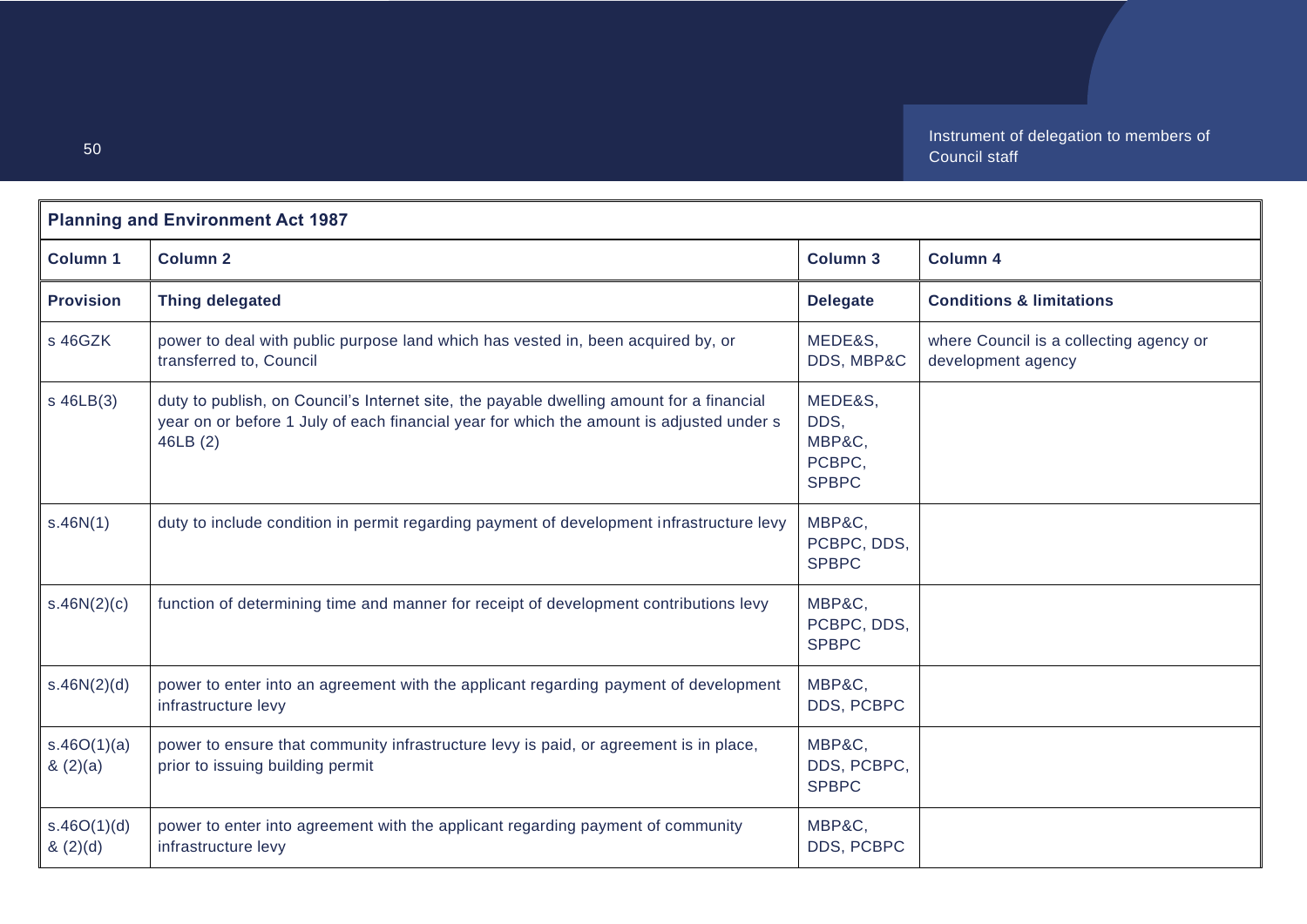| <b>Planning and Environment Act 1987</b> |                                                                                                                                                                                                                                                                                                            |                                       |                                                                                                                                                                                      |
|------------------------------------------|------------------------------------------------------------------------------------------------------------------------------------------------------------------------------------------------------------------------------------------------------------------------------------------------------------|---------------------------------------|--------------------------------------------------------------------------------------------------------------------------------------------------------------------------------------|
| <b>Column 1</b>                          | <b>Column 2</b>                                                                                                                                                                                                                                                                                            | <b>Column 3</b>                       | <b>Column 4</b>                                                                                                                                                                      |
| <b>Provision</b>                         | <b>Thing delegated</b>                                                                                                                                                                                                                                                                                     | <b>Delegate</b>                       | <b>Conditions &amp; limitations</b>                                                                                                                                                  |
| s.46P(1)                                 | power to require payment of amount of levy under section 46N or section 46O to be<br>satisfactorily secured                                                                                                                                                                                                | MBP&C,<br>DDS, PCBPC,<br><b>SPBPC</b> |                                                                                                                                                                                      |
| s.46P(2)                                 | power to accept provision of land, works, services or facilities in part or full payment of<br>levy payable                                                                                                                                                                                                | MBP&C.<br>DDS, PCBPC                  |                                                                                                                                                                                      |
| s.46Q(1)                                 | duty to keep proper accounts of levies paid                                                                                                                                                                                                                                                                | <b>MF</b>                             |                                                                                                                                                                                      |
| s.46Q(1A)                                | duty to forward to development agency part of levy imposed for carrying out works,<br>services, or facilities on behalf of development agency or plan preparation costs<br>incurred by a development agency                                                                                                | MBP&C.<br>DDS, MF                     |                                                                                                                                                                                      |
| s.46Q(2)                                 | duty to apply levy only for a purpose relating to the provision of plan preparation costs<br>or the works, services and facilities in respect of which the levy was paid etc                                                                                                                               | MBP&C, DDS                            |                                                                                                                                                                                      |
| s.46Q(3)                                 | power to refund any amount of levy paid if it is satisfied the development is not to<br>proceed                                                                                                                                                                                                            | MBP&C, DDS                            | only applies when levy is paid to Council as<br>a 'development agency'                                                                                                               |
| s.46Q(4)(c)                              | duty to pay amount to current owners of land in the area if an amount of levy has been<br>paid to a municipal council as a development agency for plan preparation costs incurred<br>by the council or for the provision by the council of works, services or facilities in an<br>area under $s.46Q(4)(a)$ | MBP&C, DDS                            | must be done within six months of the end of<br>the period required by the development<br>contributions plan and with the consent of,<br>and in the manner approved by, the Minister |
| s.46Q(4)(d)                              | duty to submit to the Minister an amendment to the approved development contributions<br>plan                                                                                                                                                                                                              | MBP&C, DDS                            | must be done in accordance with Part 3                                                                                                                                               |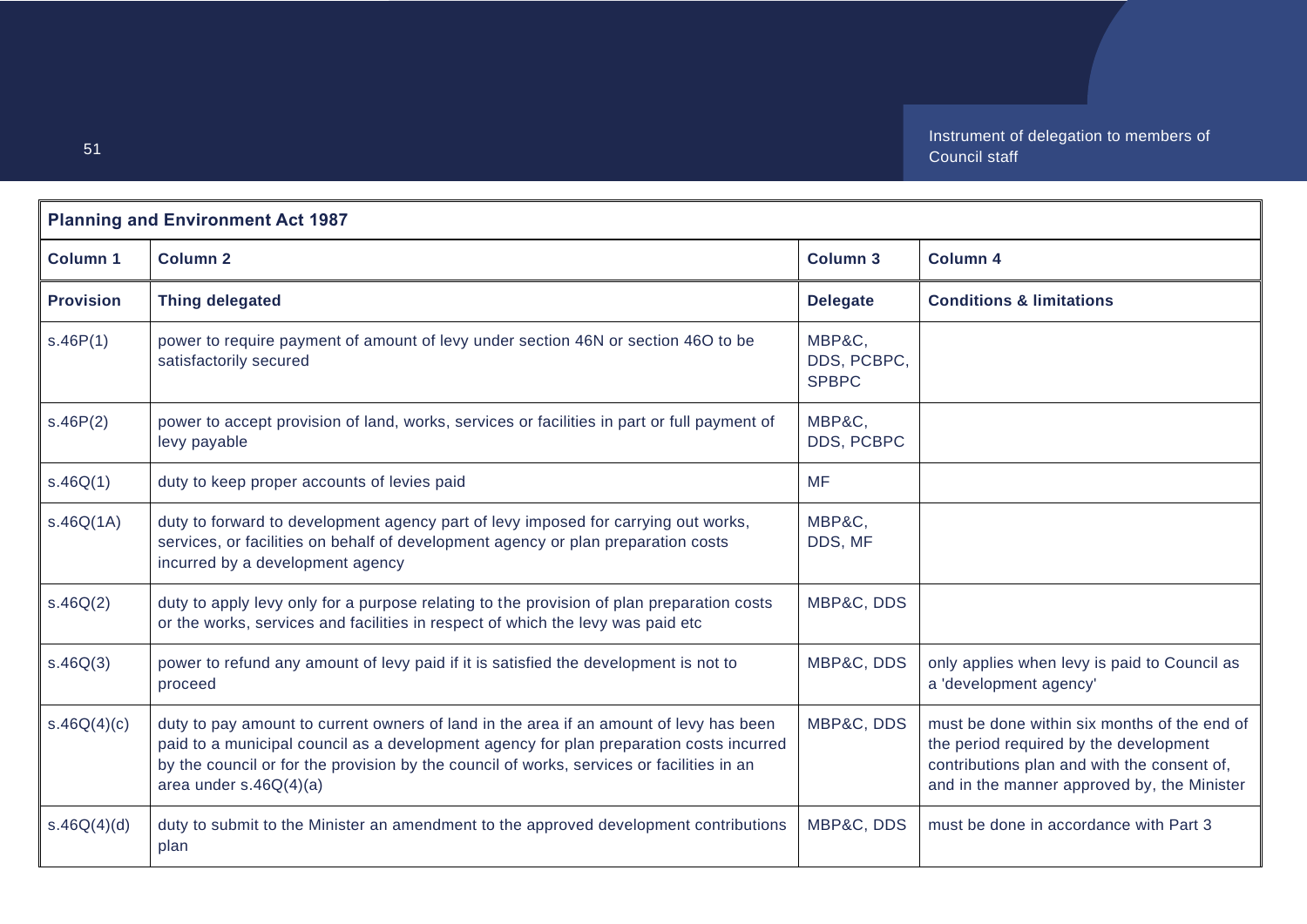| <b>Planning and Environment Act 1987</b> |                                                                                                                                                      |                                          |                                                                     |
|------------------------------------------|------------------------------------------------------------------------------------------------------------------------------------------------------|------------------------------------------|---------------------------------------------------------------------|
| <b>Column 1</b>                          | <b>Column 2</b>                                                                                                                                      | <b>Column 3</b>                          | <b>Column 4</b>                                                     |
| <b>Provision</b>                         | <b>Thing delegated</b>                                                                                                                               | <b>Delegate</b>                          | <b>Conditions &amp; limitations</b>                                 |
| s46Q(4)(e)                               | duty to expend that amount on other works etc.                                                                                                       | MBP&C, DDS                               | with the consent of, and in the manner<br>approved by, the Minister |
| s.46QC                                   | power to recover any amount of levy payable under Part 3B                                                                                            | MBP&C, DDS                               |                                                                     |
| s.46QD                                   | duty to prepare report and give a report to the Minister                                                                                             | <b>MF</b>                                | where council is a collecting agency or<br>development agency       |
| s.46V(3)                                 | duty to make a copy of the approved strategy plan (being the Melbourne Airport<br>Environs Strategy Plan) and any documents lodged with it available | Not applicable                           |                                                                     |
| s.46Y                                    | duty to carry out works in conformity with the approved strategy plan                                                                                | Not applicable                           |                                                                     |
| s.47                                     | power to decide that an application for a planning permit does not comply with that Act                                                              | MBP&C, DDS                               |                                                                     |
| s.49(1)                                  | duty to keep a register of all applications for permits and determinations relating to<br>permits                                                    | MBP&C,<br>DDS, PCBPC,<br>SPBPC, P,<br>CP |                                                                     |
| s.49(2)                                  | duty to make register available for inspection in accordance with the public availability<br>requirements                                            | MBP&C.<br>DDS, PCBPC,<br>SPBPC, P,<br>CP |                                                                     |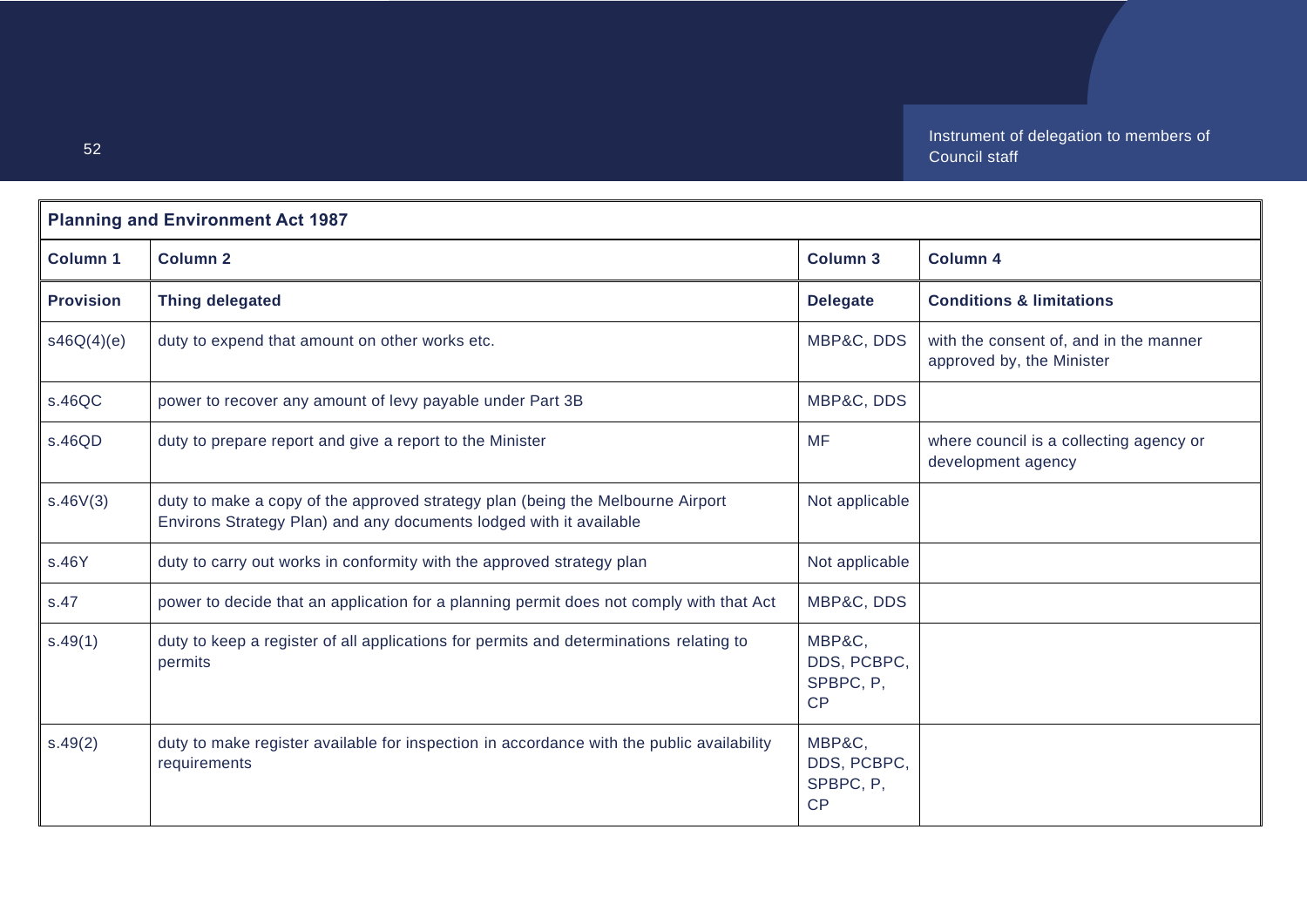| <b>Planning and Environment Act 1987</b> |                                                                                                 |                                          |                                     |
|------------------------------------------|-------------------------------------------------------------------------------------------------|------------------------------------------|-------------------------------------|
| <b>Column 1</b>                          | <b>Column 2</b>                                                                                 | <b>Column 3</b>                          | Column 4                            |
| <b>Provision</b>                         | <b>Thing delegated</b>                                                                          | <b>Delegate</b>                          | <b>Conditions &amp; limitations</b> |
| s.50(4)                                  | duty to amend application                                                                       | MBP&C,<br>DDS, PCBPC,<br>SPBPC, P,<br>CP |                                     |
| s.50(5)                                  | power to refuse to amend application                                                            | MBP&C,<br>DDS, PCBPC                     |                                     |
| s.50(6)                                  | duty to make note of amendment to application in register                                       | MBP&C,<br>DDS, PCBPC,<br>SPBPC, P,<br>CP |                                     |
| s.50A(1)                                 | power to make amendment to application                                                          | MBP&C,<br>DDS, PCBPC,<br>SPBPC, P        |                                     |
| s.50A(3)                                 | power to require applicant to notify owner and make a declaration that notice has been<br>given | MBP&C,<br>DDS, PCBPC,<br>SPBPC, P        |                                     |
| s.50A(4)                                 | duty to note amendment to application in register                                               | MBP&C,<br>DDS, PCBPC,<br>SPBPC, P,<br>CP |                                     |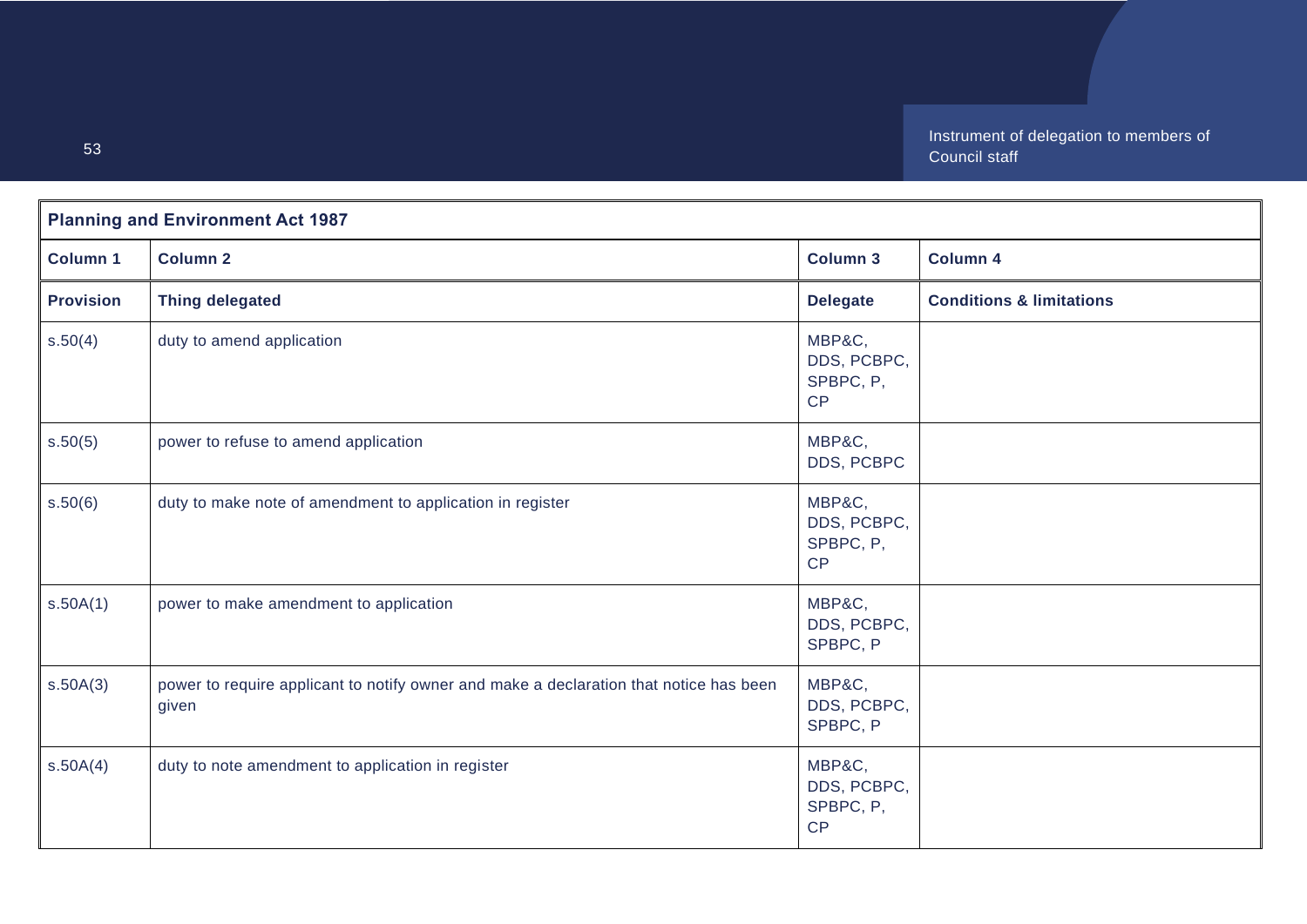| <b>Planning and Environment Act 1987</b> |                                                                                                                                                                                  |                                          |                                     |
|------------------------------------------|----------------------------------------------------------------------------------------------------------------------------------------------------------------------------------|------------------------------------------|-------------------------------------|
| <b>Column 1</b>                          | <b>Column 2</b>                                                                                                                                                                  | <b>Column 3</b>                          | <b>Column 4</b>                     |
| <b>Provision</b>                         | <b>Thing delegated</b>                                                                                                                                                           | <b>Delegate</b>                          | <b>Conditions &amp; limitations</b> |
| s.51                                     | duty to make copy of application available for inspection in accordance with the public<br>availability requirements                                                             | MBP&C,<br>DDS, PCBPC,<br>SPBPC, P,<br>CP |                                     |
| s.52(1)(a)                               | duty to give notice of the application to owners/occupiers of adjoining allotments unless<br>satisfied that the grant of permit would not cause material detriment to any person | MBP&C,<br>DDS, PCBPC,<br>SPBPC, P,<br>CP |                                     |
| s.52(1)(b)                               | duty to give notice of the application to other municipal councils where appropriate                                                                                             | MBP&C,<br>DDS, PCBPC,<br>SPBPC, P,<br>CP |                                     |
| s.52(1)(c)                               | duty to give notice of the application to all persons required by the planning scheme                                                                                            | MBP&C,<br>DDS, PCBPC,<br>SPBPC, P,<br>CP |                                     |
| s.52(1)(ca)                              | duty to give notice of the application to owners and occupiers of land benefited by a<br>registered restrictive covenant if may result in breach of covenant                     | MBP&C,<br>DDS, PCBPC,<br>SPBPC, P,<br>CP |                                     |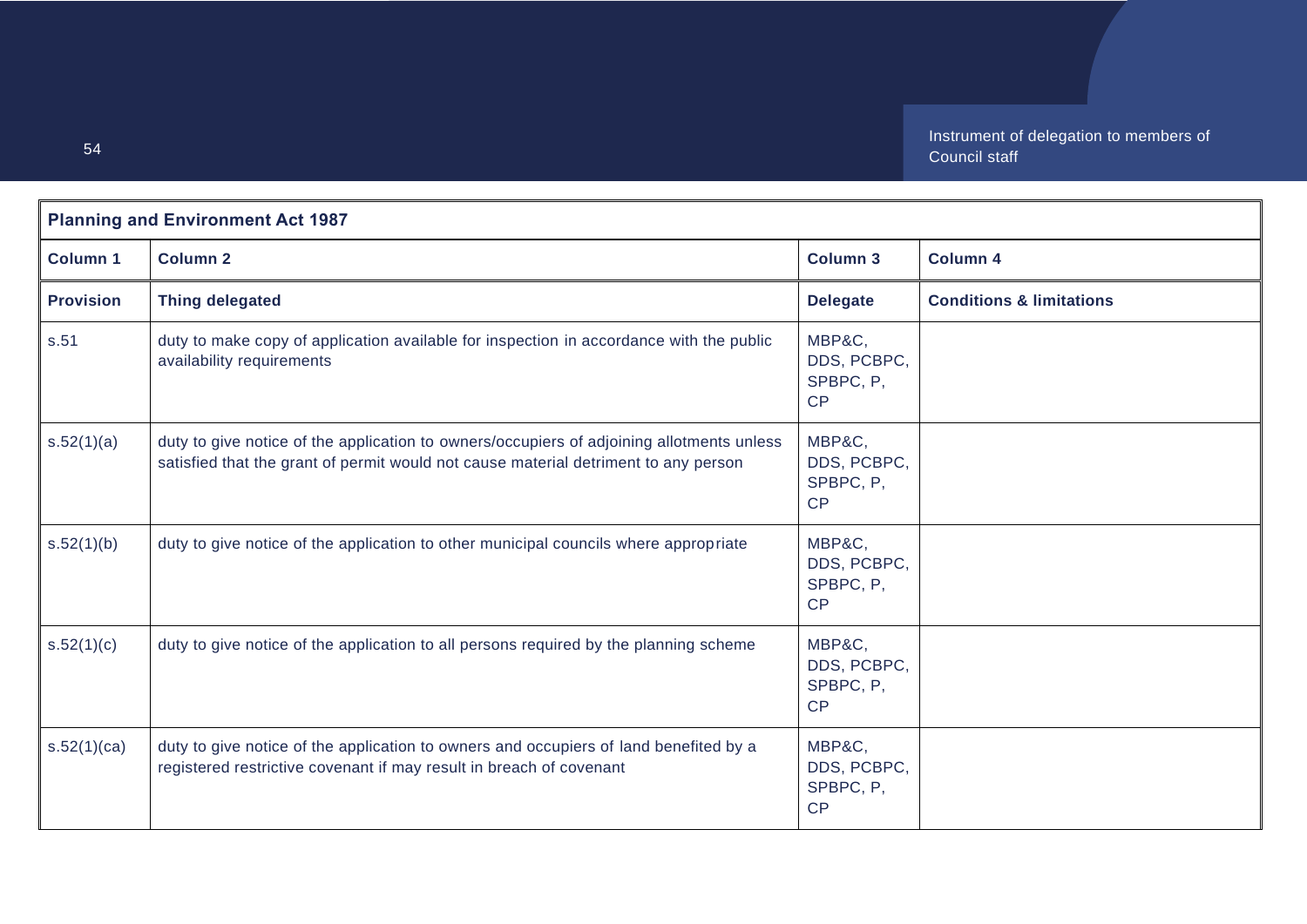| <b>Planning and Environment Act 1987</b> |                                                                                                                                                                           |                                          |                                     |
|------------------------------------------|---------------------------------------------------------------------------------------------------------------------------------------------------------------------------|------------------------------------------|-------------------------------------|
| <b>Column 1</b>                          | <b>Column 2</b>                                                                                                                                                           | Column 3                                 | <b>Column 4</b>                     |
| <b>Provision</b>                         | <b>Thing delegated</b>                                                                                                                                                    | <b>Delegate</b>                          | <b>Conditions &amp; limitations</b> |
| s.52(1)(cb)                              | duty to give notice of the application to owners and occupiers of land benefited by a<br>registered restrictive covenant if application is to remove or vary the covenant | MBP&C,<br>DDS, PCBPC,<br>SPBPC, P,<br>CP |                                     |
| s.52(1)(d)                               | duty to give notice of the application to other persons who may be detrimentally affected                                                                                 | MBP&C,<br>DDS, PCBPC,<br>SPBPC, P,<br>CP |                                     |
| s.52(1AA)                                | duty to give notice of an application to remove or vary a registered restrictive covenant                                                                                 | MBP&C,<br>DDS, PCBPC,<br>SPBPC, P,<br>CP |                                     |
| s.52(3)                                  | power to give any further notice of an application where appropriate                                                                                                      | MBP&C,<br>DDS, PCBPC,<br>SPBPC, P        |                                     |
| s.53(1)                                  | power to require the applicant to give notice under section 52(1) to persons specified by<br>it.                                                                          | MBP&C,<br>DDS, PCBPC,<br>SPBPC, P        |                                     |
| s.53(1A)                                 | power to require the applicant to give the notice under section 52(1AA)                                                                                                   | MBP&C,<br>DDS, PCBPC,<br>SPBPC, P        |                                     |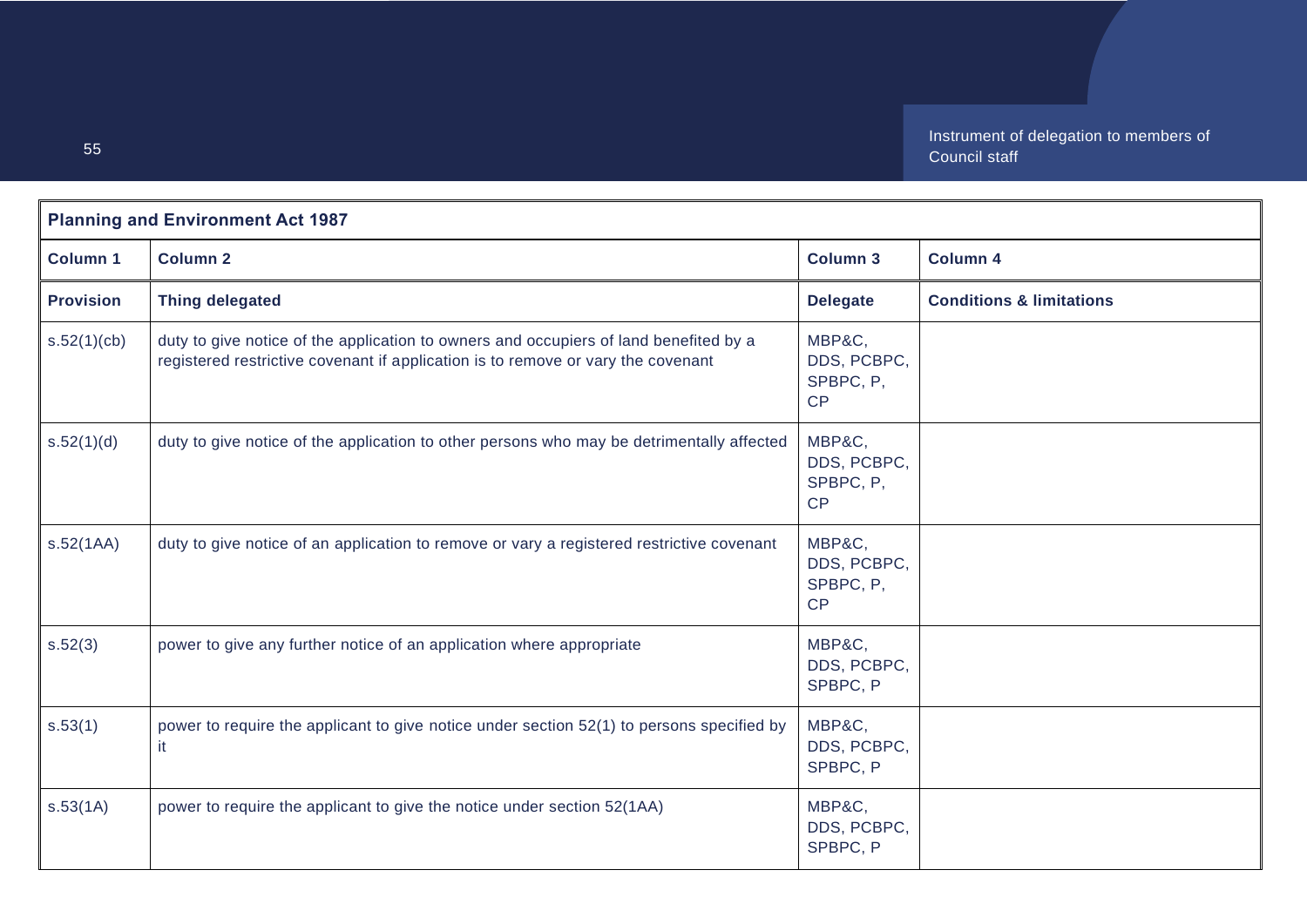| <b>Planning and Environment Act 1987</b> |                                                                                                  |                                          |                                     |
|------------------------------------------|--------------------------------------------------------------------------------------------------|------------------------------------------|-------------------------------------|
| <b>Column 1</b>                          | <b>Column 2</b>                                                                                  | <b>Column 3</b>                          | Column 4                            |
| <b>Provision</b>                         | <b>Thing delegated</b>                                                                           | <b>Delegate</b>                          | <b>Conditions &amp; limitations</b> |
| s.54(1)                                  | power to require the applicant to provide more information                                       | MBP&C,<br>DDS, PCBPC,<br>SPBPC, P        |                                     |
| s.54(1A)                                 | duty to give notice in writing of information required under section 54(1)                       | MBP&C,<br>DDS, PCBPC,<br>SPBPC, P,<br>CP |                                     |
| s.54(1B)                                 | duty to specify the lapse date for an application                                                | MBP&C,<br>DDS, PCBPC,<br>SPBPC, P,<br>CP |                                     |
| s.54A(3)                                 | power to decide to extend time or refuse to extend time to give required information             | MBP&C,<br>DDS, PCBPC,<br>SPBPC, P,<br>CP |                                     |
| s.54A(4)                                 | duty to give written notice of decision to extend or refuse to extend time und section<br>54A(3) | MBP&C,<br>DDS, PCBPC,<br>SPBPC, P,<br>CP |                                     |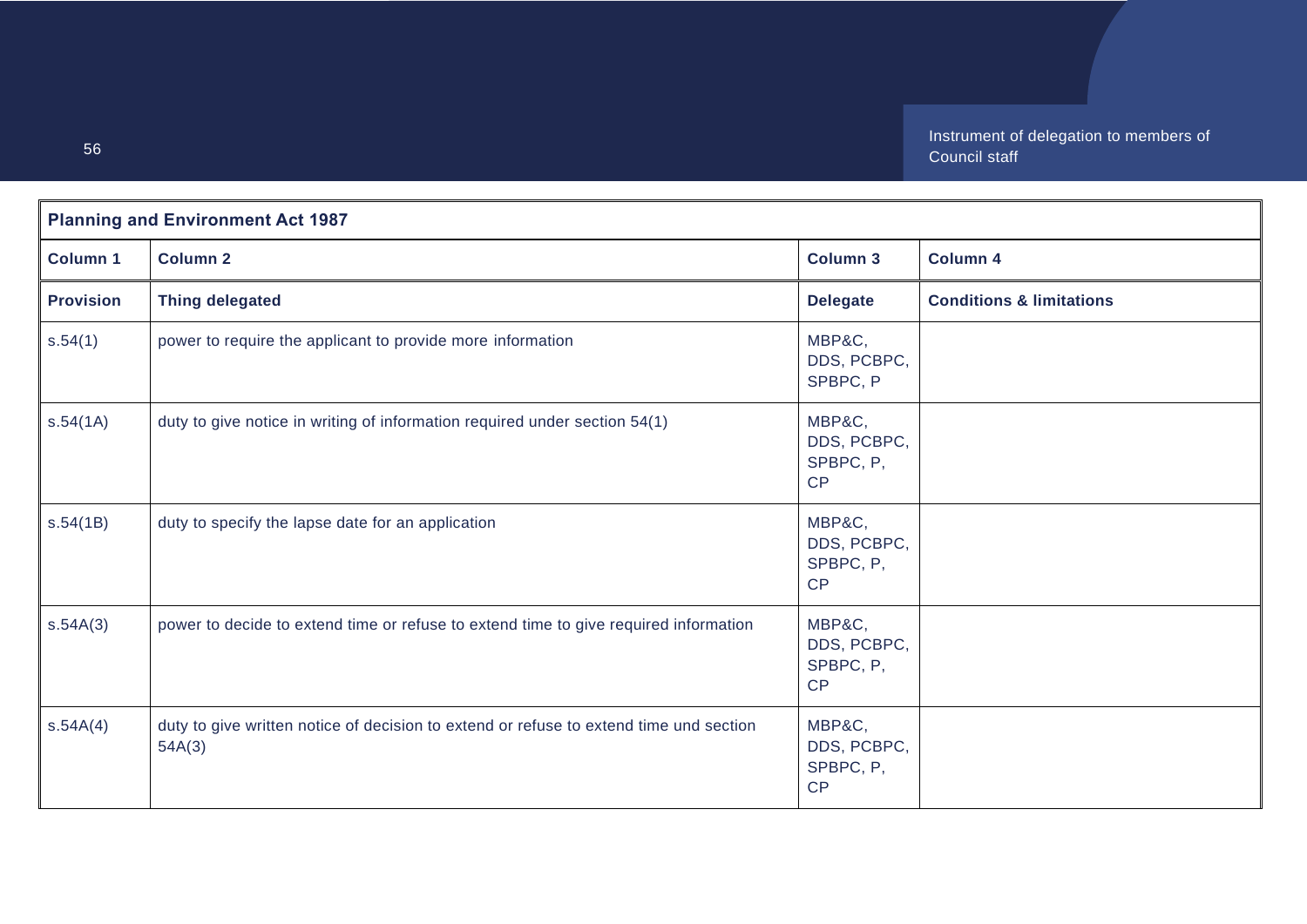| <b>Planning and Environment Act 1987</b> |                                                                                                                                          |                                          |                                     |
|------------------------------------------|------------------------------------------------------------------------------------------------------------------------------------------|------------------------------------------|-------------------------------------|
| <b>Column 1</b>                          | <b>Column 2</b>                                                                                                                          | <b>Column 3</b>                          | <b>Column 4</b>                     |
| <b>Provision</b>                         | <b>Thing delegated</b>                                                                                                                   | <b>Delegate</b>                          | <b>Conditions &amp; limitations</b> |
| s.55(1)                                  | duty to give copy application, together with the prescribed information, to every referral<br>authority specified in the planning scheme | MBP&C,<br>DDS, PCBPC,<br>SPBPC, P,<br>CP |                                     |
| s.57(2A)                                 | power to reject objections considered made primarily for commercial advantage for the<br>objector                                        | MBP&C,<br>DDS, PCBPC                     |                                     |
| s.57(3)                                  | function of receiving name and address of persons to whom notice of decision is to go                                                    | MBP&C,<br>DDS, PCBPC,<br><b>SPBPC</b>    |                                     |
| s.57(5)                                  | duty to make a copy of all objections available in accordance with the public availability<br>requirements                               | MBP&C,<br>DDS, PCBPC,<br>SPBPC, P,<br>CP |                                     |
| S.57A(4)                                 | duty to amend application in accordance with applicant's request, subject to section<br>57A(5)                                           | MBP&C,<br>DDS, PCBPC,<br>SPBPC, P,<br>CP |                                     |
| s.57A(5)                                 | power to refuse to amend application                                                                                                     | MBP&C,<br>DDS, PCBPC,<br><b>SPBPC</b>    |                                     |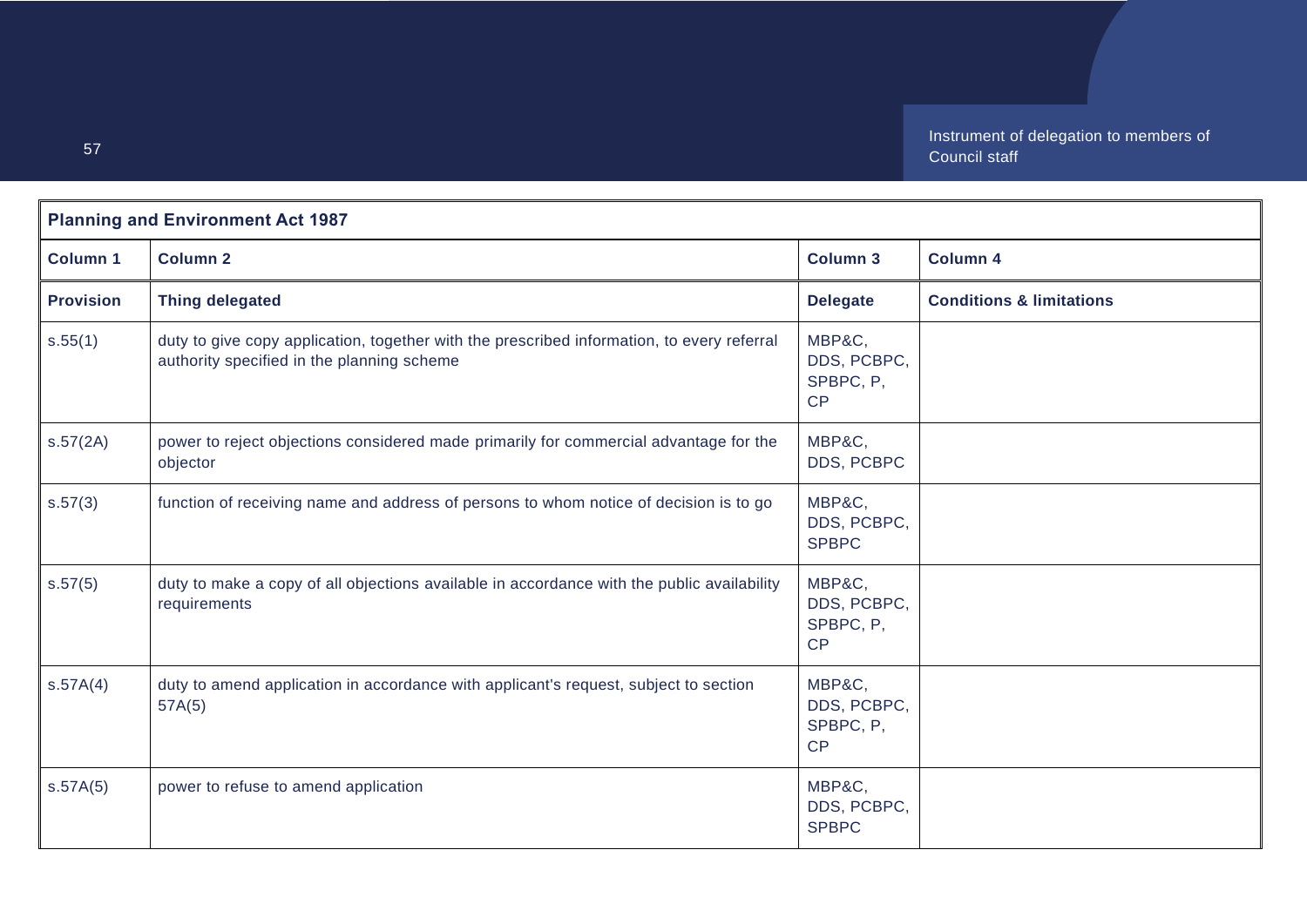| <b>Planning and Environment Act 1987</b> |                                                                                |                                          |                                     |
|------------------------------------------|--------------------------------------------------------------------------------|------------------------------------------|-------------------------------------|
| <b>Column 1</b>                          | <b>Column 2</b>                                                                | <b>Column 3</b>                          | <b>Column 4</b>                     |
| <b>Provision</b>                         | <b>Thing delegated</b>                                                         | <b>Delegate</b>                          | <b>Conditions &amp; limitations</b> |
| S.57A(6)                                 | duty to note amendments to application in register                             | MBP&C,<br>DDS, PCBPC,<br>SPBPC, P,<br>CP |                                     |
| s.57B(1)                                 | duty to determine whether and to whom notice should be given                   | MBP&C,<br>DDS, PCBPC,<br><b>SPBPC</b>    |                                     |
| s.57B(2)                                 | duty to consider certain matters in determining whether notice should be given | MBP&C,<br>DDS, PCBPC,<br><b>SPBPC</b>    |                                     |
| s.57C(1)                                 | duty to give copy of amended application to referral authority                 | MBP&C,<br>DDS, PCBPC,<br>SPBPC, P,<br>CP |                                     |
| s.58                                     | duty to consider every application for a permit                                | MBP&C,<br>DDS, PCBPC,<br>SPBPC, P,<br>CP |                                     |
| s.58A                                    | power to request advice from the Planning Application Committee                | MBP&C, DDS                               |                                     |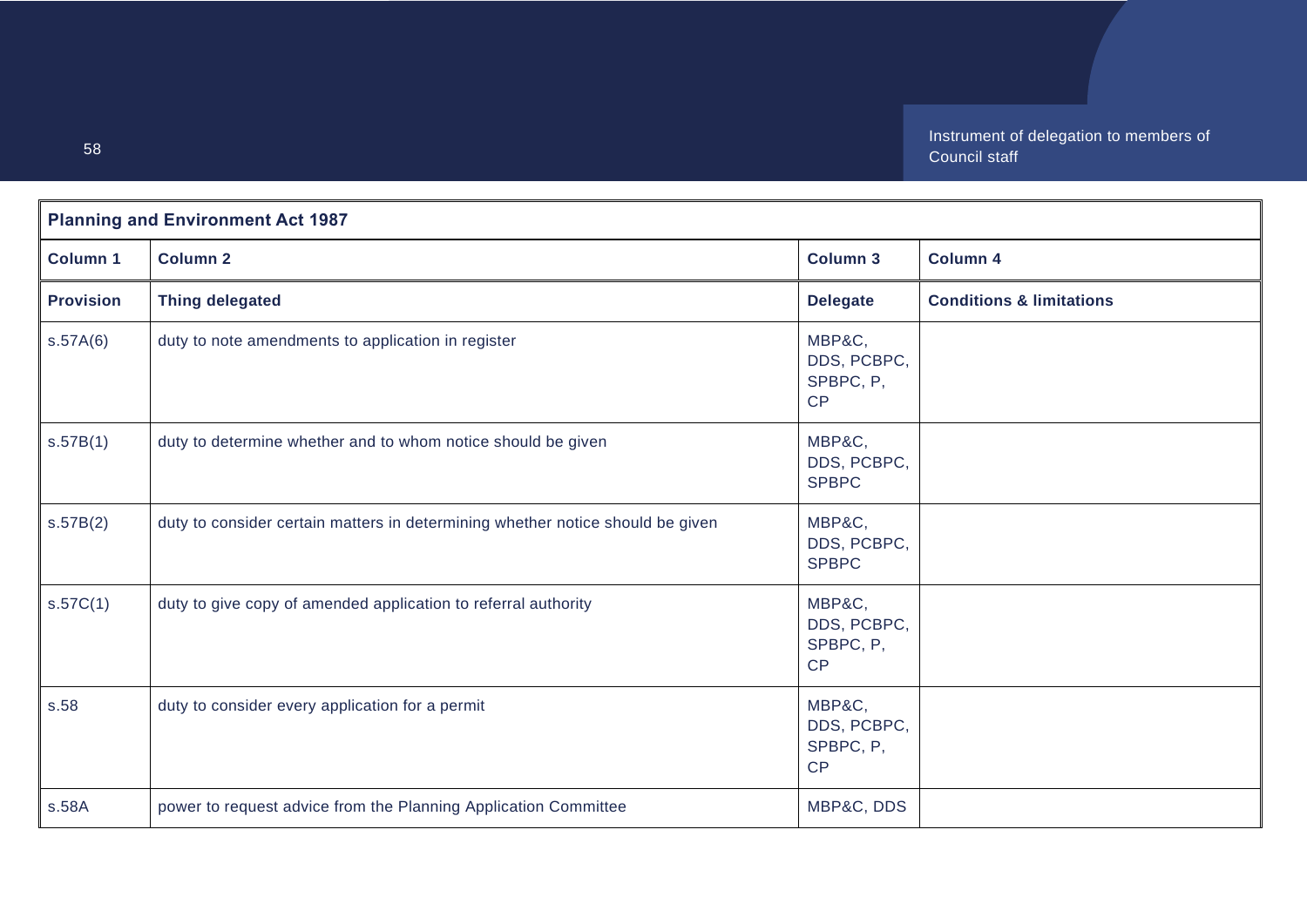| <b>Planning and Environment Act 1987</b> |                                                                                                                      |                                          |                                     |
|------------------------------------------|----------------------------------------------------------------------------------------------------------------------|------------------------------------------|-------------------------------------|
| <b>Column 1</b>                          | <b>Column 2</b>                                                                                                      | <b>Column 3</b>                          | <b>Column 4</b>                     |
| <b>Provision</b>                         | <b>Thing delegated</b>                                                                                               | <b>Delegate</b>                          | <b>Conditions &amp; limitations</b> |
| s.60                                     | duty to consider certain matters                                                                                     | MBP&C,<br>DDS, PCBPC,<br>SPBPC, P,<br>CP |                                     |
| \$60(1A)                                 | duty to consider certain matters.                                                                                    | MBP&C,<br>DDS, PCBPC,<br>SPBPC, P,<br>CP |                                     |
| s.60(1B)                                 | duty to consider number of objectors in considering whether use or development may<br>have significant social effect | MBP&C,<br>DDS, PCBPC,<br>SPBPC, P,<br>CP |                                     |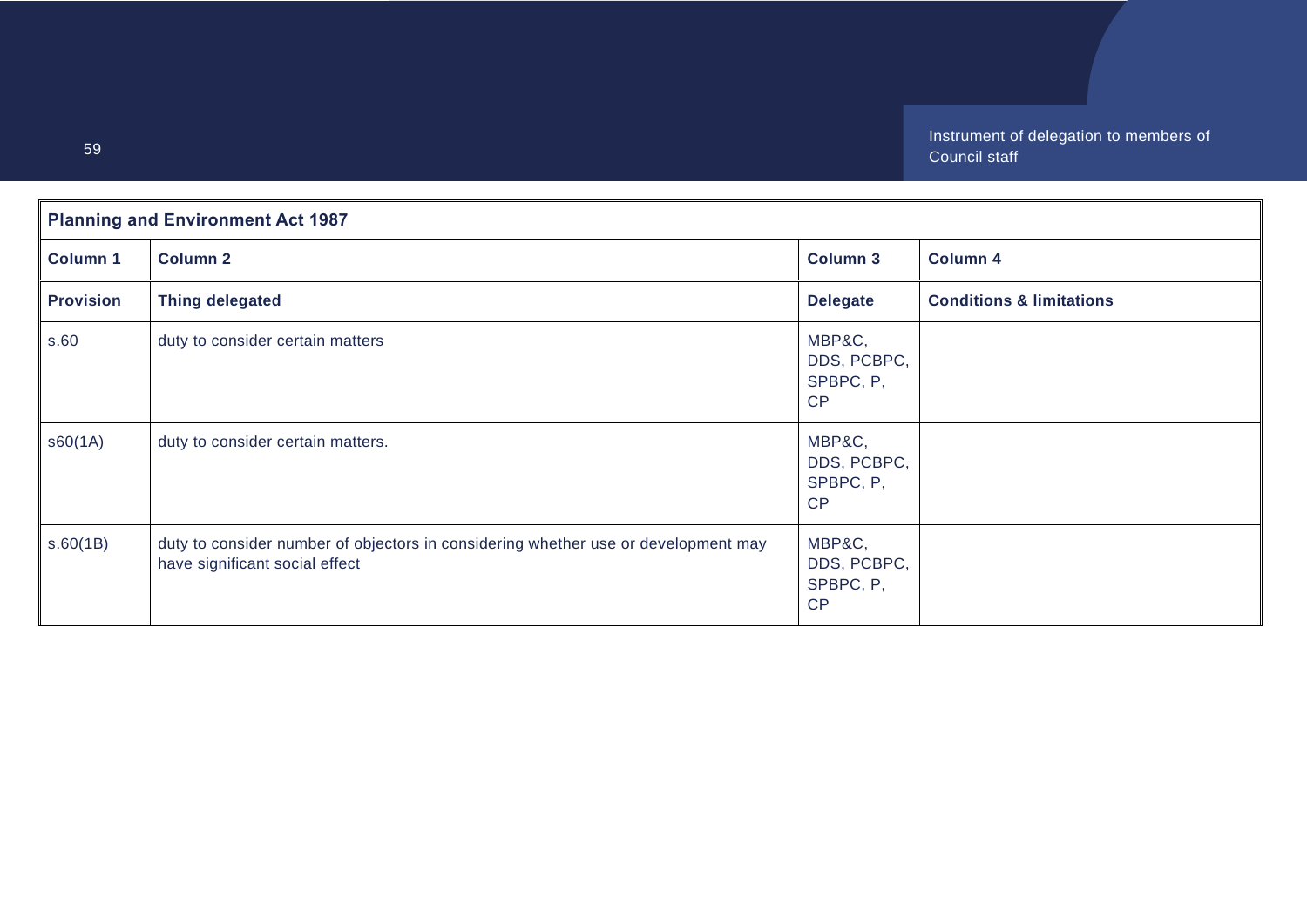| <b>Planning and Environment Act 1987</b> |                                                                    |                                   |                                                                                                                           |  |
|------------------------------------------|--------------------------------------------------------------------|-----------------------------------|---------------------------------------------------------------------------------------------------------------------------|--|
| <b>Column 1</b>                          | <b>Column 2</b>                                                    | <b>Column 3</b>                   | <b>Column 4</b>                                                                                                           |  |
| <b>Provision</b>                         | <b>Thing delegated</b>                                             | <b>Delegate</b>                   | <b>Conditions &amp; limitations</b>                                                                                       |  |
| s.61(1)(a)                               | power to determine permit application, to decide to grant a permit | MBP&C,<br>DDS, PCBPC,<br>SPBPC, P | the permit must not be inconsistent with a<br>cultural heritage management plan under the<br>Aboriginal Heritage Act 2006 |  |
|                                          |                                                                    |                                   | Limitations:                                                                                                              |  |
|                                          |                                                                    |                                   | P, SPBPC: For developments <\$1M                                                                                          |  |
|                                          |                                                                    |                                   | PCBPC: For developments <\$2M                                                                                             |  |
|                                          |                                                                    |                                   | MBP&C: For developments <\$5M                                                                                             |  |
|                                          |                                                                    |                                   | DDS; For developments > \$5M                                                                                              |  |
|                                          |                                                                    |                                   | where the number of objections does not<br>exceed three                                                                   |  |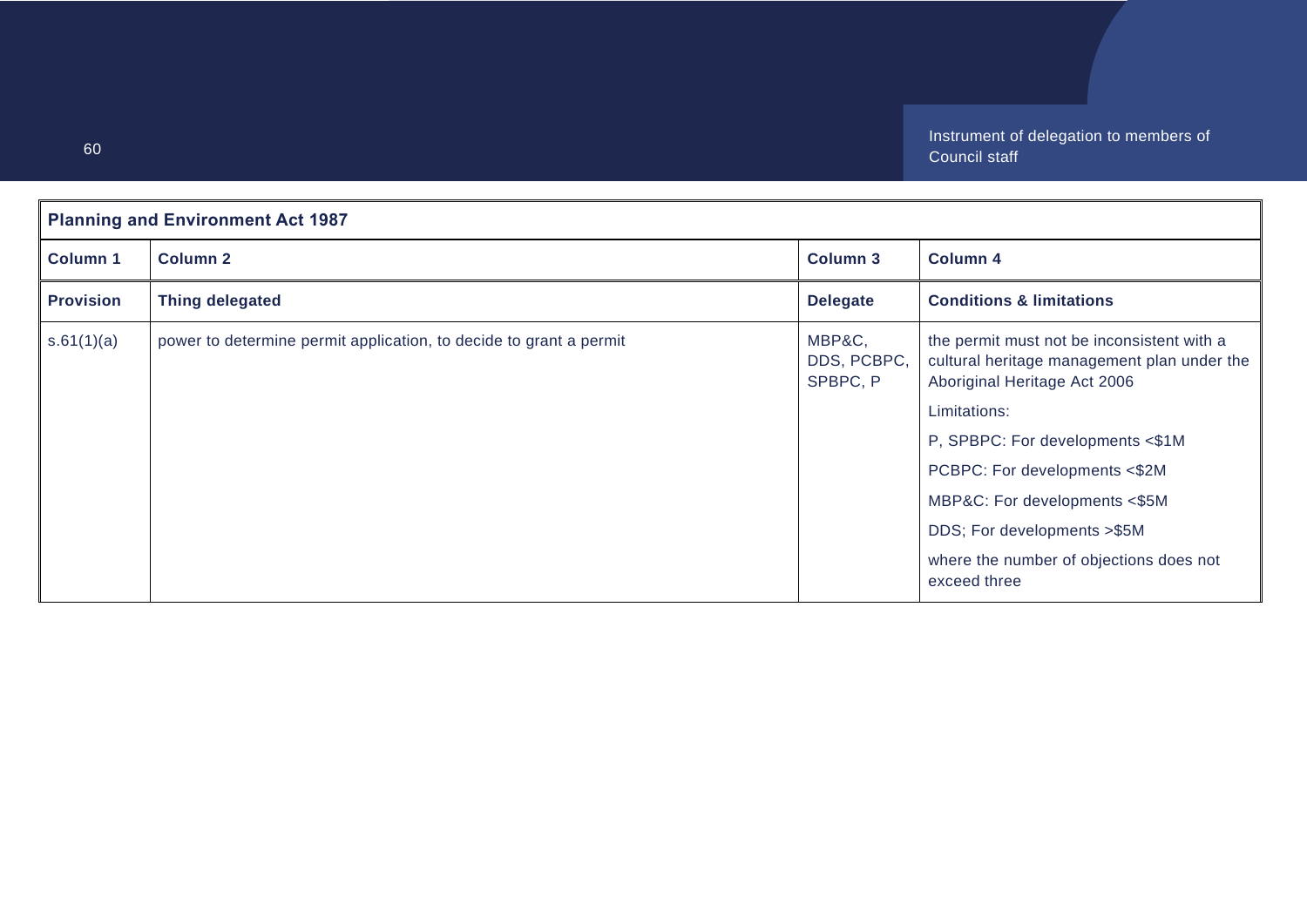| <b>Planning and Environment Act 1987</b> |                                                                                                                             |                                   |                                                                                                                           |
|------------------------------------------|-----------------------------------------------------------------------------------------------------------------------------|-----------------------------------|---------------------------------------------------------------------------------------------------------------------------|
| <b>Column 1</b>                          | <b>Column 2</b>                                                                                                             | <b>Column 3</b>                   | <b>Column 4</b>                                                                                                           |
| <b>Provision</b>                         | <b>Thing delegated</b>                                                                                                      | <b>Delegate</b>                   | <b>Conditions &amp; limitations</b>                                                                                       |
| s.61(1)(b)                               | power to determine permit application, to grant a permit with conditions                                                    | MBP&C,<br>DDS, PCBPC,<br>SPBPC, P | the permit must not be inconsistent with a<br>cultural heritage management plan under the<br>Aboriginal Heritage Act 2006 |
|                                          |                                                                                                                             |                                   | Limitations:                                                                                                              |
|                                          |                                                                                                                             |                                   | P, SPBPC: For developments <\$1M                                                                                          |
|                                          |                                                                                                                             |                                   | PCBPC: For developments <\$2M                                                                                             |
|                                          |                                                                                                                             |                                   | MBP&C: For developments <\$5M                                                                                             |
|                                          |                                                                                                                             |                                   | DDS; For developments >\$5M                                                                                               |
|                                          |                                                                                                                             |                                   | where the number of objections does not<br>exceed three                                                                   |
| s.61(1)(c)                               | power to determine permit application, to refuse a permit application                                                       | MBP&C,<br>DDS, PCBPC              | where the number of objections does not<br>exceed three                                                                   |
| s.61(2)                                  | duty to decide to refuse to grant a permit if a relevant determining referral authority<br>objects to grant of permit       | MBP&C,<br>DDS, PCBPC              |                                                                                                                           |
| s.61(2A)                                 | power to decide to refuse to grant a permit if a relevant recommending referral authority<br>objects to the grant of permit | MBP&C,<br>DDS, PCBPC              |                                                                                                                           |
| s.61(3)(a)                               | duty not to decide to grant a permit to use coastal Crown land without Minister's<br>consent                                | Not applicable                    |                                                                                                                           |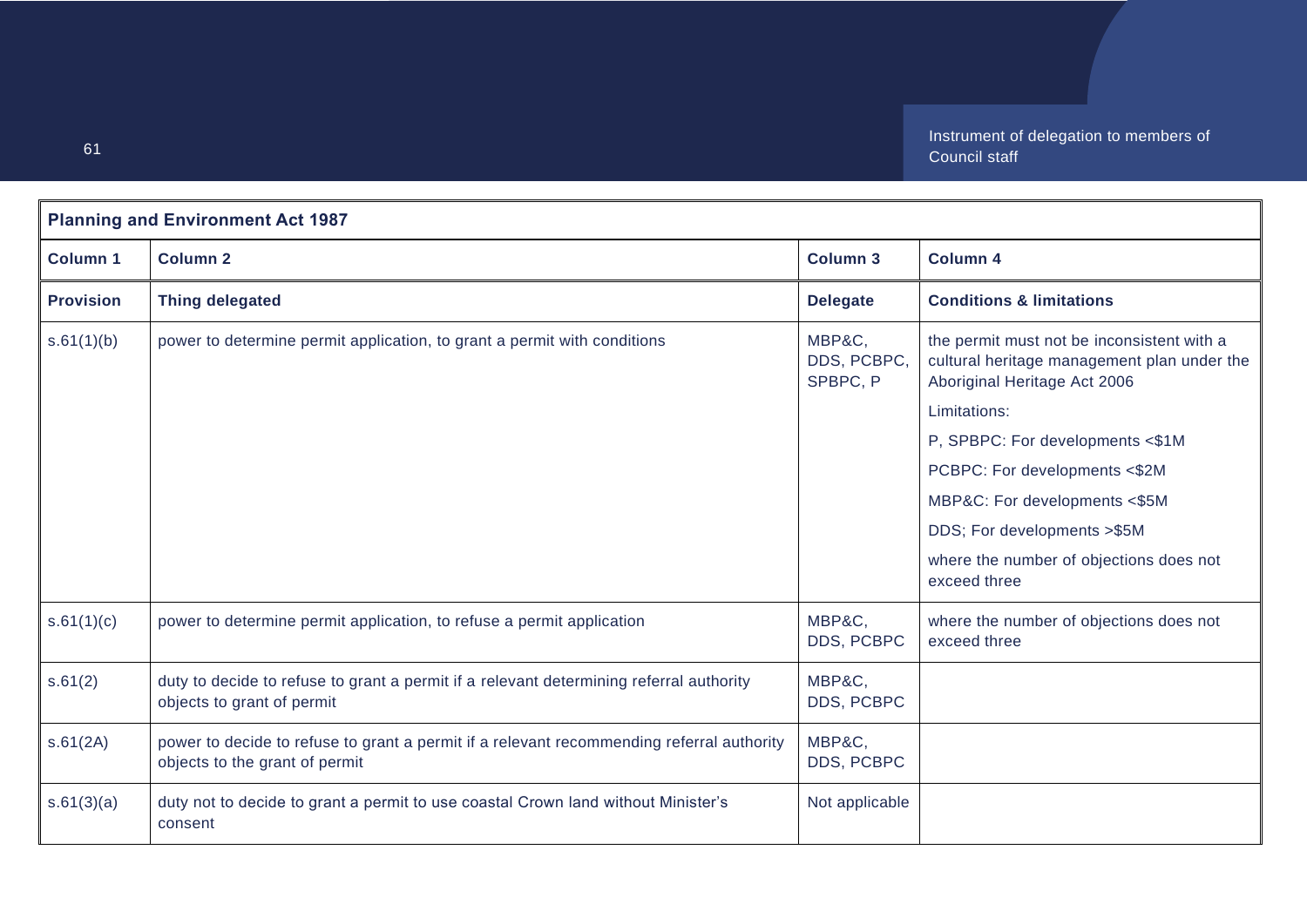| <b>Planning and Environment Act 1987</b> |                                                                                                                                                 |                                          |                                     |
|------------------------------------------|-------------------------------------------------------------------------------------------------------------------------------------------------|------------------------------------------|-------------------------------------|
| <b>Column 1</b>                          | <b>Column 2</b>                                                                                                                                 | <b>Column 3</b>                          | <b>Column 4</b>                     |
| <b>Provision</b>                         | <b>Thing delegated</b>                                                                                                                          | <b>Delegate</b>                          | <b>Conditions &amp; limitations</b> |
| s.61(3)(b)                               | duty to refuse to grant the permit without the Minister's consent                                                                               | Not applicable                           |                                     |
| s.61(4)                                  | duty to refuse to grant the permit if grant would authorise a breach of a registered<br>restrictive covenant                                    | MBP&C,<br>DDS, PCBPC                     |                                     |
| s.62(1)                                  | duty to include certain conditions in deciding to grant a permit                                                                                | MBP&C,<br>DDS, PCBPC,<br>SPBPC, P,<br>CP |                                     |
| s.62(2)                                  | power to include other conditions                                                                                                               | MBP&C,<br>DDS, PCBPC,<br>SPBPC, P        |                                     |
| s.62(4)                                  | duty to ensure conditions are consistent with paragraphs (a), (b) and (c)                                                                       | MBP&C,<br>DDS, PCBPC,<br>SPBPC, P,<br>CP |                                     |
| s.62(5)(a)                               | power to include a permit condition to implement an approved development<br>contributions plan or an approved infrastructure contributions plan | MBP&C,<br>DDS, PCBPC,<br>SPBPC, P        |                                     |
| s.62(5)(b)                               | power to include a permit condition that specified works be provided on or to the land or<br>paid for in accordance with section 173 agreement  | MBP&C,<br>DDS, PCBPC,<br>SPBPC, P        |                                     |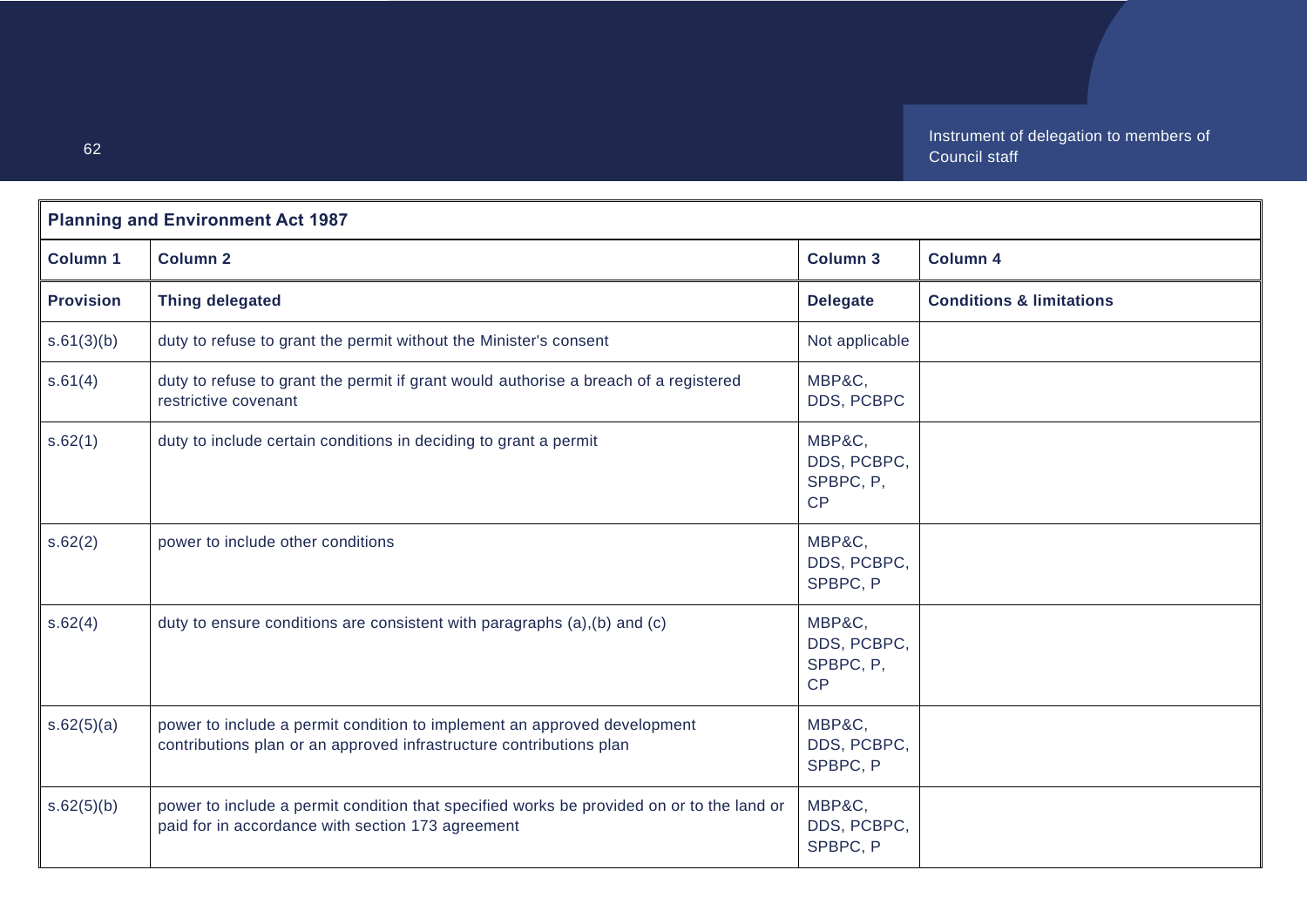| <b>Planning and Environment Act 1987</b> |                                                                                                                                                                                                              |                                          |                                                                                                    |
|------------------------------------------|--------------------------------------------------------------------------------------------------------------------------------------------------------------------------------------------------------------|------------------------------------------|----------------------------------------------------------------------------------------------------|
| <b>Column 1</b>                          | <b>Column 2</b>                                                                                                                                                                                              | <b>Column 3</b>                          | <b>Column 4</b>                                                                                    |
| <b>Provision</b>                         | <b>Thing delegated</b>                                                                                                                                                                                       | <b>Delegate</b>                          | <b>Conditions &amp; limitations</b>                                                                |
| s.62(5)(c)                               | power to include a permit condition that specified works be provided or paid for by the<br>applicant                                                                                                         | MBP&C,<br>DDS, PCBPC,<br>SPBPC, P        |                                                                                                    |
| s.62(6)(a)                               | duty not to include a permit condition requiring a person to pay an amount for or provide<br>works except in accordance with sections 46N(1), 46GV(7) or 62(5)                                               | MBP&C,<br>DDS, PCBPC,<br>SPBPC, P,<br>CP |                                                                                                    |
| s.62(6)(b)                               | duty not to include a permit condition requiring a person to pay an amount for or provide<br>works except a condition that a planning scheme requires to be included as referred to<br>in section $62(1)(a)$ | MBP&C,<br>DDS, PCBPC,<br>SPBPC, P,<br>CP |                                                                                                    |
| s.63                                     | duty to issue the permit where made a decision in favour of the application (if no one<br>has objected)                                                                                                      | MBP&C,<br>DDS, PCBPC,<br>SPBPC, P,<br>CP |                                                                                                    |
| s.64(1)                                  | duty to give notice of decision to grant a permit to applicant and objectors                                                                                                                                 | MBP&C,<br>DDS, PCBPC,<br>SPBPC, P,<br>CP | this provision applies also to a decision to<br>grant an amendment to a permit - see<br>section 75 |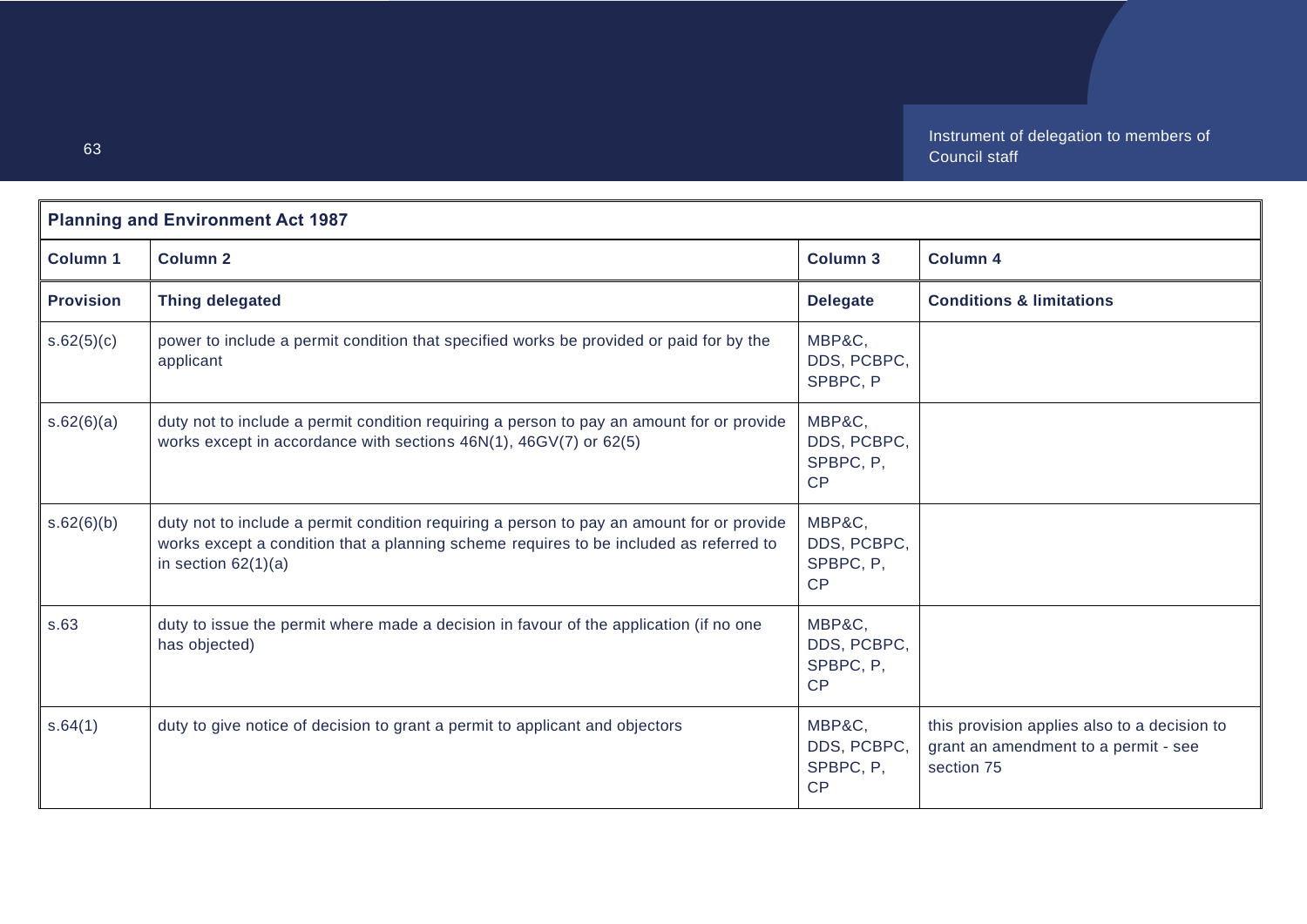| <b>Planning and Environment Act 1987</b> |                                                                                                                                                                                                                                                   |                                                 |                                                                                                     |
|------------------------------------------|---------------------------------------------------------------------------------------------------------------------------------------------------------------------------------------------------------------------------------------------------|-------------------------------------------------|-----------------------------------------------------------------------------------------------------|
| <b>Column 1</b>                          | <b>Column 2</b>                                                                                                                                                                                                                                   | <b>Column 3</b>                                 | <b>Column 4</b>                                                                                     |
| <b>Provision</b>                         | <b>Thing delegated</b>                                                                                                                                                                                                                            | <b>Delegate</b>                                 | <b>Conditions &amp; limitations</b>                                                                 |
| s.64(3)                                  | duty not to issue a permit until after the specified period                                                                                                                                                                                       | MBP&C,<br>DDS, PCBPC                            | this provision applies also to a decision to<br>grant an amendment to a permit - see<br>section 75  |
| s.64(5)                                  | duty to give each objector a copy of an exempt decision                                                                                                                                                                                           | MBP&C,<br>DDS, PCBPC                            | this provision applies also to a decision to<br>grant an amendment to a permit - see<br>section 75  |
| s.64A                                    | duty not to issue permit until the end of a period when an application for review may be<br>lodged with VCAT or until VCAT has determined the application, if a relevant<br>recommending referral authority has objected to the grant of a permit | MBP&C,<br>DDS, PCBPC,<br>SPBPC, P,<br><b>CP</b> | this provision applies also to a decision to<br>grant an amendment to a permit - see<br>section 75A |
| s.65(1)                                  | duty to give notice of refusal to grant permit to applicant and person who objected under<br>section 57                                                                                                                                           | MBP&C,<br>DDS, PCBPC,<br>SPBPC, P.<br>CP        |                                                                                                     |
| s.66(1)                                  | duty to give notice under section 64 or section 65 and copy permit to relevant<br>determining referral authorities                                                                                                                                | MBP&C,<br>DDS, PCBPC,<br>SPBPC, P,<br>CP        |                                                                                                     |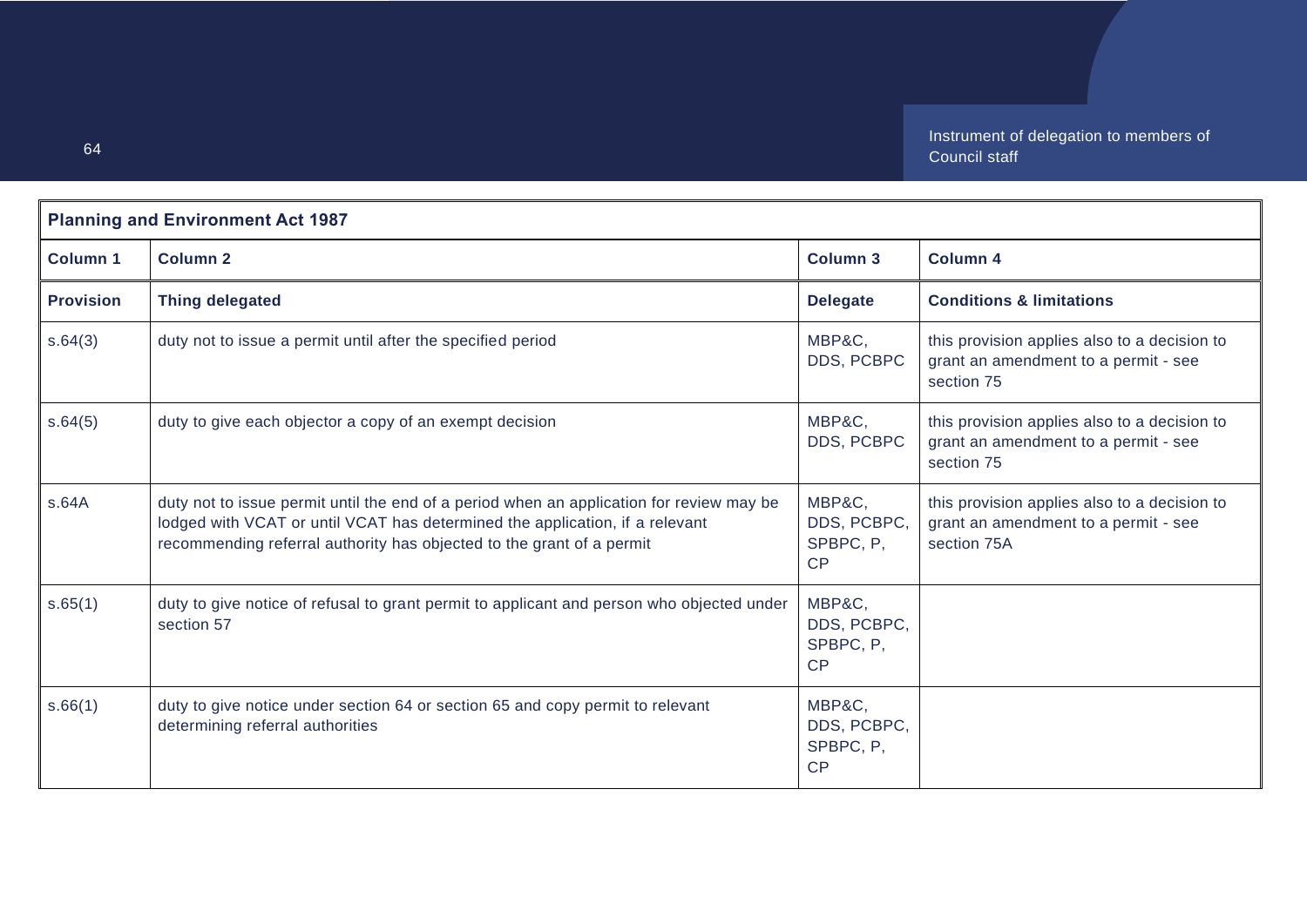| <b>Planning and Environment Act 1987</b> |                                                                                                                                                             |                                          |                                                                                                                                                                                                                         |
|------------------------------------------|-------------------------------------------------------------------------------------------------------------------------------------------------------------|------------------------------------------|-------------------------------------------------------------------------------------------------------------------------------------------------------------------------------------------------------------------------|
| Column 1                                 | <b>Column 2</b>                                                                                                                                             | <b>Column 3</b>                          | <b>Column 4</b>                                                                                                                                                                                                         |
| <b>Provision</b>                         | <b>Thing delegated</b>                                                                                                                                      | <b>Delegate</b>                          | <b>Conditions &amp; limitations</b>                                                                                                                                                                                     |
| s.66(2)                                  | duty to give a recommending referral authority notice of its decision to grant a permit                                                                     | MBP&C.<br>DDS, PCBPC,<br>SPBPC, P.<br>CP | if the recommending referral authority<br>objected to the grant of the permit or the<br>responsible authority decided not to include<br>a condition on the permit recommended by<br>the recommending referral authority |
| s.66(4)                                  | duty to give a recommending referral authority notice of its decision to refuse a permit                                                                    | MBP&C.<br>DDS, PCBPC,<br>SPBPC, P,<br>CP | if the recommending referral authority<br>objected to the grant of the permit or the<br>recommending referral authority<br>recommended that a permit condition be<br>included on the permit                             |
| s.66(6)                                  | duty to give a recommending referral authority a copy of any permit which Council<br>decides to grant and a copy of any notice given under section 64 or 65 | MBP&C,<br>DDS, PCBPC,<br>SPBPC, P,<br>CP | if the recommending referral authority did not<br>object to the grant of the permit or the<br>recommending referral authority did not<br>recommend a condition be included on the<br>permit                             |
| s.69(1)                                  | function of receiving application for extension of time of permit                                                                                           | MBP&C,<br>DDS, PCBPC,<br>SPBPC, P,<br>CP |                                                                                                                                                                                                                         |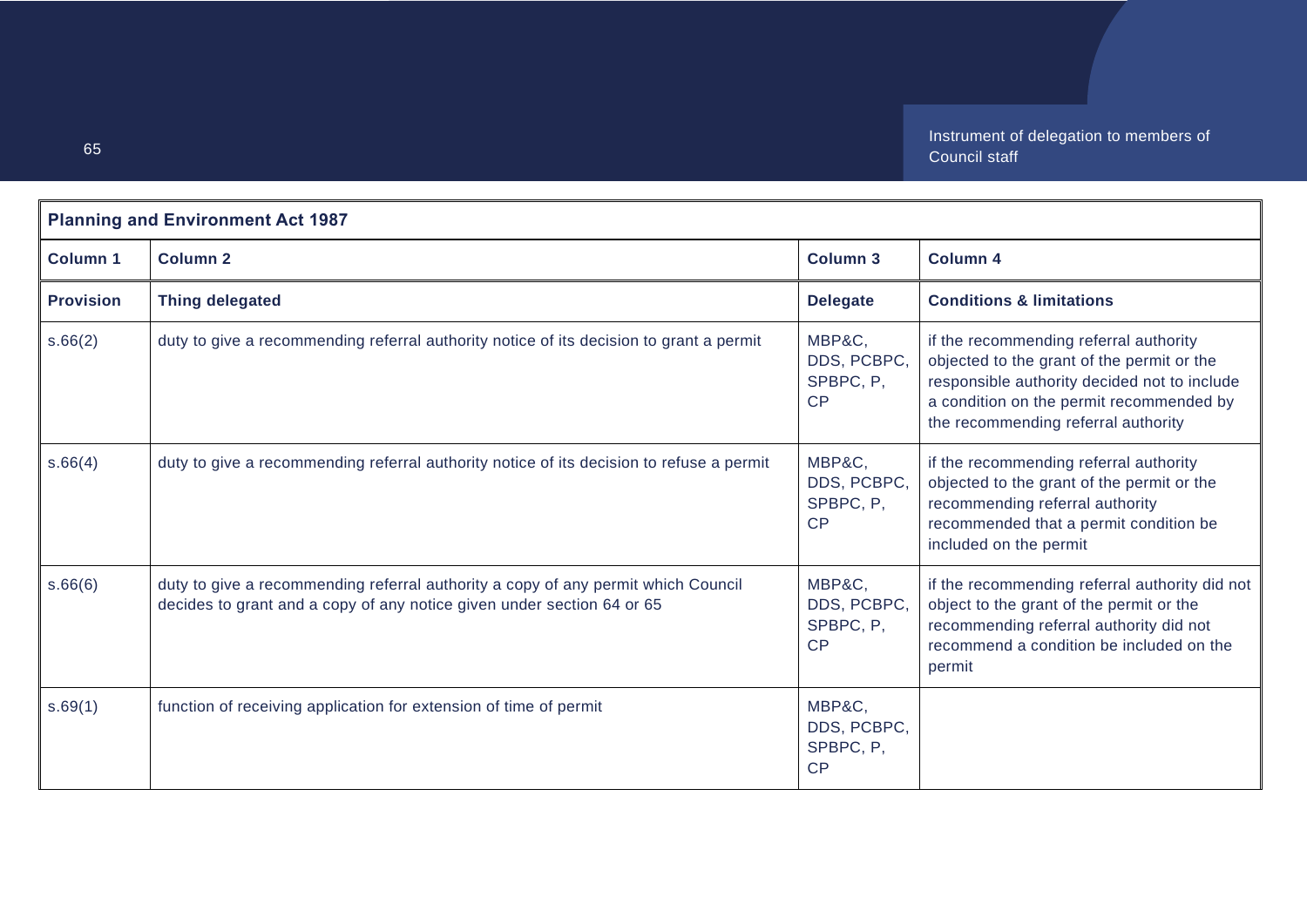| <b>Planning and Environment Act 1987</b> |                                                                                                          |                                          |                                     |
|------------------------------------------|----------------------------------------------------------------------------------------------------------|------------------------------------------|-------------------------------------|
| <b>Column 1</b>                          | <b>Column 2</b>                                                                                          | <b>Column 3</b>                          | Column 4                            |
| <b>Provision</b>                         | <b>Thing delegated</b>                                                                                   | <b>Delegate</b>                          | <b>Conditions &amp; limitations</b> |
| s.69(1A)                                 | function of receiving application for extension of time to complete development                          | MBP&C,<br>DDS, PCBPC,<br>SPBPC, P,<br>CP |                                     |
| s.69(2)                                  | power to extend time                                                                                     | MBP&C,<br>DDS, PCBPC,<br><b>SPBPC</b>    |                                     |
| s.70                                     | duty to make copy permit available for inspection in accordance with public availability<br>requirements | MBP&C,<br>DDS, PCBPC,<br>SPBPC, P,<br>CP |                                     |
| s.71(1)                                  | power to correct certain mistakes                                                                        | MBP&C,<br>DDS, PCBPC,<br>SPBPC, P        |                                     |
| s.71(2)                                  | duty to note corrections in register                                                                     | MBP&C,<br>DDS, PCBPC,<br>SPBPC, P,<br>CP |                                     |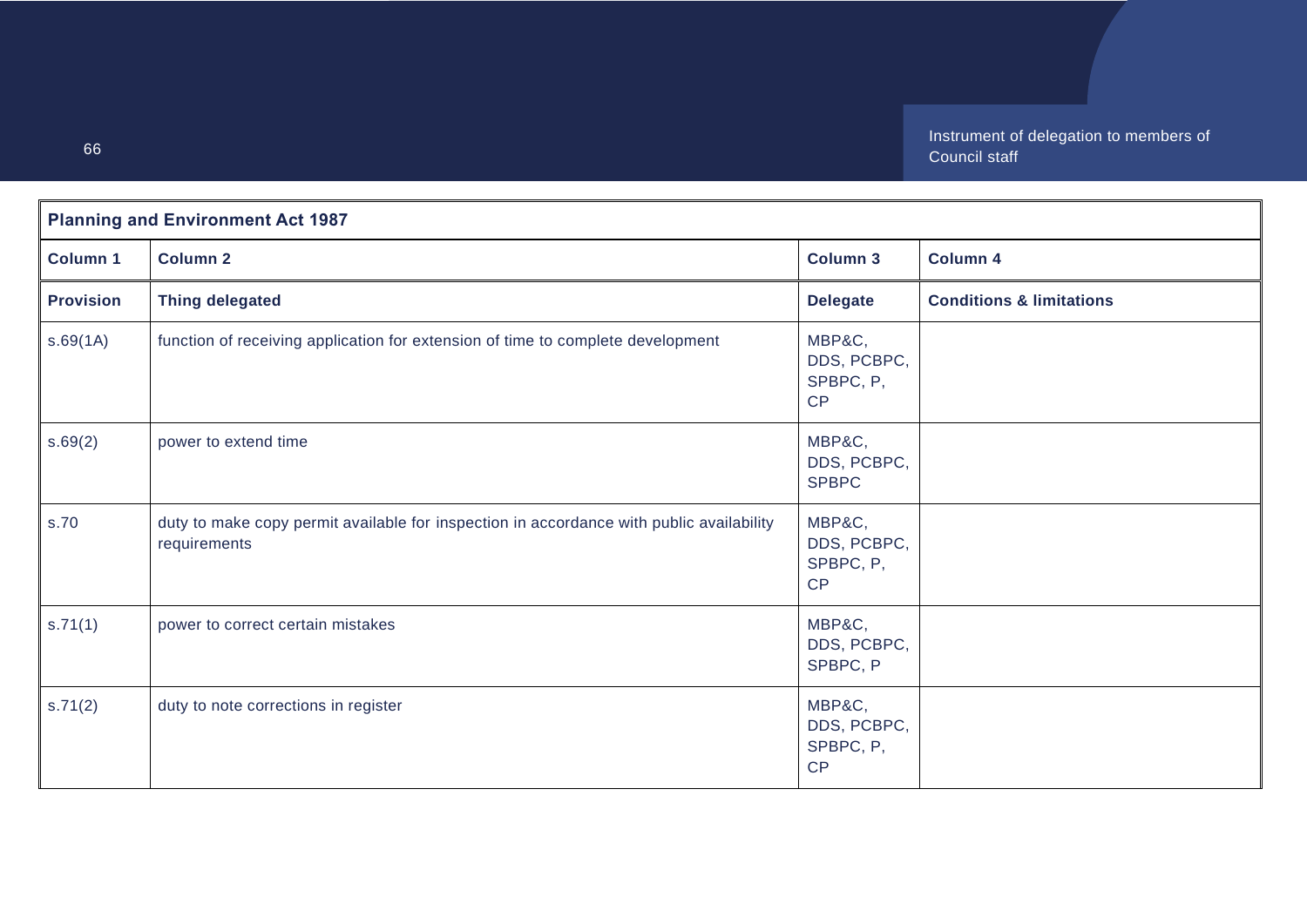| <b>Planning and Environment Act 1987</b> |                                                                                                            |                                          |                                                                                                                                                                                                                                        |
|------------------------------------------|------------------------------------------------------------------------------------------------------------|------------------------------------------|----------------------------------------------------------------------------------------------------------------------------------------------------------------------------------------------------------------------------------------|
| <b>Column 1</b>                          | <b>Column 2</b>                                                                                            | <b>Column 3</b>                          | Column 4                                                                                                                                                                                                                               |
| <b>Provision</b>                         | <b>Thing delegated</b>                                                                                     | <b>Delegate</b>                          | <b>Conditions &amp; limitations</b>                                                                                                                                                                                                    |
| s.73                                     | power to decide to grant amendment subject to conditions                                                   | MBP&C,<br>DDS, PCBPC,<br>SPBPC, P,<br>CP |                                                                                                                                                                                                                                        |
| s.74                                     | duty to issue amended permit to applicant if no objectors                                                  | MBP&C,<br>DDS, PCBPC,<br>SPBPC, P,<br>CP |                                                                                                                                                                                                                                        |
| s.76                                     | duty to give applicant and objectors notice of decision to refuse to grant amendment to<br>permit          | MBP&C,<br>DDS, PCBPC,<br>SPBPC, P,<br>CP |                                                                                                                                                                                                                                        |
| s.76A(1)                                 | duty to give relevant determining referral authorities copy of amended permit and copy<br>of notice        | MBP&C,<br>DDS, PCBPC,<br>SPBPC, P,<br>CP |                                                                                                                                                                                                                                        |
| s.76A(2)                                 | duty to give a recommending referral authority notice of its decision to grant an<br>amendment to a permit | MBP&C,<br>DDS, PCBPC,<br>SPBPC, P,<br>CP | if the recommending referral authority<br>objected to the amendment of the permit or<br>the responsible authority decided not to<br>include a condition on the amended permit<br>recommended by the recommending referral<br>authority |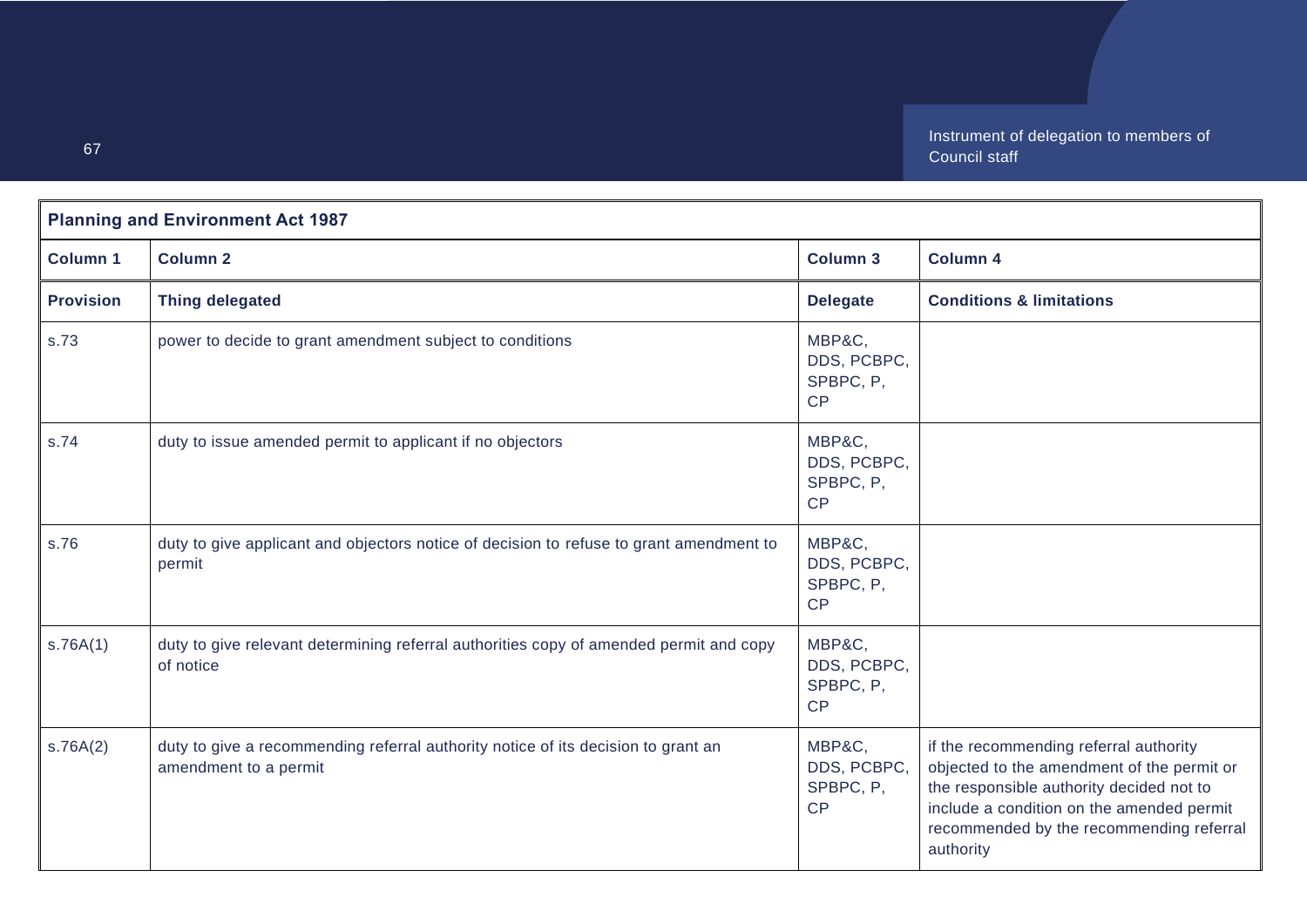| <b>Planning and Environment Act 1987</b> |                                                                                                                                                                     |                                          |                                                                                                                                                                                                         |
|------------------------------------------|---------------------------------------------------------------------------------------------------------------------------------------------------------------------|------------------------------------------|---------------------------------------------------------------------------------------------------------------------------------------------------------------------------------------------------------|
| <b>Column 1</b>                          | <b>Column 2</b>                                                                                                                                                     | <b>Column 3</b>                          | <b>Column 4</b>                                                                                                                                                                                         |
| <b>Provision</b>                         | <b>Thing delegated</b>                                                                                                                                              | <b>Delegate</b>                          | <b>Conditions &amp; limitations</b>                                                                                                                                                                     |
| s.76A(4)                                 | duty to give a recommending referral authority notice of its decision to refuse a permit                                                                            | MBP&C,<br>DDS, PCBPC,<br>SPBPC, P,<br>CP | if the recommending referral authority<br>objected to the amendment of the permit or<br>the recommending referral authority<br>recommended that a permit condition be<br>included on the amended permit |
| s.76A(6)                                 | duty to give a recommending referral authority a copy of any amended permit which<br>Council decides to grant and a copy of any notice given under section 64 or 76 | MBP&C,<br>DDS, PCBPC,<br>SPBPC, P,<br>CP | if the recommending referral authority did not<br>object to the amendment of the permit or the<br>recommending referral authority did not<br>recommend a condition be included on the<br>amended permit |
| s.76D                                    | duty to comply with direction of Minister to issue amended permit                                                                                                   | MBP&C,<br>DDS, PCBPC,<br>SPBPC, P,<br>CP |                                                                                                                                                                                                         |
| s.83                                     | function of being respondent to an appeal                                                                                                                           | MBP&C,<br>DDS, PCBPC                     |                                                                                                                                                                                                         |
| s.83B                                    | duty to give or publish notice of application for review                                                                                                            | MBP&C,<br>DDS, PCBPC                     |                                                                                                                                                                                                         |
| s.84(1)                                  | power to decide on an application at any time after an appeal is lodged against failure to<br>grant a permit                                                        | MBP&C, DDS                               |                                                                                                                                                                                                         |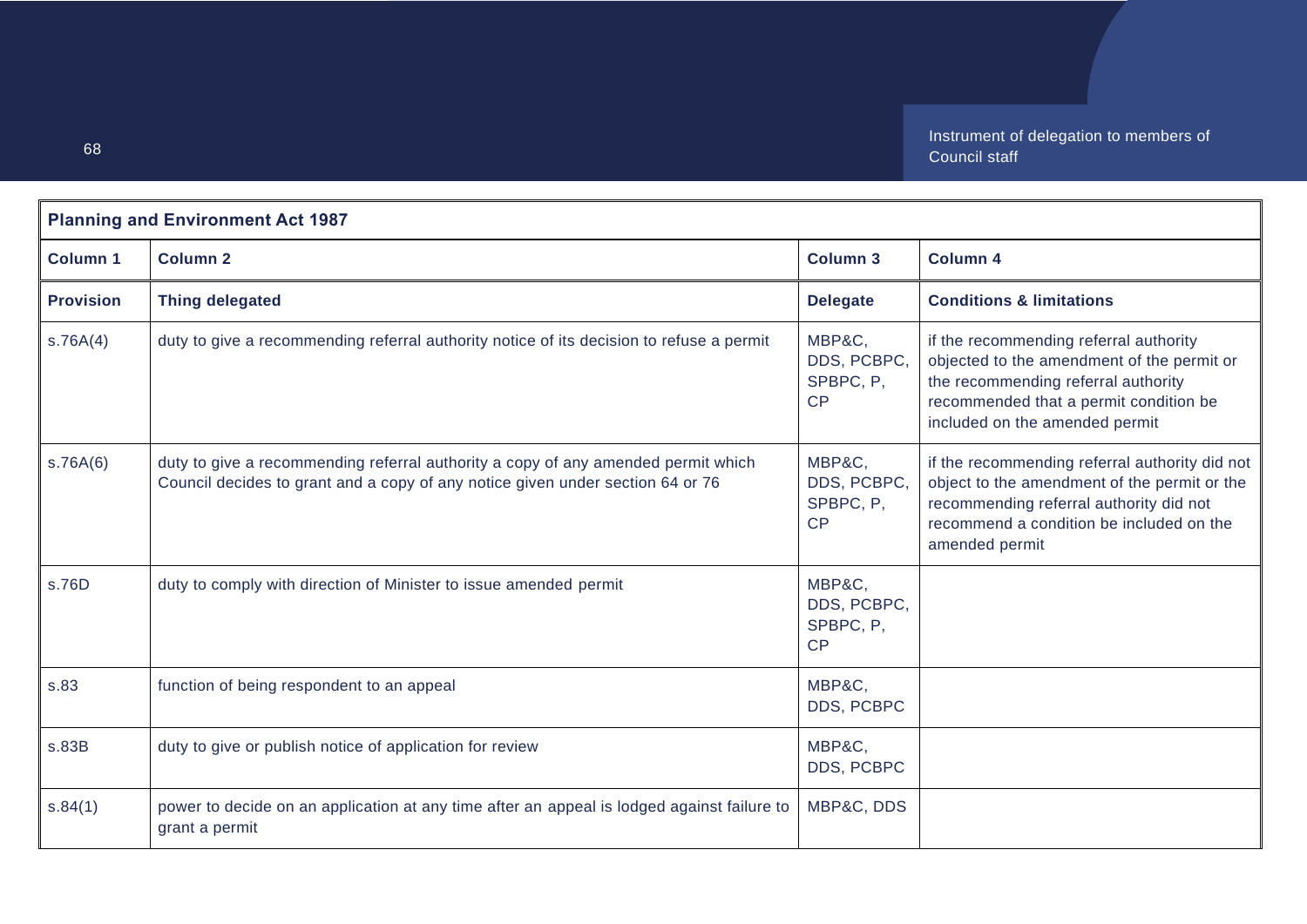| <b>Planning and Environment Act 1987</b> |                                                                                                                                          |                                          |                                     |
|------------------------------------------|------------------------------------------------------------------------------------------------------------------------------------------|------------------------------------------|-------------------------------------|
| <b>Column 1</b>                          | <b>Column 2</b>                                                                                                                          | Column 3                                 | <b>Column 4</b>                     |
| <b>Provision</b>                         | <b>Thing delegated</b>                                                                                                                   | <b>Delegate</b>                          | <b>Conditions &amp; limitations</b> |
| s.84(2)                                  | duty not to issue a permit or notice of decision or refusal after an application is made for<br>review of a failure to grant a permit    | MBP&C,<br>DDS, PCBPC,<br>SPBPC, P,<br>CP |                                     |
| s.84(3)                                  | duty to tell principal registrar if decide to grant a permit after an application is made for<br>review of its failure to grant a permit | MBP&C,<br>DDS, PCBPC,<br>SPBPC, P,<br>CP |                                     |
| s.84(6)                                  | duty to issue permit on receipt of advice within 3 working days                                                                          | MBP&C,<br>DDS, PCBPC,<br>SPBPC, P,<br>CP |                                     |
| s.84AB                                   | power to agree to confining a review by the Tribunal                                                                                     | MBP&C, DDS                               |                                     |
| s.86                                     | duty to issue a permit at order of Tribunal within 3 working days                                                                        | MBP&C,<br>DDS, PCBPC,<br>SPBPC, P,<br>CP |                                     |
| s.87(3)                                  | power to apply to VCAT for the cancellation or amendment of a permit                                                                     | MBP&C,<br>DDS, PCBPC,<br><b>SPBPC</b>    |                                     |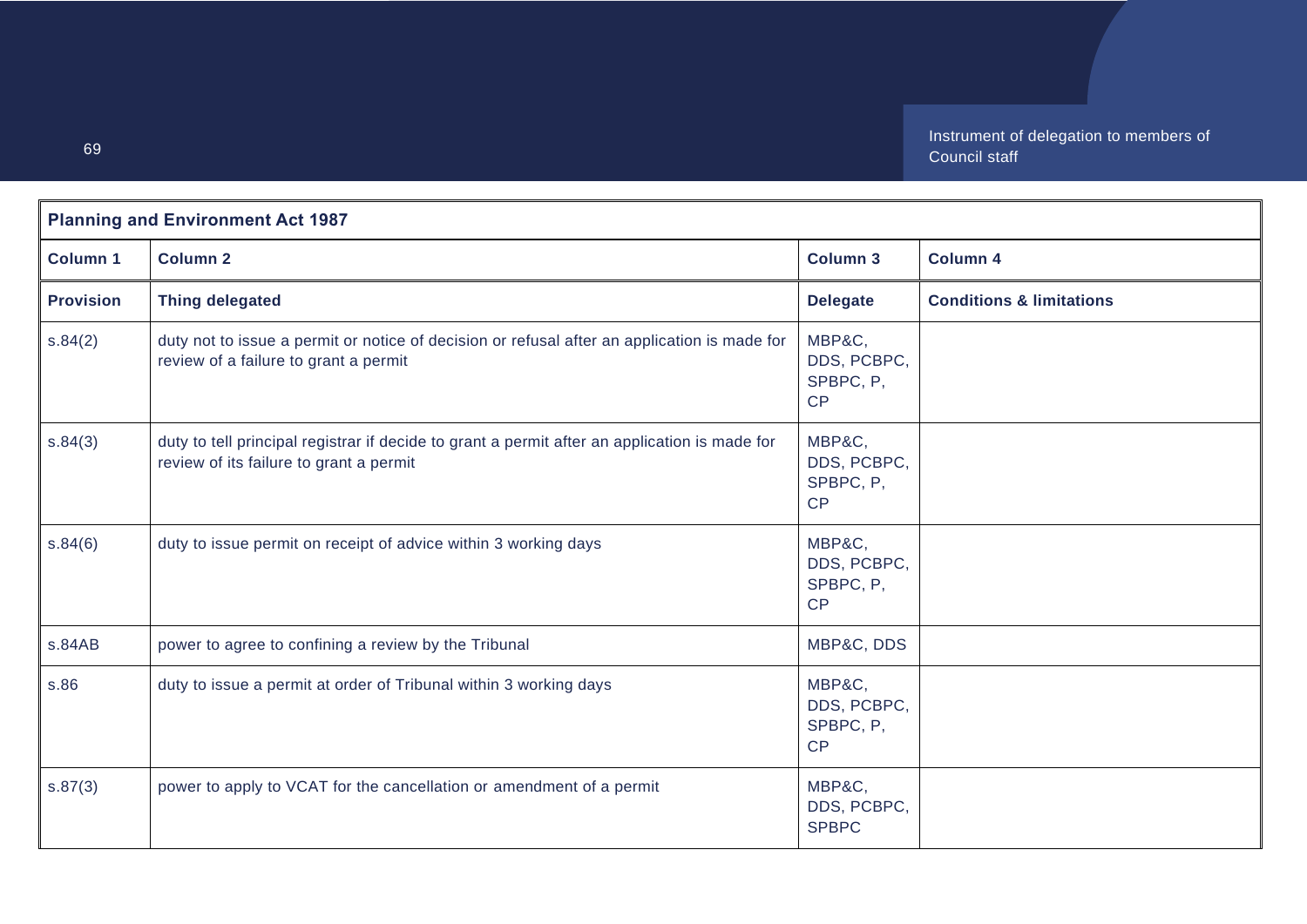| <b>Planning and Environment Act 1987</b> |                                                                                                                     |                                       |                                     |
|------------------------------------------|---------------------------------------------------------------------------------------------------------------------|---------------------------------------|-------------------------------------|
| <b>Column 1</b>                          | <b>Column 2</b>                                                                                                     | <b>Column 3</b>                       | Column 4                            |
| <b>Provision</b>                         | <b>Thing delegated</b>                                                                                              | <b>Delegate</b>                       | <b>Conditions &amp; limitations</b> |
| s.90(1)                                  | function of being heard at hearing of request for cancellation or amendment of a permit                             | MBP&C,<br>DDS, PCBPC,<br><b>SPBPC</b> |                                     |
| s.91(2)                                  | duty to comply with the directions of VCAT                                                                          | MBP&C,<br>DDS, PCBPC,<br><b>SPBPC</b> |                                     |
| s.91(2A)                                 | duty to issue amended permit to owner if Tribunal so directs                                                        | MBP&C,<br>DDS, PCBPC,<br><b>SPBPC</b> |                                     |
| s.92                                     | duty to give notice of cancellation/amendment of permit by VCAT to persons entitled to<br>be heard under section 90 | MBP&C,<br>DDS, PCBPC,<br><b>SPBPC</b> |                                     |
| s.93(2)                                  | duty to give notice of VCAT order to stop development                                                               | MBP&C,<br>DDS, PCBPC,<br><b>PCO</b>   |                                     |
| s.95(3)                                  | function of referring certain applications to the Minister                                                          | MBP&C, DDS                            |                                     |
| s.95(4)                                  | duty to comply with an order or direction                                                                           | MBP&C, DDS                            |                                     |
| s.96(1)                                  | duty to obtain a permit from the Minister to use and develop its land                                               | MBP&C, DDS                            |                                     |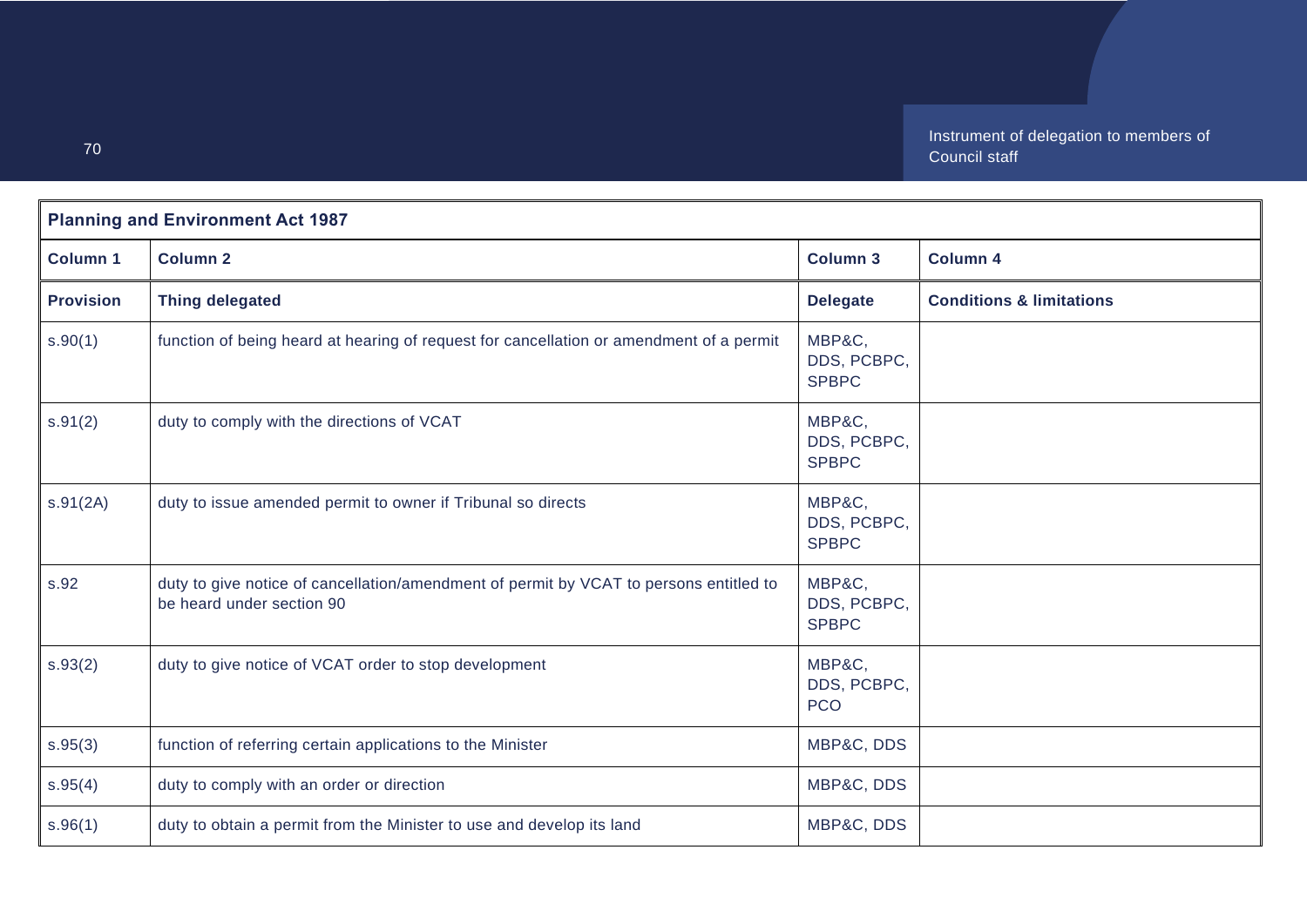| <b>Planning and Environment Act 1987</b> |                                                                                                                                                                                                                                                                                       |                                                            |                                     |  |
|------------------------------------------|---------------------------------------------------------------------------------------------------------------------------------------------------------------------------------------------------------------------------------------------------------------------------------------|------------------------------------------------------------|-------------------------------------|--|
| <b>Column 1</b>                          | <b>Column 2</b>                                                                                                                                                                                                                                                                       | <b>Column 3</b>                                            | <b>Column 4</b>                     |  |
| <b>Provision</b>                         | <b>Thing delegated</b>                                                                                                                                                                                                                                                                | <b>Delegate</b>                                            | <b>Conditions &amp; limitations</b> |  |
| s.96(2)                                  | function of giving consent to other persons to apply to the Minister for a permit to use<br>and develop Council land                                                                                                                                                                  | MBP&C, DDS                                                 |                                     |  |
| s.96A(2)                                 | power to agree to consider an application for permit concurrently with preparation of<br>proposed amendment                                                                                                                                                                           | DDS,<br>MBP&C,<br>PCBPC,<br>MEDE&S                         |                                     |  |
| s.96C                                    | power to give notice, to decide not to give notice, to publish notice and to exercise any<br>other power under section 96C                                                                                                                                                            | DDS,<br>MBP&C,<br>PCBPC.<br>MEDE&S                         |                                     |  |
| s.96F                                    | duty to consider the panel's report under section 96E                                                                                                                                                                                                                                 | MBP&C,<br>DDS, PCBPC,<br>SPBPC,<br>MEDE&S,<br><b>SPSGE</b> |                                     |  |
| s.96G(1)                                 | power to determine to recommend that a permit be granted or to refuse to recommend<br>that a permit be granted and power to notify applicant of the determination (including<br>power to give notice under section 23 of the Planning and Environment (Planning<br>Schemes) Act 1996) | DDS,<br>MBP&C,<br>PCBPC,<br>MEDE&S                         |                                     |  |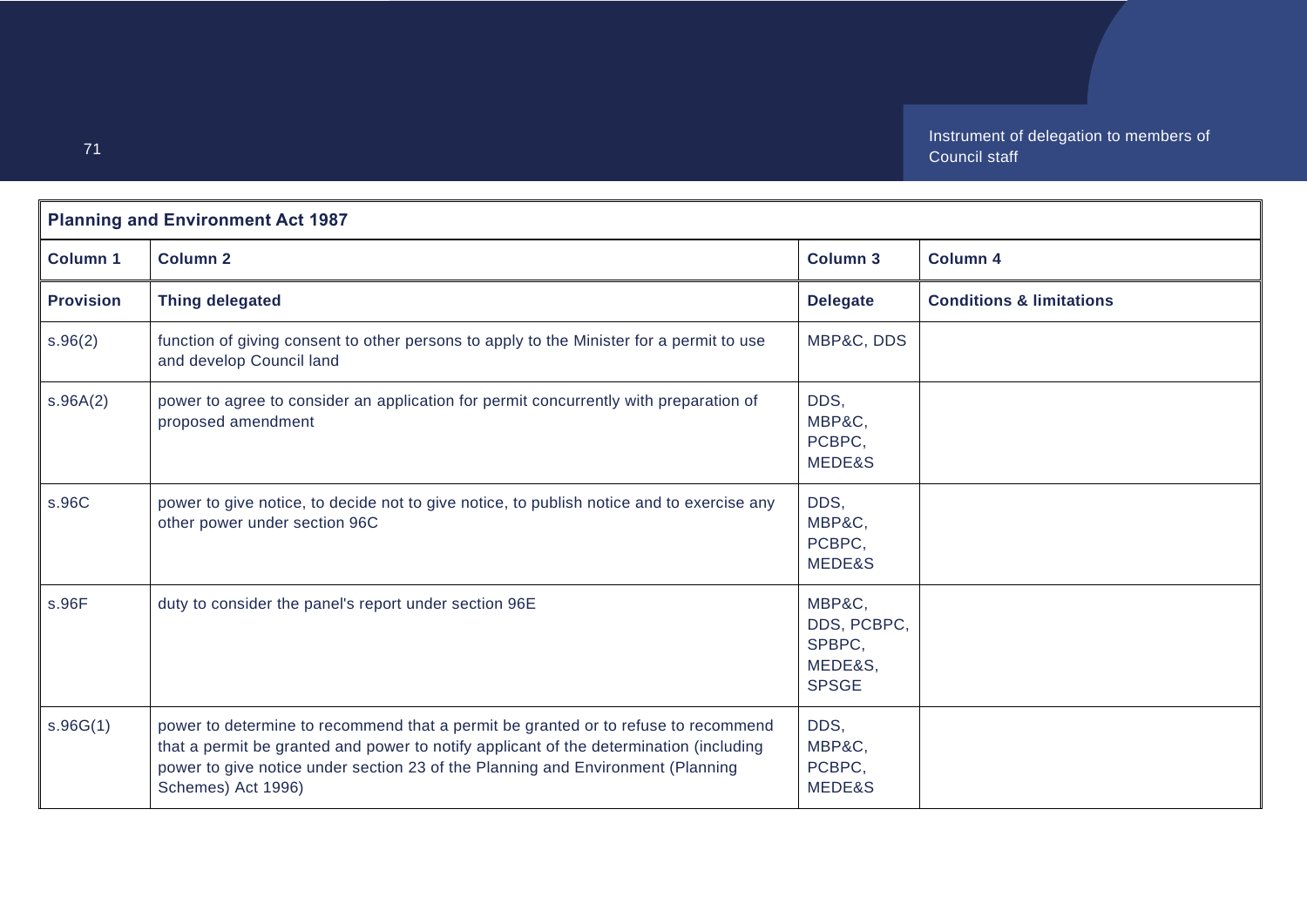| <b>Planning and Environment Act 1987</b> |                                                                                                                                |                                             |                                     |
|------------------------------------------|--------------------------------------------------------------------------------------------------------------------------------|---------------------------------------------|-------------------------------------|
| <b>Column 1</b>                          | <b>Column 2</b>                                                                                                                | Column 3                                    | <b>Column 4</b>                     |
| <b>Provision</b>                         | <b>Thing delegated</b>                                                                                                         | <b>Delegate</b>                             | <b>Conditions &amp; limitations</b> |
| s.96H(3)                                 | power to give notice in compliance with Minister's direction                                                                   | MBP&C,<br>PCBPC,<br>MEDE&S                  |                                     |
| s.96J                                    | power to issue permit as directed by the Minister                                                                              | MBP&C,<br>PCBPC,<br>MEDE&S,<br><b>SPSGE</b> |                                     |
| s.96K                                    | duty to comply with direction of the Minister to give notice of refusal                                                        | MBP&C,<br>PCBPC,<br>MEDE&S,<br><b>SPSGE</b> |                                     |
| s. 96Z                                   | duty to keep levy certificates given to it under ss. 47 or 96A for no less than 5 years<br>from receipt of the certificate     | MBP&C, MF                                   |                                     |
| s.97C                                    | power to request Minister to decide the application                                                                            | DDS, MBP&C                                  |                                     |
| s.97D(1)                                 | duty to comply with directions of Minister to supply any document or assistance relating<br>to application                     | MBP&C,<br>DDS, PCBPC                        |                                     |
| s.97G(3)                                 | function of receiving from Minister copy of notice of refusal to grant permit or copy of<br>any permit granted by the Minister | DDS,<br>MBP&C,<br><b>PCBPC</b>              |                                     |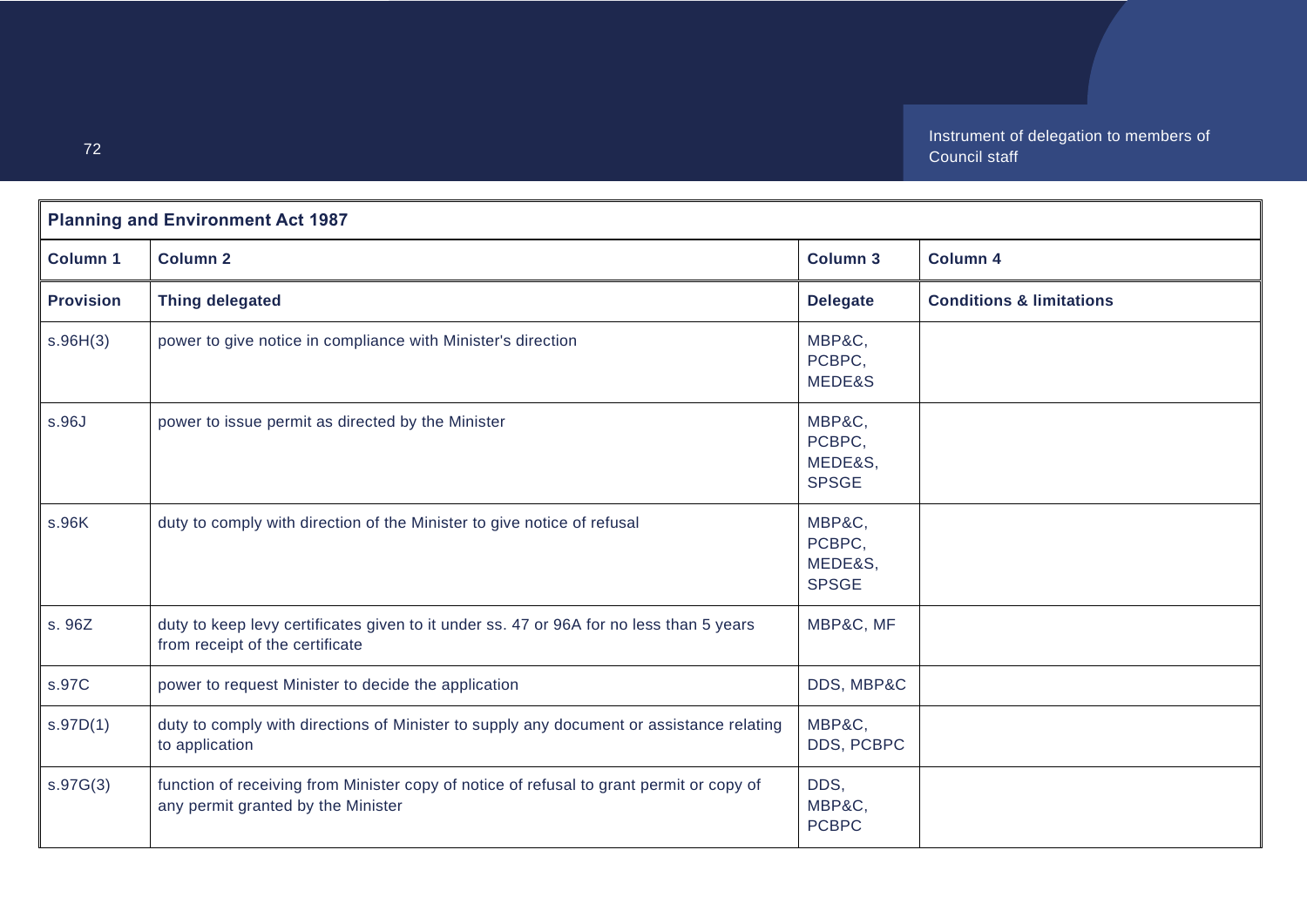| <b>Planning and Environment Act 1987</b> |                                                                                                                              |                                          |                                     |
|------------------------------------------|------------------------------------------------------------------------------------------------------------------------------|------------------------------------------|-------------------------------------|
| <b>Column 1</b>                          | <b>Column 2</b>                                                                                                              | <b>Column 3</b>                          | <b>Column 4</b>                     |
| <b>Provision</b>                         | <b>Thing delegated</b>                                                                                                       | <b>Delegate</b>                          | <b>Conditions &amp; limitations</b> |
| s.97G(6)                                 | duty to make a copy of permits issued under section 97F available in accordance with<br>public availability requirements     | DDS,<br>MBP&C,<br><b>PCBPC</b>           |                                     |
| s.97L                                    | duty to include Ministerial decisions in a register kept under section 49                                                    | DDS,<br>MBP&C,<br><b>PCBPC</b>           |                                     |
| s.97MH                                   | duty to provide information or assistance to the Planning Application Committee                                              | DDS,<br>MBP&C,<br>MEDE&S                 |                                     |
| s.97MI                                   | duty to contribute to the costs of the Planning Application Committee or subcommittee                                        | DDS,<br>MBP&C,<br>MEDE&S                 |                                     |
| s.97O                                    | duty to consider application and issue or refuse to issue certificate of compliance                                          | DDS,<br>MBP&C,<br><b>PCBPC</b>           |                                     |
| s.97P(3)                                 | duty to comply with directions of VCAT following an application for review of a failure or<br>refusal to issue a certificate | DDS,<br>MBP&C,<br>PCBPC,<br><b>SPBPC</b> |                                     |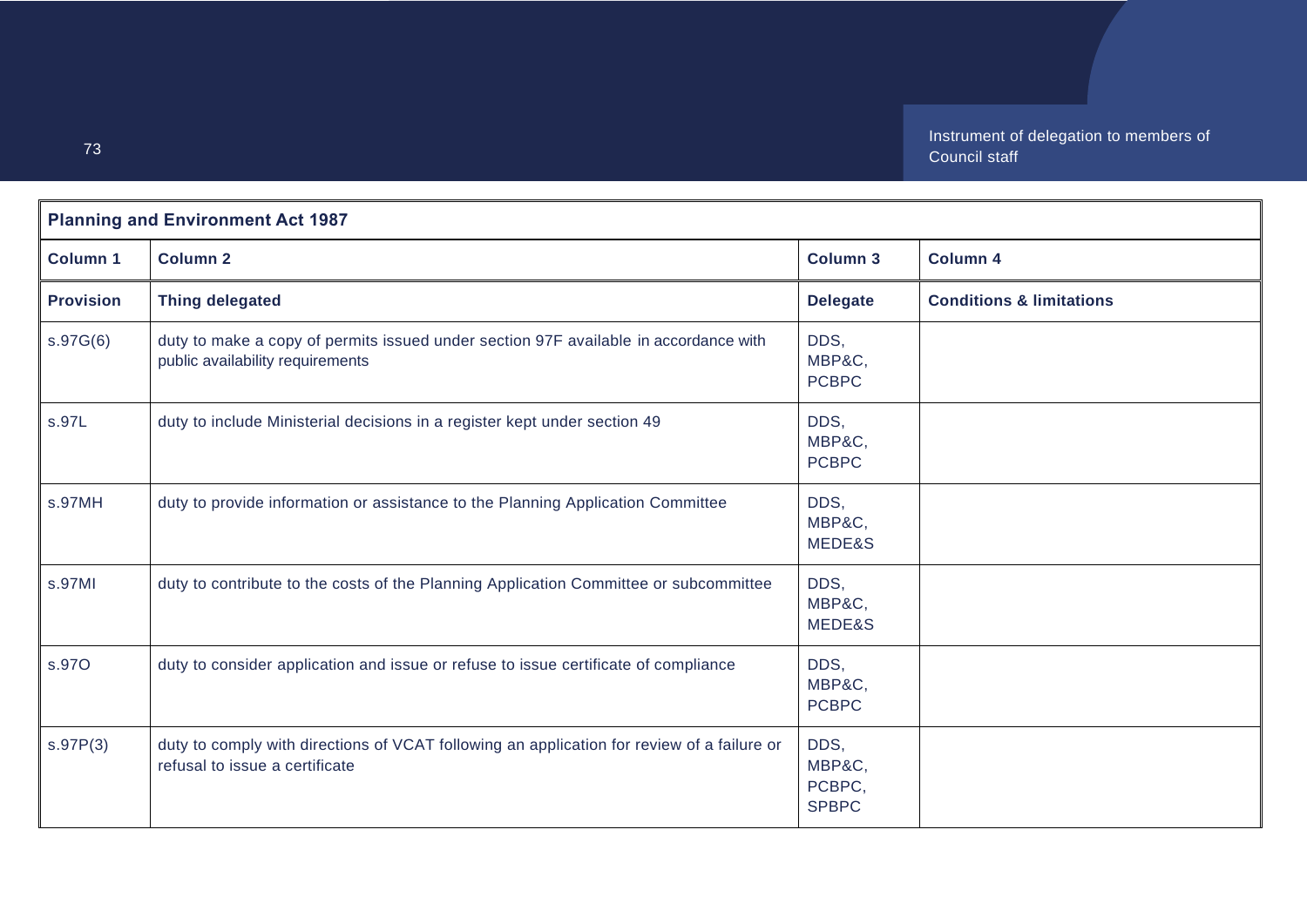| <b>Planning and Environment Act 1987</b> |                                                                                                       |                                       |                                     |
|------------------------------------------|-------------------------------------------------------------------------------------------------------|---------------------------------------|-------------------------------------|
| <b>Column 1</b>                          | <b>Column 2</b>                                                                                       | <b>Column 3</b>                       | <b>Column 4</b>                     |
| <b>Provision</b>                         | <b>Thing delegated</b>                                                                                | <b>Delegate</b>                       | <b>Conditions &amp; limitations</b> |
| S.97Q(2)                                 | function of being heard by VCAT at hearing of request for amendment or cancellation of<br>certificate | DDS,<br>MBP&C,<br><b>PCBPC</b>        |                                     |
| S.97Q(4)                                 | duty to comply with directions of VCAT                                                                | MBP&C,<br>DDS, PCBPC,<br><b>SPBPC</b> |                                     |
| s.97R                                    | duty to keep register of all applications for certificate of compliance and related<br>decisions      | DDS,<br>MBP&C,<br><b>PCBPC</b>        |                                     |
| $s.98(1)$ &(2)                           | function of receiving claim for compensation in certain circumstances                                 | DDS, MBP&C                            |                                     |
| s.98(4)                                  | duty to inform any person of the name of the person from whom compensation can be<br>claimed          | DDS, MBP&C                            |                                     |
| s.101                                    | function of receiving claim for expenses in conjunction with claim                                    | DDS, MBP&C                            |                                     |
| s.103                                    | power to reject a claim for compensation in certain circumstances                                     | <b>DDS</b>                            |                                     |
| s.107(1)                                 | function of receiving claim for compensation                                                          | DDS, MBP&C                            |                                     |
| s.107(3)                                 | power to agree to extend time for making claim                                                        | DDS, MBP&C                            |                                     |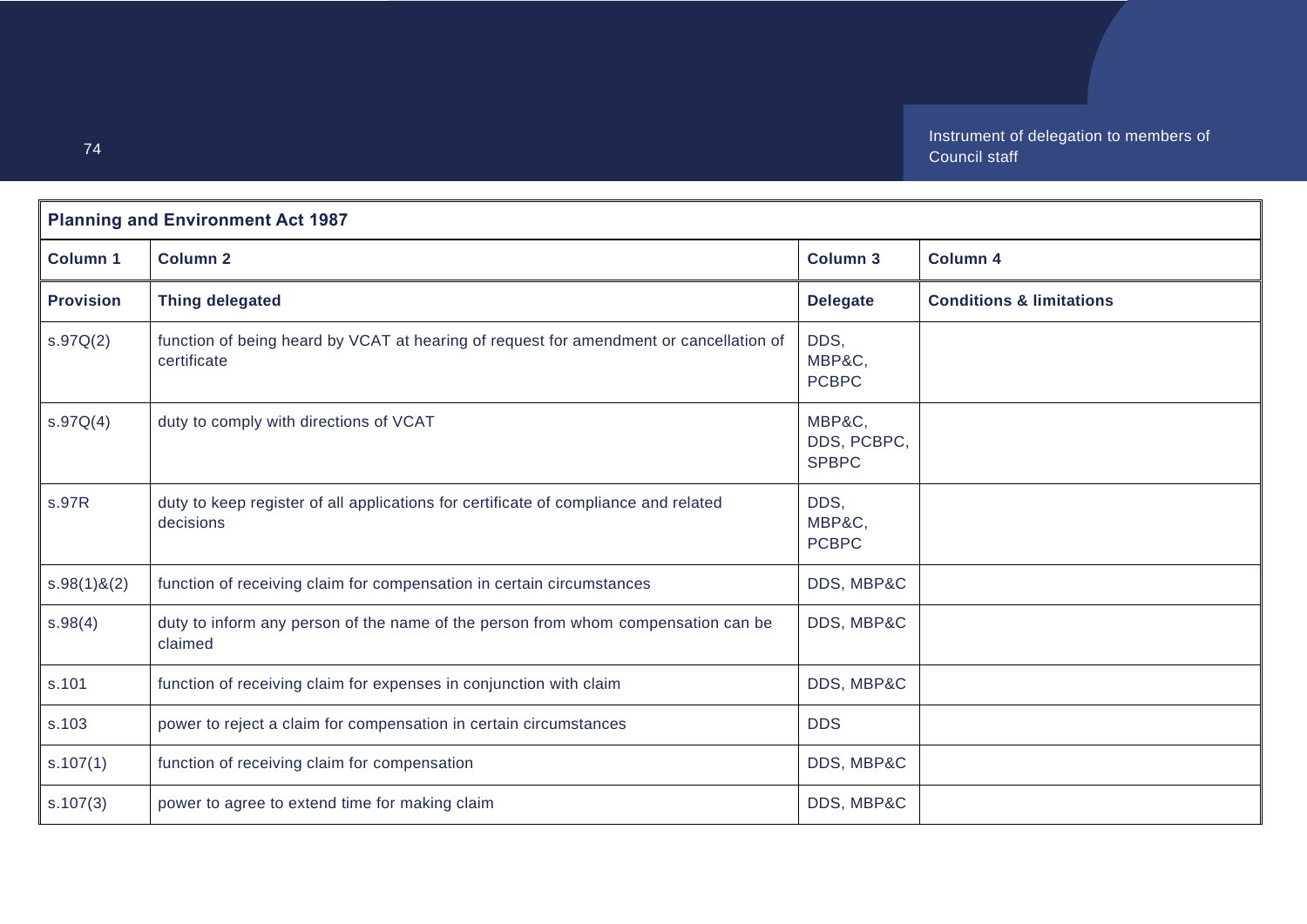| <b>Planning and Environment Act 1987</b> |                                                                                                |                                       |                                     |  |
|------------------------------------------|------------------------------------------------------------------------------------------------|---------------------------------------|-------------------------------------|--|
| <b>Column 1</b>                          | <b>Column 2</b>                                                                                | <b>Column 3</b>                       | <b>Column 4</b>                     |  |
| <b>Provision</b>                         | <b>Thing delegated</b>                                                                         | <b>Delegate</b>                       | <b>Conditions &amp; limitations</b> |  |
| $s \ 113(2)$                             | Power to request a declaration for land to be proposed to be reserved for public<br>purposes   | DDS, MBP&C                            |                                     |  |
| s.114(1)                                 | power to apply to the VCAT for an enforcement order                                            | DDS,<br>MBP&C,<br><b>PCBPC</b>        |                                     |  |
| s.117(1)(a)                              | function of making a submission to the VCAT where objections are received                      | MBP&C,<br>DDS, PCBPC,<br><b>SPBPC</b> |                                     |  |
| s.120(1)                                 | power to apply for an interim enforcement order where section 114 application has been<br>made | DDS,<br>MBP&C,<br><b>PCBPC</b>        |                                     |  |
| s.123(1)                                 | power to carry out work required by enforcement order and recover costs                        | DDS,<br>MBP&C,<br><b>PCBPC</b>        |                                     |  |
| s.123(2)                                 | power to sell buildings, materials, etc salvaged in carrying out work under section<br>123(1)  | <b>DDS</b>                            | except Crown Land                   |  |
| s.129                                    | function of recovering penalties                                                               | DDS, MBP&C                            |                                     |  |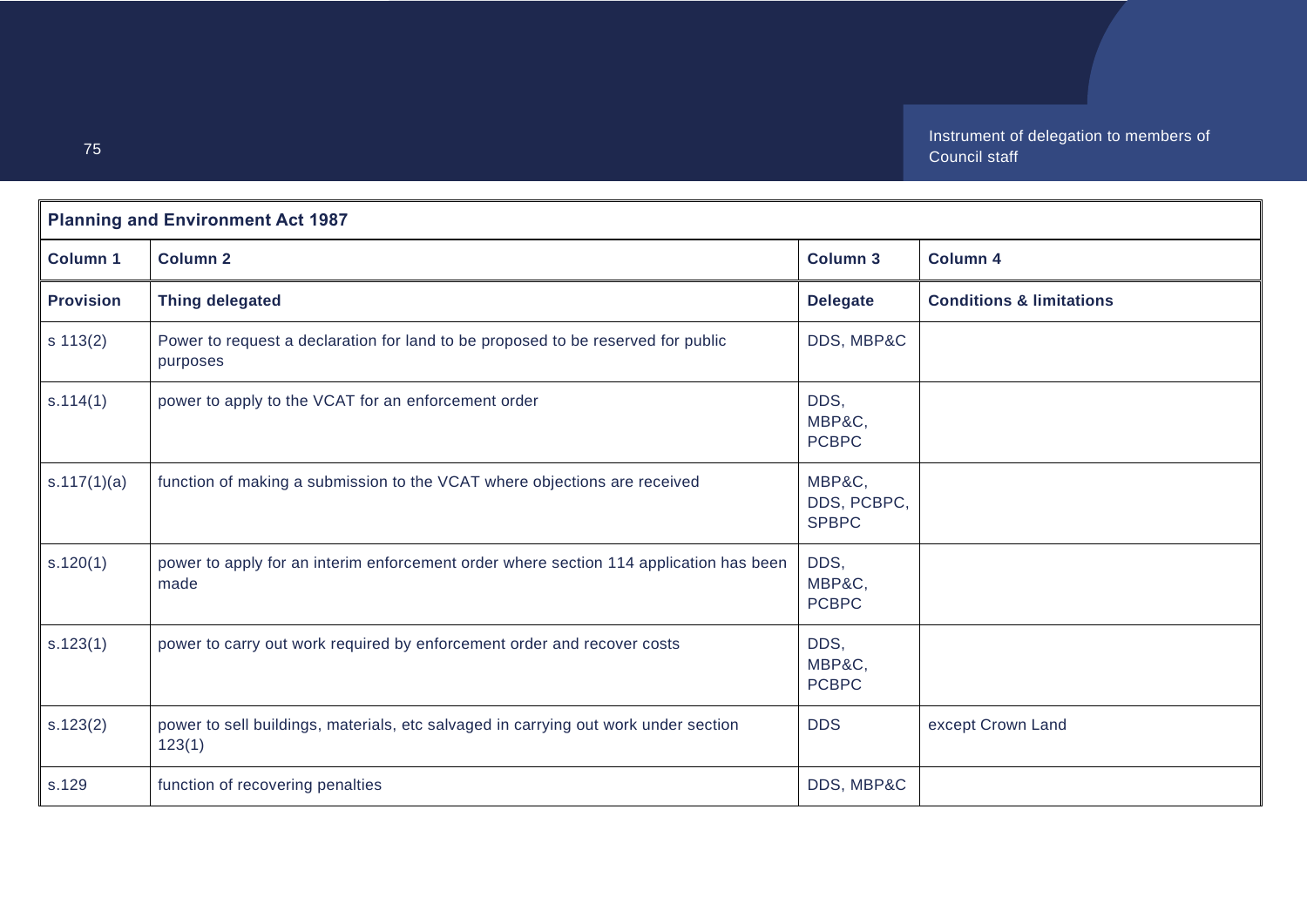| <b>Planning and Environment Act 1987</b> |                                                                                                                                                                                                                                                                                                                                                                                                           |                                          |                                                     |
|------------------------------------------|-----------------------------------------------------------------------------------------------------------------------------------------------------------------------------------------------------------------------------------------------------------------------------------------------------------------------------------------------------------------------------------------------------------|------------------------------------------|-----------------------------------------------------|
| <b>Column 1</b>                          | <b>Column 2</b>                                                                                                                                                                                                                                                                                                                                                                                           | <b>Column 3</b>                          | <b>Column 4</b>                                     |
| <b>Provision</b>                         | <b>Thing delegated</b>                                                                                                                                                                                                                                                                                                                                                                                    | <b>Delegate</b>                          | <b>Conditions &amp; limitations</b>                 |
| s.130(5)                                 | power to allow person served with an infringement notice further time                                                                                                                                                                                                                                                                                                                                     | DDS,<br>MBP&C,<br>PCBPC,                 |                                                     |
| s.149A(1)                                | power to refer a matter to the VCAT for determination                                                                                                                                                                                                                                                                                                                                                     | DDS,<br>MBP&C,<br>PCBPC,<br><b>SPBPC</b> |                                                     |
| s.149A(1A)                               | power to apply to VCAT for the determination of a matter relating to the interpretation of<br>a s.173 agreement                                                                                                                                                                                                                                                                                           | DDS,<br>MBP&C,<br>PCBPC,<br><b>SPBPC</b> |                                                     |
| s.156                                    | duty to pay fees and allowances (including a payment to the Crown under subsection<br>(2A)), and payment or reimbursement for reasonable costs and expenses incurred by<br>the panel in carrying out its functions unless the Minister directs otherwise under<br>subsection (2B) power to ask for contribution under subsection (3) and power to<br>abandon amendment or part of it under subsection (4) | DDS,<br>MBP&C,<br>MEDE&S                 | where council is the relevant planning<br>authority |
| s.171(2)(f)                              | power to carry out studies and commission reports                                                                                                                                                                                                                                                                                                                                                         | DDS,<br>MBP&C,<br>MEDE&S                 |                                                     |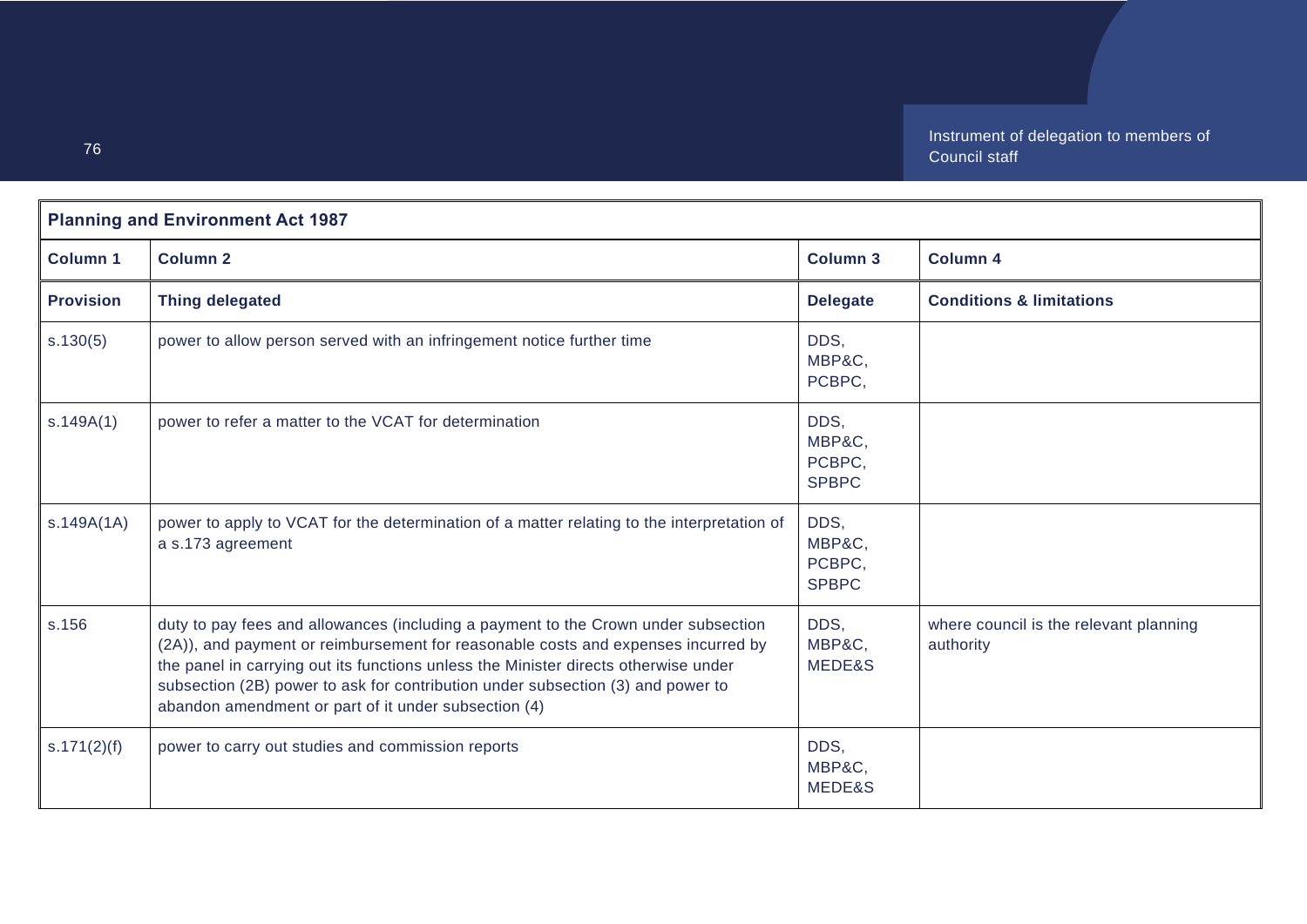| <b>Planning and Environment Act 1987</b> |                                                                                                                                                                                                                                     |                                                               |                                                                                                          |
|------------------------------------------|-------------------------------------------------------------------------------------------------------------------------------------------------------------------------------------------------------------------------------------|---------------------------------------------------------------|----------------------------------------------------------------------------------------------------------|
| <b>Column 1</b>                          | <b>Column 2</b>                                                                                                                                                                                                                     | Column 3                                                      | <b>Column 4</b>                                                                                          |
| <b>Provision</b>                         | <b>Thing delegated</b>                                                                                                                                                                                                              | <b>Delegate</b>                                               | <b>Conditions &amp; limitations</b>                                                                      |
| s.171(2)(g)                              | power to grant and reserve easements                                                                                                                                                                                                | DDS.<br>MBP&C,<br>MEDE&S                                      |                                                                                                          |
| s.172C                                   | power to compulsorily acquire any outer public purpose land that is specified in the<br>approved infrastructure contributions plan                                                                                                  | DDS,<br>MBP&C,<br>MEDE&S                                      | where Council is a development agency<br>specified in an approved infrastructure<br>contributions plan   |
| s.172D(1)                                | power to compulsorily acquire any inner public purpose land that is specified in the plan<br>before the time that the land is required to be provided to Council under s.46GV(4)                                                    | DDS,<br>MBP&C,<br>MEDE&S                                      | where Council is a collecting agency<br>specified in an approved infrastructure<br>contributions plan    |
| s.172D(2)                                | power to compulsorily acquire any inner public purpose land, the use and development<br>of which is to be the responsibility of Council under the plan, before the time that the<br>land is required to be provided under s.46GV(4) | DDS,<br>MBP&C,<br>MEDE&S                                      | where Council is the development agency<br>specified in an approved infrastructure<br>contributions plan |
| s.173(1)                                 | power to enter into agreement covering matters set out in section 174                                                                                                                                                               | DDS.<br>MBP&C,<br>PCBPC.<br>SPBPC,<br>MEDE&S,<br><b>SPSGE</b> |                                                                                                          |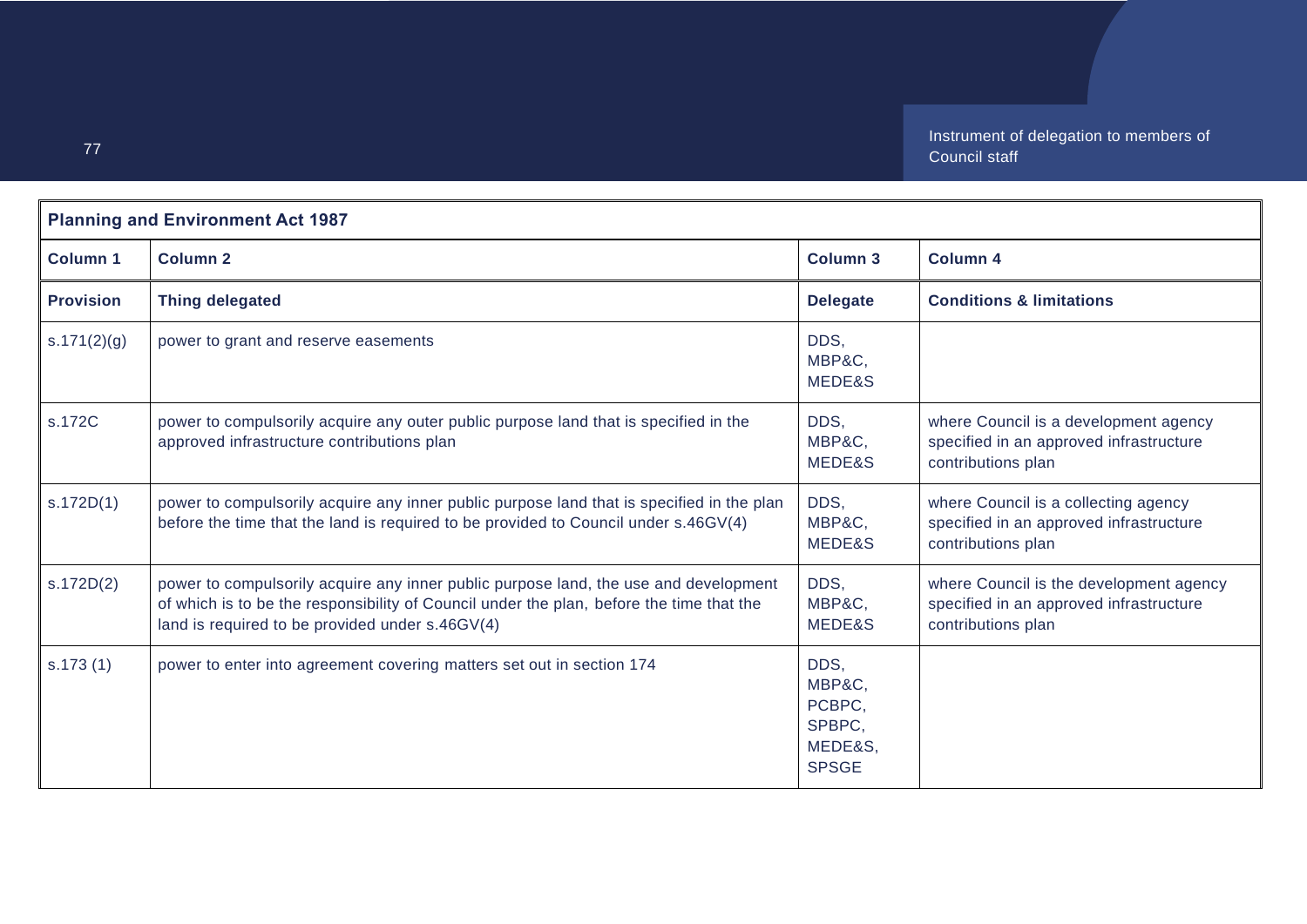| <b>Planning and Environment Act 1987</b> |                                                                                                                                                                                                                                                |                                                    |                                                        |
|------------------------------------------|------------------------------------------------------------------------------------------------------------------------------------------------------------------------------------------------------------------------------------------------|----------------------------------------------------|--------------------------------------------------------|
| <b>Column 1</b>                          | <b>Column 2</b>                                                                                                                                                                                                                                | <b>Column 3</b>                                    | <b>Column 4</b>                                        |
| <b>Provision</b>                         | <b>Thing delegated</b>                                                                                                                                                                                                                         | <b>Delegate</b>                                    | <b>Conditions &amp; limitations</b>                    |
| s.173(1A)                                | power to enter into an agreement with an owner of land for the development or<br>provision of land in relation to affordable housing                                                                                                           | DDS.<br>MBP&C,<br>PCBPC,<br><b>SPBPC</b>           | where council is the relevant responsible<br>authority |
|                                          | power to decide whether something is to the satisfaction of Council, where an<br>agreement made under section 173 of the Planning and Environment Act 1987 requires<br>something to be to the satisfaction of Council or Responsible Authority | DDS,<br>MBP&C,<br>PCBPC,<br><b>SPBPC</b><br>MEDE&S |                                                        |
|                                          | power to give consent on behalf of Council, where an agreement made under section<br>173 of the Planning and Environment Act 1987 requires that something may not be<br>done without the consent of Council or Responsible Authority           | DDS.<br>MBP&C,<br>PCBPC,<br><b>SPBPC</b><br>MEDE&S |                                                        |
| s.177(2)                                 | power to end a section 173 agreement with the agreement of all those bound by any<br>covenant in the agreement or otherwise in accordance with Division 2 of Part 9                                                                            | DDS,<br>MBP&C,<br>PCBPC,<br><b>SPBPC</b><br>MEDE&S |                                                        |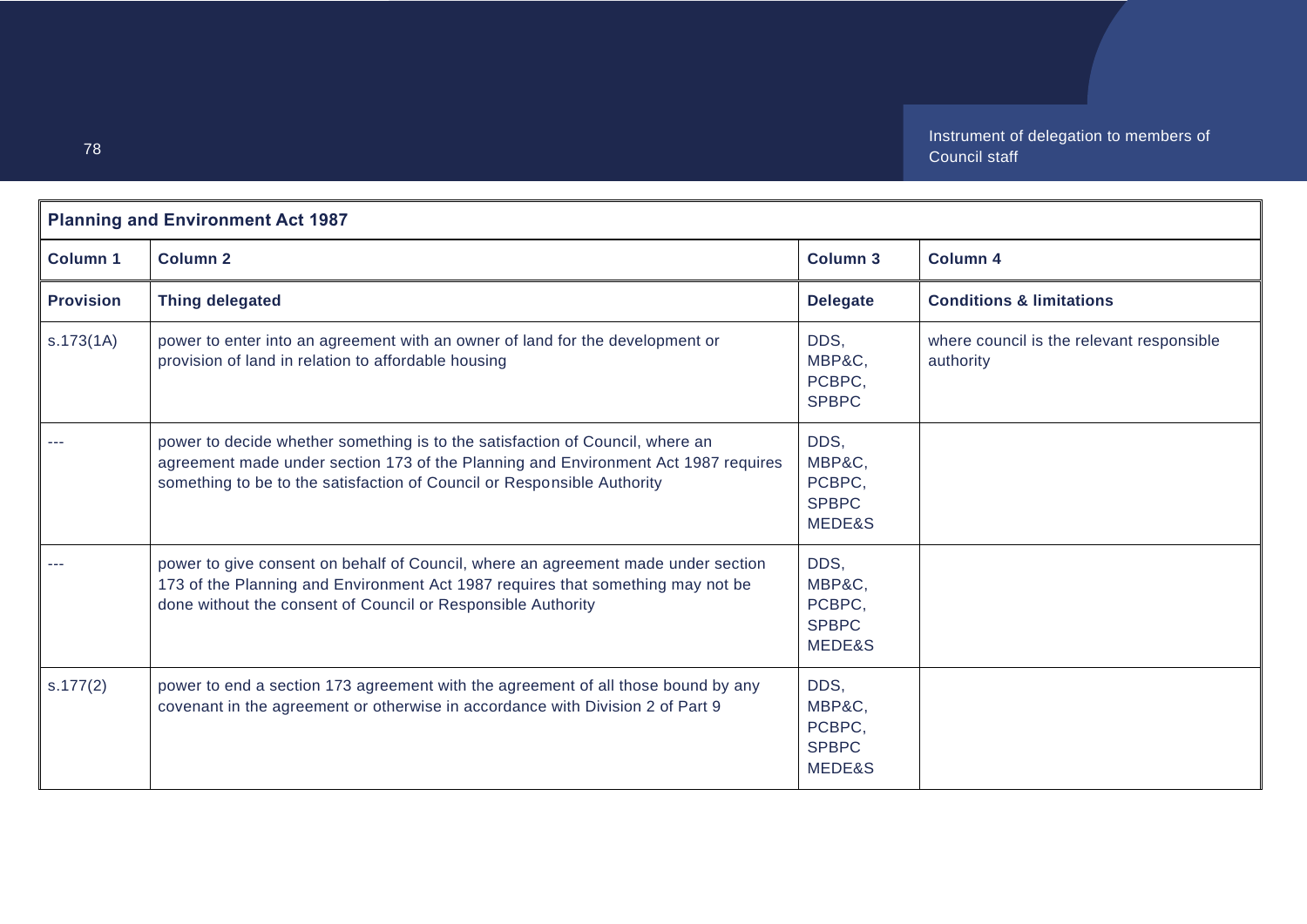| <b>Planning and Environment Act 1987</b> |                                                                                                                                                                 |                                                       |                                     |
|------------------------------------------|-----------------------------------------------------------------------------------------------------------------------------------------------------------------|-------------------------------------------------------|-------------------------------------|
| <b>Column 1</b>                          | <b>Column 2</b>                                                                                                                                                 | <b>Column 3</b>                                       | Column 4                            |
| <b>Provision</b>                         | <b>Thing delegated</b>                                                                                                                                          | <b>Delegate</b>                                       | <b>Conditions &amp; limitations</b> |
| s.178                                    | power to amend a s.173 agreement with the agreement of all those bound by any<br>covenant in the agreement or otherwise in accordance with Division 2 of Part 9 | DDS,<br>MBP&C,<br>PCBPC,<br>SPBPC,<br>MEDE&S          |                                     |
| s.178A(1)                                | function of receiving application to amend or end an agreement                                                                                                  | MBP&C,<br>PCBPC,<br>SPBPC,<br>MEDE&S,<br><b>SPSGE</b> |                                     |
| S.178A(3)                                | function of notifying the owner as to whether it agrees in principle to the proposal under<br>s.178A(1)                                                         | DDS,<br>MBP&C,<br>PCBPC,<br>SPBPC,<br>MEDE&S          |                                     |
| S.178A(4)                                | function of notifying the applicant and the owner as to whether it agrees in principle to<br>the proposal                                                       | DDS,<br>MBP&C,<br>PCBPC,<br>SPBPC,<br>MEDE&S          |                                     |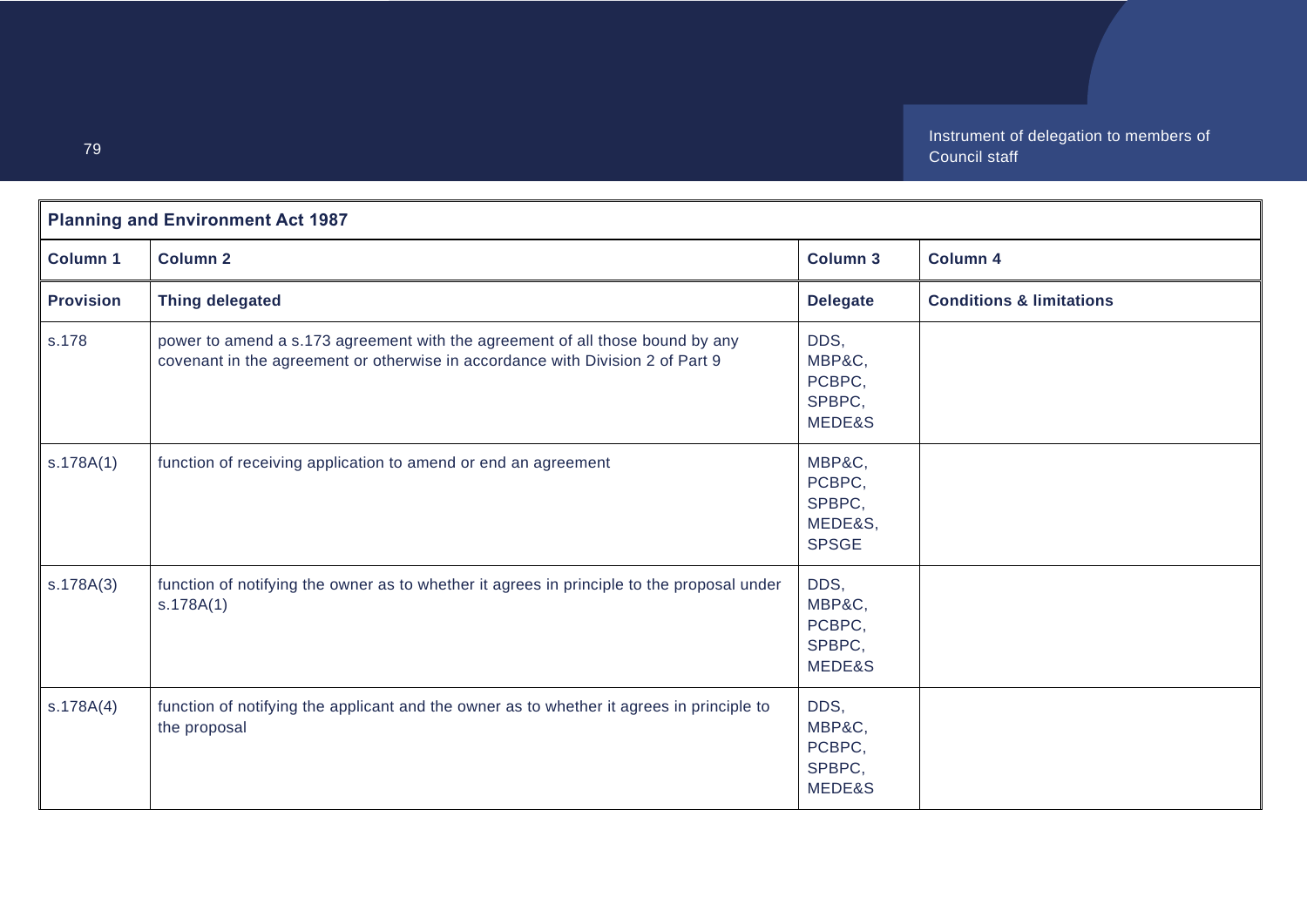| <b>Planning and Environment Act 1987</b> |                                                                                                                                                        |                                              |                                     |
|------------------------------------------|--------------------------------------------------------------------------------------------------------------------------------------------------------|----------------------------------------------|-------------------------------------|
| <b>Column 1</b>                          | <b>Column 2</b>                                                                                                                                        | <b>Column 3</b>                              | Column 4                            |
| <b>Provision</b>                         | <b>Thing delegated</b>                                                                                                                                 | <b>Delegate</b>                              | <b>Conditions &amp; limitations</b> |
| s.178A(5)                                | power to propose to amend or end an agreement                                                                                                          | DDS,<br>MBP&C,<br>PCBPC,<br>SPBPC,<br>MEDE&S |                                     |
| s.178B(1)                                | duty to consider certain matters when considering proposal to amend an agreement                                                                       | DDS,<br>MBP&C,<br>PCBPC,<br>SPBPC,<br>MEDE&S |                                     |
| s.178B(2)                                | duty to consider certain matters when considering proposal to end an agreement                                                                         | DDS,<br>MBP&C,<br>PCBPC,<br>SPBPC,<br>MEDE&S |                                     |
| s.178C(2)                                | duty to give notice of the proposal to all parties to the agreement and other persons who<br>may be detrimentally affected by decision to amend or end | DDS,<br>MBP&C,<br>PCBPC,<br>SPBPC,<br>MEDE&S |                                     |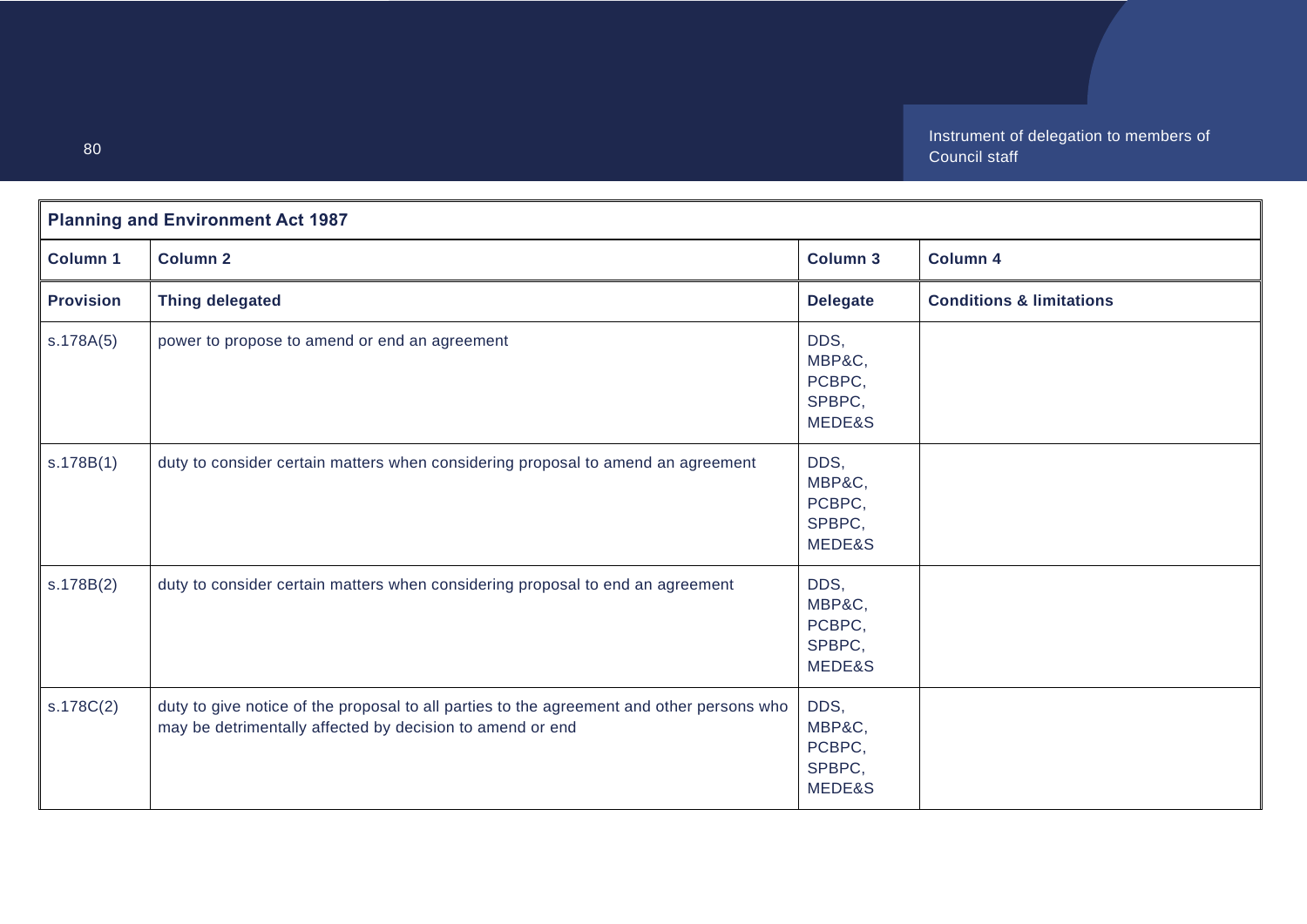| <b>Planning and Environment Act 1987</b> |                                                                                                          |                                              |                                                                             |
|------------------------------------------|----------------------------------------------------------------------------------------------------------|----------------------------------------------|-----------------------------------------------------------------------------|
| <b>Column 1</b>                          | <b>Column 2</b>                                                                                          | <b>Column 3</b>                              | <b>Column 4</b>                                                             |
| <b>Provision</b>                         | <b>Thing delegated</b>                                                                                   | <b>Delegate</b>                              | <b>Conditions &amp; limitations</b>                                         |
| s.178C(4)                                | function of determining how to give notice under s.178C(2)                                               | DDS,<br>MBP&C,<br>PCBPC,<br>SPBPC,<br>MEDE&S |                                                                             |
| s.178E(1)                                | duty not to make decision until after 14 days after notice has been given                                | DDS,<br>MBP&C,<br>PCBPC,<br>SPBPC,<br>MEDE&S |                                                                             |
| s.178E(2)(a)                             | power to amend or end the agreement in accordance with the proposal                                      | DDS,<br>MBP&C,<br>PCBPC,<br>SPBPC,<br>MEDE&S | If no objections are made under s.178D.<br>Must consider matters in s.178B  |
| s.178E(2)(b)                             | power to amend or end the agreement in a manner that is not substantively different<br>from the proposal | DDS,<br>MBP&C,<br>PCBPC,<br>SPBPC,<br>MEDE&S | If no objections are made under s.178D.<br>Must consider matters in s.178B. |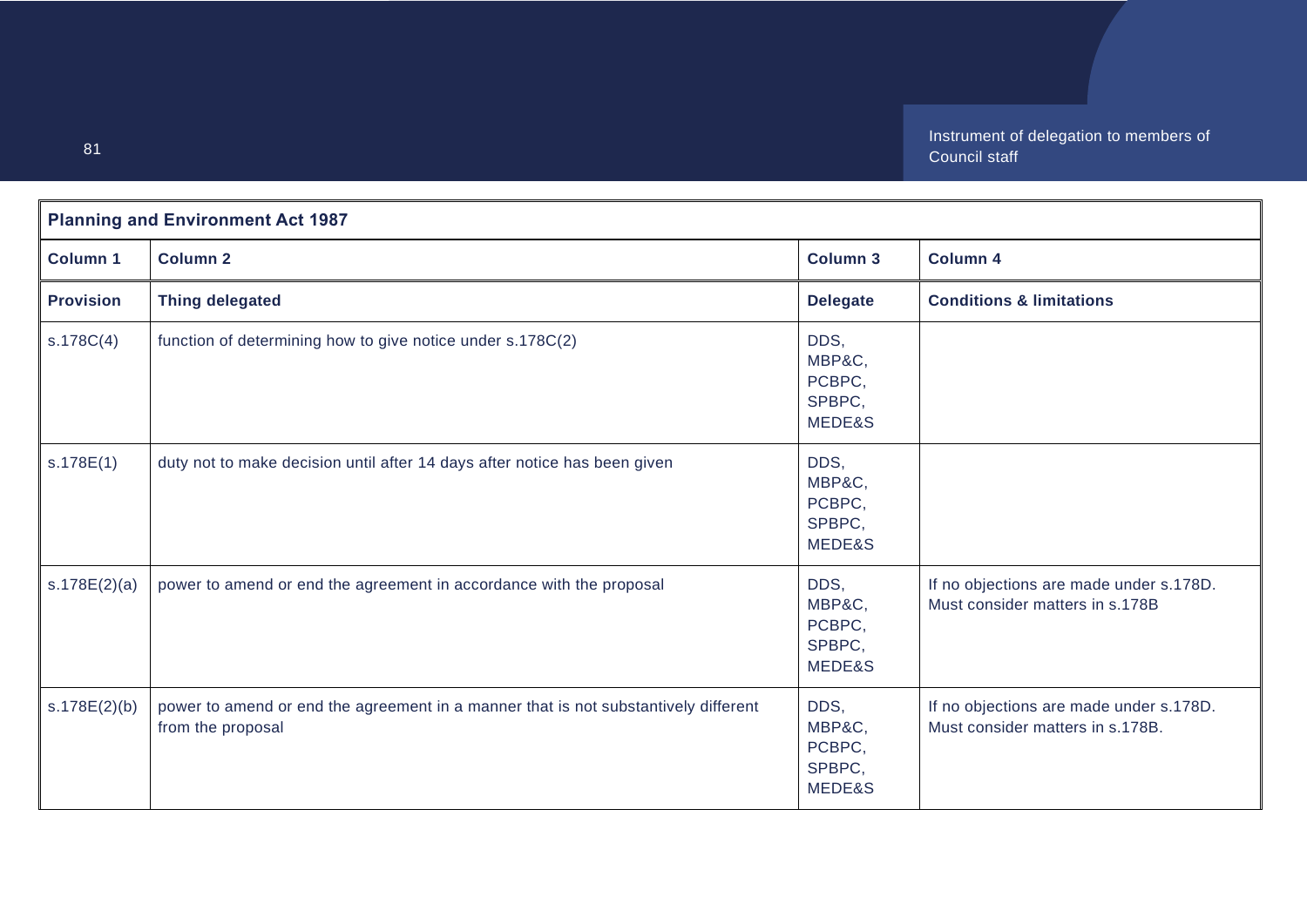| <b>Planning and Environment Act 1987</b> |                                                                                                          |                                              |                                                                            |
|------------------------------------------|----------------------------------------------------------------------------------------------------------|----------------------------------------------|----------------------------------------------------------------------------|
| Column 1                                 | <b>Column 2</b>                                                                                          | <b>Column 3</b>                              | <b>Column 4</b>                                                            |
| <b>Provision</b>                         | <b>Thing delegated</b>                                                                                   | <b>Delegate</b>                              | <b>Conditions &amp; limitations</b>                                        |
| s.178E(2)(c)                             | power to refuse to amend or end the agreement                                                            | DDS,<br>MBP&C,<br>PCBPC,<br>SPBPC,<br>MEDE&S | If no objections are made under s.178D.<br>Must consider matters in s.178B |
| s.178E(3)(a)                             | power to amend or end the agreement in accordance with the proposal                                      | DDS,<br>MBP&C,<br>PCBPC,<br>SPBPC,<br>MEDE&S | After considering objections, submissions<br>and matters in s.178B         |
| s.178E(3)(b)                             | power to amend or end the agreement in a manner that is not substantively different<br>from the proposal | DDS,<br>MBP&C,<br>PCBPC,<br>SPBPC,<br>MEDE&S | After considering objections, submissions<br>and matters in s.178B         |
| s.178E(3)(c)                             | power to amend or end the agreement in a manner that is substantively different from<br>the proposal     | DDS, MBP&C<br>PCBPC,<br>SPBPC,<br>MEDE&S     | After considering objections, submissions<br>and matters in s.178B         |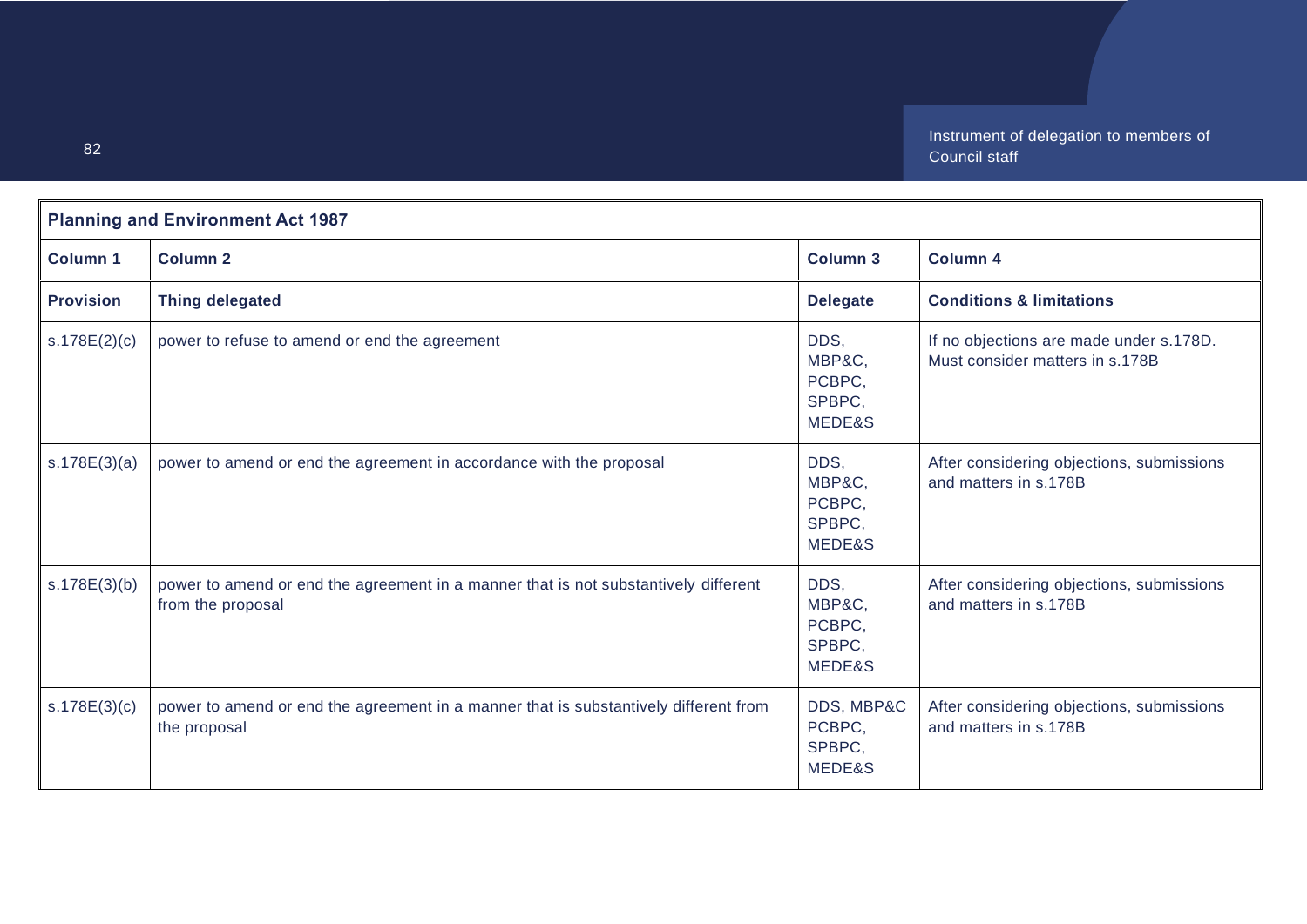| <b>Planning and Environment Act 1987</b> |                                                                                                                                                                                                            |                                              |                                                                    |
|------------------------------------------|------------------------------------------------------------------------------------------------------------------------------------------------------------------------------------------------------------|----------------------------------------------|--------------------------------------------------------------------|
| <b>Column 1</b>                          | <b>Column 2</b>                                                                                                                                                                                            | <b>Column 3</b>                              | <b>Column 4</b>                                                    |
| <b>Provision</b>                         | <b>Thing delegated</b>                                                                                                                                                                                     | <b>Delegate</b>                              | <b>Conditions &amp; limitations</b>                                |
| s.178E(3)(d)                             | power to refuse to amend or end the agreement                                                                                                                                                              | DDS,<br>MBP&C,<br>PCBPC,<br>SPBPC,<br>MEDE&S | After considering objections, submissions<br>and matters in s.178B |
| s.178F(1)                                | duty to give notice of its decision under s.178E(3)(a) or (b)                                                                                                                                              | DDS,<br>MBP&C,<br>PCBPC,<br>SPBPC,<br>MEDE&S |                                                                    |
| s.178F(2)                                | duty to give notice of its decision under $s.178E(2)(c)$ or $(3)(d)$                                                                                                                                       | DDS,<br>MBP&C,<br>PCBPC,<br>SPBPC,<br>MEDE&S |                                                                    |
| s.178F(4)                                | duty not to proceed to amend or end an agreement under s.178E until at least 21 days<br>after notice has been given or until an application for review to the Tribunal has been<br>determined or withdrawn | DDS,<br>MBP&C,<br>PCBPC,<br>SPBPC,<br>MEDE&S |                                                                    |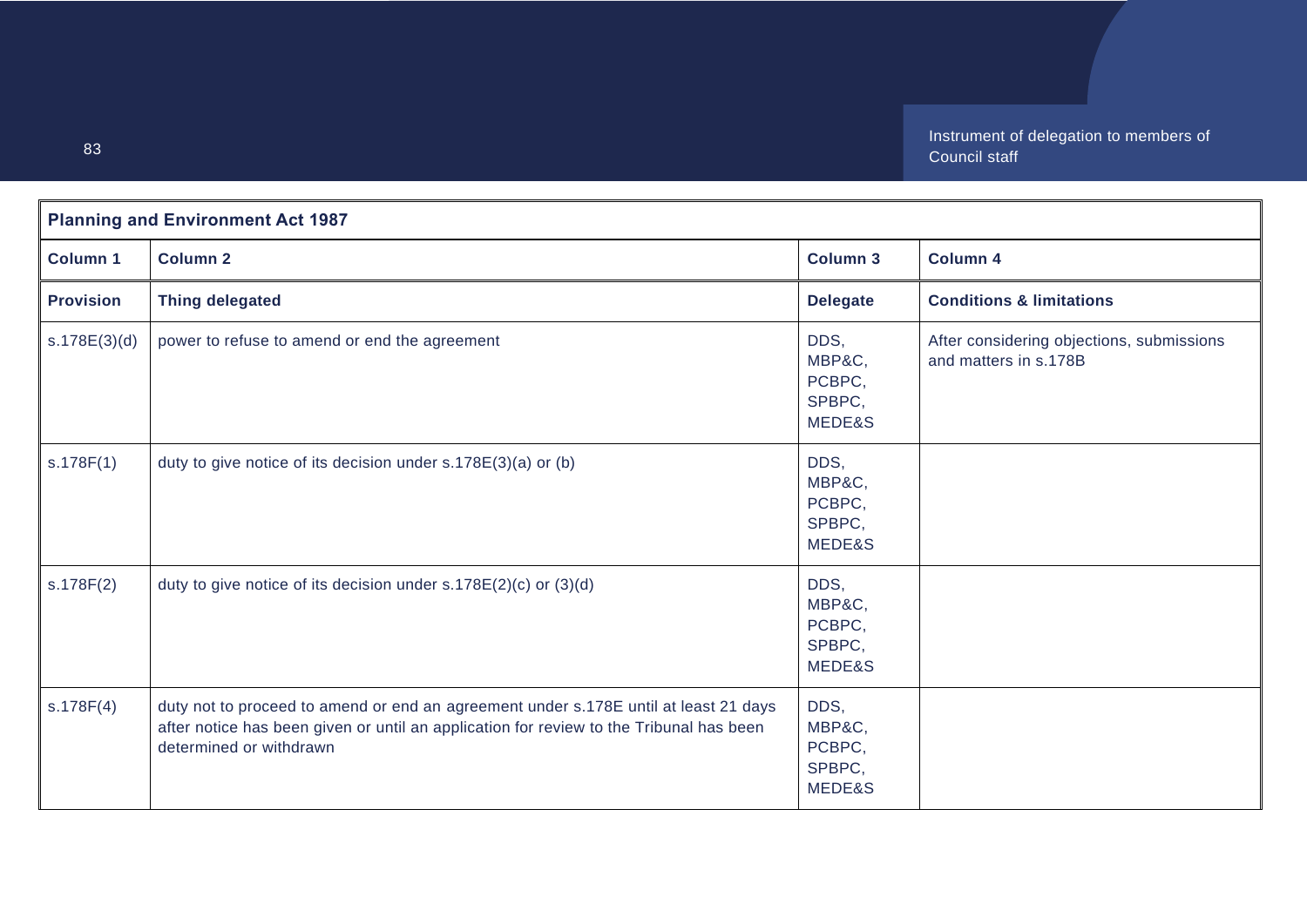| <b>Planning and Environment Act 1987</b> |                                                                                                                                              |                                              |                                     |
|------------------------------------------|----------------------------------------------------------------------------------------------------------------------------------------------|----------------------------------------------|-------------------------------------|
| <b>Column 1</b>                          | <b>Column 2</b>                                                                                                                              | <b>Column 3</b>                              | <b>Column 4</b>                     |
| <b>Provision</b>                         | <b>Thing delegated</b>                                                                                                                       | <b>Delegate</b>                              | <b>Conditions &amp; limitations</b> |
| s.178G                                   | duty to sign amended agreement and give copy to each other party to the agreement                                                            | DDS,<br>MBP&C,<br>PCBPC,<br>SPBPC,<br>MEDE&S |                                     |
| s.178H                                   | power to require a person who applies to amend or end an agreement to pay the costs<br>of giving notices and preparing the amended agreement | DDS,<br>MBP&C,<br>PCBPC,<br>SPBPC.<br>MEDE&S |                                     |
| s.178(3)                                 | duty to notify, in writing, each party to the agreement of the ending of the agreement<br>relating to Crown land                             | DDS,<br>MBP&C,<br>PCBPC,<br>SPBPC,<br>MEDE&S |                                     |
| s.179(2)                                 | duty to make a copy of each agreement available in accordance with the public<br>availability requirements                                   | DDS,<br>MBP&C,<br>PCBPC,<br>SPBPC,<br>MEDE&S |                                     |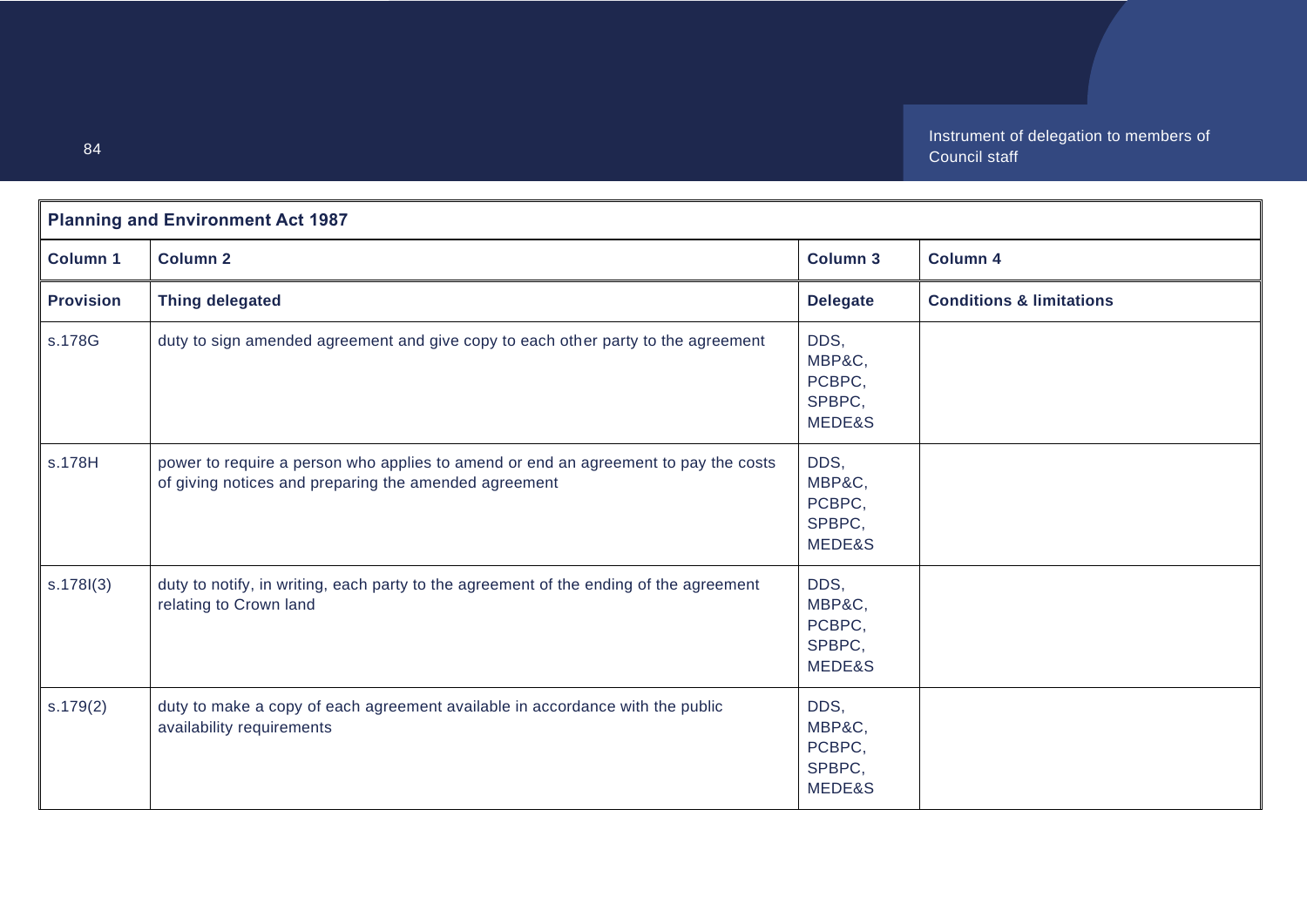| <b>Planning and Environment Act 1987</b> |                                                                                                                    |                                                    |                                     |
|------------------------------------------|--------------------------------------------------------------------------------------------------------------------|----------------------------------------------------|-------------------------------------|
| <b>Column 1</b>                          | <b>Column 2</b>                                                                                                    | <b>Column 3</b>                                    | <b>Column 4</b>                     |
| <b>Provision</b>                         | <b>Thing delegated</b>                                                                                             | <b>Delegate</b>                                    | <b>Conditions &amp; limitations</b> |
| s.181                                    | duty to apply to the Registrar of Titles to record the agreement and to deliver a<br>memorial to Registrar-General | DDS,<br>MBP&C,<br>PCBPC,<br>SPBPC,<br>MEDE&S       |                                     |
| s.181(1A)(a)                             | power to apply to the Registrar of Titles to record the agreement                                                  | DDS,<br>MBP&C,<br>PCBPC,<br>SPBPC,<br>MEDE&S       |                                     |
| s.181(1A)(b)                             | duty to apply to the Registrar of Titles, without delay, to record the agreement                                   | <b>DDS</b><br>MBP&C,<br>PCBPC,<br>SPBPC,<br>MEDE&S |                                     |
| s.182                                    | power to enforce an agreement                                                                                      | DDS,<br>MBP&C,<br><b>PCBPC</b><br><b>SPBPC</b>     |                                     |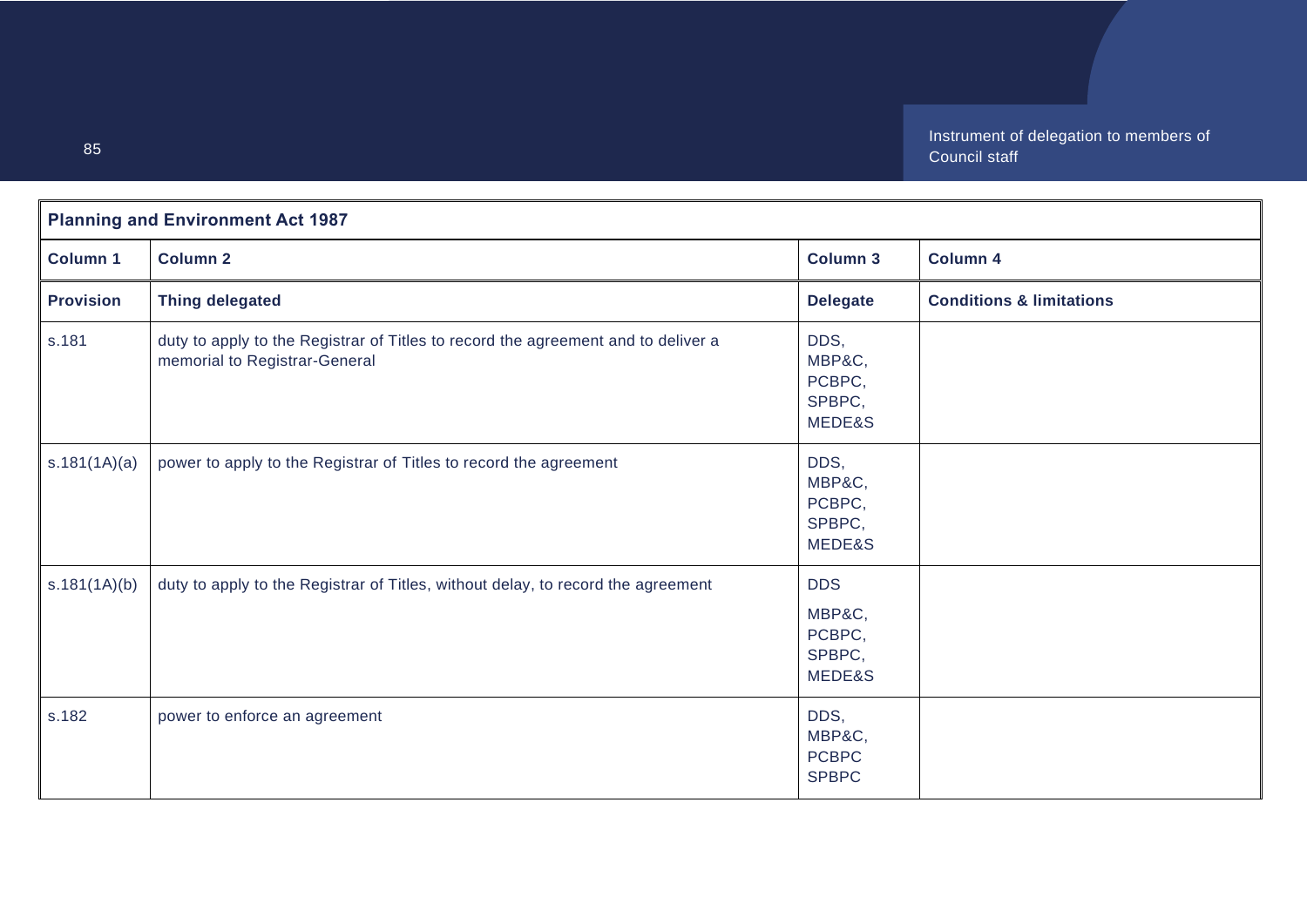| <b>Planning and Environment Act 1987</b> |                                                                                                                                                                                                         |                                              |                                     |
|------------------------------------------|---------------------------------------------------------------------------------------------------------------------------------------------------------------------------------------------------------|----------------------------------------------|-------------------------------------|
| <b>Column 1</b>                          | <b>Column 2</b>                                                                                                                                                                                         | <b>Column 3</b>                              | <b>Column 4</b>                     |
| <b>Provision</b>                         | <b>Thing delegated</b>                                                                                                                                                                                  | <b>Delegate</b>                              | <b>Conditions &amp; limitations</b> |
| s.183                                    | duty to tell Registrar of Titles of ending/amendment of agreement                                                                                                                                       | DDS,<br>MBP&C,<br>PCBPC,<br>SPBPC,<br>MEDE&S |                                     |
| s.184F(1)                                | power to decide to amend or end an agreement at any time after an application for<br>review of the failure of Council to make a decision                                                                | DDS,<br>MBP&C,<br>MEDE&S                     |                                     |
| s.184F(2)                                | duty not to amend or end the agreement or give notice of the decision after an<br>application is made to VCAT for review of a failure to amend or end an agreement                                      | DDS,<br>MBP&C,<br>MEDE&S                     |                                     |
| s.184F(3)                                | duty to inform the principal registrar if the responsible authority decides to amend or end<br>an agreement after an application is made for the review of its failure to end or amend<br>the agreement | DDS,<br>MBP&C,<br>MEDE&S                     |                                     |
| s.184F(5)                                | function of receiving advice from the principal registrar that the agreement may be<br>amended or ended in accordance with Council's decision                                                           | DDS,<br>MBP&C,<br>MEDE&S                     |                                     |
| s.184G(2)                                | duty to comply with a direction of the Tribunal                                                                                                                                                         | DDS,<br>MBP&C,<br>PCBPC,<br>MEDE&S           |                                     |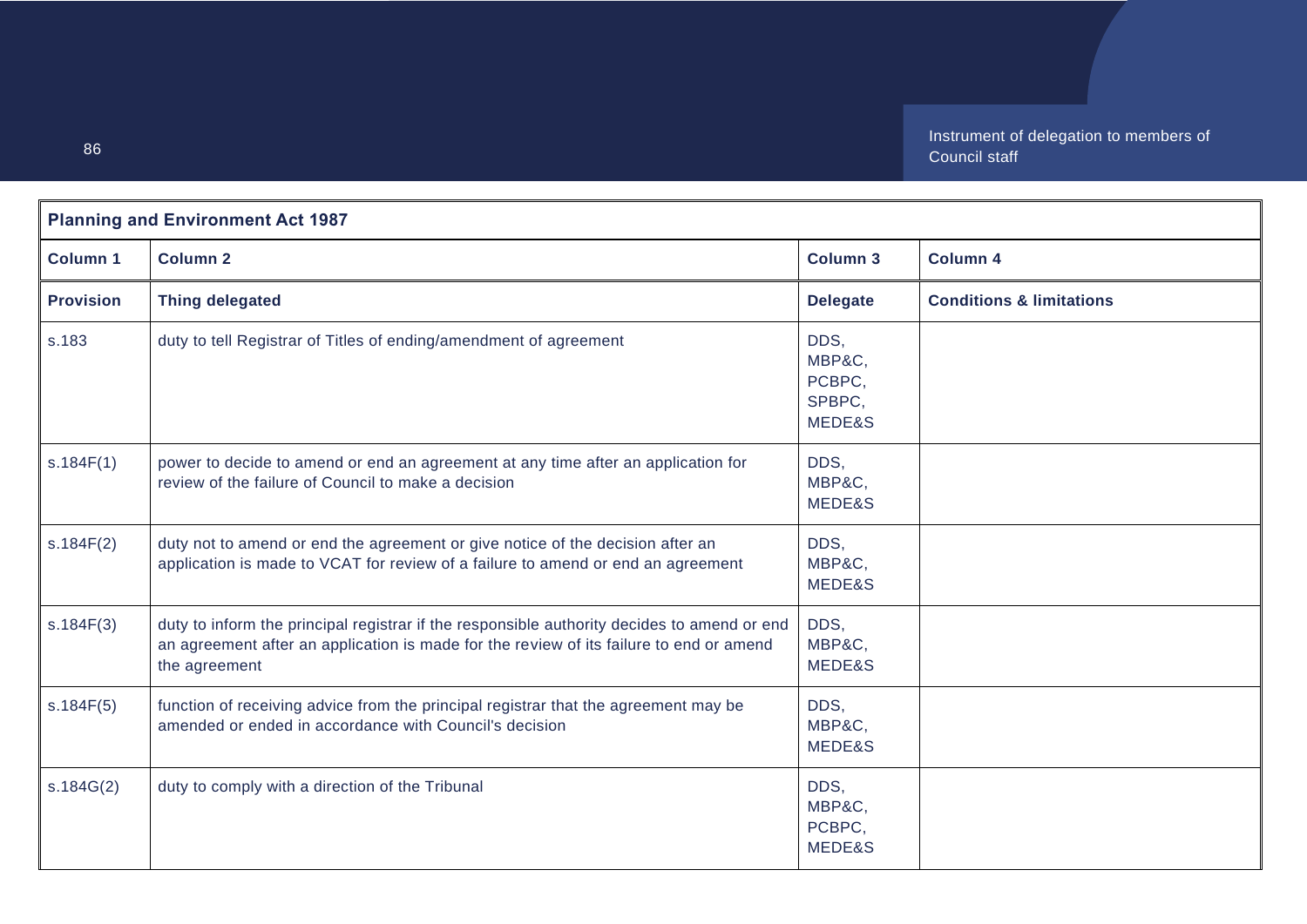| <b>Planning and Environment Act 1987</b> |                                                                        |                                                     |                                                                                                                                               |
|------------------------------------------|------------------------------------------------------------------------|-----------------------------------------------------|-----------------------------------------------------------------------------------------------------------------------------------------------|
| <b>Column 1</b>                          | <b>Column 2</b>                                                        | <b>Column 3</b>                                     | Column 4                                                                                                                                      |
| <b>Provision</b>                         | <b>Thing delegated</b>                                                 | <b>Delegate</b>                                     | <b>Conditions &amp; limitations</b>                                                                                                           |
| s.184G(3)                                | duty to give notice as directed by the Tribunal                        | DDS,<br>MBP&C,<br>PCBPC,<br>MEDE&S                  |                                                                                                                                               |
| s.198(1)                                 | function to receive application for planning certificate               | Not applicable                                      | Council is no more the authority to receive<br>and issue planning certificates as<br>Amendment C60 had been gazetted on 25<br>September 2014. |
| s.199(1)                                 | duty to give planning certificate to applicant                         | Not applicable                                      | Council is no more the authority to receive<br>and issue planning certificates as<br>Amendment C60 had been gazetted on 25<br>September 2014. |
| s.201(1)                                 | function of receiving application for declaration of underlying zoning | DDS,<br>MBP&C,<br>PCBPC,<br>MEDE&S,<br><b>SPSGE</b> |                                                                                                                                               |
| s.201(3)                                 | duty to make declaration                                               | DDS,<br>MBP&C,<br>PCBPC,<br>MEDE&S                  |                                                                                                                                               |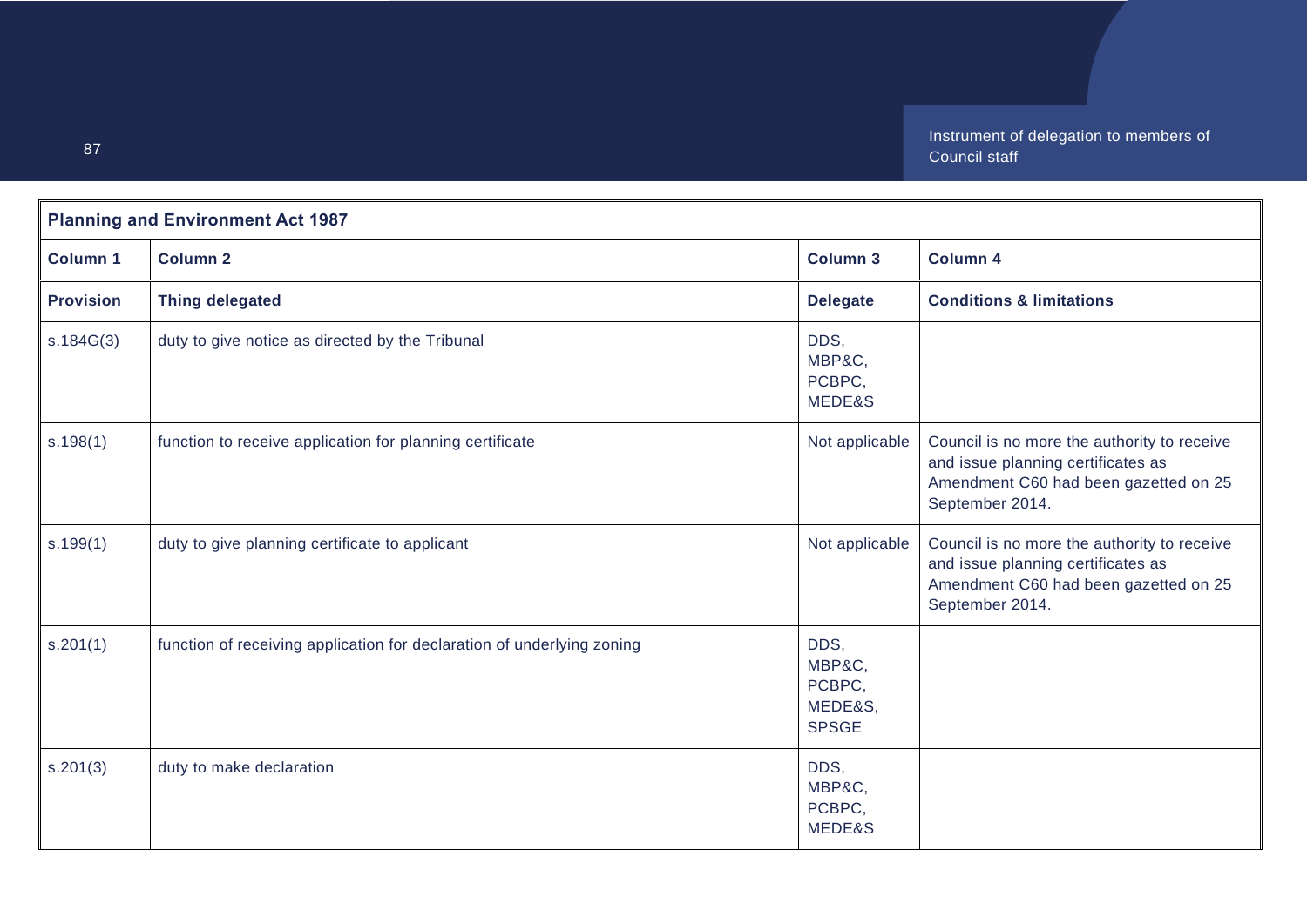| <b>Planning and Environment Act 1987</b> |                                                                                                                                                         |                                                                  |                                     |
|------------------------------------------|---------------------------------------------------------------------------------------------------------------------------------------------------------|------------------------------------------------------------------|-------------------------------------|
| <b>Column 1</b>                          | <b>Column 2</b>                                                                                                                                         | <b>Column 3</b>                                                  | <b>Column 4</b>                     |
| <b>Provision</b>                         | <b>Thing delegated</b>                                                                                                                                  | <b>Delegate</b>                                                  | <b>Conditions &amp; limitations</b> |
| s.201(3)                                 | power to decide, in relation to any planning scheme or permit, that a specified thing has<br>or has not been done to the satisfaction of Council        | DDS,<br>MBP&C,<br>PCBPC,<br>MEDE&S,<br>SPBPC,<br>SPSGE, P,<br>CP |                                     |
| s.201(3)                                 | power, in relation to any planning scheme or permit, to consent or refuse to consent to<br>any matter which requires the consent or approval of Council | DDS,<br>MBP&C,<br>PCBPC,<br>MEDE&S                               |                                     |
| s.201(3)                                 | power to approve any plan or any amendment to a plan or other document in<br>accordance with a provision of a planning scheme or condition in a permit  | DDS,<br>MBP&C,<br>PCBPC,<br>MEDE&S                               |                                     |
| s.201(3)                                 | power to give written authorisation in accordance with a provision of a planning scheme                                                                 | DDS,<br>MBP&C,<br>PCBPC,<br>MEDE&S                               |                                     |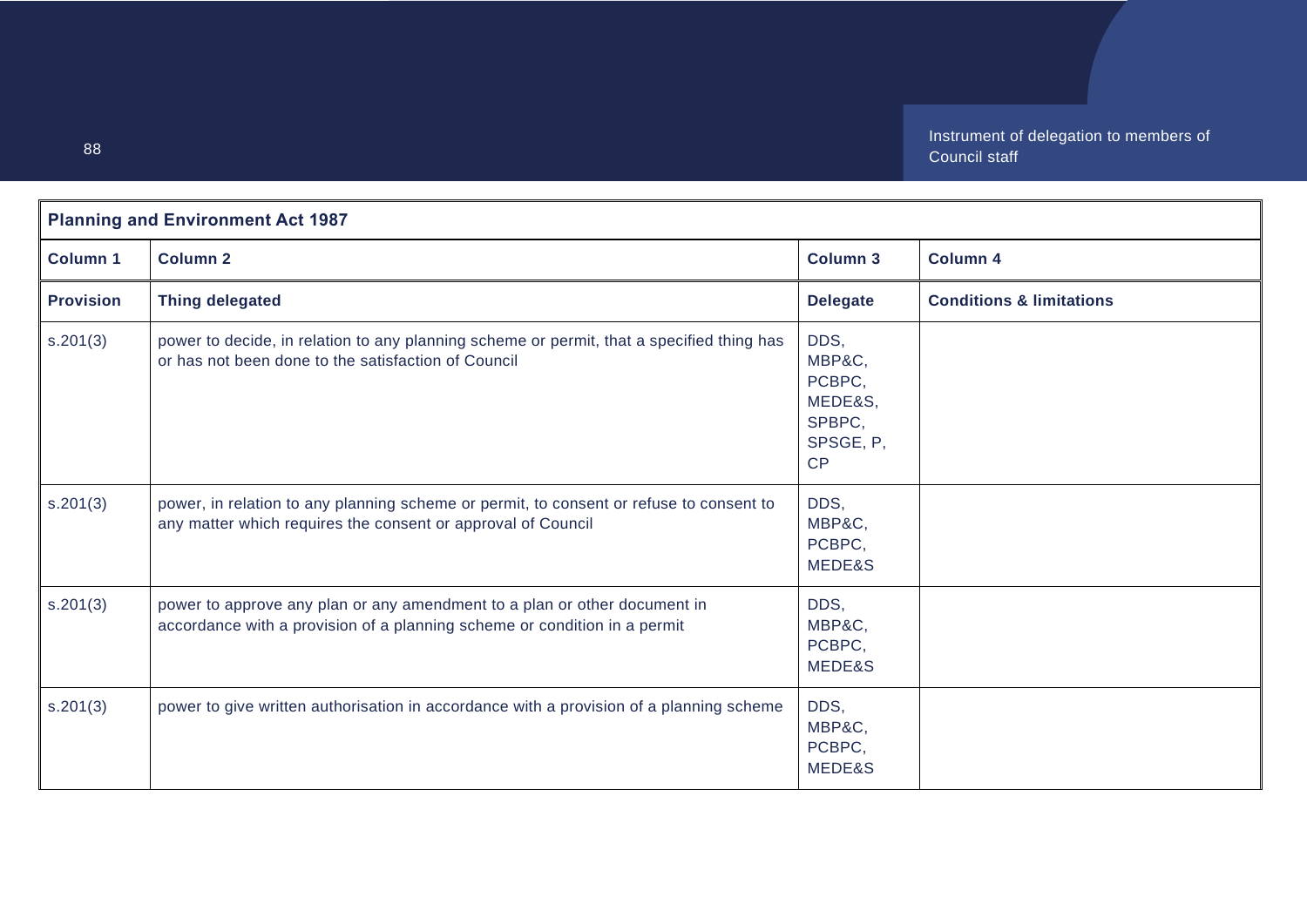| <b>Planning and Environment Act 1987</b> |                                                                                                                           |                                          |                                     |
|------------------------------------------|---------------------------------------------------------------------------------------------------------------------------|------------------------------------------|-------------------------------------|
| <b>Column 1</b>                          | <b>Column 2</b>                                                                                                           | <b>Column 3</b>                          | <b>Column 4</b>                     |
| <b>Provision</b>                         | <b>Thing delegated</b>                                                                                                    | <b>Delegate</b>                          | <b>Conditions &amp; limitations</b> |
| s.201UAB(1)                              | function of providing the Victorian Planning Authority with information relating to any<br>land within municipal district | DDS,<br>MBP&C,<br><b>PCBPC</b><br>MEDE&S |                                     |
| s.201UAB(2)                              | duty to provide the Victorian Planning Authority with information requested under<br>subsection (1) as soon as possible   | DDS,<br>MBP&C,<br><b>PCBPC</b><br>MEDE&S |                                     |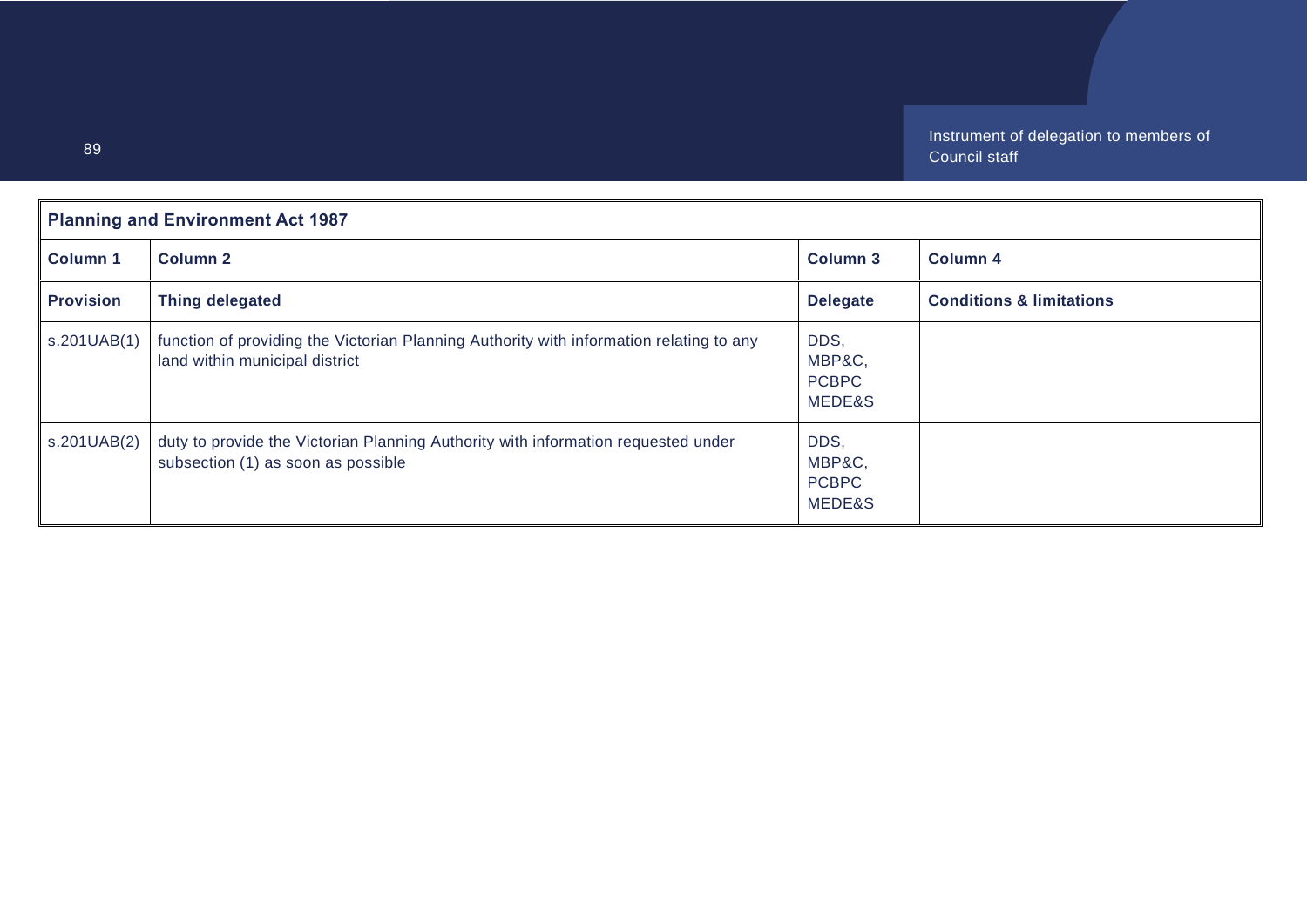| <b>Planning and Environment Regulations 2015</b> |                                                                                                                                                                                                                                                                                                            |                                                                     |                                                                                                                                                                                                                                      |
|--------------------------------------------------|------------------------------------------------------------------------------------------------------------------------------------------------------------------------------------------------------------------------------------------------------------------------------------------------------------|---------------------------------------------------------------------|--------------------------------------------------------------------------------------------------------------------------------------------------------------------------------------------------------------------------------------|
| <b>Column 1</b>                                  | <b>Column 2</b>                                                                                                                                                                                                                                                                                            | <b>Column 3</b>                                                     | <b>Column 4</b>                                                                                                                                                                                                                      |
| <b>Provision</b>                                 | <b>Thing delegated</b>                                                                                                                                                                                                                                                                                     | <b>Delegate</b>                                                     | <b>Conditions &amp; limitations</b>                                                                                                                                                                                                  |
| r. 6                                             | function of receiving notice, under section $19(1)(c)$ of the Act, from a planning authority<br>of its preparation of an amendment to a planning scheme                                                                                                                                                    | DDS.<br>MEDE&S,<br>MBP&C,<br><b>PCBPC</b><br><b>SPSGE</b>           | where Council is not the planning authority<br>and the amendment affects land within its<br>municipal district; or where the amendment<br>will amend the planning scheme to designate<br>Council as an acquiring authority.          |
| r.21                                             | power of responsible authority to require a permit applicant to verify information (by<br>statutory declaration or other written confirmation satisfactory to the responsible<br>authority) in an application for a permit or to amend a permit or any information provided<br>under section 54 of the Act | DDS.<br>MBP&C.<br><b>PCBPC</b>                                      |                                                                                                                                                                                                                                      |
| r.25(a)                                          | duty to make copy of matter considered under section $60(1A)(g)$ available for inspection<br>free of charge                                                                                                                                                                                                | DDS,<br>MBP&C,<br><b>PCBPC</b>                                      | where Council is the responsible authority                                                                                                                                                                                           |
| r.25(b)                                          | function of receiving a copy of any document considered under section $60(1A)(g)$ by the<br>responsible authority and duty to make the document available for inspection free of<br>charge                                                                                                                 | DDS,<br>MBP&C,<br><b>PCBPC</b>                                      | where Council is not the responsible<br>authority but the relevant land is within<br>Council's municipal district                                                                                                                    |
| r.42                                             | function of receiving notice under section $96C(1)(c)$ of the Act from a planning authority<br>of its preparation of a combined application for an amendment to a planning scheme<br>and notice of a permit application                                                                                    | DDS.<br>MEDE&S,<br>MBP&C,<br>PCBPC,<br><b>SPBPC</b><br><b>SPSGE</b> | where Council is not the planning authority<br>and the amendment affects land within<br>Council's municipal district; or where the<br>amendment will amend the planning scheme<br>to designate Council as an acquiring<br>authority. |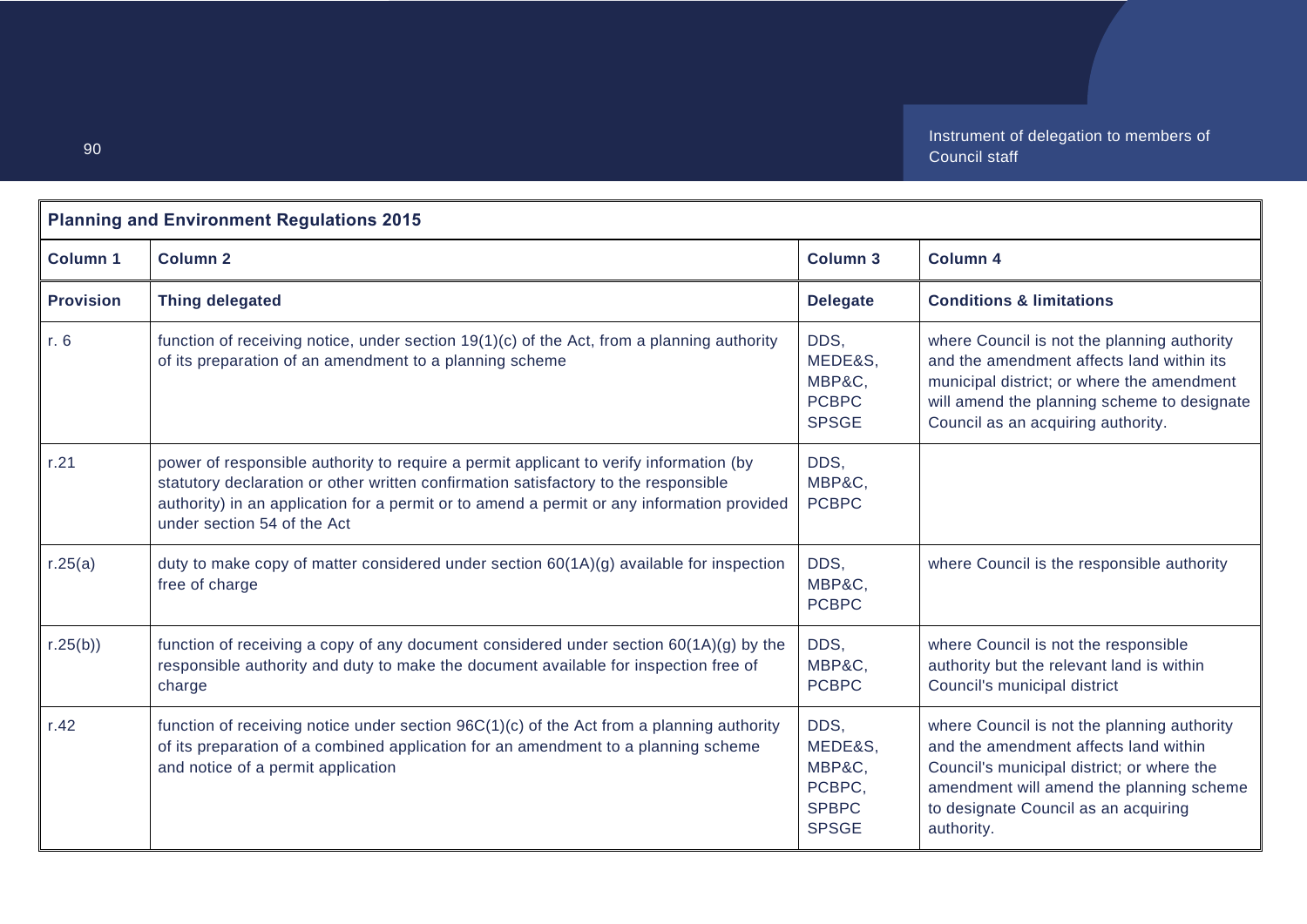| <b>Planning and Environment (Fees) Regulations 2015</b> |                                                                                                                                   |                          |                                     |
|---------------------------------------------------------|-----------------------------------------------------------------------------------------------------------------------------------|--------------------------|-------------------------------------|
| <b>Column 1</b>                                         | Column 2                                                                                                                          | <b>Column 3</b>          | Column <sub>4</sub>                 |
| <b>Provision</b>                                        | Thing delegated                                                                                                                   | <b>Delegate</b>          | <b>Conditions &amp; limitations</b> |
| r.19                                                    | power to waive or rebate a fee relating to an amendment of a planning scheme                                                      | DDS,<br>MBP&C,<br>MEDE&S |                                     |
| r.20                                                    | power to waive or rebate a fee other than a fee relating to an amendment to a planning<br>scheme                                  | DDS, MBP&C               | Deleted PCBPC                       |
| r.21                                                    | duty to record matters taken into account and which formed the basis of a decision to<br>waive or rebate a fee under r.19 or R.20 | DDS,<br>MBP&C,<br>MEDE&S | Deleted PCBPC                       |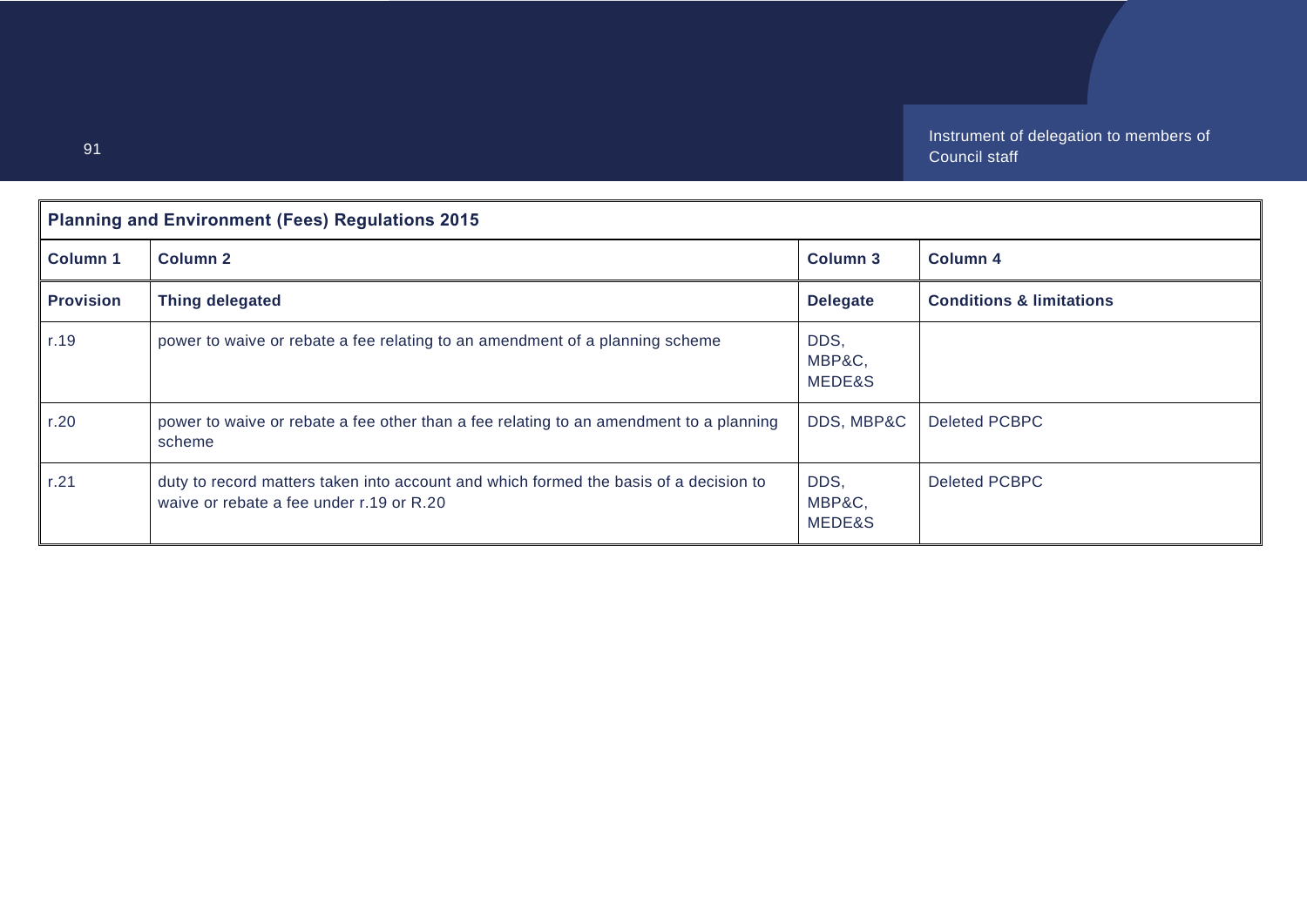| <b>Residential Tenancies Act 1997</b> |                                                                                                                                                |                 |                                     |
|---------------------------------------|------------------------------------------------------------------------------------------------------------------------------------------------|-----------------|-------------------------------------|
| Column 1                              | <b>Column 2</b>                                                                                                                                | <b>Column 3</b> | Column 4                            |
| <b>Provision</b>                      | <b>Thing delegated</b>                                                                                                                         | <b>Delegate</b> | <b>Conditions &amp; limitations</b> |
|                                       |                                                                                                                                                |                 |                                     |
|                                       |                                                                                                                                                |                 |                                     |
|                                       |                                                                                                                                                |                 |                                     |
|                                       |                                                                                                                                                |                 |                                     |
|                                       |                                                                                                                                                |                 |                                     |
|                                       |                                                                                                                                                |                 |                                     |
|                                       |                                                                                                                                                |                 |                                     |
|                                       |                                                                                                                                                |                 |                                     |
|                                       |                                                                                                                                                |                 |                                     |
|                                       |                                                                                                                                                |                 |                                     |
|                                       |                                                                                                                                                |                 |                                     |
|                                       |                                                                                                                                                |                 |                                     |
| s.518F                                | power to issue notice to caravan park regarding emergency management plan if<br>determined that the plan does not comply with the requirements | DDS, MBP&C      |                                     |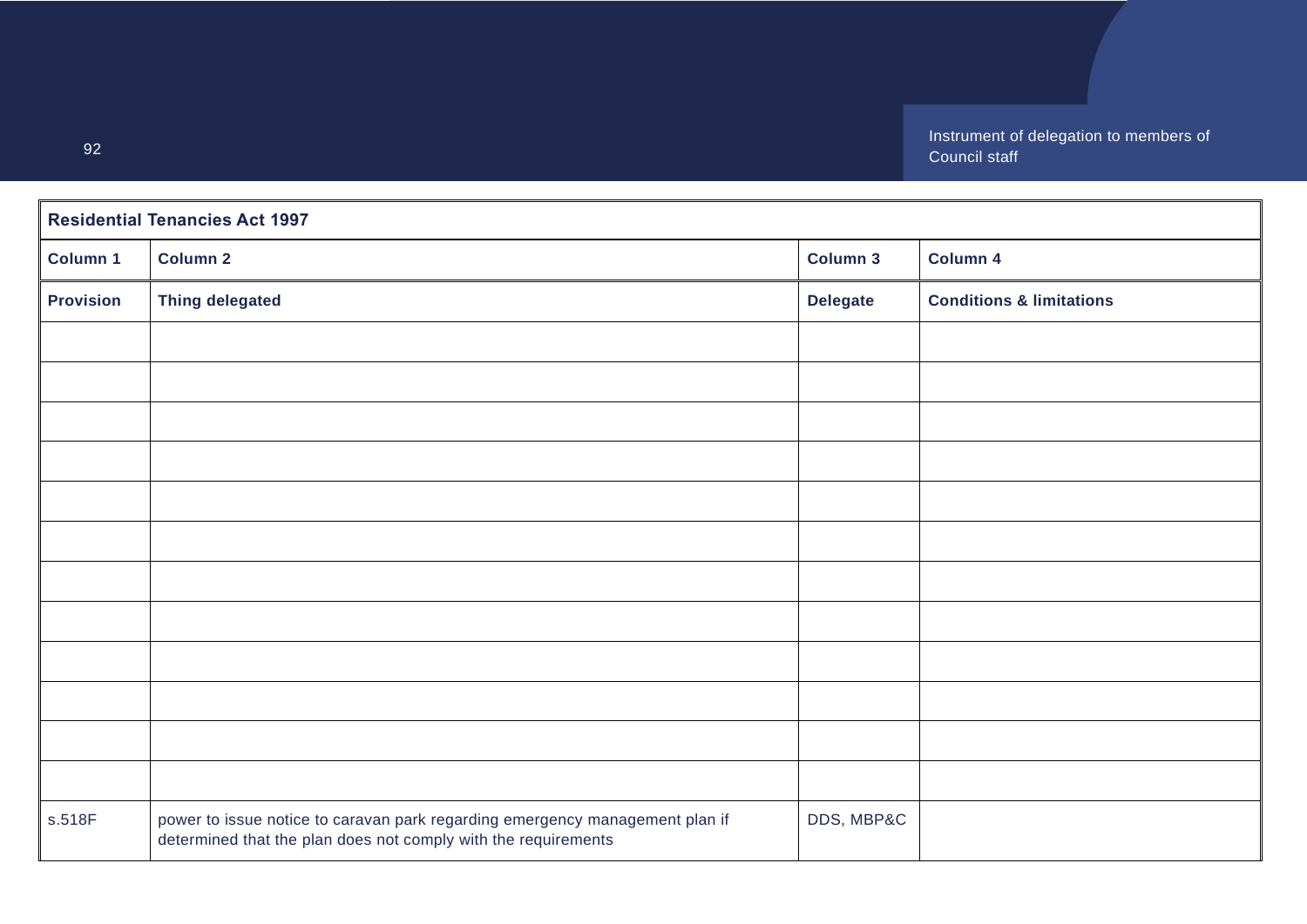| <b>Residential Tenancies Act 1997</b> |                                                                                                               |                    |                                     |
|---------------------------------------|---------------------------------------------------------------------------------------------------------------|--------------------|-------------------------------------|
| <b>Column 1</b>                       | <b>Column 2</b>                                                                                               | <b>Column 3</b>    | <b>Column 4</b>                     |
| <b>Provision</b>                      | Thing delegated                                                                                               | <b>Delegate</b>    | <b>Conditions &amp; limitations</b> |
| s.522(1)                              | power to give a compliance notice to a person                                                                 | DDS, MBP&C         |                                     |
| s.525(2)                              | power to authorise an officer to exercise powers in section 526 (either generally or in a<br>particular case) | DDS, MBP&C         |                                     |
| s.525(4)                              | duty to issue identity card to authorised officers                                                            | DDS,<br>MBP&C, DCS |                                     |
| s.526(5)                              | duty to keep record of entry by authorised officer under section 526                                          | DDS,<br>MBP&C, CCC |                                     |
| s.526A(3)                             | function of receiving report of inspection                                                                    | DDS,<br>MBP&C, CCC |                                     |
| s.527                                 | power to authorise a person to institute proceedings (either generally or in a particular<br>case)            | DDS, MBP&C         |                                     |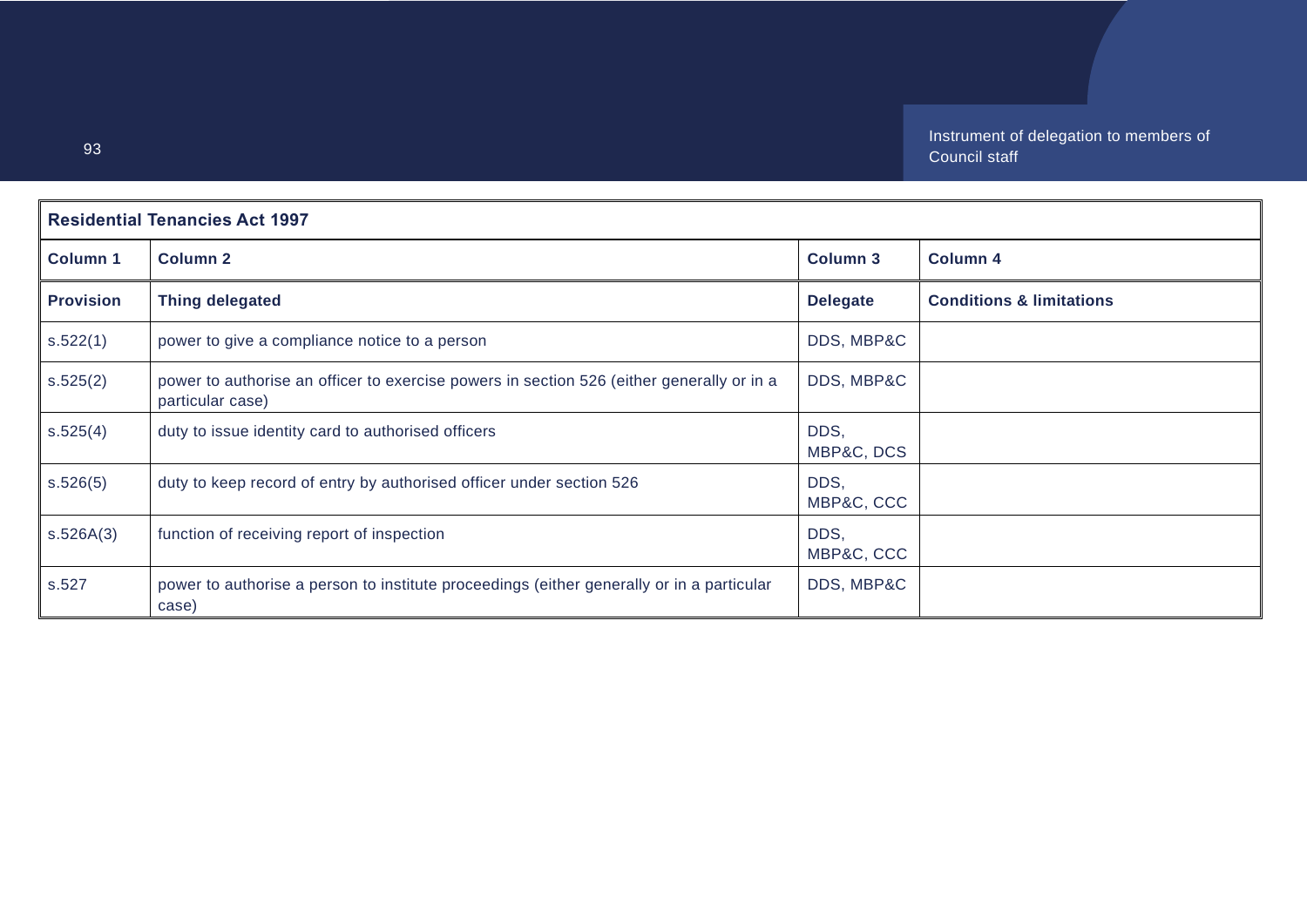| Residential Tenancies (Caravan Parks and Movable Dwellings Registration and Standards) Regulations 2020 |                                                                                                                                |                                   |                                     |
|---------------------------------------------------------------------------------------------------------|--------------------------------------------------------------------------------------------------------------------------------|-----------------------------------|-------------------------------------|
| <b>Column 1</b>                                                                                         | <b>Column 2</b>                                                                                                                | <b>Column 3</b>                   | <b>Column 4</b>                     |
| <b>Provision</b>                                                                                        | <b>Thing delegated</b>                                                                                                         | <b>Delegate</b>                   | <b>Conditions &amp; limitations</b> |
| r.7                                                                                                     | Power to enter into a written agreement with a caravan park owner                                                              | MBP&C, DDS                        |                                     |
| r.10                                                                                                    | function of receiving application for registration                                                                             | MBP&C,<br>CCC, EHO                |                                     |
| r <sub>11</sub>                                                                                         | function of receiving application for renewal of registration                                                                  | MBP&C,<br>CCC, EHO                |                                     |
| r.12(1)                                                                                                 | duty to grant the registration if satisfied that the caravan park complies with these<br>regulations                           | MBP&C,<br>CCC, EHO                |                                     |
| r 12(1)                                                                                                 | Power to refuse to renew the registration if not satisfied that the caravan park complies<br>with these regulations            | MBP&C, CCC                        |                                     |
| r.12(2)                                                                                                 | duty to renew the registration if satisfied that the caravan park complies with these<br>regulations                           | MBP&C,<br>CCC, EHO                |                                     |
| r.12(2)                                                                                                 | power to refuse to renew the registration if not satisfied that the caravan park complies<br>with these regulations            | MBP&C,<br>DDS, CCC                |                                     |
| r 12(3)                                                                                                 | duty to have regard to matters in determining an application for registration or an<br>application for renewal of registration | MBP&C,<br>DDS, CCC,<br><b>EHO</b> |                                     |
| $r.12(4)$ & (5)                                                                                         | duty to issue certificate of registration                                                                                      | CCC, EHO                          |                                     |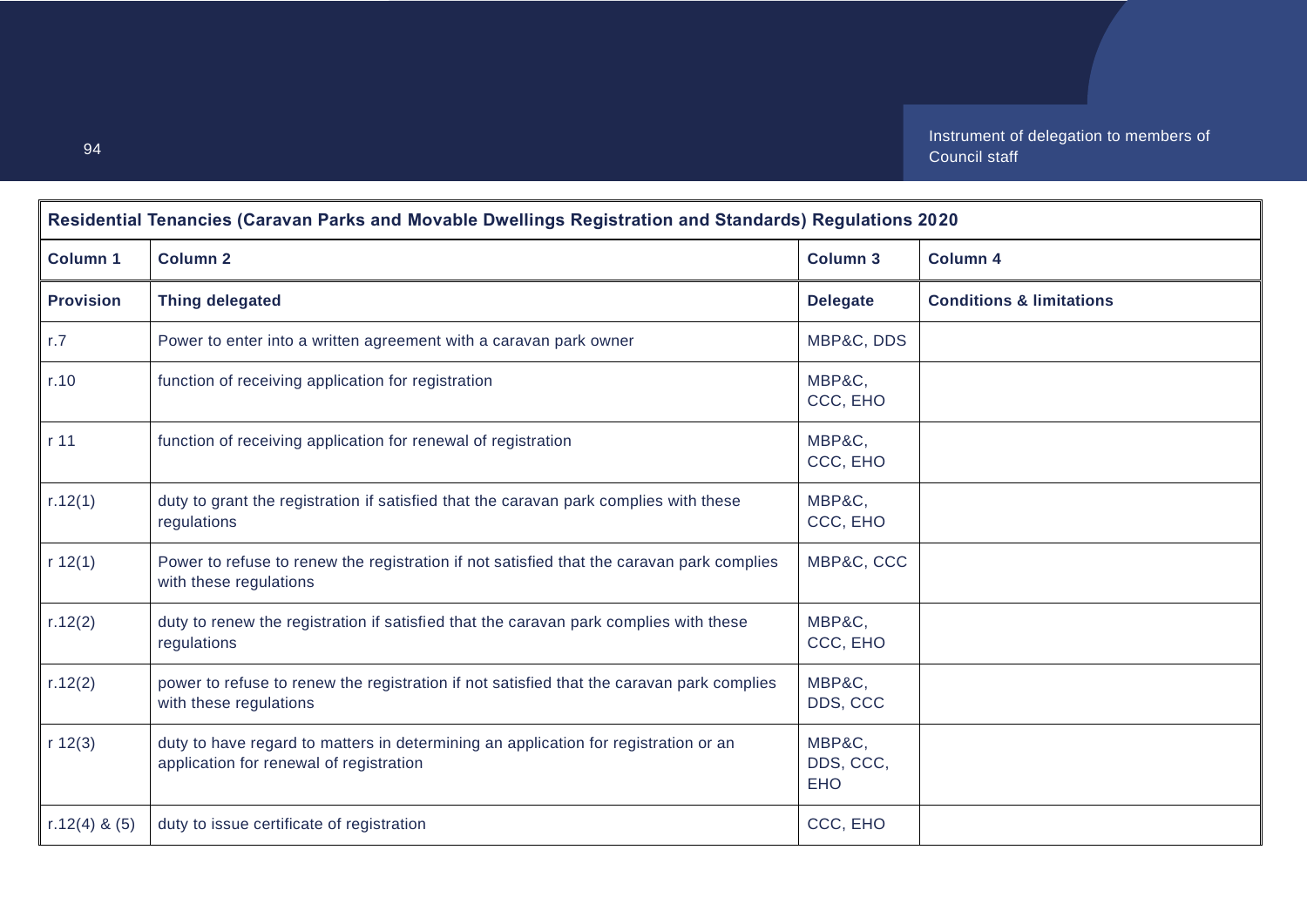| Residential Tenancies (Caravan Parks and Movable Dwellings Registration and Standards) Regulations 2020 |                                                                                                                                                   |                    |                                     |
|---------------------------------------------------------------------------------------------------------|---------------------------------------------------------------------------------------------------------------------------------------------------|--------------------|-------------------------------------|
| <b>Column 1</b>                                                                                         | <b>Column 2</b>                                                                                                                                   | <b>Column 3</b>    | <b>Column 4</b>                     |
| <b>Provision</b>                                                                                        | <b>Thing delegated</b>                                                                                                                            | <b>Delegate</b>    | <b>Conditions &amp; limitations</b> |
| r.14(1)                                                                                                 | function of receiving notice of transfer of ownership                                                                                             | CCC, EHO           |                                     |
| r.14(3)                                                                                                 | power to determine where notice of transfer is displayed                                                                                          | MBP&C,<br>CCC, EHO |                                     |
| r.15(1)                                                                                                 | duty to transfer registration to new caravan park owner                                                                                           | MBP&C, CCC         |                                     |
| r.15(2)                                                                                                 | duty to issue a certificate of transfer of registration                                                                                           | MBP&C, CCC         |                                     |
| r.16(1)                                                                                                 | power to determine the fee to accompany applications for registration or applications for<br>renewal of registration                              | DDS, MBP&C         | <b>Deleted CCC</b>                  |
| r.17                                                                                                    | duty to keep register of caravan parks                                                                                                            | MBP&C,<br>CCC, EHO |                                     |
| r.18(4)                                                                                                 | power to determine where the emergency contact person's details are displayed                                                                     | MBP&C,<br>CCC, EHO |                                     |
| r.18(6)                                                                                                 | power to determine where certain information is displayed                                                                                         | MBP&C.<br>CCC, EHO |                                     |
| r.22(1)                                                                                                 | duty to notify a caravan park owner of the relevant emergency services agencies for the<br>caravan park, on the request of the caravan park owner | MBP&C,<br>CCC, EHO |                                     |
| r.22(2)                                                                                                 | duty to consult with relevant emergency services agencies                                                                                         | MBP&C, CCC         |                                     |
| r.23                                                                                                    | power to determine places in which caravan park owner must display a copy of<br>emergency procedures                                              | MBP&C,<br>CCC, EHO |                                     |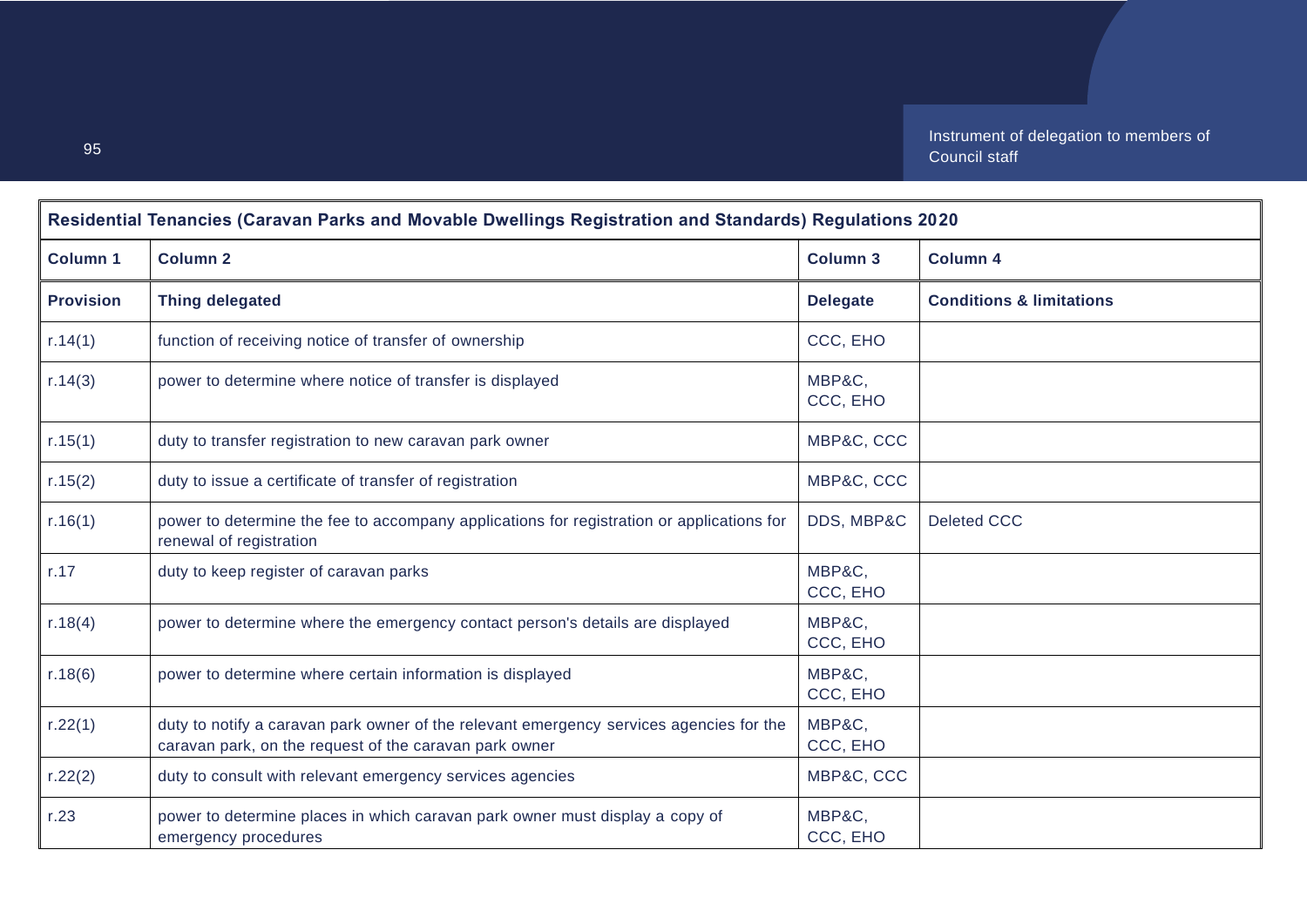| Residential Tenancies (Caravan Parks and Movable Dwellings Registration and Standards) Regulations 2020 |                                                                                                                       |                    |                                     |
|---------------------------------------------------------------------------------------------------------|-----------------------------------------------------------------------------------------------------------------------|--------------------|-------------------------------------|
| <b>Column 1</b>                                                                                         | <b>Column 2</b>                                                                                                       | <b>Column 3</b>    | <b>Column 4</b>                     |
| <b>Provision</b>                                                                                        | <b>Thing delegated</b>                                                                                                | <b>Delegate</b>    | <b>Conditions &amp; limitations</b> |
| r.24                                                                                                    | power to determine places in which caravan park owner must display copy of public<br>emergency warnings               | MBP&C.<br>CCC, EHO |                                     |
| r.25(3)                                                                                                 | duty to consult with relevant floodplain management authority                                                         | MBP&C, CCC         |                                     |
| r.26                                                                                                    | duty to have regard to any report of the relevant fire authority                                                      | MBP&C, CCC         |                                     |
| r.28(c)                                                                                                 | power to approve system for the collection, removal and disposal of sewage and waste<br>water from a movable dwelling | MBP&C,<br>CCC, EHO |                                     |
| r.40                                                                                                    | function of receiving notice of proposed installation of unregistrable movable dwelling or<br>rigid annexe            | MBP&C, CCC         |                                     |
| r.40(b)                                                                                                 | power to require notice of proposal to install unregistrable movable dwelling or rigid<br>annexe                      | MBP&C, CCC         |                                     |
| r.41(4)                                                                                                 | function of receiving installation certificate                                                                        | MBP&C, CCC         |                                     |
| r.43                                                                                                    | power to approve use of a non-habitable structure as a dwelling or part of a dwelling                                 | MBP&C,<br>MBS, CCC |                                     |
| Schedule 3<br>clause $4(3)$                                                                             | power to approve the removal of wheels and axles from unregistrable movable dwelling                                  | MBP&C, CCC         |                                     |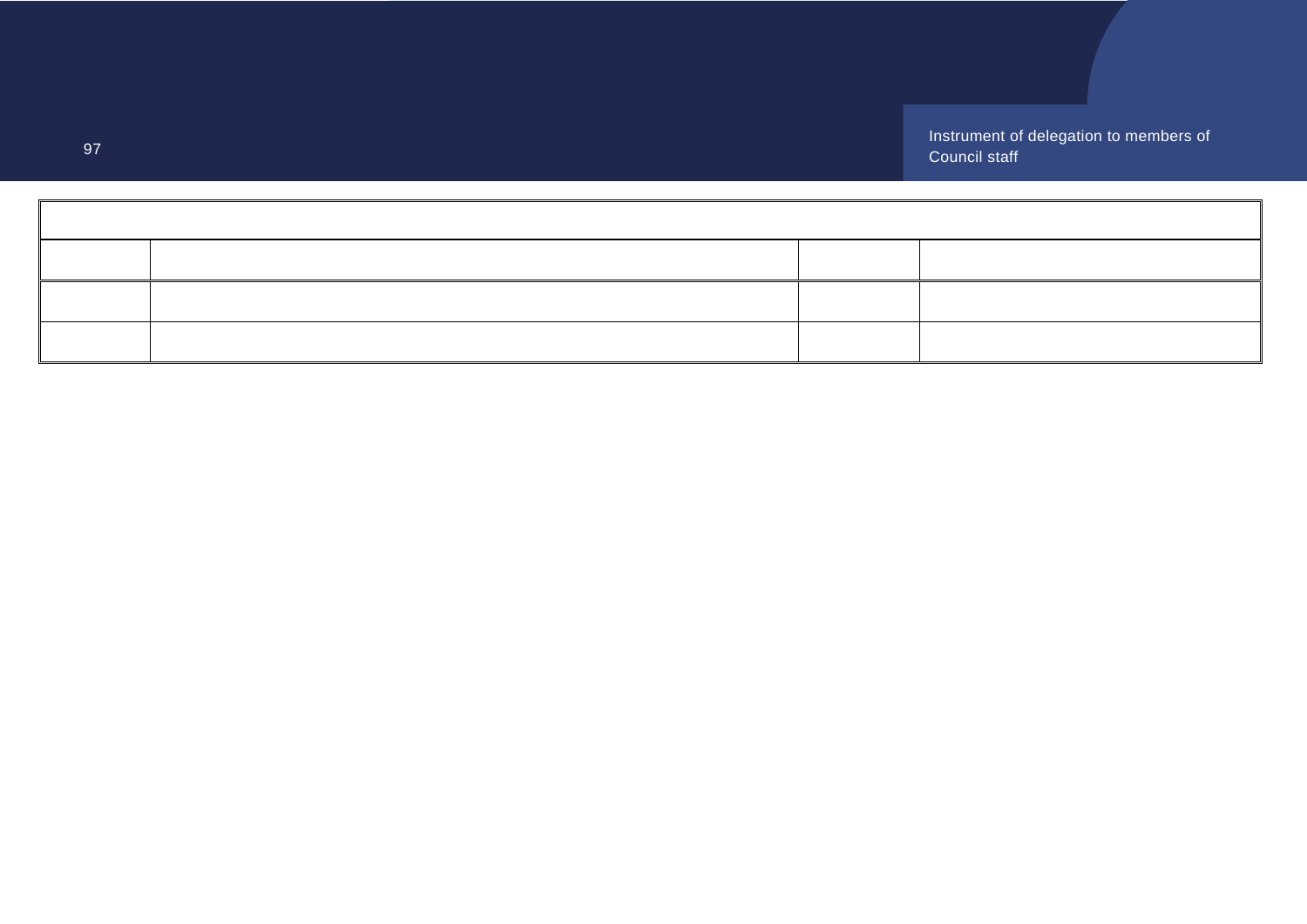| <b>Road Management Act 2004</b> |                                                                                                        |                 |                                                                                                                |
|---------------------------------|--------------------------------------------------------------------------------------------------------|-----------------|----------------------------------------------------------------------------------------------------------------|
| Column <sub>1</sub>             | Column <sub>2</sub>                                                                                    | <b>Column 3</b> | <b>Column 4</b>                                                                                                |
| <b>Provision</b>                | <b>Thing delegated</b>                                                                                 | <b>Delegate</b> | <b>Conditions &amp; limitations</b>                                                                            |
| s.11(1)                         | power to declare a road by publishing a notice in the Government Gazette                               | <b>DIS</b>      | obtain consent in circumstances specified<br>in section $11(2)$                                                |
| s.11(8)                         | power to name a road or change the name of a road by publishing notice in Government<br>Gazette        | <b>DIS</b>      |                                                                                                                |
| s.11(9)(b)                      | duty to advise Registrar                                                                               | DIS, MIP&D      |                                                                                                                |
| s.11(10)                        | duty to inform Secretary to Department of Environment, Land, Water and Planning of<br>declaration etc. | DIS, MIP&D      | clause subject to section 11(10A)                                                                              |
| s.11(10A)                       | duty to inform Secretary to Department of Environment, Land, Water and Planning or<br>nominated person | DIS, MIP&D      | where council is the coordinating road<br>authority                                                            |
| s.12(2)                         | power to discontinue road or part of a road                                                            | <b>DIS</b>      | where council is the coordinating road<br>authority                                                            |
| s.12(4)                         | power to publish, and provide copy, notice of proposed discontinuance                                  | <b>DIS</b>      | power of coordinating road authority where<br>it is the discontinuing body. Unless section<br>$12(11)$ applies |
| s.12(5)                         | duty to consider written submissions received within 28 days of notice                                 | <b>DIS</b>      | duty of coordinating road authority where it<br>is the discontinuing body. Unless section<br>$12(11)$ applies  |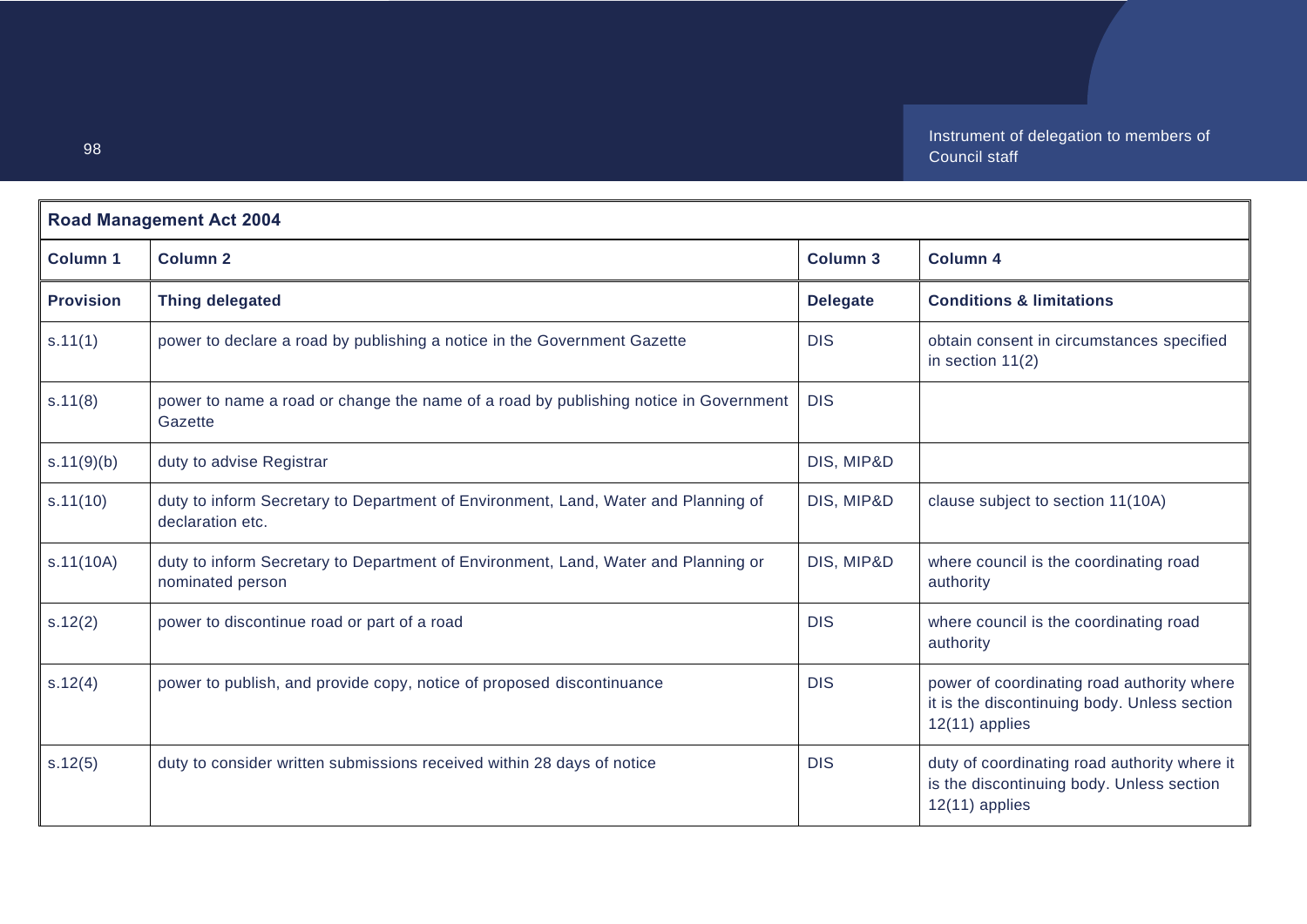| <b>Road Management Act 2004</b> |                                                                                                                                                                                                                                                |                 |                                                                                                                                                                             |
|---------------------------------|------------------------------------------------------------------------------------------------------------------------------------------------------------------------------------------------------------------------------------------------|-----------------|-----------------------------------------------------------------------------------------------------------------------------------------------------------------------------|
| <b>Column 1</b>                 | <b>Column 2</b>                                                                                                                                                                                                                                | <b>Column 3</b> | <b>Column 4</b>                                                                                                                                                             |
| <b>Provision</b>                | <b>Thing delegated</b>                                                                                                                                                                                                                         | <b>Delegate</b> | <b>Conditions &amp; limitations</b>                                                                                                                                         |
| s.12(6)                         | function of hearing a person in support of their written submission                                                                                                                                                                            | <b>DIS</b>      | function of coordinating road authority<br>where it is the discontinuing body. Unless<br>section 12(11) applies                                                             |
| s.12(7)                         | duty to fix day, time and place of meeting under section 12(6) and to give notice                                                                                                                                                              | <b>DIS</b>      | duty of coordinating road authority where it<br>is the discontinuing body. Unless section<br>$12(11)$ applies                                                               |
| s.12(10)                        | duty to notify of decision made                                                                                                                                                                                                                | DIS, MIP&D      | duty of coordinating road authority where it<br>is the discontinuing body. Does not apply<br>where an exemption is specified by the<br>regulations or given by the Minister |
| s.13(1)                         | power to fix a boundary of a road by publishing notice in Government Gazette                                                                                                                                                                   | <b>DIS</b>      | power of coordinating road authority and<br>obtain consent under section 13(3) and<br>section 13(4) as appropriate                                                          |
| s.14(4)                         | function of receiving notice from Head, Transport for Victoria                                                                                                                                                                                 | DIS, MIP&D      |                                                                                                                                                                             |
| s.14(7)                         | power to appeal against decision of Head, Transport for Victoria                                                                                                                                                                               | <b>DIS</b>      |                                                                                                                                                                             |
| s.15(1)                         | power to enter into arrangement with another road authority, utility or a provider of<br>public transport to transfer a road management function of the road authority to the<br>other road authority, utility or provider of public transport | <b>DIS</b>      |                                                                                                                                                                             |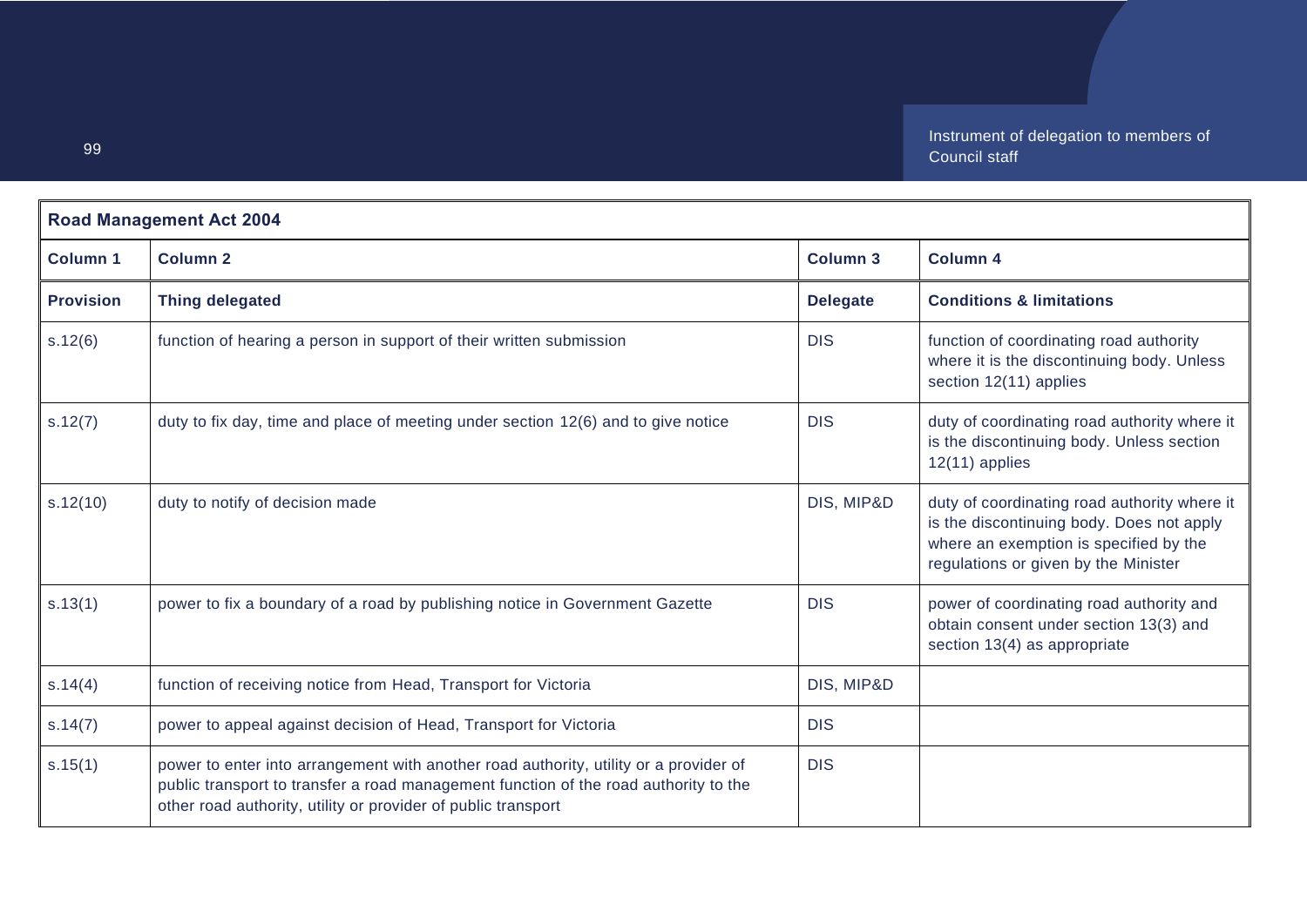| <b>Road Management Act 2004</b> |                                                                                                                               |                           |                                                     |
|---------------------------------|-------------------------------------------------------------------------------------------------------------------------------|---------------------------|-----------------------------------------------------|
| <b>Column 1</b>                 | <b>Column 2</b>                                                                                                               | <b>Column 3</b>           | <b>Column 4</b>                                     |
| <b>Provision</b>                | <b>Thing delegated</b>                                                                                                        | <b>Delegate</b>           | <b>Conditions &amp; limitations</b>                 |
| s.15(1A)                        | power to enter into arrangement with a utility to transfer a road management function of<br>the utility to the road authority | <b>DIS</b>                |                                                     |
| s.15(2)                         | duty to include details of arrangement in public roads register                                                               | DIS, MIP&D,<br><b>APC</b> |                                                     |
| s.16(7)                         | power to enter into an arrangement under section 15                                                                           | <b>DIS</b>                |                                                     |
| s.16(8)                         | duty to enter details of determination in public roads register                                                               | DIS, MIP&D,<br><b>APC</b> |                                                     |
| s.17(2)                         | duty to register public road in public roads register                                                                         | DIS, MIP&D,<br><b>APC</b> | where council is the coordinating road<br>authority |
| s.17(3)                         | power to decide that a road is reasonably required for general public use                                                     | <b>DIS</b>                | where council is the coordinating road<br>authority |
| s.17(3)                         | duty to register a road reasonably required for general public use in public roads<br>register                                | DIS, MIP&D,<br><b>APC</b> | where council is the coordinating road<br>authority |
| s.17(4)                         | power to decide that a road is no longer reasonably required for general public use                                           | <b>DIS</b>                | where council is the coordinating road<br>authority |
| s.17(4)                         | duty to remove road no longer reasonably required for general public use from public<br>roads register                        | DIS, MIP&D,<br><b>APC</b> | where council is the coordinating road<br>authority |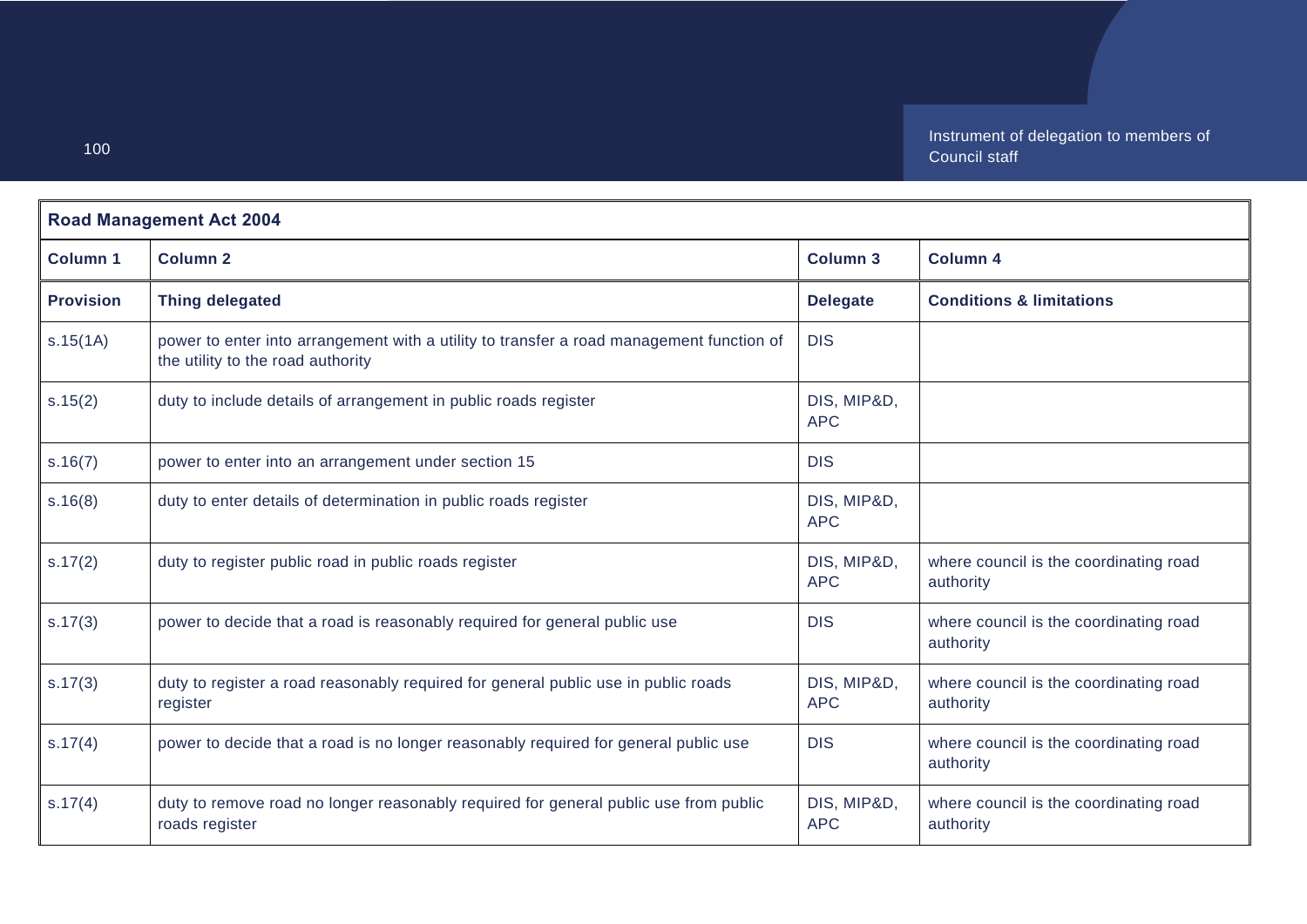| <b>Road Management Act 2004</b> |                                                                                                                  |                           |                                                                                                                        |
|---------------------------------|------------------------------------------------------------------------------------------------------------------|---------------------------|------------------------------------------------------------------------------------------------------------------------|
| <b>Column 1</b>                 | <b>Column 2</b>                                                                                                  | Column 3                  | Column 4                                                                                                               |
| <b>Provision</b>                | <b>Thing delegated</b>                                                                                           | <b>Delegate</b>           | <b>Conditions &amp; limitations</b>                                                                                    |
| s.18(1)                         | power to designate ancillary area                                                                                | <b>DIS</b>                | where council is the coordinating road<br>authority, and obtain consent in<br>circumstances specified in section 18(2) |
| s.18(3)                         | duty to record designation in public roads register                                                              | DIS, MIP&D,<br><b>APC</b> | where council is the coordinating road<br>authority                                                                    |
| s.19(1)                         | duty to keep register of public roads in respect of which it is the coordinating road<br>authority               | DIS, MIP&D,<br><b>APC</b> |                                                                                                                        |
| s.19(4)                         | duty to specify details of discontinuance in public roads register                                               | DIS, MIP&D,<br><b>APC</b> |                                                                                                                        |
| s.19(5)                         | duty to ensure public roads register is available for public inspection                                          | DIS, MIP&D,<br><b>APC</b> |                                                                                                                        |
| s.21                            | function of replying to request for information or advice                                                        | DIS, MIP&D,<br><b>MFS</b> | obtain consent in circumstances specified<br>in section $11(2)$                                                        |
| s.22(2)                         | function of commenting on proposed direction                                                                     | <b>DIS</b>                |                                                                                                                        |
| s.22(4)                         | duty to publish a copy or summary of any direction made under section 22 by the<br>Minister in its annual report | <b>DIS</b>                |                                                                                                                        |
| s.22(5)                         | duty to give effect to a direction under this section                                                            | DIS, MIP&D,<br><b>MFS</b> |                                                                                                                        |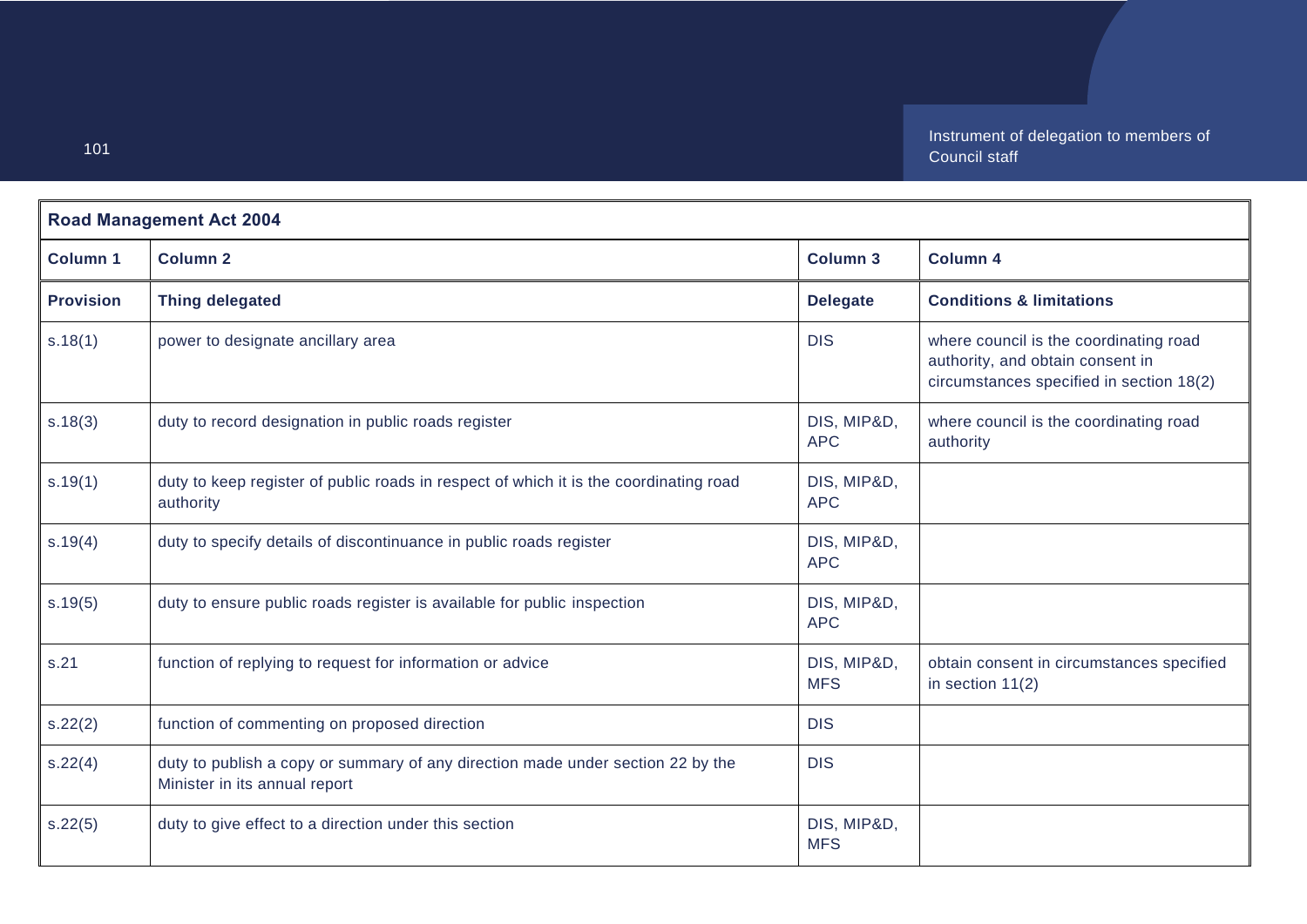| <b>Road Management Act 2004</b> |                                                                                                                 |                                                       |                                                                                                                                                         |
|---------------------------------|-----------------------------------------------------------------------------------------------------------------|-------------------------------------------------------|---------------------------------------------------------------------------------------------------------------------------------------------------------|
| Column <sub>1</sub>             | <b>Column 2</b>                                                                                                 | <b>Column 3</b>                                       | <b>Column 4</b>                                                                                                                                         |
| <b>Provision</b>                | <b>Thing delegated</b>                                                                                          | <b>Delegate</b>                                       | <b>Conditions &amp; limitations</b>                                                                                                                     |
| s.40(1)                         | duty to inspect, maintain and repair a public road                                                              | DIS, MIP&D,<br>APC, AOI, AI,<br>MFS, WC,<br><b>SW</b> |                                                                                                                                                         |
| s.40(5)                         | power to inspect, maintain and repair a road which is not a public road                                         | DIS, MIP&D,<br><b>MFS</b>                             |                                                                                                                                                         |
| s.41(1)                         | power to determine the standard of construction, inspection, maintenance and repair                             | DIS, MIP&D,<br><b>MFS</b>                             |                                                                                                                                                         |
| s.42(1)                         | power to declare a public road as a controlled access road                                                      | DIS, MIP&D                                            | power of coordinating road authority and<br>Schedule 2 also applies                                                                                     |
| s.42(2)                         | power to amend or revoke declaration by notice published in Government Gazette                                  | <b>DIS</b>                                            | power of coordinating road authority and<br>Schedule 2 also applies                                                                                     |
| s.42A(3)                        | duty to consult with Head, Transport for Victoria and Minister for Local Government<br>before road is specified | <b>DIS</b>                                            | where council is the coordinating road<br>authority. If road is a municipal road or part<br>thereof                                                     |
| s.42A(4)                        | power to approve Minister's decision to specify a road as a specified freight road                              | <b>DIS</b>                                            | where council is the coordinating road<br>authority. If road is a municipal road or part<br>thereof and where road is to be specified a<br>freight road |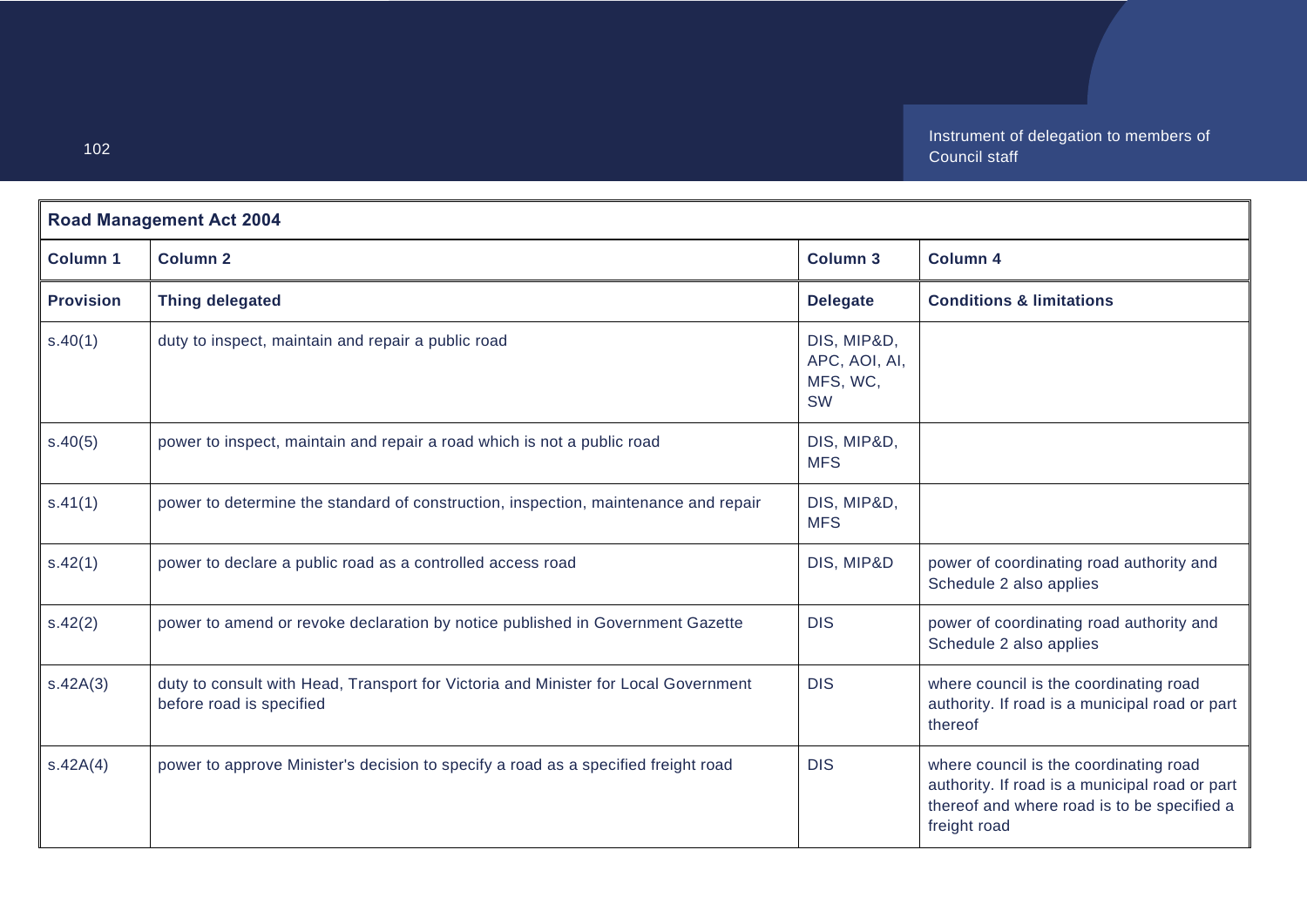| <b>Road Management Act 2004</b> |                                                                                                                                                                                           |                           |                                                                                                |
|---------------------------------|-------------------------------------------------------------------------------------------------------------------------------------------------------------------------------------------|---------------------------|------------------------------------------------------------------------------------------------|
| <b>Column 1</b>                 | <b>Column 2</b>                                                                                                                                                                           | <b>Column 3</b>           | <b>Column 4</b>                                                                                |
| <b>Provision</b>                | <b>Thing delegated</b>                                                                                                                                                                    | <b>Delegate</b>           | <b>Conditions &amp; limitations</b>                                                            |
| s.48EA                          | duty to notify the owner or occupier of land and provider of public transport on which rail<br>infrastructure or rolling stock is located (and any relevant provider of public transport) | DIS, MIP&D,<br><b>MFS</b> | where council is the responsible road<br>authority, infrastructure manager or works<br>manager |
| s.48M(3)                        | function of consulting with the relevant authority for purposes of developing guidelines<br>under section 48M                                                                             | DIS, MIP&D                |                                                                                                |
| s.49                            | power to develop and publish a road management plan                                                                                                                                       | DIS, MIP&D                |                                                                                                |
| s.51                            | power to determine standards by incorporating the standards in a road management<br>plan                                                                                                  | DIS, MIP&D                |                                                                                                |
| s.53(2)                         | power to cause notice to be published in Government Gazette of amendment etc of<br>document in road management plan                                                                       | <b>DIS</b>                |                                                                                                |
| s.54(2)                         | duty to give notice of proposal to make a road management plan                                                                                                                            | DIS, MIP&D                |                                                                                                |
| s.54(5)                         | duty to conduct a review of road management plan at prescribed intervals                                                                                                                  | DIS, MIP&D                |                                                                                                |
| s.54(6)                         | power to amend road management plan                                                                                                                                                       | <b>DIS</b>                |                                                                                                |
| s.54(7)                         | duty to incorporate the amendments into the road management plan                                                                                                                          | DIS, MIP&D,<br><b>APC</b> |                                                                                                |
| s.55(1)                         | duty to cause notice of road management plan to be published in Government Gazette<br>and newspaper                                                                                       | <b>DIS</b>                |                                                                                                |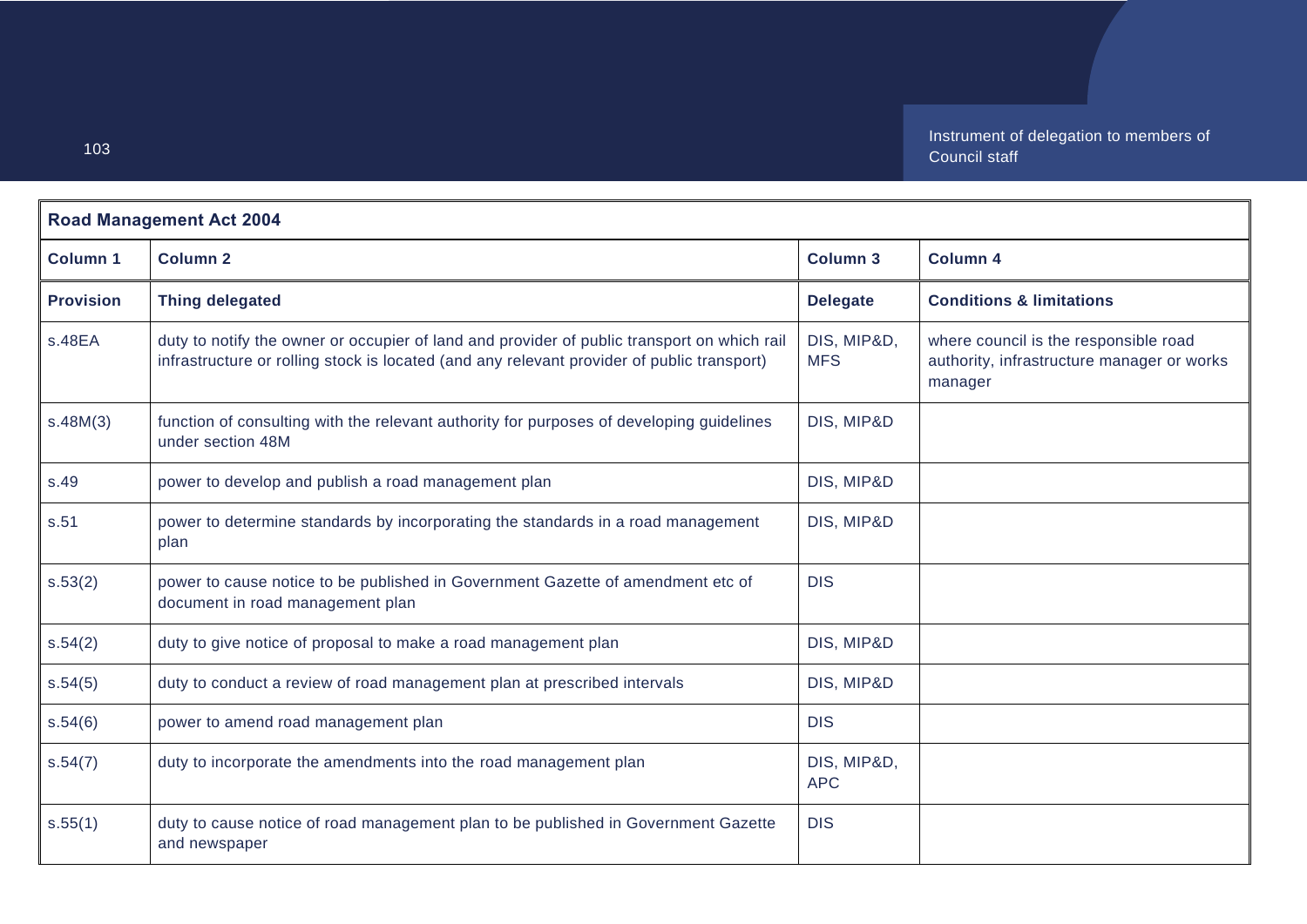| <b>Road Management Act 2004</b> |                                                                                                         |                                                   |                                                                 |
|---------------------------------|---------------------------------------------------------------------------------------------------------|---------------------------------------------------|-----------------------------------------------------------------|
| <b>Column 1</b>                 | <b>Column 2</b>                                                                                         | <b>Column 3</b>                                   | <b>Column 4</b>                                                 |
| <b>Provision</b>                | <b>Thing delegated</b>                                                                                  | <b>Delegate</b>                                   | <b>Conditions &amp; limitations</b>                             |
| s.63(1)                         | power to consent to conduct of works on road                                                            | DIS, MIP&D,<br>APC, TSC,<br><b>MFS</b>            | where council is the coordinating road<br>authority             |
| s.63(2)(e)                      | power to conduct or to authorise the conduct of works in, on, under or over a road in an<br>emergency   | DIS, MIP&D,<br><b>MFS</b>                         | where council is the infrastructure manager                     |
| s.64(1)                         | duty to comply with clause 13 of Schedule 7                                                             | DIS, MIP&D,<br><b>MFS</b>                         | where council is the infrastructure manager<br>or works manager |
| s.66(1)                         | power to consent to structure etc                                                                       | DIS, MIP&D,<br>DDS,<br>MBP&C,<br>PCBPC,<br>MEDE&S | where council is the coordinating road<br>authority             |
| s.67(2)                         | function of receiving the name & address of the person responsible for distributing the<br>sign or bill | DIS, MIP&D                                        | where council is the coordinating road<br>authority             |
| s.67(3)                         | power to request information                                                                            | DIS, MIP&D,<br>DDS,<br>MBP&C,<br>PCBPC,<br>MEDE&S | where council is the coordinating road<br>authority             |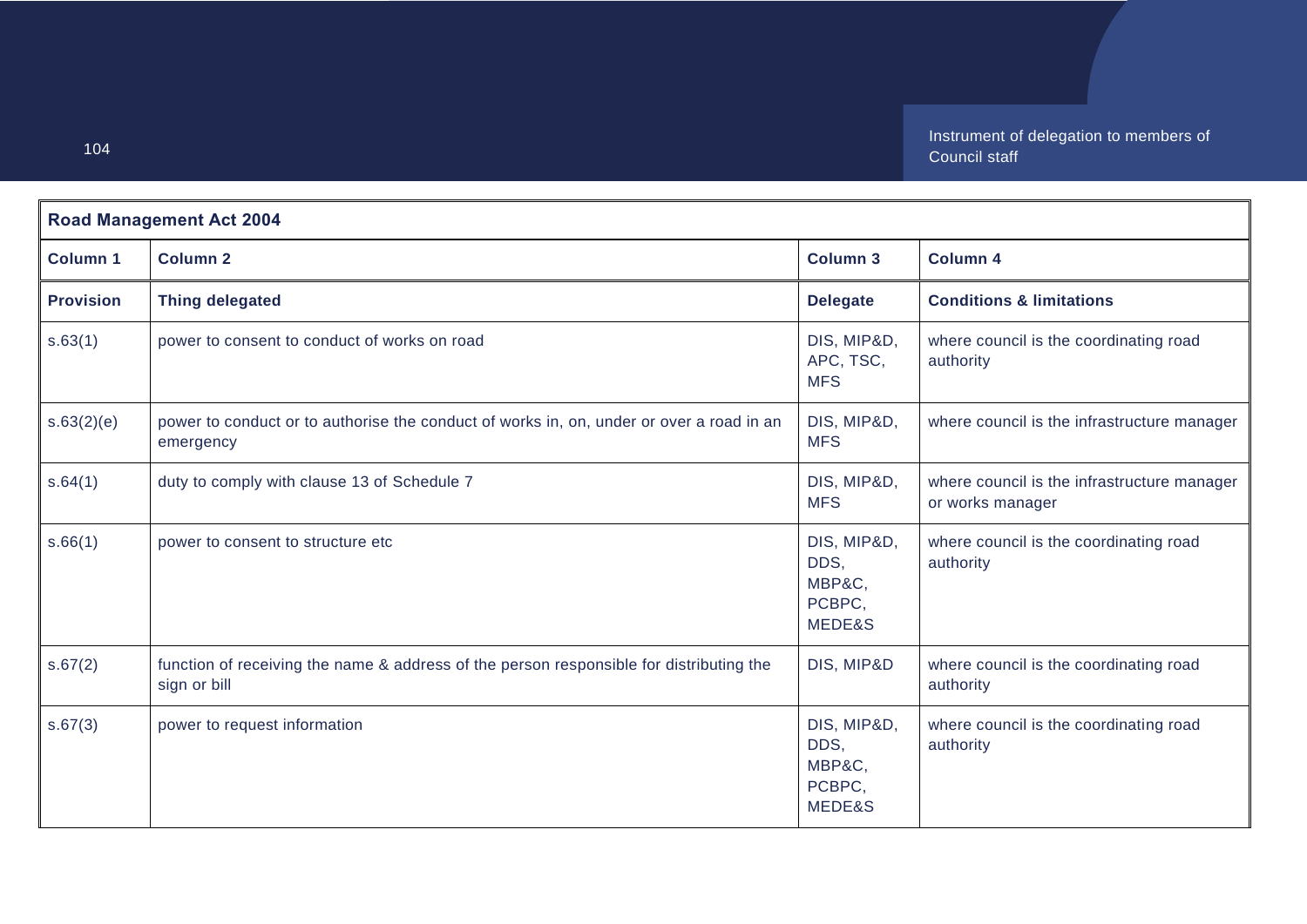| <b>Road Management Act 2004</b> |                                                                              |                                                   |                                                     |
|---------------------------------|------------------------------------------------------------------------------|---------------------------------------------------|-----------------------------------------------------|
| <b>Column 1</b>                 | <b>Column 2</b>                                                              | Column 3                                          | Column 4                                            |
| <b>Provision</b>                | <b>Thing delegated</b>                                                       | <b>Delegate</b>                                   | <b>Conditions &amp; limitations</b>                 |
| s.68(2)                         | power to request information                                                 | DIS, MIP&D,<br>DDS,<br>MBP&C,<br>PCBPC,<br>MEDE&S | where council is the coordinating road<br>authority |
| s.71(3)                         | power to appoint an authorised officer                                       | CEO, DIS                                          |                                                     |
| s.72                            | duty to issue an identity card to each authorised officer                    | DIS, MIP&D,<br><b>DCS</b>                         |                                                     |
| s.85                            | function of receiving report from authorised officer                         | DIS, MIP&D                                        |                                                     |
| s.86                            | duty to keep register re section 85 matters                                  | DIS, MIP&D                                        |                                                     |
| s.87(1)                         | function of receiving complaints                                             | DIS, MIP&D                                        |                                                     |
| s.87(2)                         | duty to investigate complaint and provide report                             | DCS, G&RA,<br>MP&G                                |                                                     |
| s 96                            | Power to authorise a person for the purpose of instituting legal proceedings | <b>DCS</b>                                        |                                                     |
| s.112(2)                        | power to recover damages in court                                            | DIS, MIP&D                                        |                                                     |
| s.116                           | power to cause or carry out inspection                                       | DIS, MIP&D,<br><b>MFS</b>                         |                                                     |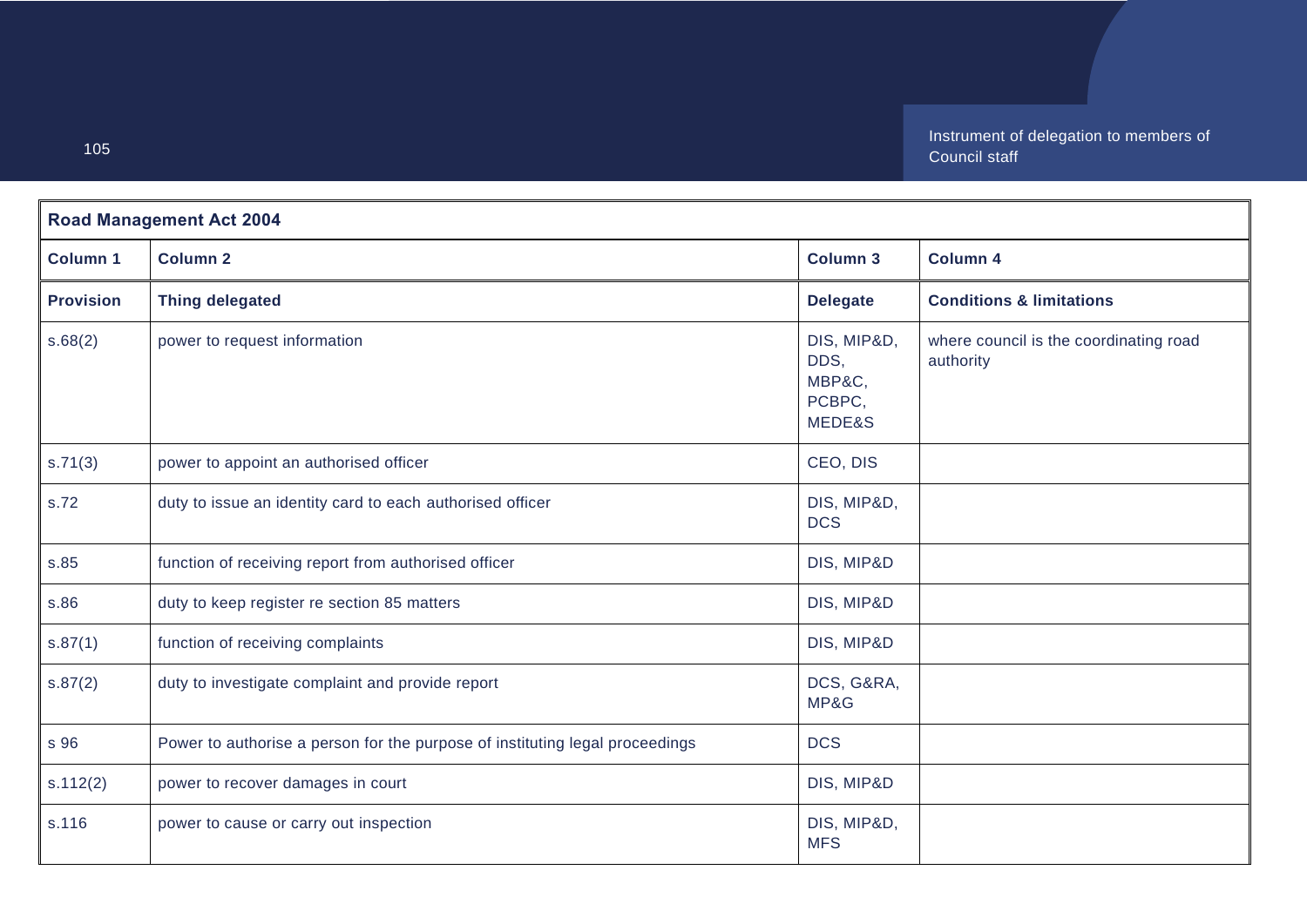| <b>Road Management Act 2004</b> |                                                                                                                                         |                                     |                                     |
|---------------------------------|-----------------------------------------------------------------------------------------------------------------------------------------|-------------------------------------|-------------------------------------|
| <b>Column 1</b>                 | <b>Column 2</b>                                                                                                                         | <b>Column 3</b>                     | <b>Column 4</b>                     |
| <b>Provision</b>                | <b>Thing delegated</b>                                                                                                                  | <b>Delegate</b>                     | <b>Conditions &amp; limitations</b> |
| s.119(2)                        | function of consulting with Head, Transport for Victoria                                                                                | DIS, MIP&D,<br>APC, TSC             |                                     |
| s.120(1)                        | power to exercise road management functions on an arterial road (with the consent of<br>Head, Transport for Victoria)                   | DIS, MIP&D,<br>APC, TSC,<br>MFS, WC |                                     |
| s.120(2)                        | duty to seek consent of Head, Transport for Victoria to exercise road management<br>functions before exercising power in section 120(1) | DIS, MIP&D,<br>APC, TSC,<br>MFS, WC |                                     |
| s.121(1)                        | power to enter into an agreement in respect of works                                                                                    | DIS, MIP&D,<br><b>MFS</b>           |                                     |
| s.122(1)                        | power to charge and recover fees                                                                                                        | <b>DIS</b>                          |                                     |
| s.123(1)                        | power to charge for any service                                                                                                         | DIS, MIP&D,<br><b>MFS</b>           |                                     |
| Schedule 2<br>Clause $2(1)$     | power to make a decision in respect of controlled access roads                                                                          | DIS, MIP&D                          |                                     |
| Schedule 2<br>Clause $3(1)$     | duty to make policy about controlled access roads                                                                                       | <b>DIS</b>                          |                                     |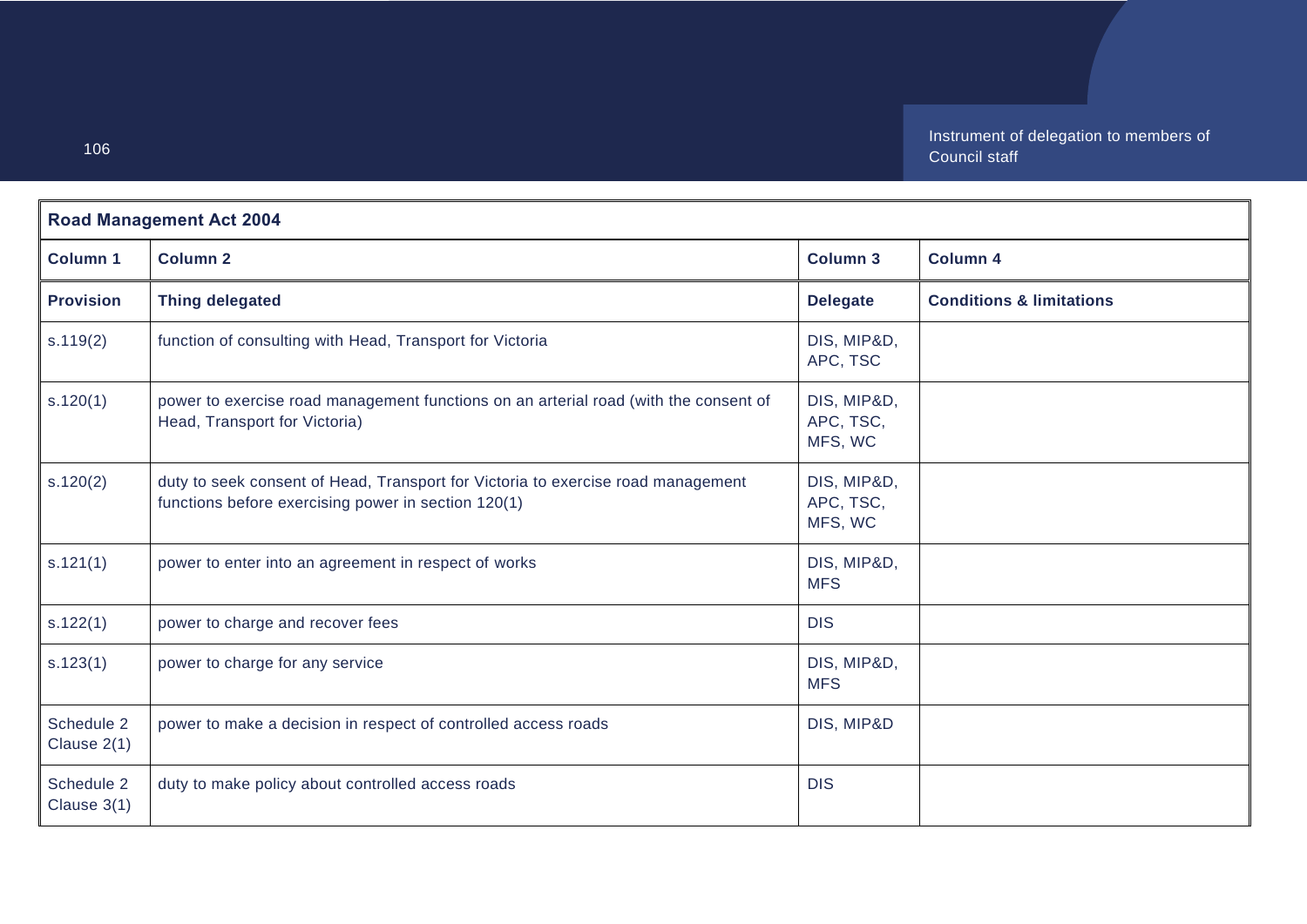| <b>Road Management Act 2004</b> |                                                                                                                                                                                                                                                                                                             |                 |                                                                                                            |
|---------------------------------|-------------------------------------------------------------------------------------------------------------------------------------------------------------------------------------------------------------------------------------------------------------------------------------------------------------|-----------------|------------------------------------------------------------------------------------------------------------|
| <b>Column 1</b>                 | <b>Column 2</b>                                                                                                                                                                                                                                                                                             | <b>Column 3</b> | <b>Column 4</b>                                                                                            |
| <b>Provision</b>                | <b>Thing delegated</b>                                                                                                                                                                                                                                                                                      | <b>Delegate</b> | <b>Conditions &amp; limitations</b>                                                                        |
| Schedule 2<br>Clause 3(2)       | power to amend, revoke or substitute policy about controlled access roads                                                                                                                                                                                                                                   | <b>DIS</b>      |                                                                                                            |
| Schedule 2<br>Clause 4          | function of receiving details of proposal from Head, Transport for Victoria                                                                                                                                                                                                                                 | <b>DIS</b>      |                                                                                                            |
| Schedule 2<br>Clause 5          | duty to publish notice of declaration                                                                                                                                                                                                                                                                       | <b>DIS</b>      |                                                                                                            |
| Schedule 7,<br>Clause 7(1)      | duty to give notice to relevant coordinating road authority of proposed installation of<br>non-road infrastructure or related works on a road reserve                                                                                                                                                       | DIS, MIP&D      | where council is the infrastructure manager<br>or works manager                                            |
| Schedule 7,<br>Clause 8(1)      | duty to give notice to any other infrastructure manager or works manager responsible<br>for any non-road infrastructure in the area, that could be affected by any proposed<br>installation of infrastructure or related works on a road or road reserve of any road                                        | DIS, MIP&D      | where council is the infrastructure manager<br>or works manager                                            |
| Schedule 7,<br>Clause 9(1)      | duty to comply with request for information from a coordinating road authority, an<br>infrastructure manager or a works manager responsible for existing or proposed<br>infrastructure in relation to the location of any non-road infrastructure and technical<br>advice or assistance in conduct of works | DIS, MIP&D      | where council is the infrastructure manager<br>or works manager responsible for non-road<br>infrastructure |
| Schedule 7,<br>Clause 9(2)      | duty to give information to another infrastructure manager or works manager where<br>becomes aware any infrastructure or works are not in the location shown on records,<br>appear to be in an unsafe condition or appear to need maintenance                                                               | DIS, MIP&D      | where council is the infrastructure manager<br>or works manager                                            |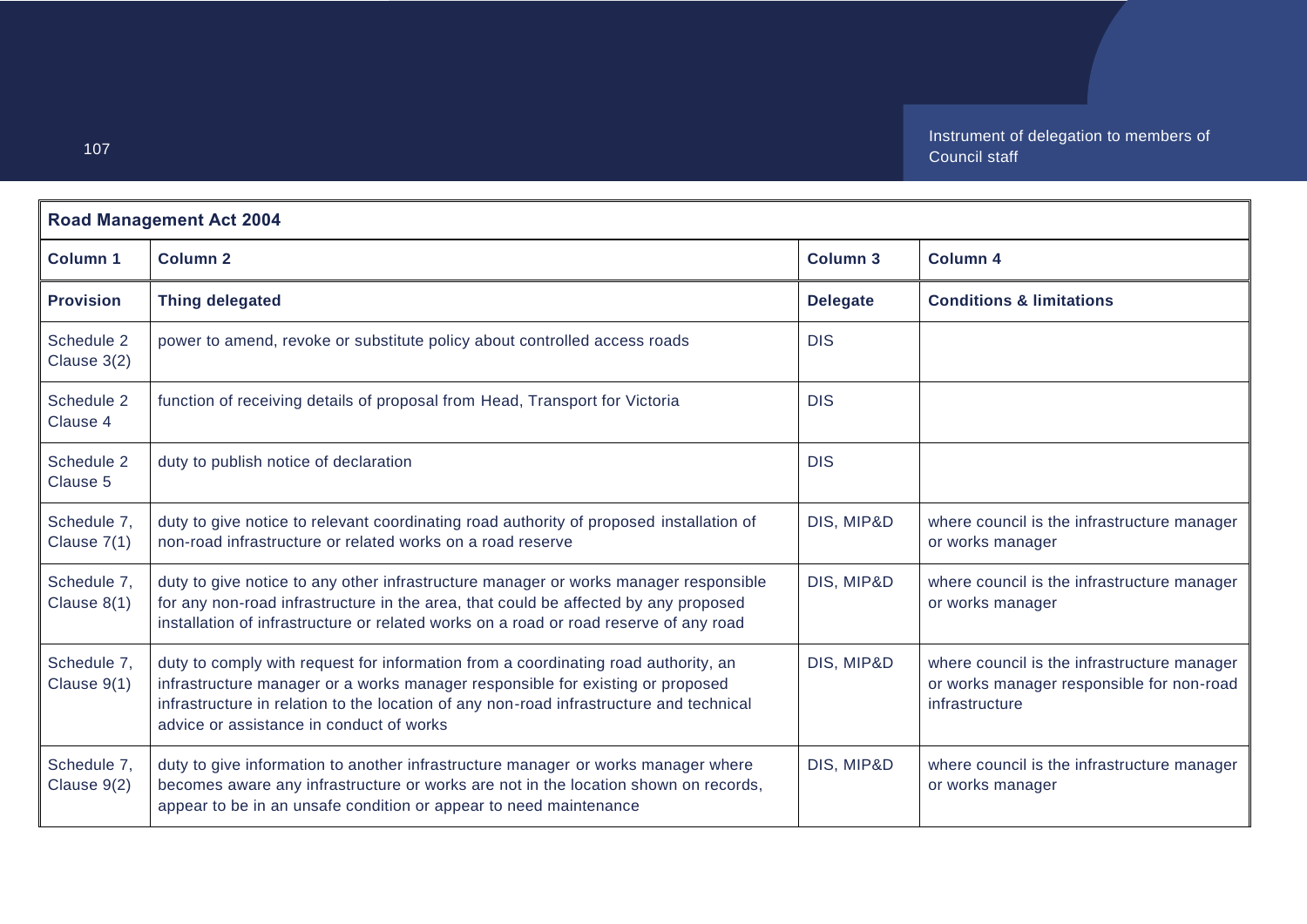| <b>Road Management Act 2004</b>    |                                                                                                                                                      |                 |                                                                 |
|------------------------------------|------------------------------------------------------------------------------------------------------------------------------------------------------|-----------------|-----------------------------------------------------------------|
| <b>Column 1</b>                    | <b>Column 2</b>                                                                                                                                      | <b>Column 3</b> | <b>Column 4</b>                                                 |
| <b>Provision</b>                   | <b>Thing delegated</b>                                                                                                                               | <b>Delegate</b> | <b>Conditions &amp; limitations</b>                             |
| Schedule 7,<br><b>Clause 10(2)</b> | where Schedule 7 Clause 10(1) applies, duty to, where possible, conduct appropriate<br>consultation with persons likely to be significantly affected | DIS, MIP&D      | where council is the infrastructure manager<br>or works manager |
| Schedule 7<br><b>Clause 12(2)</b>  | power to direct infrastructure manager or works manager to conduct reinstatement<br>works                                                            | MIP&D, MFS      | where council is the coordinating road<br>authority             |
| Schedule 7<br><b>Clause 12(3)</b>  | power to take measures to ensure reinstatement works are completed                                                                                   | MIP&D, MFS      | where council is the coordinating road<br>authority             |
| Schedule 7<br>Clause $12(4)$       | duty to ensure that works are conducted by an appropriately qualified person                                                                         | MIP&D, MFS      | where council is the coordinating road<br>authority             |
| Schedule 7<br><b>Clause 12(5)</b>  | power to recover costs                                                                                                                               | DIS, MIP&D      | where council is the coordinating road<br>authority             |
| Schedule 7,<br><b>Clause 13(1)</b> | duty to notify relevant coordinating road authority within 7 days that works have been<br>completed, subject to Schedule 7, Clause 13(2)             | DIS, MIP&D      | where council is the works manager                              |
| Schedule 7<br><b>Clause 13(2)</b>  | power to vary notice period                                                                                                                          | DIS, MIP&D      | where council is the coordinating road<br>authority             |
| Schedule 7,<br><b>Clause 13(3)</b> | duty to ensure works manager has complied with obligation to give notice under<br>Schedule 7, Clause 13(1)                                           | DIS, MIP&D      | where council is the infrastructure manager                     |
| Schedule 7<br><b>Clause 16(1)</b>  | power to consent to proposed works                                                                                                                   | DIS, MIP&D      | where council is the coordinating road<br>authority             |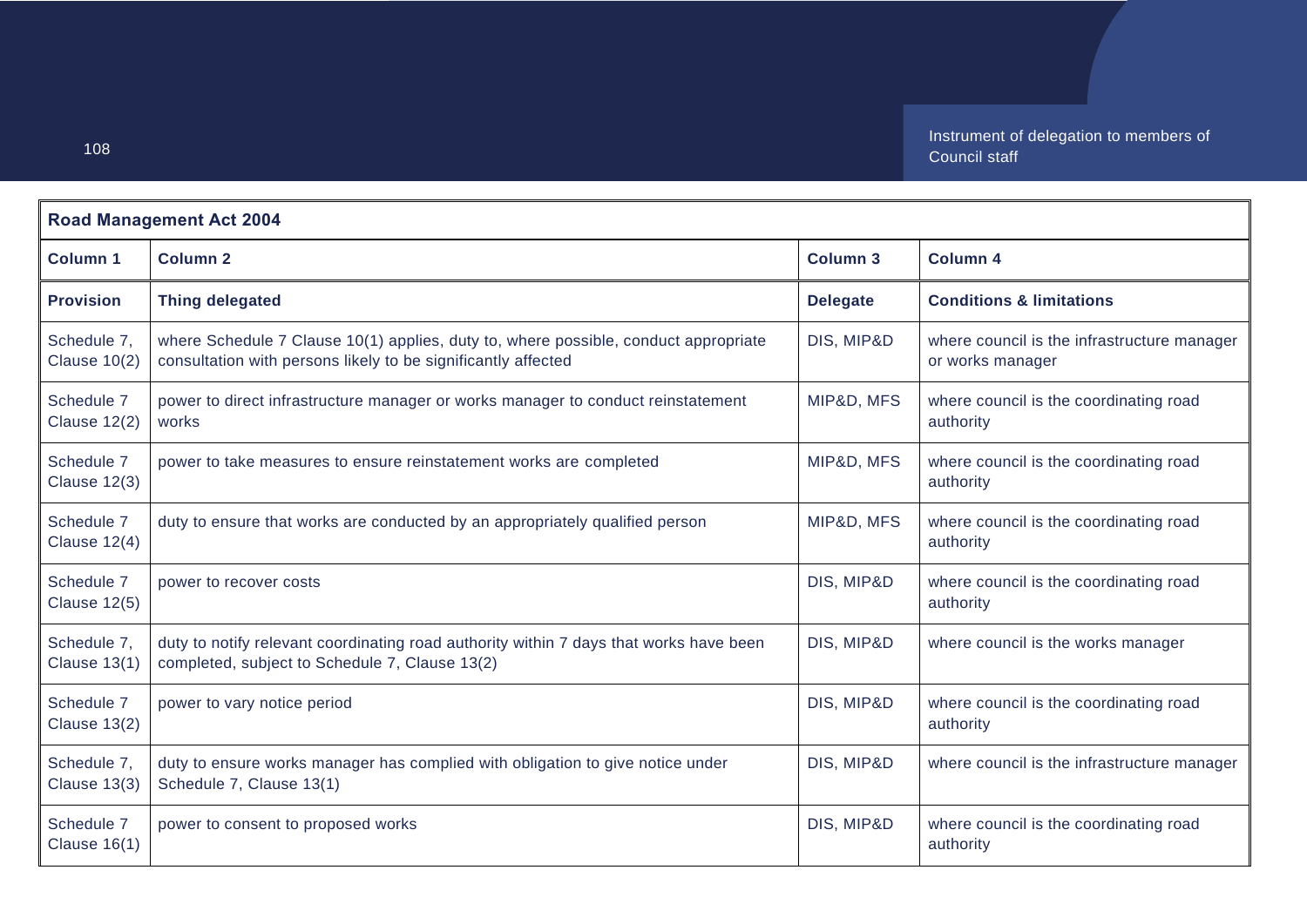Instrument of delegation to members of Council staff

| <b>Road Management Act 2004</b>           |                                                                                                                                       |                 |                                                                                                         |
|-------------------------------------------|---------------------------------------------------------------------------------------------------------------------------------------|-----------------|---------------------------------------------------------------------------------------------------------|
| <b>Column 1</b>                           | <b>Column 2</b>                                                                                                                       | <b>Column 3</b> | <b>Column 4</b>                                                                                         |
| <b>Provision</b>                          | <b>Thing delegated</b>                                                                                                                | <b>Delegate</b> | <b>Conditions &amp; limitations</b>                                                                     |
| Schedule 7<br>Clause $16(4)$              | duty to consult                                                                                                                       | DIS, MIP&D      | where council is the coordinating road<br>authority, responsible authority or<br>infrastructure manager |
| Schedule 7<br><b>Clause 16(5)</b>         | power to consent to proposed works                                                                                                    | DIS, MIP&D      | where council is the coordinating road<br>authority                                                     |
| Schedule 7<br><b>Clause 16(6)</b>         | power to set reasonable conditions on consent                                                                                         | DIS, MIP&D      | where council is the coordinating road<br>authority                                                     |
| Schedule 7<br><b>Clause 16(8)</b>         | power to include consents and conditions                                                                                              | DIS, MIP&D      | where council is the coordinating road<br>authority                                                     |
| Schedule 7<br><b>Clause 17(2)</b>         | power to refuse to give consent and duty to give reasons for refusal                                                                  | DIS, MIP&D      | where council is the coordinating road<br>authority                                                     |
| Schedule 7<br><b>Clause 18(1)</b>         | power to enter into an agreement                                                                                                      | DIS, MIP&D      | where council is the coordinating road<br>authority                                                     |
| Schedule 7<br><b>Clause 19(1)</b>         | power to give notice requiring rectification of works                                                                                 | DIS, MIP&D      | where council is the coordinating road<br>authority                                                     |
| Schedule 7<br><b>Clause 19(2)</b><br>&(3) | power to conduct the rectification works or engage a person to conduct the rectification<br>works and power to recover costs incurred | DIS, MIP&D      | where council is the coordinating road<br>authority                                                     |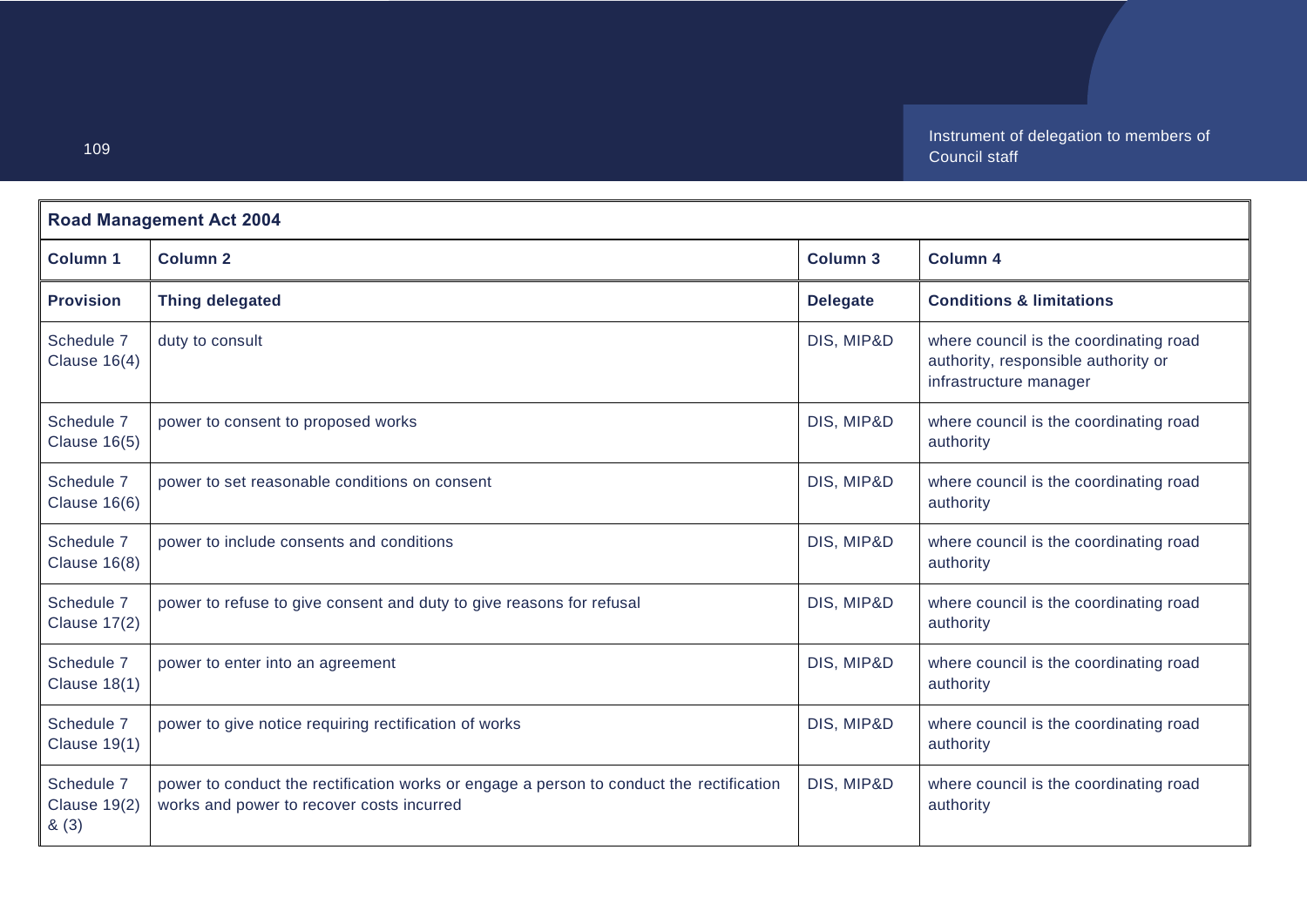Instrument of delegation to members of Council staff

| <b>Road Management Act 2004</b>     |                                                                                                                                             |                 |                                                                                                                                                                                   |
|-------------------------------------|---------------------------------------------------------------------------------------------------------------------------------------------|-----------------|-----------------------------------------------------------------------------------------------------------------------------------------------------------------------------------|
| <b>Column 1</b>                     | <b>Column 2</b>                                                                                                                             | <b>Column 3</b> | <b>Column 4</b>                                                                                                                                                                   |
| <b>Provision</b>                    | <b>Thing delegated</b>                                                                                                                      | <b>Delegate</b> | <b>Conditions &amp; limitations</b>                                                                                                                                               |
| Schedule 7<br><b>Clause 20(1)</b>   | power to require removal, relocation, replacement or upgrade of existing non-road<br>infrastructure                                         | DIS, MIP&D      | where council is the coordinating road<br>authority                                                                                                                               |
| Schedule 7A<br>Clause 2             | power to cause street lights to be installed on roads                                                                                       | DIS, MIP&D      | power of responsible road authority where<br>it is the coordinating road authority or<br>responsible road authority in respect of the<br>road                                     |
| Schedule 7A<br>Clause<br>3(1)(d)    | duty to pay installation and operation costs of street lighting - where road is not an<br>arterial road                                     | DIS, MIP&D      | where council is the responsible road<br>authority                                                                                                                                |
| Schedule 7A<br>Clause<br>3(1)(e)    | duty to pay installation and operation costs of street lighting - where road is a service<br>road on an arterial road and adjacent areas    | DIS, MIP&D      | where council is the responsible road<br>authority                                                                                                                                |
| Schedule 7A<br>Clause<br>(3)(1)(f), | duty to pay installation and percentage of operation costs of street lighting - for arterial<br>roads in accordance with clauses 3(2) and 4 | DIS, MIP&D      | duty of council as responsible road<br>authority that installed the light (re:<br>installation costs) and where council is<br>relevant municipal council (re: operating<br>costs) |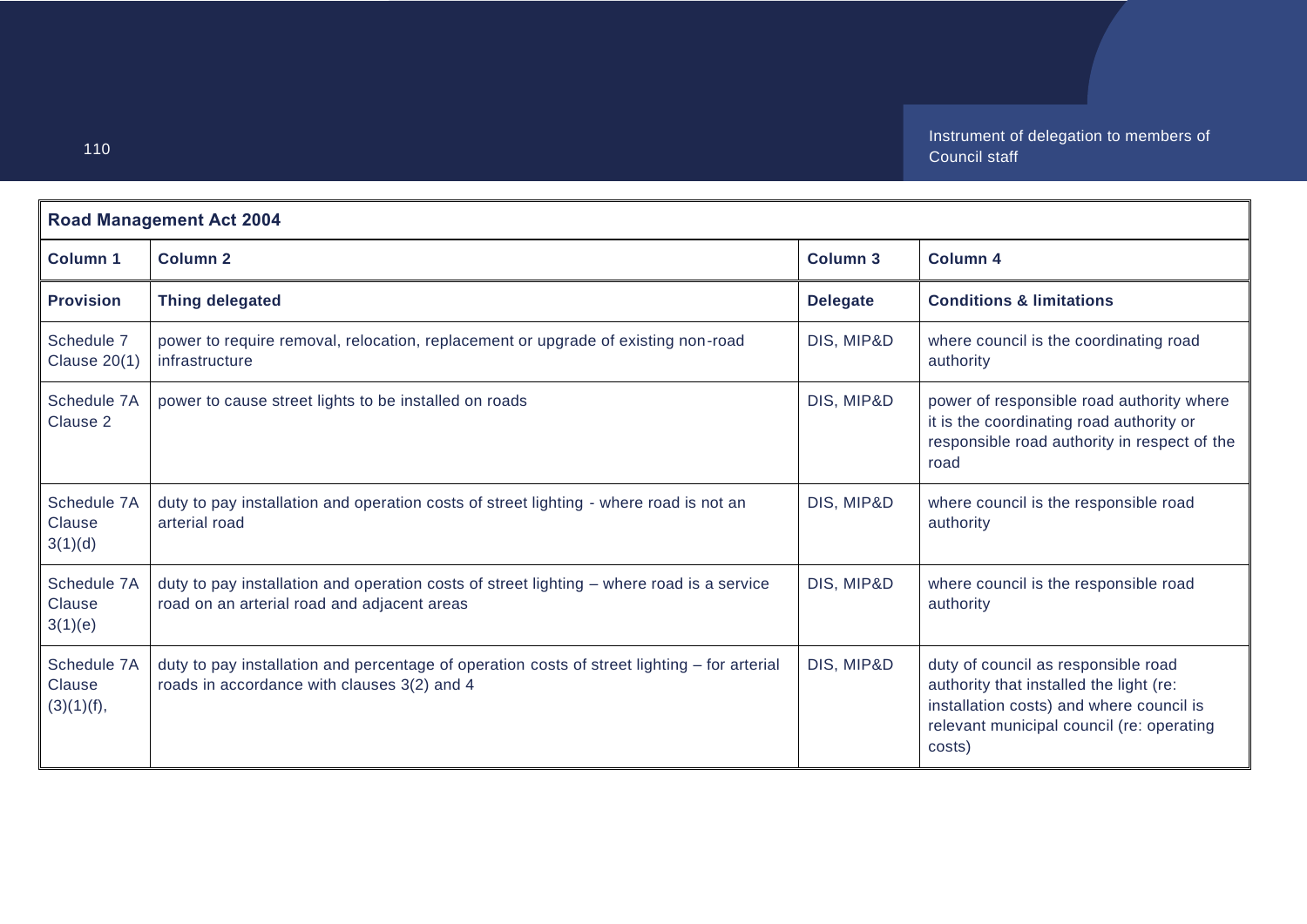Instrument of delegation to members of Council staff

| <b>Road Management (General) Regulations 2016</b> |                                                                                                                                                 |                                        |                                                     |
|---------------------------------------------------|-------------------------------------------------------------------------------------------------------------------------------------------------|----------------------------------------|-----------------------------------------------------|
| <b>Column 1</b>                                   | <b>Column 2</b>                                                                                                                                 | <b>Column 3</b>                        | <b>Column 4</b>                                     |
| <b>Provision</b>                                  | <b>Thing delegated</b>                                                                                                                          | <b>Delegate</b>                        | <b>Conditions &amp; limitations</b>                 |
| r.8(1)                                            | duty to conduct reviews of road management plan                                                                                                 | DIS, MIP&D                             |                                                     |
| r.9(2)                                            | duty to produce written report of review of road management plan and make report<br>available                                                   | DIS, MIP&D                             |                                                     |
| r.9(3)                                            | Duty to give notice where road management review is completed and no amendments<br>will be made (or no amendments for which notice is required) | DIS, MIP&D                             | where council is the coordinating road<br>authority |
| r.10                                              | duty to give notice of amendment which relates to standard of construction, inspection,<br>maintenance or repair under section 41 of the Act    | DIS, MIP&D                             |                                                     |
| r.13(1)                                           | Duty to publish notice of amendments to road management plan                                                                                    | DIS, MIP&D                             | where council is the coordinating road<br>authority |
| r.13(3)                                           | duty to record on road management plan the substance and date of effect of<br>amendment                                                         | DIS, MIP&D                             |                                                     |
| r.16(3)                                           | power to issue permit                                                                                                                           | DIS, MIP&D,<br>TSC, DEVE,<br><b>TO</b> | where council is the coordinating road<br>authority |
| r.18(1)                                           | power to give written consent re damage to road                                                                                                 | DIS, MIP&D,<br><b>TSC</b>              | where council is the coordinating road<br>authority |
| r.23(2)                                           | power to make submission to Tribunal                                                                                                            | DIS, DDS                               | where council is the coordinating road<br>authority |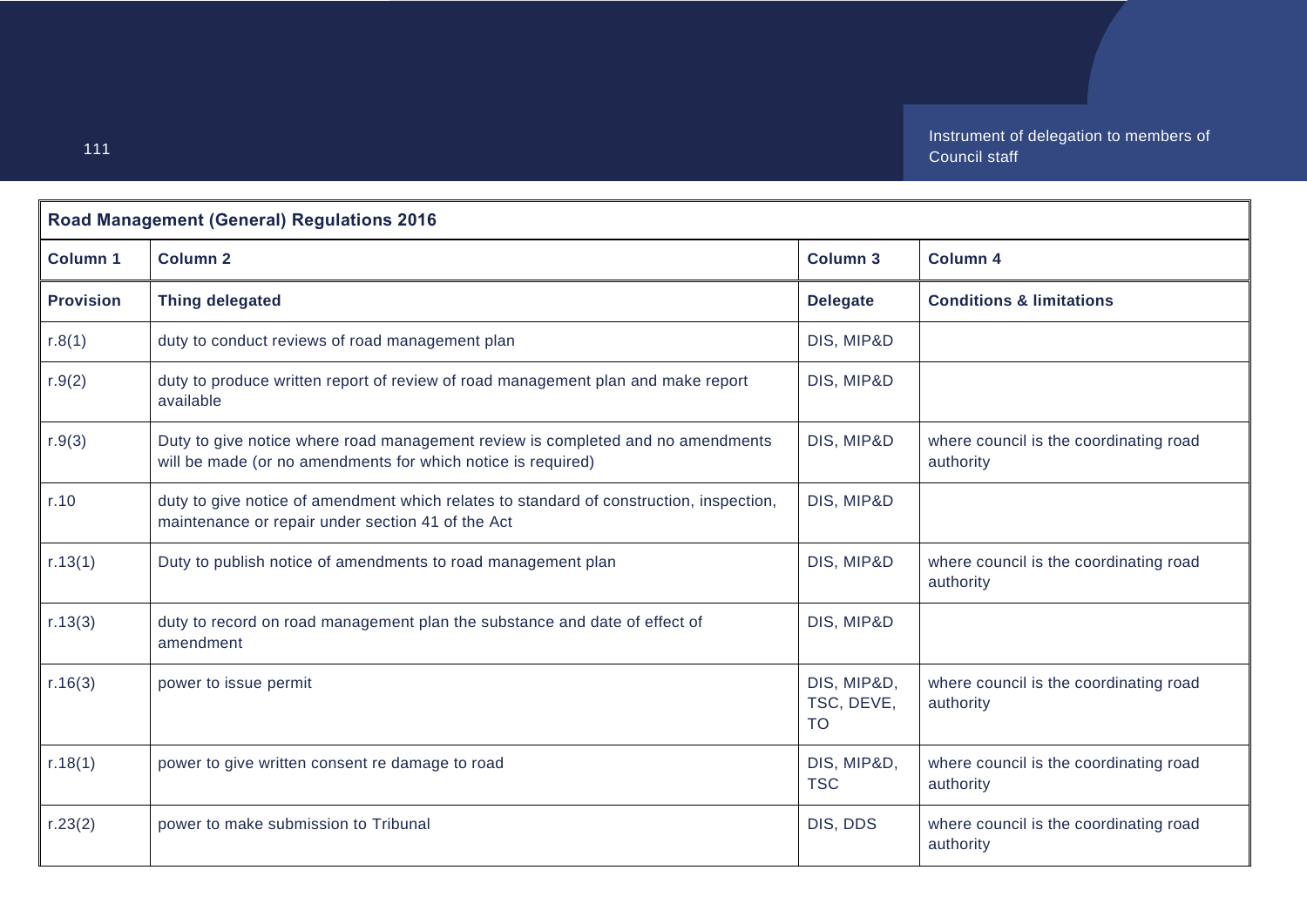| <b>Road Management (General) Regulations 2016</b> |                                                                                                                      |                                                              |                                                     |
|---------------------------------------------------|----------------------------------------------------------------------------------------------------------------------|--------------------------------------------------------------|-----------------------------------------------------|
| <b>Column 1</b>                                   | Column <sub>2</sub>                                                                                                  | Column <sub>3</sub>                                          | <b>Column 4</b>                                     |
| <b>Provision</b>                                  | <b>Thing delegated</b>                                                                                               | <b>Delegate</b>                                              | <b>Conditions &amp; limitations</b>                 |
| r.23(4)                                           | power to charge a fee for application under section 66(1) Road Management Act 2004                                   | <b>DIS</b>                                                   | where council is the coordinating road<br>authority |
| r.25(1)                                           | power to remove objects, refuse, rubbish or other material deposited or left on road                                 | DIS, MIP&D,<br>TSC, DEVE,<br>TO, MFS,<br>WC, SW,<br>CCC, CCO | where council is the responsible road<br>authority  |
| r.25(2)                                           | power to sell or dispose of things removed from road or part of road (after first<br>complying with regulation 25(3) | DIS, MIP&D                                                   | where council is the responsible road<br>authority  |
| r.25 $(5)$                                        | power to recover in the Magistrates' Court, expenses from person responsible                                         | DIS, MIP&D                                                   |                                                     |